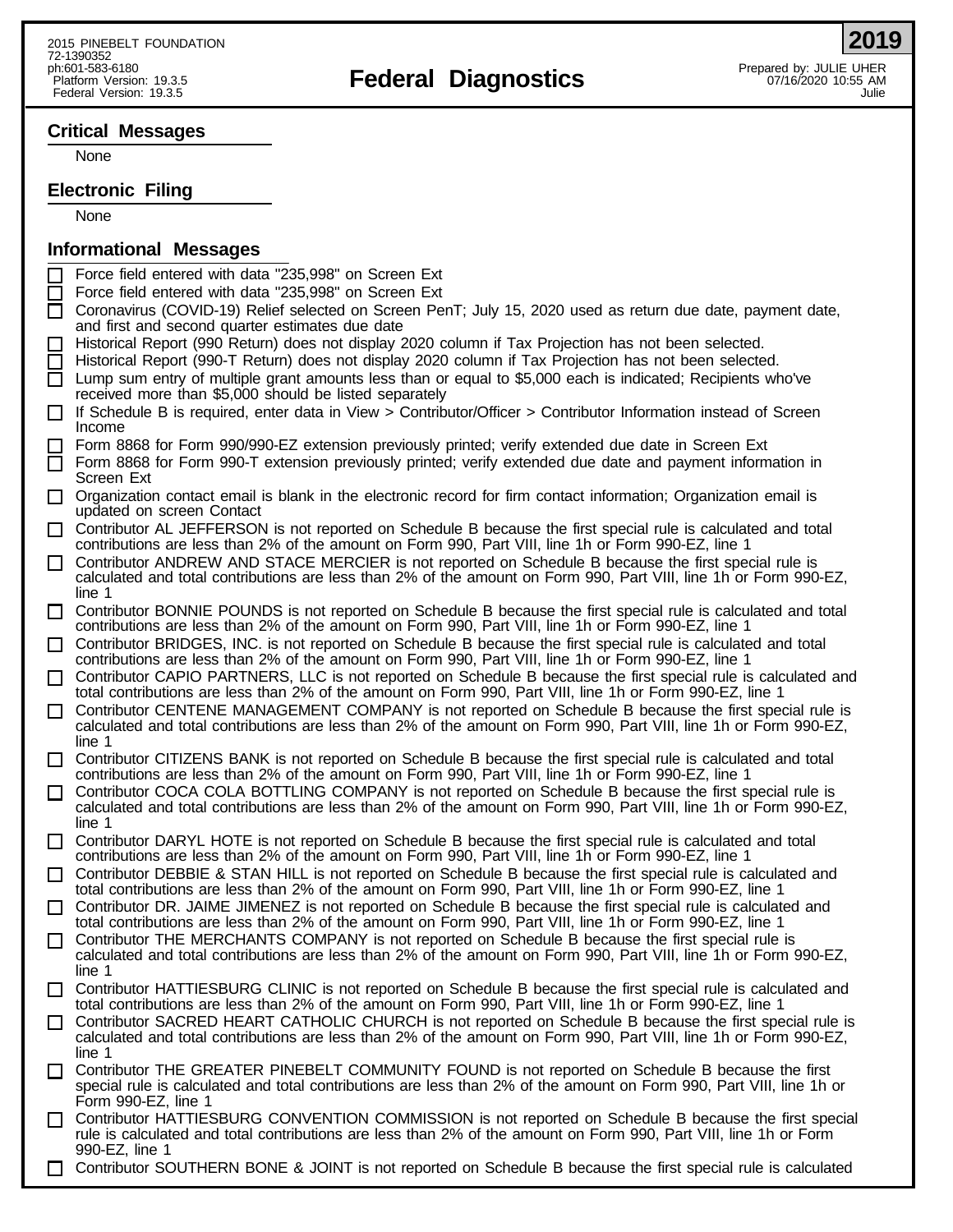**2019**

## **Informational Messages (cont.)**

- and total contributions are less than 2% of the amount on Form 990, Part VIII, line 1h or Form 990-EZ, line 1 Contributor THE FIRST, NATIONAL BANKING is not reported on Schedule B because the first special rule is
- calculated and total contributions are less than 2% of the amount on Form 990, Part VIII, line 1h or Form 990-EZ, line 1
- Contributor TRUSTMARK NATIONAL BANK is not reported on Schedule B because the first special rule is calculated and total contributions are less than 2% of the amount on Form 990, Part VIII, line 1h or Form 990-EZ, line 1
- Contributor GULF COAST COMMUNITY FOUNDATION is not reported on Schedule B because the first special rule is calculated and total contributions are less than 2% of the amount on Form 990, Part VIII, line 1h or Form 990-EZ, line 1
- Contributor LEIGH ANNE STRONG is not reported on Schedule B because the first special rule is calculated and total contributions are less than 2% of the amount on Form 990, Part VIII, line 1h or Form 990-EZ, line 1
- Contributor R3SM, INC. is not reported on Schedule B because the first special rule is calculated and total contributions are less than 2% of the amount on Form 990, Part VIII, line 1h or Form 990-EZ, line 1
- Contributor THE MICHAEL REBECCA MILES FAMILY TRU is not reported on Schedule B because the first special rule is calculated and total contributions are less than 2% of the amount on Form 990, Part VIII, line 1h or Form 990-EZ, line 1
- Contributor DR. TOMMY & SANDRA KING is not reported on Schedule B because the first special rule is calculated and total contributions are less than 2% of the amount on Form 990, Part VIII, line 1h or Form 990-EZ, line 1
- Contributor FIRST BANK is not reported on Schedule B because the first special rule is calculated and total contributions are less than 2% of the amount on Form 990, Part VIII, line 1h or Form 990-EZ, line 1
- Contributor LONDON & STELTELMAN REAL ESTATE is not reported on Schedule B because the first special rule is calculated and total contributions are less than 2% of the amount on Form 990, Part VIII, line 1h or Form 990-EZ, line 1
- Contributor MS TANK CO is not reported on Schedule B because the first special rule is calculated and total contributions are less than 2% of the amount on Form 990, Part VIII, line 1h or Form 990-EZ, line 1
- Contributor RARE DESIGN is not reported on Schedule B because the first special rule is calculated and total contributions are less than 2% of the amount on Form 990, Part VIII, line 1h or Form 990-EZ, line 1
- Contributor ROBERT & KATHERINE HOLLIMAN is not reported on Schedule B because the first special rule is calculated and total contributions are less than 2% of the amount on Form 990, Part VIII, line 1h or Form 990-EZ, line 1
- Contributor UNITED WAY OF SE MS is not reported on Schedule B because the first special rule is calculated and total contributions are less than 2% of the amount on Form 990, Part VIII, line 1h or Form 990-EZ, line 1
- Contributor WARRN HOOD JR. is not reported on Schedule B because the first special rule is calculated and total contributions are less than 2% of the amount on Form 990, Part VIII, line 1h or Form 990-EZ, line 1
- Contributor WEPAY is not reported on Schedule B because the first special rule is calculated and total
- contributions are less than 2% of the amount on Form 990, Part VIII, line 1h or Form 990-EZ, line 1 Contributor WESTMINISTER PRESBYTERIAN CHURCH is not reported on Schedule B because the first special
- rule is calculated and total contributions are less than 2% of the amount on Form 990, Part VIII, line 1h or Form 990-EZ, line 1
- Electronic filing for the main return is indicated; Form 990-T must be paper filed
- Form 990, Part X, line 27 end of year net assets without donor restrictions is calculated
- Preparer 'JULIE UHER'

## **Missing Data**

|                                                             | Prior Year Data |
|-------------------------------------------------------------|-----------------|
| <b>Functional Expenses</b>                                  |                 |
| M/G accounting fees                                         | 34,377          |
| DAF, Easements, and Collections in Financial Statements     |                 |
| Number of separate accounts<br>$\perp$                      | 57              |
| Assets in donor advised funds                               | 761,128         |
| General Options, Prior Year Revenue and Expenses, Penalties |                 |
| Number of volunteers                                        | 30              |
| <b>Functional Expenses Continued</b>                        |                 |
| Other exp Tot / PS<br>$\perp$                               | 7,488           |
| Compensation Information                                    |                 |
| Substantiation to reimburse                                 | х               |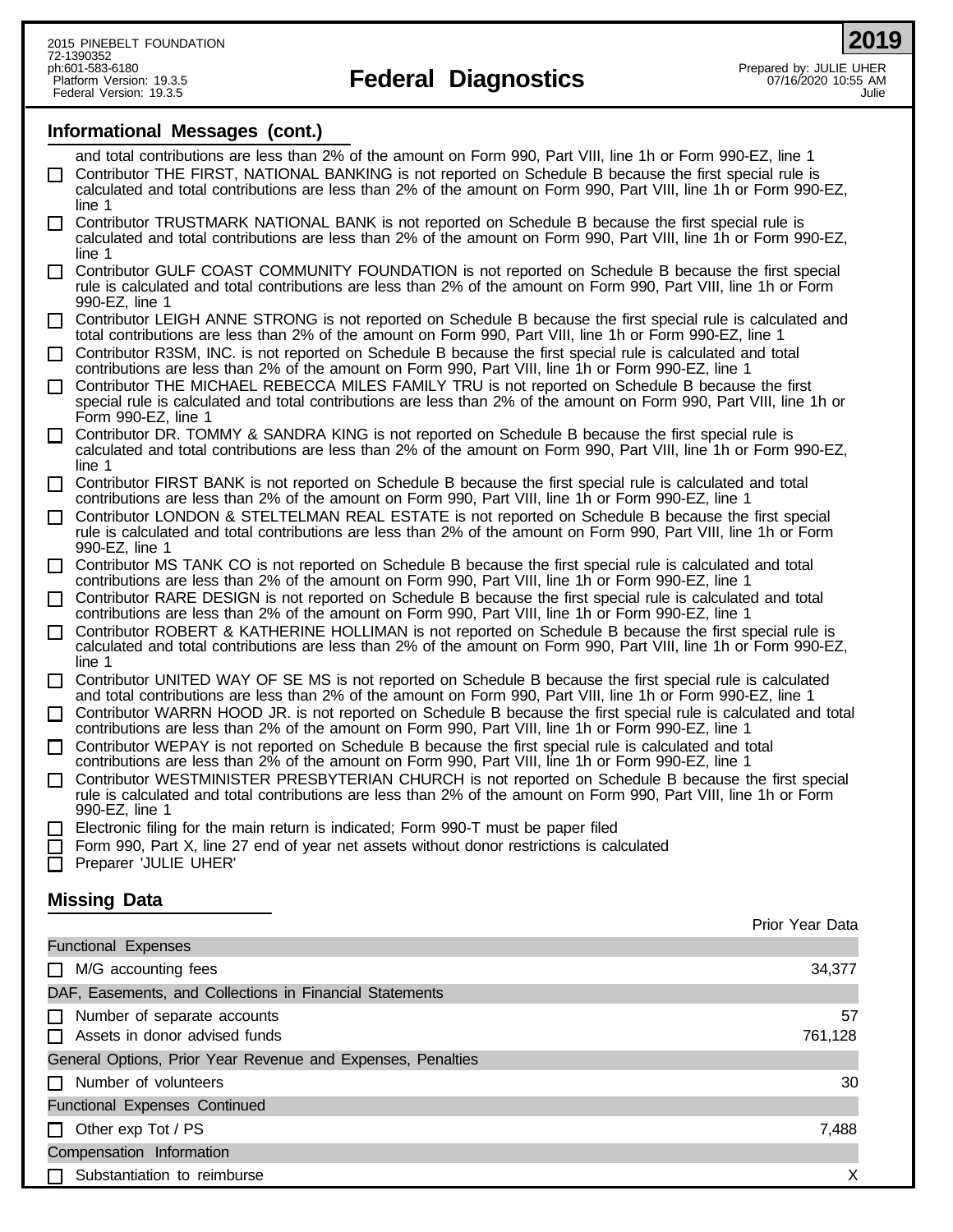# ph:601-583-6180<br>Platform Version: 19.3.5 **Prepared by: JULIE UHER**<br>Platform Version: 19.3.5 AM

# **Missing Data (cont.)**

| Compensation Information (cont.)                                                        |             |
|-----------------------------------------------------------------------------------------|-------------|
| $\Box$ Compensation committee<br>$\Box$ Employment contract<br>$\Box$ Approval by board | X<br>X<br>X |
| Balance Sheet - Liabilities and Equity                                                  |             |
| $\Box$ Increases to net assets                                                          | 13,753      |
| Supporting Organizations                                                                |             |
| $\Box$ Type I/II add or substitute                                                      | X           |
| $\Box$ Substitute beyond control                                                        | 2           |

# **Event To Do**

| Event Name            |  |  |
|-----------------------|--|--|
| $\Box$ EFILE ACCEPTED |  |  |

## **Tick Data**

| Form                       | Current Value | Prior (Ticked) Value | <b>Difference</b> |
|----------------------------|---------------|----------------------|-------------------|
| $\Box \checkmark$ Form 990 | 2.104.474     | 2,340,469            | (235, 995)        |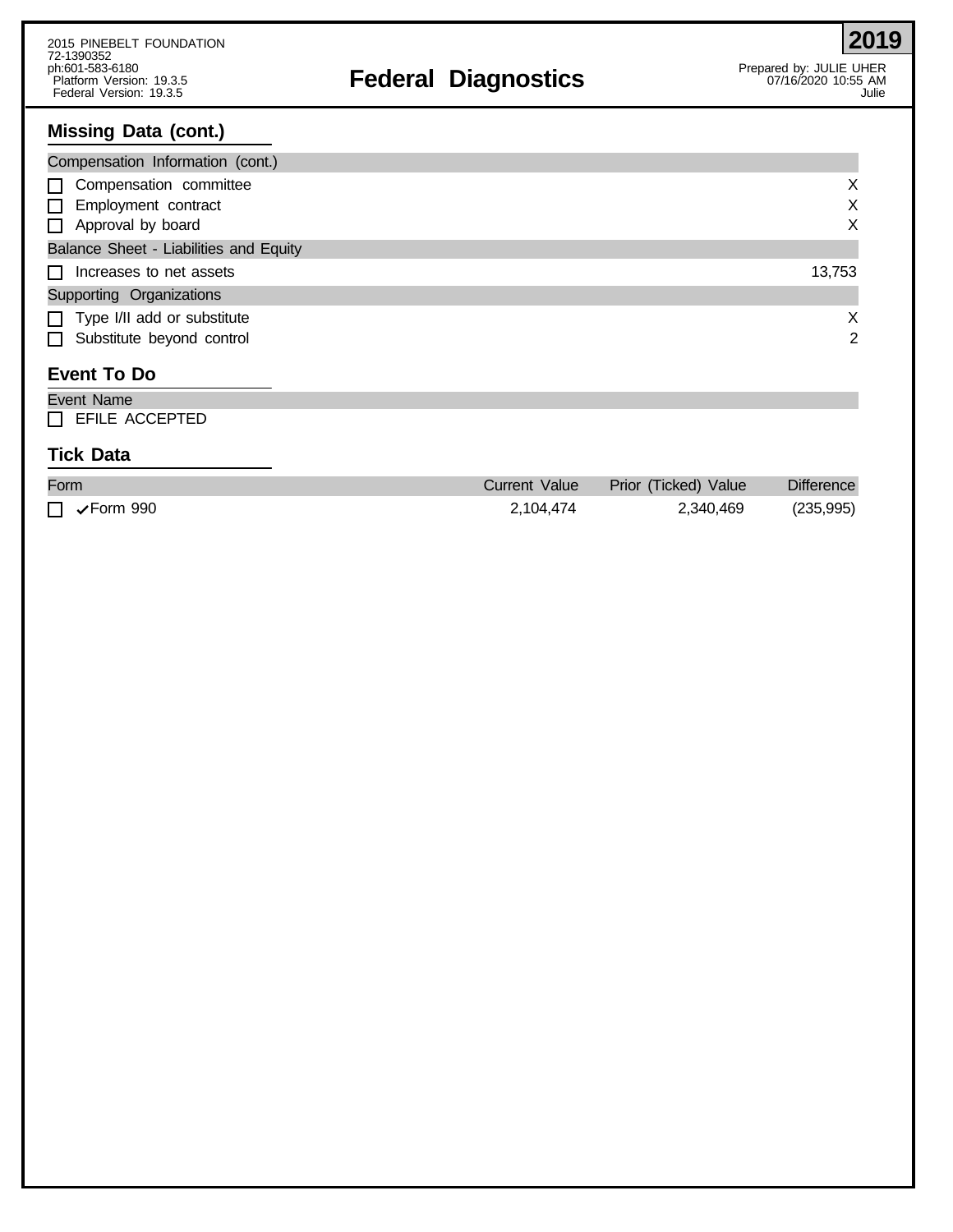|                                                                                     | For calendar year 2019, or tax year beginning |                                | , and ending           |                                                                              |                        |
|-------------------------------------------------------------------------------------|-----------------------------------------------|--------------------------------|------------------------|------------------------------------------------------------------------------|------------------------|
|                                                                                     |                                               |                                |                        |                                                                              |                        |
|                                                                                     | PINEBELT FOUNDATION                           |                                |                        | 72-1390352                                                                   |                        |
|                                                                                     |                                               |                                |                        |                                                                              |                        |
| Net Asset / Fund Balance at Beginning of Year                                       |                                               |                                |                        |                                                                              | 5,892,532              |
| Revenue                                                                             |                                               |                                |                        |                                                                              |                        |
| Contributions                                                                       |                                               | 3,404,676                      |                        |                                                                              |                        |
| Program service revenue                                                             |                                               |                                |                        |                                                                              |                        |
| Investment income                                                                   |                                               | 2,032,572                      |                        |                                                                              |                        |
| Capital gain / loss                                                                 |                                               |                                |                        |                                                                              |                        |
| Fundraising / Gaming:<br>Gross revenue                                              |                                               |                                |                        |                                                                              |                        |
| Direct expenses                                                                     |                                               |                                |                        |                                                                              |                        |
| Net income                                                                          |                                               |                                |                        |                                                                              |                        |
| Other income                                                                        |                                               | 56,809                         |                        |                                                                              |                        |
| <b>Total revenue</b>                                                                |                                               |                                |                        | 5,494,057                                                                    |                        |
| <b>Expenses</b>                                                                     |                                               |                                |                        |                                                                              |                        |
| Program services                                                                    |                                               | 2,773,543                      |                        |                                                                              |                        |
| Management and general                                                              |                                               | 404,471                        |                        |                                                                              |                        |
| Fundraising                                                                         |                                               | 211,569                        |                        |                                                                              |                        |
| <b>Total expenses</b>                                                               |                                               |                                |                        | 3,389,583                                                                    |                        |
| Excess / (deficit)                                                                  |                                               |                                |                        |                                                                              | 2,104,474              |
|                                                                                     | Net Asset / Fund Balance at End of Year       |                                |                        |                                                                              | 7,997,006              |
| <b>Reconciliation of Revenue</b><br>Total revenue per financial statements<br>Less: | 5,494,057                                     | Less:                          |                        | <b>Reconciliation of Expenses</b><br>Total expenses per financial statements |                        |
| Unrealized gains                                                                    |                                               |                                | Donated services       |                                                                              |                        |
| Donated services                                                                    |                                               |                                | Prior year adjustments |                                                                              |                        |
| Recoveries                                                                          |                                               | Losses                         |                        |                                                                              |                        |
| Other<br>Plus:                                                                      |                                               | Other<br>Plus:                 |                        |                                                                              |                        |
| Investment expenses                                                                 |                                               |                                | Investment expenses    |                                                                              |                        |
| Other                                                                               |                                               | Other                          |                        |                                                                              |                        |
| Total revenue per return                                                            | 5,494,057                                     |                                |                        | Total expenses per return                                                    |                        |
|                                                                                     |                                               |                                |                        |                                                                              |                        |
|                                                                                     |                                               | <b>Balance Sheet</b><br>Ending |                        | <b>Differences</b>                                                           |                        |
| Assets                                                                              | <b>Beginning</b><br>6,519,935                 | 8,978,148                      |                        |                                                                              |                        |
| Liabilities                                                                         | 627,403                                       | 981,142                        |                        |                                                                              |                        |
| Net assets                                                                          | 5,892,532                                     | 7,997,006                      |                        | <u>2,104,474</u>                                                             | 3,389,583<br>3,389,583 |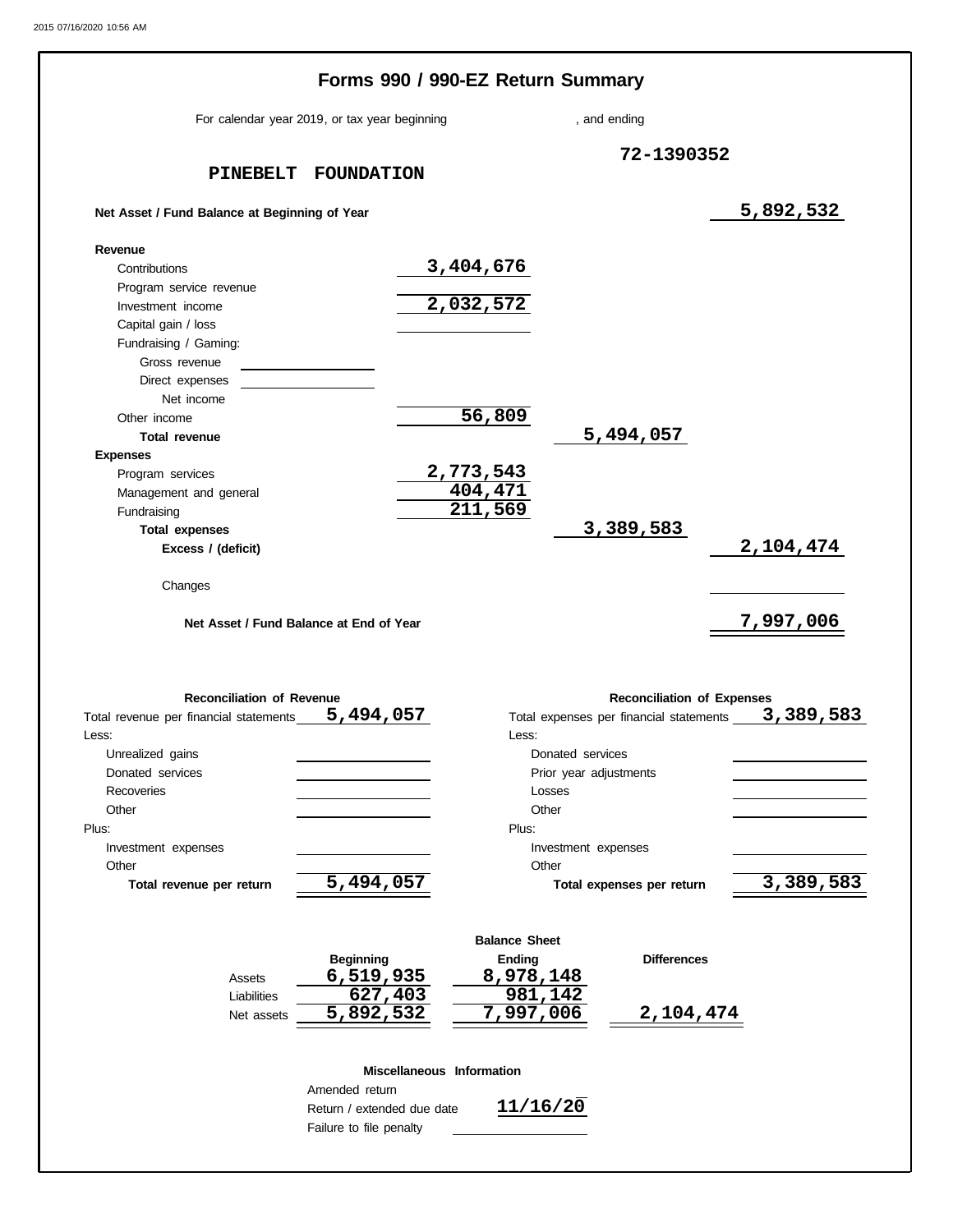|                                                                | Form 990-T Return Summary                 |                  |           |
|----------------------------------------------------------------|-------------------------------------------|------------------|-----------|
| For calendar year 2019, or tax year beginning                  |                                           | , and ending     |           |
| PINEBELT<br><b>FOUNDATION</b>                                  | 72-1390352                                |                  |           |
| Income & Deductions (990-T)                                    |                                           |                  |           |
| Total Income                                                   | 1,101,878                                 |                  |           |
| Deductions related to income                                   |                                           |                  |           |
| Activity losses (2018 and after)                               |                                           |                  |           |
| Net Income from page 1                                         |                                           | <u>1,101,878</u> |           |
| Income & Losses (Sch M)                                        | $\overline{\mathbf{0}}$<br># of Schedules |                  |           |
| Income from other activities                                   |                                           |                  |           |
| Losses from other activities                                   |                                           |                  |           |
| Total business taxable income                                  |                                           | 1,101,878        |           |
| <b>Adjustments</b>                                             |                                           |                  |           |
| Disallowed fringe benefits                                     |                                           |                  |           |
| Charitable contributions<br>Less:                              |                                           |                  |           |
| Net operating loss (prior to 2018)                             |                                           |                  |           |
| Specific deduction                                             | 1,000                                     |                  |           |
| <b>Total adjustments</b>                                       |                                           | (1,000)          |           |
| Unrelated business taxable income                              |                                           |                  | 1,100,878 |
| <b>Taxes &amp; Credits</b>                                     |                                           |                  |           |
| Regular tax                                                    | 231,184                                   |                  |           |
| Other tax: _ Proxy _ AMT _ Facilities                          |                                           |                  |           |
| <b>Tax Due</b>                                                 |                                           | 231,184          |           |
| Foreign tax credit and other credits                           |                                           |                  |           |
| General business credits                                       |                                           |                  |           |
| Prior year minimum tax credit                                  |                                           |                  |           |
| Total nonrefundable credits                                    |                                           |                  |           |
| Other taxes                                                    |                                           |                  | 231,184   |
| <b>Total tax</b>                                               |                                           |                  |           |
| <b>Payments &amp; Penalties</b>                                |                                           |                  |           |
| Estimated tax payments and Tax withheld<br>Paid with extension | 235,998                                   |                  |           |
| Refundable credits and other payments                          |                                           |                  |           |
| <b>Payments</b>                                                |                                           | 235,998          |           |
| Net tax due                                                    |                                           |                  | 0         |
| Estimated tax penalty                                          | 4,814                                     |                  |           |
| Interest on late payments                                      |                                           |                  |           |
| Failure to file penalty                                        |                                           |                  |           |
| Failure to pay penalty                                         |                                           |                  |           |
| <b>Penalties</b>                                               |                                           | 4,814            |           |
| <b>Balance due</b>                                             |                                           |                  |           |
| Total overpayment                                              |                                           |                  |           |
| Overpayment applied to next year's tax                         |                                           |                  |           |
| Refund                                                         |                                           |                  |           |
|                                                                |                                           |                  |           |

| Miscellaneous Information             |
|---------------------------------------|
| Amended return                        |
| Return / extended due date $11/16/20$ |
|                                       |
|                                       |
|                                       |
|                                       |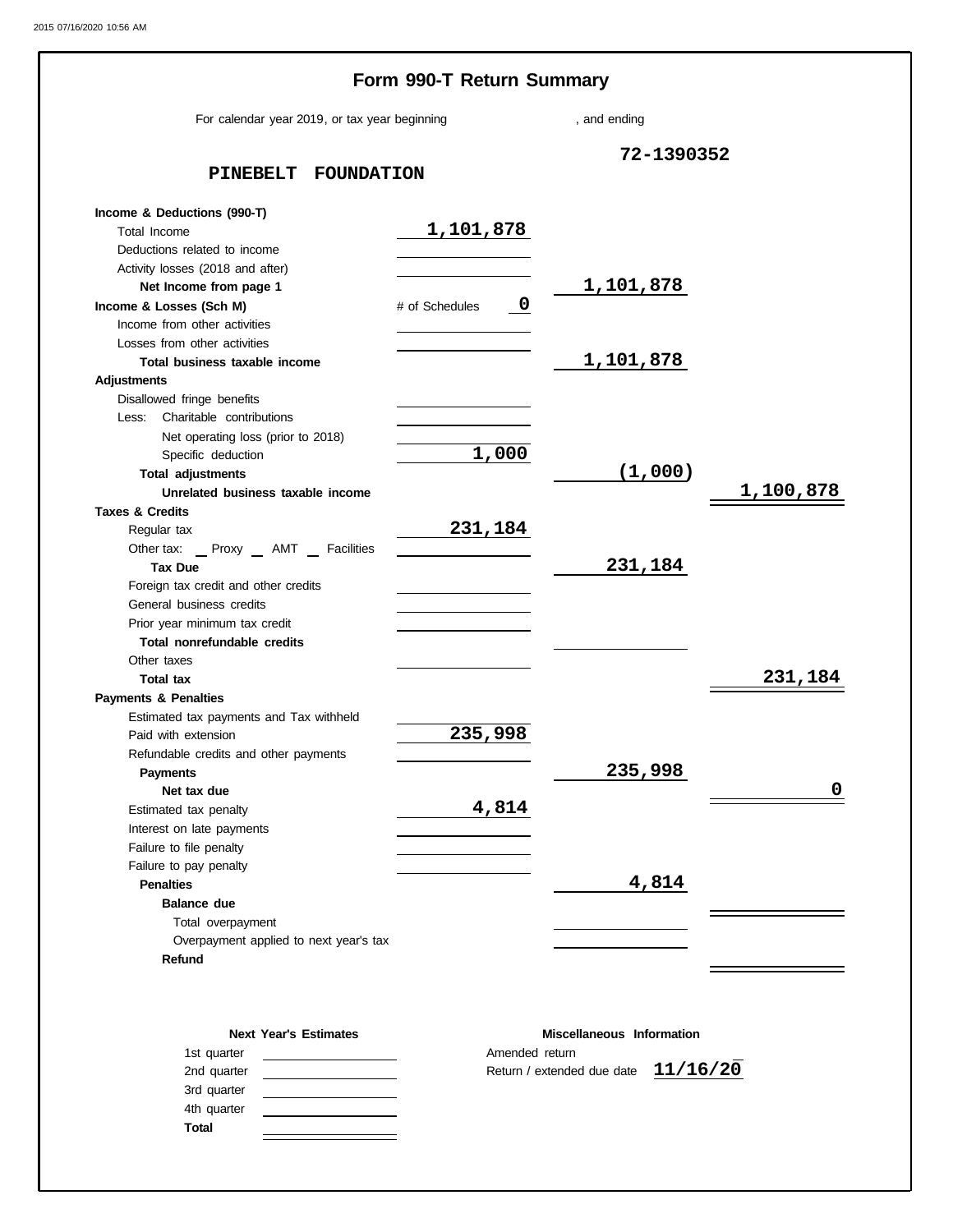**Holt & Associates PLLC 2815 Highway 15 N Laurel, MS 39440 601-649-3000**

July 16, 2020

### **CONFIDENTIAL**

PINEBELT FOUNDATION 1501 ADELINE STREET HATTIESBURG, MS 39401

Dear:

We have prepared the following returns from information provided by you without verification or audit.

Return of Organization Exempt From Income Tax (Form 990) Exempt Organization Business Income Tax Return (Form 990-T)

We suggest that you examine these returns carefully to fully acquaint yourself with all items contained therein to ensure that there are no omissions or misstatements.

#### **Federal Filing Instructions**

Your Form 990 for the year ended 12/31/19 shows no balance due.

Your return is being filed electronically with the IRS and is not required to be mailed. If you mail a paper copy of your return to the IRS it will delay the processing of your return. Your electronically filed return is not complete without your signature. You are using a Personal Identification Number (PIN) for signing your return electronically. Form 8879-EO, IRS *e-file* Signature Authorization for an Exempt Organization should be signed and dated by an authorized officer of the organization and returned as soon as possible to:

> Holt & Associates PLLC 2815 Highway 15 N Laurel, MS 39440

### *Important:* **Your return will not be filed with the IRS until the signed Form 8879-EO has been received by this office.**

Your Form 990-T for the tax year ended 12/31/19 shows no balance due. The return should be signed and dated on Page 2 by an officer representing the organization. Mail the return by November 16, 2020 to:

> Department of the Treasury Internal Revenue Service Center Ogden, UT 84201-0027

If a private delivery service is used, mail to: OSPC

2015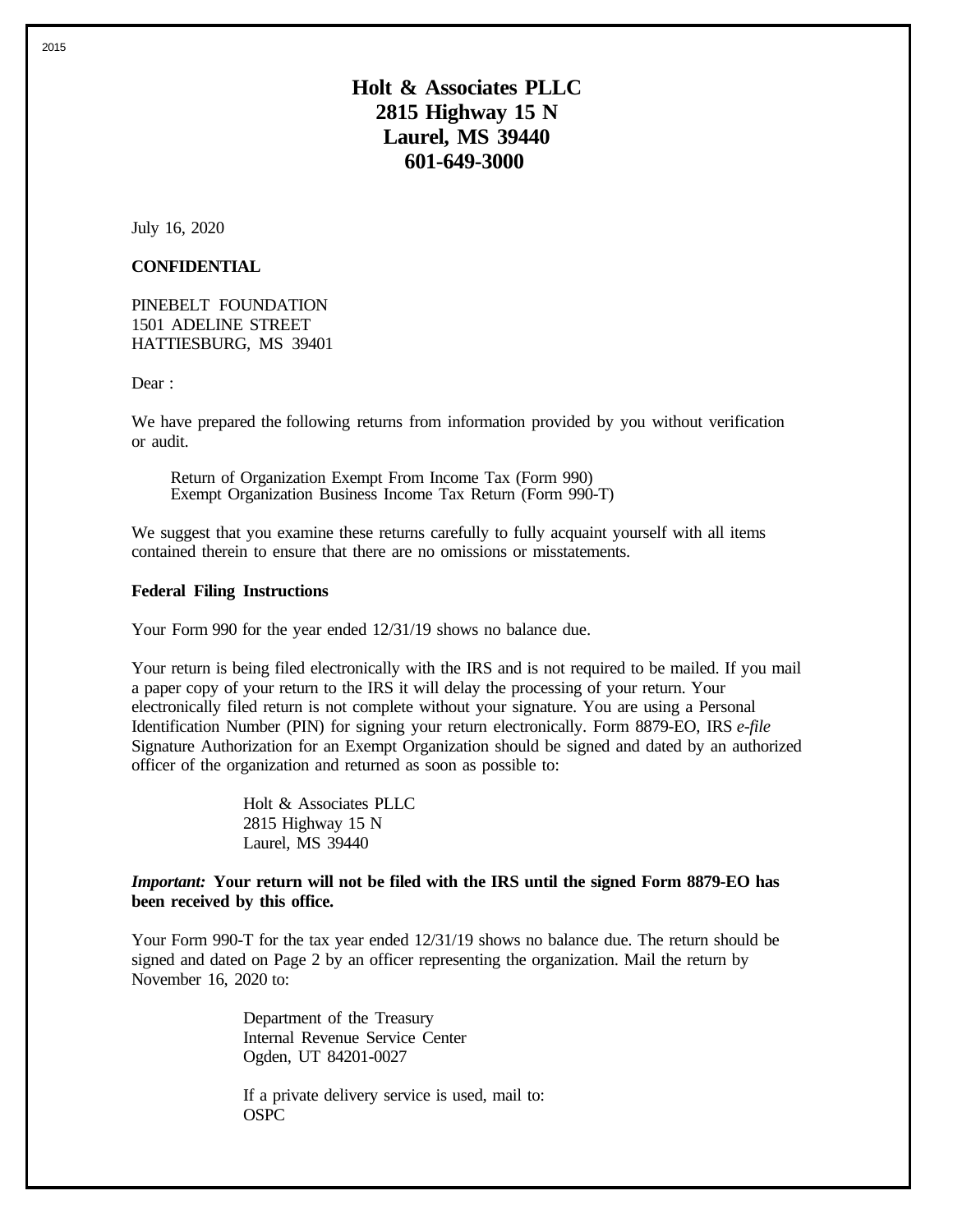### 1973 Rulon White Blvd. Ogden, UT 84201-1000

Also enclosed is any material you furnished for use in preparing the returns. If the returns are examined, requests may be made for supporting documentation. Therefore, we recommend that you retain all pertinent records for at least seven years.

In order that we may properly advise you of tax considerations, please keep us informed of any significant changes in your financial affairs or of any correspondence received from taxing authorities.

If you have any questions, or if we can be of assistance in any way, please call.

Sincerely,

Holt & Associates PLLC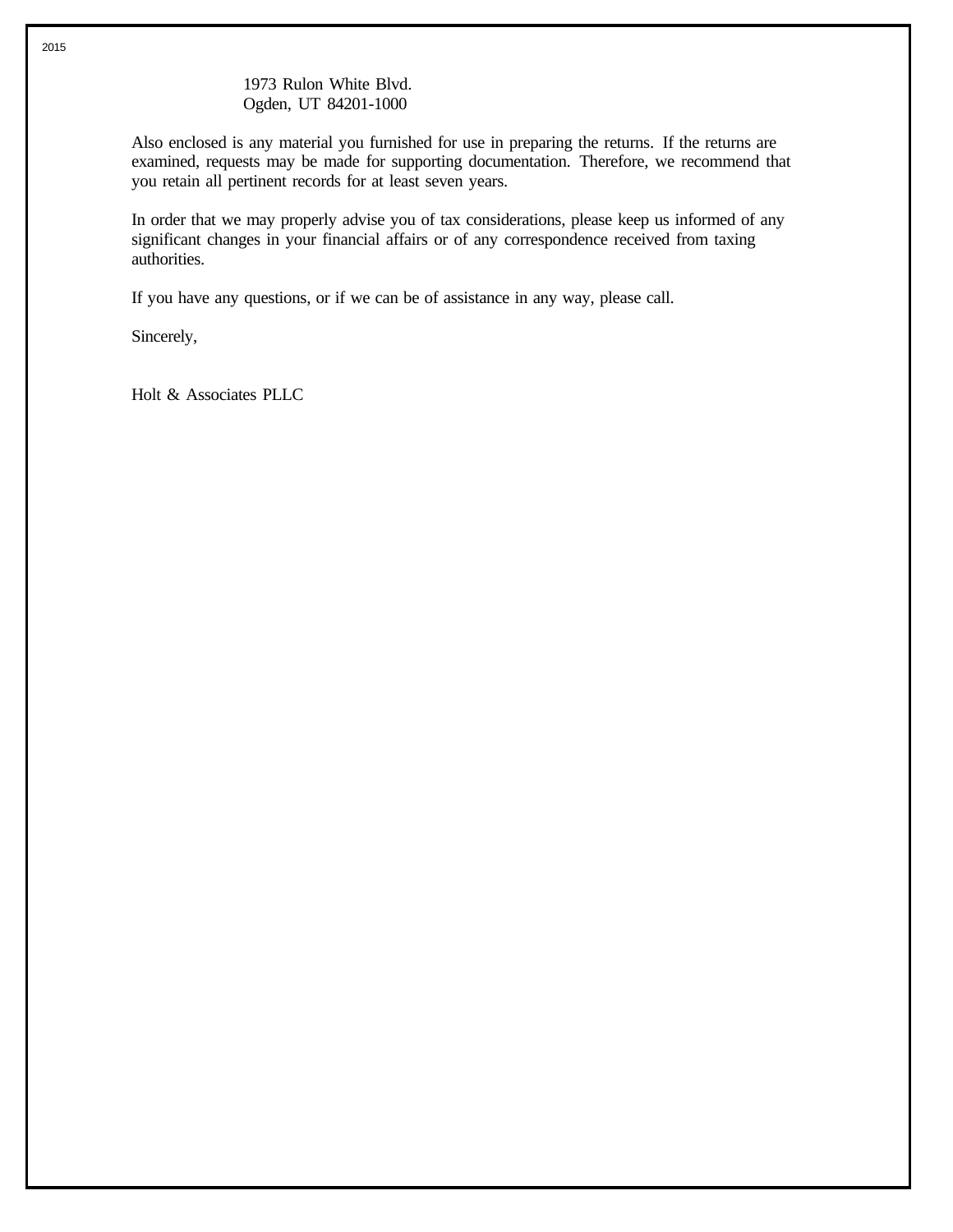2015 07/16/2020 10:56 AM

|                                                        | <b>IRS</b> e-file Signature Authorization<br>for an Exempt Organization                                                                                                                                                                                                                                                                                                                                                                                                                                                                                                                                                                                                   |                 |                                                            | OMB No. 1545-1878      |
|--------------------------------------------------------|---------------------------------------------------------------------------------------------------------------------------------------------------------------------------------------------------------------------------------------------------------------------------------------------------------------------------------------------------------------------------------------------------------------------------------------------------------------------------------------------------------------------------------------------------------------------------------------------------------------------------------------------------------------------------|-----------------|------------------------------------------------------------|------------------------|
|                                                        |                                                                                                                                                                                                                                                                                                                                                                                                                                                                                                                                                                                                                                                                           |                 |                                                            |                        |
| Department of the Treasury<br>Internal Revenue Service | u Do not send to the IRS. Keep for your records.<br>u Go to www.irs.gov/Form8879EO for the latest information.                                                                                                                                                                                                                                                                                                                                                                                                                                                                                                                                                            |                 |                                                            | 2019                   |
| Name of exempt organization                            |                                                                                                                                                                                                                                                                                                                                                                                                                                                                                                                                                                                                                                                                           |                 | Employer identification number                             |                        |
|                                                        | <b>FOUNDATION</b><br><b>PINEBELT</b>                                                                                                                                                                                                                                                                                                                                                                                                                                                                                                                                                                                                                                      |                 | 72-1390352                                                 |                        |
| Name and title of officer                              | <b>MIKE DIXON</b>                                                                                                                                                                                                                                                                                                                                                                                                                                                                                                                                                                                                                                                         |                 |                                                            |                        |
|                                                        | EXECUTIVE DIRECTOR                                                                                                                                                                                                                                                                                                                                                                                                                                                                                                                                                                                                                                                        |                 |                                                            |                        |
| Part I                                                 | Type of Return and Return Information (Whole Dollars Only)                                                                                                                                                                                                                                                                                                                                                                                                                                                                                                                                                                                                                |                 |                                                            |                        |
|                                                        | Check the box for the return for which you are using this Form 8879-EO and enter the applicable amount, if any, from the return. If you                                                                                                                                                                                                                                                                                                                                                                                                                                                                                                                                   |                 |                                                            |                        |
|                                                        | check the box on line 1a, 2a, 3a, 4a, or 5a, below, and the amount on that line for the return being filed with this form was blank, then                                                                                                                                                                                                                                                                                                                                                                                                                                                                                                                                 |                 |                                                            |                        |
|                                                        | leave line 1b, 2b, 3b, 4b, or 5b, whichever is applicable, blank (do not enter -0-). But, if you entered -0- on the return, then enter -0- on                                                                                                                                                                                                                                                                                                                                                                                                                                                                                                                             |                 |                                                            |                        |
| 1a Form 990 check here $\blacktriangleright$           | the applicable line below. Do not complete more than one line in Part I.                                                                                                                                                                                                                                                                                                                                                                                                                                                                                                                                                                                                  |                 |                                                            |                        |
| 2a Form 990-EZ check here $\blacktriangleright$        |                                                                                                                                                                                                                                                                                                                                                                                                                                                                                                                                                                                                                                                                           |                 |                                                            |                        |
|                                                        | 3a Form 1120-POL check here $\blacktriangleright\!\!\!\perp\!\!\!\perp\!\!\!\perp\!\!\!\!\perp\!\!\!\!\perp\!\!\!\!\perp\!\!\!\!\perp\!\!\!\!\perp\!\!\!\!\perp\!\!\!\!\perp\!\!\!\!\perp\!\!\!\!\perp\!\!\!\!\perp\!\!\!\!\perp\!\!\!\!\perp\!\!\!\!\perp\!\!\!\!\perp\!\!\!\!\perp\!\!\!\!\perp\!\!\!\!\perp\!\!\!\!\perp\!\!\!\!\perp\!\!\!\!\perp\!\!\!\!\perp\!\!\!\!\perp\!\!\!\!\perp\!\!\!\!\perp\$                                                                                                                                                                                                                                                               |                 |                                                            |                        |
| 4a Form 990-PF check here ▶                            | <b>b</b> Tax based on investment income (Form 990-PF, Part VI, line 5) $\ldots$                                                                                                                                                                                                                                                                                                                                                                                                                                                                                                                                                                                           |                 |                                                            | 4b                     |
|                                                        |                                                                                                                                                                                                                                                                                                                                                                                                                                                                                                                                                                                                                                                                           |                 | 5b                                                         |                        |
|                                                        |                                                                                                                                                                                                                                                                                                                                                                                                                                                                                                                                                                                                                                                                           |                 |                                                            |                        |
| Part II                                                | Declaration and Signature Authorization of Officer                                                                                                                                                                                                                                                                                                                                                                                                                                                                                                                                                                                                                        |                 |                                                            |                        |
| Officer's PIN: check one box only                      | return, and the financial institution to debit the entry to this account. To revoke a payment, I must contact the U.S. Treasury Financial<br>Agent at 1-888-353-4537 no later than 2 business days prior to the payment (settlement) date. I also authorize the financial institutions<br>involved in the processing of the electronic payment of taxes to receive confidential information necessary to answer inquiries and<br>resolve issues related to the payment. I have selected a personal identification number (PIN) as my signature for the organization's<br>electronic return and, if applicable, the organization's consent to electronic funds withdrawal. |                 |                                                            |                        |
|                                                        |                                                                                                                                                                                                                                                                                                                                                                                                                                                                                                                                                                                                                                                                           |                 |                                                            |                        |
| ΙX<br>Lauthorize                                       | Holt & Associates PLLC<br>ERO firm name                                                                                                                                                                                                                                                                                                                                                                                                                                                                                                                                                                                                                                   | to enter my PIN | 02015<br>Enter five numbers, but<br>do not enter all zeros | as my signature        |
|                                                        | on the organization's tax year 2019 electronically filed return. If I have indicated within this return that a copy of the return is<br>being filed with a state agency(ies) regulating charities as part of the IRS Fed/State program, I also authorize the aforementioned<br>ERO to enter my PIN on the return's disclosure consent screen.                                                                                                                                                                                                                                                                                                                             |                 |                                                            |                        |
|                                                        | As an officer of the organization, I will enter my PIN as my signature on the organization's tax year 2019 electronically filed return.<br>If I have indicated within this return that a copy of the return is being filed with a state agency(ies) regulating charities as part of                                                                                                                                                                                                                                                                                                                                                                                       |                 |                                                            |                        |
|                                                        | the IRS Fed/State program, I will enter my PIN on the return's disclosure consent screen.                                                                                                                                                                                                                                                                                                                                                                                                                                                                                                                                                                                 | Date            | 05/15/20                                                   |                        |
| Officer's signature<br>Part III                        | <b>Certification and Authentication</b>                                                                                                                                                                                                                                                                                                                                                                                                                                                                                                                                                                                                                                   |                 |                                                            |                        |
|                                                        | <b>ERO's EFIN/PIN.</b> Enter your six-digit electronic filing identification                                                                                                                                                                                                                                                                                                                                                                                                                                                                                                                                                                                              |                 |                                                            |                        |
|                                                        | number (EFIN) followed by your five-digit self-selected PIN.                                                                                                                                                                                                                                                                                                                                                                                                                                                                                                                                                                                                              |                 |                                                            | 64365801433            |
|                                                        |                                                                                                                                                                                                                                                                                                                                                                                                                                                                                                                                                                                                                                                                           |                 |                                                            | Do not enter all zeros |
|                                                        | I certify that the above numeric entry is my PIN, which is my signature on the 2019 electronically filed return for the organization<br>indicated above. I confirm that I am submitting this return in accordance with the requirements of Pub. 4163, Modernized e-File (MeF)<br>Information for Authorized IRS e-file Providers for Business Returns.                                                                                                                                                                                                                                                                                                                    |                 |                                                            |                        |
| ERO's signature                                        |                                                                                                                                                                                                                                                                                                                                                                                                                                                                                                                                                                                                                                                                           | Date            | 05/15/20                                                   |                        |
|                                                        |                                                                                                                                                                                                                                                                                                                                                                                                                                                                                                                                                                                                                                                                           |                 |                                                            |                        |
|                                                        | <b>ERO Must Retain This Form - See Instructions</b><br>Do Not Submit This Form to the IRS Unless Requested To Do So                                                                                                                                                                                                                                                                                                                                                                                                                                                                                                                                                       |                 |                                                            |                        |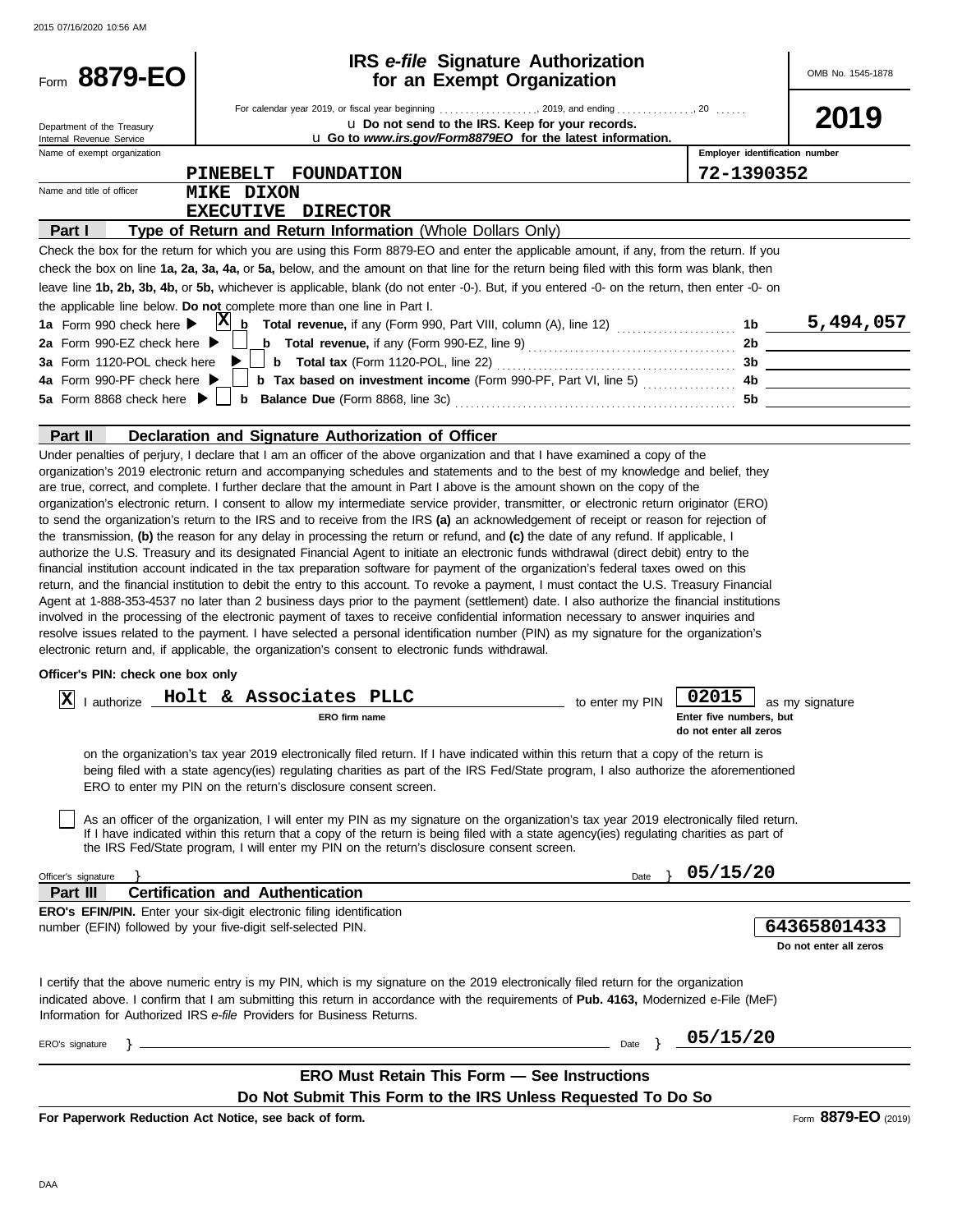Form 990

(Rev. January 2020)

## **Return of Organization Exempt From Income Tax**

**LI** Go to *www.irs.gov/Form990* for instructions and the latest information. **u** Do not enter social security numbers on this form as it may be made public. **Under section 501(c), 527, or 4947(a)(1) of the Internal Revenue Code (except private foundations)** OMB No. 1545-0047

| LU I J                |  |
|-----------------------|--|
| <b>Open to Public</b> |  |
| <b>Inspection</b>     |  |

|                                |                                                                   | Department of the Treasury<br>Internal Revenue Service | <b>u</b> Do not enter social security numbers on this form as it may be made public.<br><b>u</b> Go to <i>www.irs.gov/Form990</i> for instructions and the latest information. |                                    | <b>Open to Public</b><br><b>Inspection</b> |  |  |  |
|--------------------------------|-------------------------------------------------------------------|--------------------------------------------------------|--------------------------------------------------------------------------------------------------------------------------------------------------------------------------------|------------------------------------|--------------------------------------------|--|--|--|
|                                | For the 2019 calendar year, or tax year beginning<br>, and ending |                                                        |                                                                                                                                                                                |                                    |                                            |  |  |  |
|                                | <b>B</b> Check if applicable:                                     |                                                        | C Name of organization                                                                                                                                                         |                                    | D Employer identification number           |  |  |  |
|                                | Address change                                                    |                                                        | PINEBELT FOUNDATION                                                                                                                                                            |                                    |                                            |  |  |  |
|                                | Name change                                                       |                                                        | Doing business as                                                                                                                                                              |                                    | 72-1390352                                 |  |  |  |
|                                | Initial return                                                    |                                                        | Number and street (or P.O. box if mail is not delivered to street address)<br>Room/suite<br><b>1501 ADELINE STREET</b>                                                         | E Telephone number<br>601-583-6180 |                                            |  |  |  |
|                                | Final return/                                                     |                                                        | City or town, state or province, country, and ZIP or foreign postal code                                                                                                       |                                    |                                            |  |  |  |
|                                | terminated                                                        |                                                        | <b>HATTIESBURG</b><br>MS 39401                                                                                                                                                 | G Gross receipts \$                | 5,494,057                                  |  |  |  |
|                                | Amended return                                                    |                                                        | F Name and address of principal officer:                                                                                                                                       |                                    |                                            |  |  |  |
|                                |                                                                   | Application pending                                    | H(a) Is this a group return for subordinates?<br><b>MIKE DIXON</b>                                                                                                             |                                    | $ \mathbf{X} $ No<br>Yes                   |  |  |  |
|                                |                                                                   |                                                        | <b>1501 ADELINE STREET</b><br>H(b) Are all subordinates included?                                                                                                              |                                    | Yes<br>No                                  |  |  |  |
|                                |                                                                   |                                                        | <b>HATTIESBURG</b><br>MS 39401                                                                                                                                                 |                                    | If "No," attach a list. (see instructions) |  |  |  |
|                                |                                                                   | Tax-exempt status:                                     | $ \mathbf{X} $ 501(c)(3)<br>) $t$ (insert no.)<br>501(c)<br>4947(a)(1) or<br>527                                                                                               |                                    |                                            |  |  |  |
|                                | Website: U                                                        |                                                        | PINEBELTFOUNDATION.ORG<br>H(c) Group exemption number U                                                                                                                        |                                    |                                            |  |  |  |
| ĸ                              |                                                                   | Form of organization:                                  | L Year of formation: 1997<br>X Corporation<br>Trust<br>Association<br>Other $\mathbf u$                                                                                        |                                    | M State of legal domicile: MS              |  |  |  |
|                                | Part I                                                            | <b>Summary</b>                                         |                                                                                                                                                                                |                                    |                                            |  |  |  |
|                                |                                                                   |                                                        |                                                                                                                                                                                |                                    |                                            |  |  |  |
|                                |                                                                   |                                                        | See Schedule O                                                                                                                                                                 |                                    |                                            |  |  |  |
| Governance                     |                                                                   |                                                        |                                                                                                                                                                                |                                    |                                            |  |  |  |
|                                |                                                                   |                                                        |                                                                                                                                                                                |                                    |                                            |  |  |  |
|                                |                                                                   |                                                        | 2 Check this box $\mathbf{u}$   if the organization discontinued its operations or disposed of more than 25% of its net assets.                                                |                                    |                                            |  |  |  |
| ఱ                              |                                                                   |                                                        |                                                                                                                                                                                | 3                                  | 25                                         |  |  |  |
| Activities                     | 4                                                                 |                                                        |                                                                                                                                                                                | 4                                  | 25                                         |  |  |  |
|                                | 5.                                                                |                                                        | Total number of individuals employed in calendar year 2019 (Part V, line 2a) [[[[[[[[[[[[[[[[[[[[[[[[[[[[[[[[                                                                  | 5                                  | $\mathbf{3}$<br>$\mathbf 0$                |  |  |  |
|                                |                                                                   |                                                        | 6 Total number of volunteers (estimate if necessary)                                                                                                                           | 6                                  | 1,101,878                                  |  |  |  |
|                                |                                                                   |                                                        |                                                                                                                                                                                | 7a                                 | 1,100,878                                  |  |  |  |
|                                |                                                                   |                                                        | Prior Year                                                                                                                                                                     | 7b                                 | Current Year                               |  |  |  |
|                                |                                                                   |                                                        | 2,614,391                                                                                                                                                                      |                                    | 3,404,676                                  |  |  |  |
| Revenue                        | 9                                                                 |                                                        |                                                                                                                                                                                |                                    |                                            |  |  |  |
|                                |                                                                   |                                                        |                                                                                                                                                                                | $-246,724$                         | 2,032,572                                  |  |  |  |
|                                |                                                                   |                                                        | 11 Other revenue (Part VIII, column (A), lines 5, 6d, 8c, 9c, 10c, and 11e)                                                                                                    | 160,686                            | 56,809                                     |  |  |  |
|                                |                                                                   |                                                        | 2,528,353<br>12 Total revenue – add lines 8 through 11 (must equal Part VIII, column (A), line 12)                                                                             |                                    | 5,494,057                                  |  |  |  |
|                                |                                                                   |                                                        | 2,125,956<br>13 Grants and similar amounts paid (Part IX, column (A), lines 1-3)                                                                                               |                                    | 2,734,441                                  |  |  |  |
|                                | 14                                                                |                                                        | Benefits paid to or for members (Part IX, column (A), line 4)                                                                                                                  |                                    |                                            |  |  |  |
|                                |                                                                   |                                                        | 15 Salaries, other compensation, employee benefits (Part IX, column (A), lines 5-10)                                                                                           | 170,014                            | 199,256                                    |  |  |  |
| <b>ISes</b>                    |                                                                   |                                                        | 16a Professional fundraising fees (Part IX, column (A), line 11e)                                                                                                              |                                    | 0                                          |  |  |  |
| Exper                          |                                                                   |                                                        | <b>b</b> Total fundraising expenses (Part IX, column (D), line 25) <b>u</b> 211, 569                                                                                           |                                    |                                            |  |  |  |
|                                |                                                                   |                                                        |                                                                                                                                                                                | 154,963                            | 455,886                                    |  |  |  |
|                                |                                                                   |                                                        | 2,450,933<br>18 Total expenses. Add lines 13-17 (must equal Part IX, column (A), line 25)                                                                                      |                                    | 3,389,583                                  |  |  |  |
|                                | 19                                                                |                                                        | Revenue less expenses. Subtract line 18 from line 12<br>Beginning of Current Year                                                                                              | 77,420                             | 2,104,474<br>End of Year                   |  |  |  |
| Net Assets or<br>Fund Balances |                                                                   |                                                        | 6,519,935                                                                                                                                                                      |                                    | 8,978,148                                  |  |  |  |
|                                | 21                                                                |                                                        | Total liabilities (Part X, line 26)                                                                                                                                            | 627,403                            | 981,142                                    |  |  |  |
|                                |                                                                   |                                                        | 5,892,532                                                                                                                                                                      |                                    | 7,997,006                                  |  |  |  |
|                                | Part II                                                           |                                                        | <b>Signature Block</b>                                                                                                                                                         |                                    |                                            |  |  |  |
|                                |                                                                   |                                                        | Under penalties of perjury, I declare that I have examined this return, including accompanying schedules and statements, and to the best of my knowledge and belief, it is     |                                    |                                            |  |  |  |
|                                |                                                                   |                                                        | true, correct, and complete. Declaration of preparer (other than officer) is based on all information of which preparer has any knowledge.                                     |                                    |                                            |  |  |  |
|                                |                                                                   |                                                        |                                                                                                                                                                                |                                    |                                            |  |  |  |
| Sign                           |                                                                   |                                                        | Signature of officer                                                                                                                                                           | Date                               |                                            |  |  |  |
| Here                           |                                                                   |                                                        | <b>MIKE DIXON</b><br><b>EXECUTIVE</b>                                                                                                                                          | <b>DIRECTOR</b>                    |                                            |  |  |  |
|                                |                                                                   |                                                        | Type or print name and title                                                                                                                                                   |                                    |                                            |  |  |  |
|                                |                                                                   | Print/Type preparer's name                             | Preparer's signature<br>Date                                                                                                                                                   | Check                              | PTIN                                       |  |  |  |
| Paid                           |                                                                   | <b>JULIE UHER</b>                                      |                                                                                                                                                                                | $07/16/20$ self-employed           | P00001433                                  |  |  |  |
|                                | Preparer                                                          | Firm's name                                            | Holt & Associates PLLC                                                                                                                                                         | Firm's $EIN$ }                     | 64-0886275                                 |  |  |  |
|                                | <b>Use Only</b>                                                   |                                                        | 2815 Highway 15 N                                                                                                                                                              |                                    |                                            |  |  |  |
|                                |                                                                   | Firm's address                                         | 39440<br>Laurel, MS                                                                                                                                                            | Phone no.                          | 601-649-3000                               |  |  |  |
|                                |                                                                   |                                                        | May the IRS discuss this return with the preparer shown above? (see instructions)                                                                                              |                                    | Yes<br>No                                  |  |  |  |

| Sign<br>Here     | Signature of officer<br><b>DIXON</b><br><b>MIKE</b><br>Type or print name and title                                                                                                                   | <b>EXECUTIVE</b>     | <b>DIRECTOR</b>           | Date                              |                            |  |  |
|------------------|-------------------------------------------------------------------------------------------------------------------------------------------------------------------------------------------------------|----------------------|---------------------------|-----------------------------------|----------------------------|--|--|
| Paid<br>Preparer | Print/Type preparer's name<br><b>JULIE UHER</b>                                                                                                                                                       | Preparer's signature | Date                      | Check<br>$07/16/20$ self-employed | <b>PTIN</b><br>P00001433   |  |  |
| Use Only         | & Associates PLLC<br>Holt<br>Firm's name<br>2815 Highway<br>Laurel, MS<br>Firm's address                                                                                                              | 15 N<br>39440        | Firm's $EIN$<br>Phone no. |                                   | 64-0886275<br>601-649-3000 |  |  |
|                  | May the IRS discuss this return with the preparer shown above? (see instructions)<br>l No<br>Yes<br>$F_{\text{Orm}}$ 990 (2019)<br>For Paperwork Reduction Act Notice, see the separate instructions. |                      |                           |                                   |                            |  |  |

DAA **For Paperwork Reduction Act Notice, see the separate instructions.**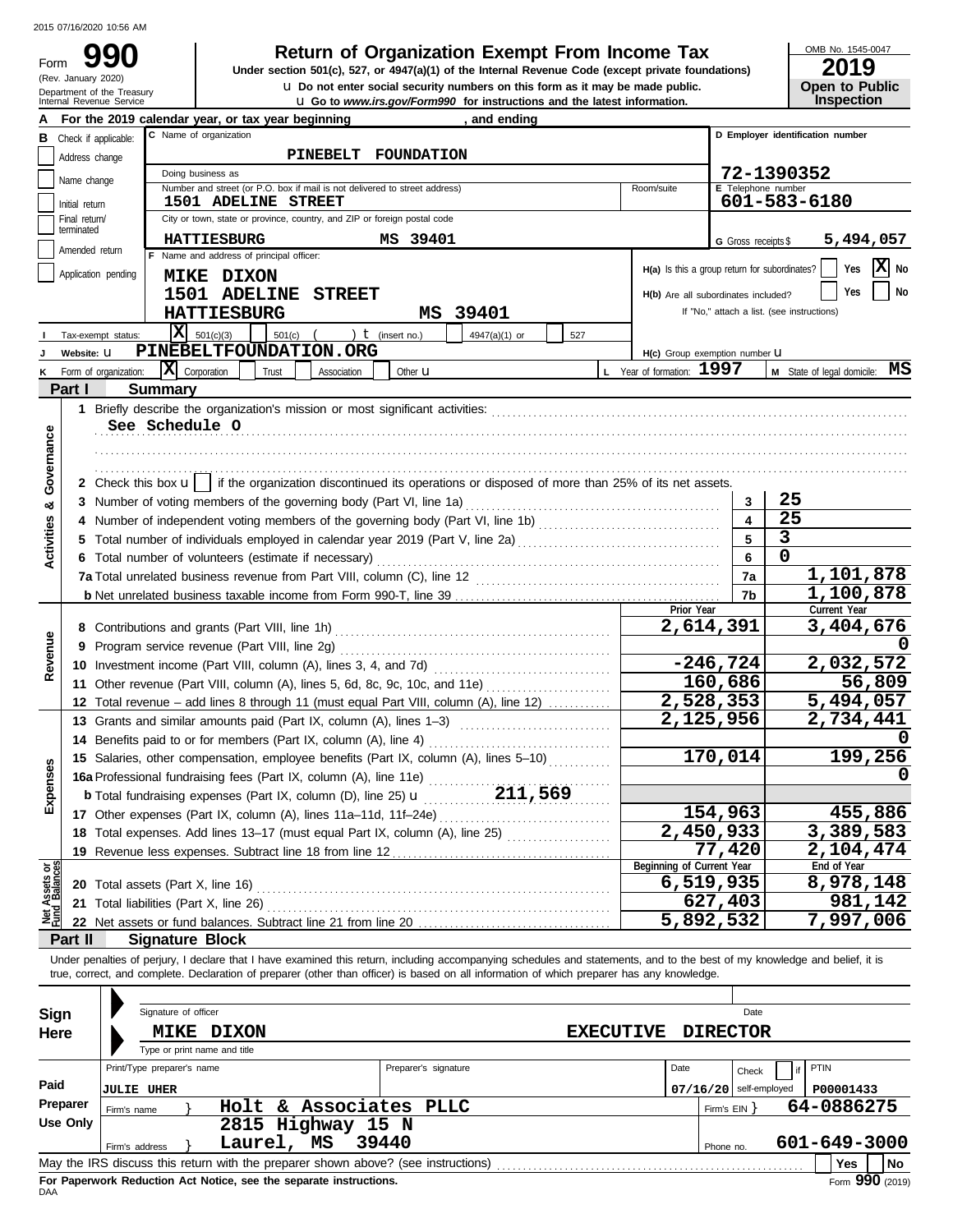|              |              |                                              | Form 990 (2019) PINEBELT FOUNDATION                  |                                                                                                    | 72-1390352                                                                                                                     | Page 2                |
|--------------|--------------|----------------------------------------------|------------------------------------------------------|----------------------------------------------------------------------------------------------------|--------------------------------------------------------------------------------------------------------------------------------|-----------------------|
|              | Part III     |                                              |                                                      | <b>Statement of Program Service Accomplishments</b>                                                |                                                                                                                                |                       |
|              |              |                                              |                                                      |                                                                                                    |                                                                                                                                | $\boxed{\mathbf{x}}$  |
| 1            |              | Briefly describe the organization's mission: |                                                      |                                                                                                    |                                                                                                                                |                       |
|              |              | See Schedule O                               |                                                      |                                                                                                    |                                                                                                                                |                       |
|              |              |                                              |                                                      |                                                                                                    |                                                                                                                                |                       |
|              |              |                                              |                                                      |                                                                                                    |                                                                                                                                |                       |
|              |              |                                              |                                                      |                                                                                                    |                                                                                                                                |                       |
| $\mathbf{2}$ |              |                                              |                                                      |                                                                                                    | Did the organization undertake any significant program services during the year which were not listed on the                   |                       |
|              |              | prior Form 990 or 990-EZ?                    |                                                      |                                                                                                    |                                                                                                                                | Yes $ X $ No          |
|              |              |                                              | If "Yes," describe these new services on Schedule O. |                                                                                                    |                                                                                                                                |                       |
| 3            |              |                                              |                                                      | Did the organization cease conducting, or make significant changes in how it conducts, any program |                                                                                                                                |                       |
|              | services?    |                                              |                                                      |                                                                                                    |                                                                                                                                | Yes $ \mathbf{X} $ No |
|              |              |                                              | If "Yes," describe these changes on Schedule O.      |                                                                                                    |                                                                                                                                |                       |
| 4            |              |                                              |                                                      |                                                                                                    | Describe the organization's program service accomplishments for each of its three largest program services, as measured by     |                       |
|              |              |                                              |                                                      |                                                                                                    | expenses. Section 501(c)(3) and 501(c)(4) organizations are required to report the amount of grants and allocations to others, |                       |
|              |              |                                              |                                                      | the total expenses, and revenue, if any, for each program service reported.                        |                                                                                                                                |                       |
|              |              |                                              |                                                      |                                                                                                    |                                                                                                                                |                       |
|              | 4a (Code:    | ) (Expenses \$                               |                                                      |                                                                                                    | 1,932,948 including grants of \$ 1,893,846 ) (Revenue \$                                                                       |                       |
|              |              |                                              |                                                      |                                                                                                    | CONTRIBUTIONS AND PROGRAM SERVICE DISBURSEMENTS FOR CHARITABLE PURPOSES.                                                       |                       |
|              |              |                                              |                                                      |                                                                                                    |                                                                                                                                |                       |
|              |              |                                              |                                                      |                                                                                                    |                                                                                                                                |                       |
|              |              |                                              |                                                      |                                                                                                    |                                                                                                                                |                       |
|              |              |                                              |                                                      |                                                                                                    |                                                                                                                                |                       |
|              |              |                                              |                                                      |                                                                                                    |                                                                                                                                |                       |
|              |              |                                              |                                                      |                                                                                                    |                                                                                                                                |                       |
|              |              |                                              |                                                      |                                                                                                    |                                                                                                                                |                       |
|              |              |                                              |                                                      |                                                                                                    |                                                                                                                                |                       |
|              |              |                                              |                                                      |                                                                                                    |                                                                                                                                |                       |
|              |              |                                              |                                                      |                                                                                                    |                                                                                                                                |                       |
|              |              |                                              |                                                      |                                                                                                    |                                                                                                                                |                       |
|              | 4b (Code:    | ) (Expenses \$                               |                                                      |                                                                                                    | 840, 595 including grants of \$ 840, 595 ) (Revenue \$                                                                         |                       |
|              |              | <b>SCHOLARSHIPS.</b>                         |                                                      |                                                                                                    | THE FOUNDATIONS GRANTS SCHOLARSHIPS FOR STUDENTS ATTENDING                                                                     |                       |
|              |              |                                              | INSTITUTIONS OF HIGHER EDUCATION.                    |                                                                                                    |                                                                                                                                |                       |
|              |              |                                              |                                                      |                                                                                                    |                                                                                                                                |                       |
|              |              |                                              |                                                      |                                                                                                    |                                                                                                                                |                       |
|              |              |                                              |                                                      |                                                                                                    |                                                                                                                                |                       |
|              |              |                                              |                                                      |                                                                                                    |                                                                                                                                |                       |
|              |              |                                              |                                                      |                                                                                                    |                                                                                                                                |                       |
|              |              |                                              |                                                      |                                                                                                    |                                                                                                                                |                       |
|              |              |                                              |                                                      |                                                                                                    |                                                                                                                                |                       |
|              |              |                                              |                                                      |                                                                                                    |                                                                                                                                |                       |
|              |              |                                              |                                                      |                                                                                                    |                                                                                                                                |                       |
|              |              |                                              |                                                      |                                                                                                    |                                                                                                                                |                       |
|              | 4c (Code:    | $\ldots$ ) (Expenses \$                      |                                                      |                                                                                                    |                                                                                                                                |                       |
|              | N/A          |                                              |                                                      |                                                                                                    |                                                                                                                                |                       |
|              |              |                                              |                                                      |                                                                                                    |                                                                                                                                |                       |
|              |              |                                              |                                                      |                                                                                                    |                                                                                                                                |                       |
|              |              |                                              |                                                      |                                                                                                    |                                                                                                                                |                       |
|              |              |                                              |                                                      |                                                                                                    |                                                                                                                                |                       |
|              |              |                                              |                                                      |                                                                                                    |                                                                                                                                |                       |
|              |              |                                              |                                                      |                                                                                                    |                                                                                                                                |                       |
|              |              |                                              |                                                      |                                                                                                    |                                                                                                                                |                       |
|              |              |                                              |                                                      |                                                                                                    |                                                                                                                                |                       |
|              |              |                                              |                                                      |                                                                                                    |                                                                                                                                |                       |
|              |              |                                              |                                                      |                                                                                                    |                                                                                                                                |                       |
|              |              |                                              |                                                      |                                                                                                    |                                                                                                                                |                       |
|              |              |                                              | 4d Other program services (Describe on Schedule O.)  |                                                                                                    |                                                                                                                                |                       |
|              | (Expenses \$ |                                              |                                                      | including grants of \$                                                                             | (Revenue \$                                                                                                                    |                       |
|              |              | 4e Total program service expenses u          |                                                      | 2,773,543                                                                                          |                                                                                                                                |                       |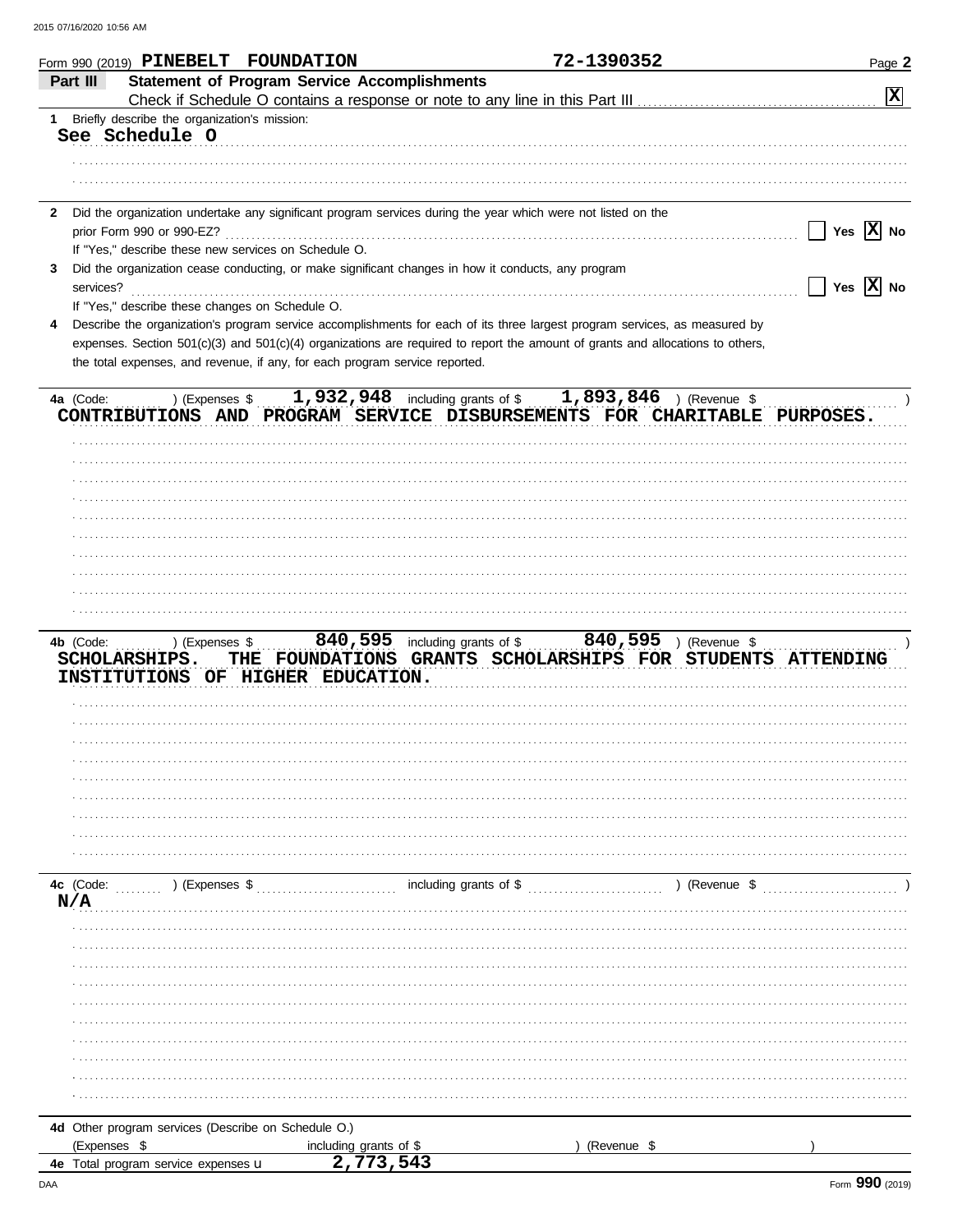| Form 990 (2019) | PINEBELT | <b>FOUNDATION</b>                      | $-1390352$<br><u>~</u> |                | ٽ Page       |
|-----------------|----------|----------------------------------------|------------------------|----------------|--------------|
| Part IV         |          | <b>Checklist of Required Schedules</b> |                        |                |              |
|                 |          |                                        |                        | $V_{\rm{max}}$ | $\mathbf{H}$ |

|     |                                                                                                                                                                               |                 | Yes         | No          |
|-----|-------------------------------------------------------------------------------------------------------------------------------------------------------------------------------|-----------------|-------------|-------------|
| 1   | Is the organization described in section $501(c)(3)$ or $4947(a)(1)$ (other than a private foundation)? If "Yes,"                                                             |                 |             |             |
|     | complete Schedule A                                                                                                                                                           | 1               | X           |             |
| 2   |                                                                                                                                                                               | $\mathbf{2}$    | X           |             |
| 3   | Did the organization engage in direct or indirect political campaign activities on behalf of or in opposition to                                                              |                 |             |             |
|     | candidates for public office? If "Yes," complete Schedule C, Part I                                                                                                           | 3               |             | x           |
| 4   | Section 501(c)(3) organizations. Did the organization engage in lobbying activities, or have a section 501(h)                                                                 |                 |             |             |
|     | election in effect during the tax year? If "Yes," complete Schedule C, Part II                                                                                                | 4               |             | x           |
| 5   | Is the organization a section $501(c)(4)$ , $501(c)(5)$ , or $501(c)(6)$ organization that receives membership dues,                                                          |                 |             |             |
|     | assessments, or similar amounts as defined in Revenue Procedure 98-19? If "Yes," complete Schedule C, Part III                                                                | 5               |             | X           |
| 6   | Did the organization maintain any donor advised funds or any similar funds or accounts for which donors                                                                       |                 |             |             |
|     | have the right to provide advice on the distribution or investment of amounts in such funds or accounts? If                                                                   |                 |             |             |
|     | "Yes," complete Schedule D, Part I                                                                                                                                            | 6               | X           |             |
| 7   | Did the organization receive or hold a conservation easement, including easements to preserve open space,                                                                     |                 |             |             |
|     | the environment, historic land areas, or historic structures? If "Yes," complete Schedule D, Part II                                                                          | 7               |             | X           |
| 8   | Did the organization maintain collections of works of art, historical treasures, or other similar assets? If "Yes,"                                                           |                 |             |             |
|     | complete Schedule D, Part III                                                                                                                                                 | 8               |             | x           |
| 9   | Did the organization report an amount in Part X, line 21, for escrow or custodial account liability, serve as a                                                               |                 |             |             |
|     | custodian for amounts not listed in Part X; or provide credit counseling, debt management, credit repair, or                                                                  |                 |             | x           |
|     |                                                                                                                                                                               | 9               |             |             |
| 10  | Did the organization, directly or through a related organization, hold assets in donor-restricted endowments<br>or in quasi endowments? If "Yes," complete Schedule D, Part V | 10              | X           |             |
| 11  | If the organization's answer to any of the following questions is "Yes," then complete Schedule D, Parts VI,                                                                  |                 |             |             |
|     | VII, VIII, IX, or X as applicable.                                                                                                                                            |                 |             |             |
| a   | Did the organization report an amount for land, buildings, and equipment in Part X, line 10? If "Yes,"                                                                        |                 |             |             |
|     | complete Schedule D, Part VI                                                                                                                                                  | 11a             | X           |             |
|     | <b>b</b> Did the organization report an amount for investments—other securities in Part X, line 12, that is 5% or more                                                        |                 |             |             |
|     |                                                                                                                                                                               | 11b             |             | x           |
|     | c Did the organization report an amount for investments—program related in Part X, line 13, that is 5% or more                                                                |                 |             |             |
|     |                                                                                                                                                                               | 11c             |             | x           |
| d   | Did the organization report an amount for other assets in Part X, line 15, that is 5% or more of its total assets                                                             |                 |             |             |
|     | reported in Part X, line 16? If "Yes," complete Schedule D, Part IX                                                                                                           | 11d             |             | X           |
| е   | Did the organization report an amount for other liabilities in Part X, line 25? If "Yes," complete Schedule D, Part X                                                         | 11e             | х           |             |
| f   | Did the organization's separate or consolidated financial statements for the tax year include a footnote that addresses                                                       |                 |             |             |
|     | the organization's liability for uncertain tax positions under FIN 48 (ASC 740)? If "Yes," complete Schedule D, Part X                                                        | 11f             |             | x           |
| 12a | Did the organization obtain separate, independent audited financial statements for the tax year? If "Yes," complete                                                           |                 |             |             |
|     |                                                                                                                                                                               | 12a             | X           |             |
| b   | Was the organization included in consolidated, independent audited financial statements for the tax year? If                                                                  |                 |             |             |
|     | "Yes," and if the organization answered "No" to line 12a, then completing Schedule D, Parts XI and XII is optional                                                            | 12b             |             | х           |
| 13  |                                                                                                                                                                               | 13              |             | $\mathbf x$ |
| 14a |                                                                                                                                                                               | 14a             |             | $\mathbf x$ |
| b   | Did the organization have aggregate revenues or expenses of more than \$10,000 from grantmaking,                                                                              |                 |             |             |
|     | fundraising, business, investment, and program service activities outside the United States, or aggregate                                                                     |                 |             | X           |
| 15  | Did the organization report on Part IX, column (A), line 3, more than \$5,000 of grants or other assistance to or                                                             | 14b             |             |             |
|     | for any foreign organization? If "Yes," complete Schedule F, Parts II and IV                                                                                                  | 15              |             | X           |
| 16  | Did the organization report on Part IX, column (A), line 3, more than \$5,000 of aggregate grants or other                                                                    |                 |             |             |
|     |                                                                                                                                                                               | 16              |             | X           |
| 17  | Did the organization report a total of more than \$15,000 of expenses for professional fundraising services on                                                                |                 |             |             |
|     |                                                                                                                                                                               | 17              |             | X           |
| 18  | Did the organization report more than \$15,000 total of fundraising event gross income and contributions on                                                                   |                 |             |             |
|     |                                                                                                                                                                               | 18              |             | X           |
| 19  | Did the organization report more than \$15,000 of gross income from gaming activities on Part VIII, line 9a?                                                                  |                 |             |             |
|     |                                                                                                                                                                               | 19              |             | X           |
| 20a |                                                                                                                                                                               | 20a             |             | X           |
| b   |                                                                                                                                                                               | 20 <sub>b</sub> |             |             |
| 21  | Did the organization report more than \$5,000 of grants or other assistance to any domestic organization or                                                                   |                 |             |             |
|     |                                                                                                                                                                               | 21              | $\mathbf X$ |             |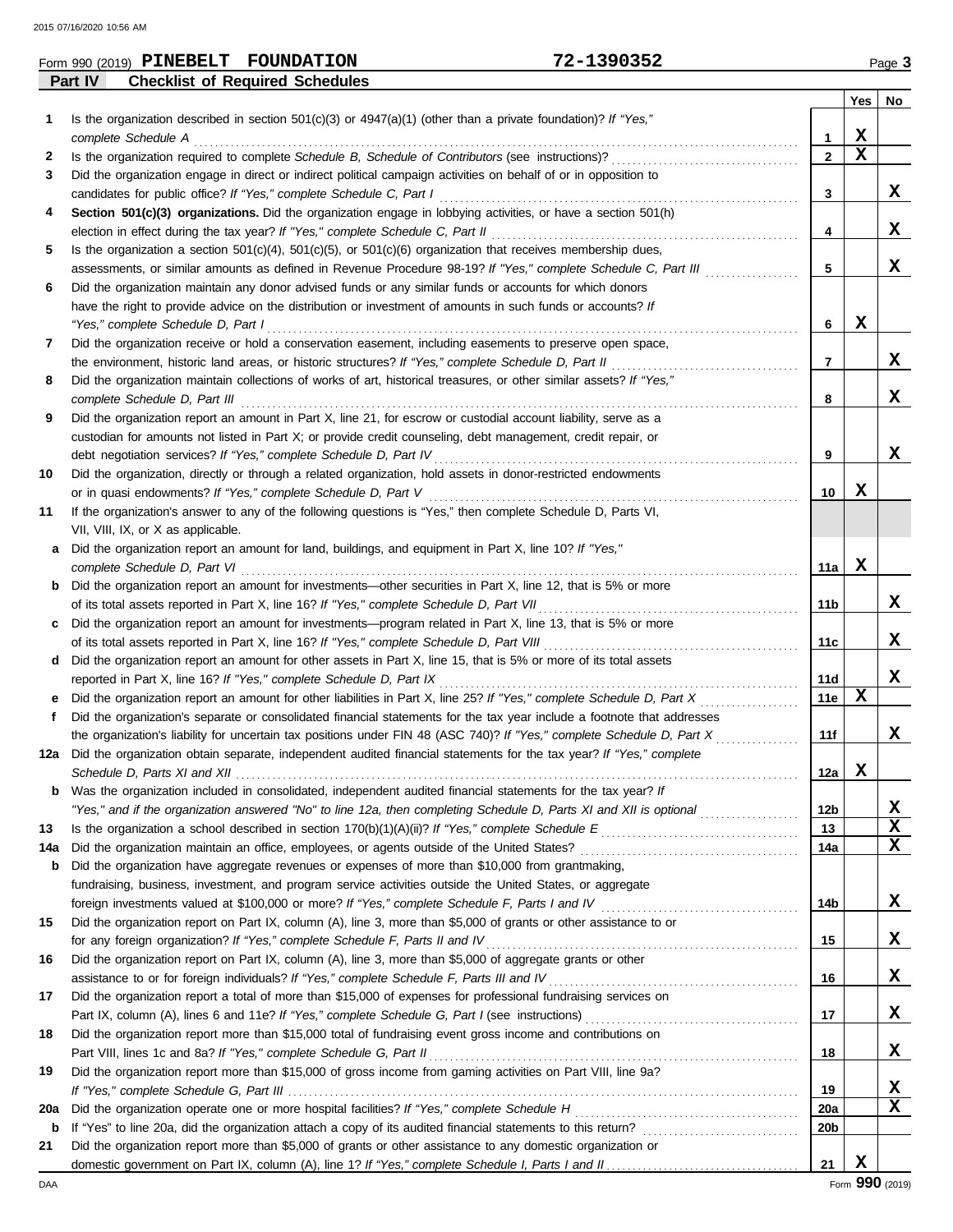| Yes<br>Did the organization report more than \$5,000 of grants or other assistance to or for domestic individuals on<br>22<br>х<br>Part IX, column (A), line 2? If "Yes," complete Schedule I, Parts I and III<br>22<br>Did the organization answer "Yes" to Part VII, Section A, line 3, 4, or 5 about compensation of the<br>23<br>organization's current and former officers, directors, trustees, key employees, and highest compensated<br>employees? If "Yes," complete Schedule J<br>23<br>Did the organization have a tax-exempt bond issue with an outstanding principal amount of more than<br>24a<br>\$100,000 as of the last day of the year, that was issued after December 31, 2002? If "Yes," answer lines 24b<br>through 24d and complete Schedule K. If "No," go to line 25a<br>24a<br>Did the organization invest any proceeds of tax-exempt bonds beyond a temporary period exception?<br>24b<br>b<br>Did the organization maintain an escrow account other than a refunding escrow at any time during the year<br>24c<br>to defease any tax-exempt bonds?<br>Did the organization act as an "on behalf of" issuer for bonds outstanding at any time during the year?<br>24d<br>d<br>Section 501(c)(3), 501(c)(4), and 501(c)(29) organizations. Did the organization engage in an excess benefit<br>25a<br>transaction with a disqualified person during the year? If "Yes," complete Schedule L, Part I<br>25a<br>Is the organization aware that it engaged in an excess benefit transaction with a disqualified person in a prior<br>b<br>year, and that the transaction has not been reported on any of the organization's prior Forms 990 or 990-EZ?<br>If "Yes," complete Schedule L, Part I<br>25b<br>Did the organization report any amount on Part X, line 5 or 22, for receivables from or payables to any current<br>26<br>or former officer, director, trustee, key employee, creator or founder, substantial contributor, or 35%<br>controlled entity or family member of any of these persons? If "Yes," complete Schedule L, Part II<br>26<br>Did the organization provide a grant or other assistance to any current or former officer, director, trustee, key<br>27<br>employee, creator or founder, substantial contributor or employee thereof, a grant selection committee<br>member, or to a 35% controlled entity (including an employee thereof) or family member of any of these<br>persons? If "Yes," complete Schedule L, Part III<br>27<br>Was the organization a party to a business transaction with one of the following parties (see Schedule L, Part<br>28<br>IV instructions, for applicable filing thresholds, conditions, and exceptions):<br>A current or former officer, director, trustee, key employee, creator or founder, or substantial contributor? If<br>а<br>"Yes," complete Schedule L, Part IV<br>28a<br>A family member of any individual described in line 28a? If "Yes," complete Schedule L, Part IV<br>28b<br>b<br>A 35% controlled entity of one or more individuals and/or organizations described in lines 28a or 28b? If<br>c | No.<br>x<br>x<br>x<br>x<br>x<br>x<br>x |  |  |  |  |  |  |  |
|----------------------------------------------------------------------------------------------------------------------------------------------------------------------------------------------------------------------------------------------------------------------------------------------------------------------------------------------------------------------------------------------------------------------------------------------------------------------------------------------------------------------------------------------------------------------------------------------------------------------------------------------------------------------------------------------------------------------------------------------------------------------------------------------------------------------------------------------------------------------------------------------------------------------------------------------------------------------------------------------------------------------------------------------------------------------------------------------------------------------------------------------------------------------------------------------------------------------------------------------------------------------------------------------------------------------------------------------------------------------------------------------------------------------------------------------------------------------------------------------------------------------------------------------------------------------------------------------------------------------------------------------------------------------------------------------------------------------------------------------------------------------------------------------------------------------------------------------------------------------------------------------------------------------------------------------------------------------------------------------------------------------------------------------------------------------------------------------------------------------------------------------------------------------------------------------------------------------------------------------------------------------------------------------------------------------------------------------------------------------------------------------------------------------------------------------------------------------------------------------------------------------------------------------------------------------------------------------------------------------------------------------------------------------------------------------------------------------------------------------------------------------------------------------------------------------------------------------------------------------------------------------------------------------------------------------------------------------------------------------------------------------------------------------------------------------------------------------------------|----------------------------------------|--|--|--|--|--|--|--|
|                                                                                                                                                                                                                                                                                                                                                                                                                                                                                                                                                                                                                                                                                                                                                                                                                                                                                                                                                                                                                                                                                                                                                                                                                                                                                                                                                                                                                                                                                                                                                                                                                                                                                                                                                                                                                                                                                                                                                                                                                                                                                                                                                                                                                                                                                                                                                                                                                                                                                                                                                                                                                                                                                                                                                                                                                                                                                                                                                                                                                                                                                                          |                                        |  |  |  |  |  |  |  |
|                                                                                                                                                                                                                                                                                                                                                                                                                                                                                                                                                                                                                                                                                                                                                                                                                                                                                                                                                                                                                                                                                                                                                                                                                                                                                                                                                                                                                                                                                                                                                                                                                                                                                                                                                                                                                                                                                                                                                                                                                                                                                                                                                                                                                                                                                                                                                                                                                                                                                                                                                                                                                                                                                                                                                                                                                                                                                                                                                                                                                                                                                                          |                                        |  |  |  |  |  |  |  |
|                                                                                                                                                                                                                                                                                                                                                                                                                                                                                                                                                                                                                                                                                                                                                                                                                                                                                                                                                                                                                                                                                                                                                                                                                                                                                                                                                                                                                                                                                                                                                                                                                                                                                                                                                                                                                                                                                                                                                                                                                                                                                                                                                                                                                                                                                                                                                                                                                                                                                                                                                                                                                                                                                                                                                                                                                                                                                                                                                                                                                                                                                                          |                                        |  |  |  |  |  |  |  |
|                                                                                                                                                                                                                                                                                                                                                                                                                                                                                                                                                                                                                                                                                                                                                                                                                                                                                                                                                                                                                                                                                                                                                                                                                                                                                                                                                                                                                                                                                                                                                                                                                                                                                                                                                                                                                                                                                                                                                                                                                                                                                                                                                                                                                                                                                                                                                                                                                                                                                                                                                                                                                                                                                                                                                                                                                                                                                                                                                                                                                                                                                                          |                                        |  |  |  |  |  |  |  |
|                                                                                                                                                                                                                                                                                                                                                                                                                                                                                                                                                                                                                                                                                                                                                                                                                                                                                                                                                                                                                                                                                                                                                                                                                                                                                                                                                                                                                                                                                                                                                                                                                                                                                                                                                                                                                                                                                                                                                                                                                                                                                                                                                                                                                                                                                                                                                                                                                                                                                                                                                                                                                                                                                                                                                                                                                                                                                                                                                                                                                                                                                                          |                                        |  |  |  |  |  |  |  |
|                                                                                                                                                                                                                                                                                                                                                                                                                                                                                                                                                                                                                                                                                                                                                                                                                                                                                                                                                                                                                                                                                                                                                                                                                                                                                                                                                                                                                                                                                                                                                                                                                                                                                                                                                                                                                                                                                                                                                                                                                                                                                                                                                                                                                                                                                                                                                                                                                                                                                                                                                                                                                                                                                                                                                                                                                                                                                                                                                                                                                                                                                                          |                                        |  |  |  |  |  |  |  |
|                                                                                                                                                                                                                                                                                                                                                                                                                                                                                                                                                                                                                                                                                                                                                                                                                                                                                                                                                                                                                                                                                                                                                                                                                                                                                                                                                                                                                                                                                                                                                                                                                                                                                                                                                                                                                                                                                                                                                                                                                                                                                                                                                                                                                                                                                                                                                                                                                                                                                                                                                                                                                                                                                                                                                                                                                                                                                                                                                                                                                                                                                                          |                                        |  |  |  |  |  |  |  |
|                                                                                                                                                                                                                                                                                                                                                                                                                                                                                                                                                                                                                                                                                                                                                                                                                                                                                                                                                                                                                                                                                                                                                                                                                                                                                                                                                                                                                                                                                                                                                                                                                                                                                                                                                                                                                                                                                                                                                                                                                                                                                                                                                                                                                                                                                                                                                                                                                                                                                                                                                                                                                                                                                                                                                                                                                                                                                                                                                                                                                                                                                                          |                                        |  |  |  |  |  |  |  |
|                                                                                                                                                                                                                                                                                                                                                                                                                                                                                                                                                                                                                                                                                                                                                                                                                                                                                                                                                                                                                                                                                                                                                                                                                                                                                                                                                                                                                                                                                                                                                                                                                                                                                                                                                                                                                                                                                                                                                                                                                                                                                                                                                                                                                                                                                                                                                                                                                                                                                                                                                                                                                                                                                                                                                                                                                                                                                                                                                                                                                                                                                                          |                                        |  |  |  |  |  |  |  |
|                                                                                                                                                                                                                                                                                                                                                                                                                                                                                                                                                                                                                                                                                                                                                                                                                                                                                                                                                                                                                                                                                                                                                                                                                                                                                                                                                                                                                                                                                                                                                                                                                                                                                                                                                                                                                                                                                                                                                                                                                                                                                                                                                                                                                                                                                                                                                                                                                                                                                                                                                                                                                                                                                                                                                                                                                                                                                                                                                                                                                                                                                                          |                                        |  |  |  |  |  |  |  |
|                                                                                                                                                                                                                                                                                                                                                                                                                                                                                                                                                                                                                                                                                                                                                                                                                                                                                                                                                                                                                                                                                                                                                                                                                                                                                                                                                                                                                                                                                                                                                                                                                                                                                                                                                                                                                                                                                                                                                                                                                                                                                                                                                                                                                                                                                                                                                                                                                                                                                                                                                                                                                                                                                                                                                                                                                                                                                                                                                                                                                                                                                                          |                                        |  |  |  |  |  |  |  |
|                                                                                                                                                                                                                                                                                                                                                                                                                                                                                                                                                                                                                                                                                                                                                                                                                                                                                                                                                                                                                                                                                                                                                                                                                                                                                                                                                                                                                                                                                                                                                                                                                                                                                                                                                                                                                                                                                                                                                                                                                                                                                                                                                                                                                                                                                                                                                                                                                                                                                                                                                                                                                                                                                                                                                                                                                                                                                                                                                                                                                                                                                                          |                                        |  |  |  |  |  |  |  |
|                                                                                                                                                                                                                                                                                                                                                                                                                                                                                                                                                                                                                                                                                                                                                                                                                                                                                                                                                                                                                                                                                                                                                                                                                                                                                                                                                                                                                                                                                                                                                                                                                                                                                                                                                                                                                                                                                                                                                                                                                                                                                                                                                                                                                                                                                                                                                                                                                                                                                                                                                                                                                                                                                                                                                                                                                                                                                                                                                                                                                                                                                                          |                                        |  |  |  |  |  |  |  |
|                                                                                                                                                                                                                                                                                                                                                                                                                                                                                                                                                                                                                                                                                                                                                                                                                                                                                                                                                                                                                                                                                                                                                                                                                                                                                                                                                                                                                                                                                                                                                                                                                                                                                                                                                                                                                                                                                                                                                                                                                                                                                                                                                                                                                                                                                                                                                                                                                                                                                                                                                                                                                                                                                                                                                                                                                                                                                                                                                                                                                                                                                                          |                                        |  |  |  |  |  |  |  |
|                                                                                                                                                                                                                                                                                                                                                                                                                                                                                                                                                                                                                                                                                                                                                                                                                                                                                                                                                                                                                                                                                                                                                                                                                                                                                                                                                                                                                                                                                                                                                                                                                                                                                                                                                                                                                                                                                                                                                                                                                                                                                                                                                                                                                                                                                                                                                                                                                                                                                                                                                                                                                                                                                                                                                                                                                                                                                                                                                                                                                                                                                                          |                                        |  |  |  |  |  |  |  |
|                                                                                                                                                                                                                                                                                                                                                                                                                                                                                                                                                                                                                                                                                                                                                                                                                                                                                                                                                                                                                                                                                                                                                                                                                                                                                                                                                                                                                                                                                                                                                                                                                                                                                                                                                                                                                                                                                                                                                                                                                                                                                                                                                                                                                                                                                                                                                                                                                                                                                                                                                                                                                                                                                                                                                                                                                                                                                                                                                                                                                                                                                                          |                                        |  |  |  |  |  |  |  |
|                                                                                                                                                                                                                                                                                                                                                                                                                                                                                                                                                                                                                                                                                                                                                                                                                                                                                                                                                                                                                                                                                                                                                                                                                                                                                                                                                                                                                                                                                                                                                                                                                                                                                                                                                                                                                                                                                                                                                                                                                                                                                                                                                                                                                                                                                                                                                                                                                                                                                                                                                                                                                                                                                                                                                                                                                                                                                                                                                                                                                                                                                                          |                                        |  |  |  |  |  |  |  |
|                                                                                                                                                                                                                                                                                                                                                                                                                                                                                                                                                                                                                                                                                                                                                                                                                                                                                                                                                                                                                                                                                                                                                                                                                                                                                                                                                                                                                                                                                                                                                                                                                                                                                                                                                                                                                                                                                                                                                                                                                                                                                                                                                                                                                                                                                                                                                                                                                                                                                                                                                                                                                                                                                                                                                                                                                                                                                                                                                                                                                                                                                                          |                                        |  |  |  |  |  |  |  |
|                                                                                                                                                                                                                                                                                                                                                                                                                                                                                                                                                                                                                                                                                                                                                                                                                                                                                                                                                                                                                                                                                                                                                                                                                                                                                                                                                                                                                                                                                                                                                                                                                                                                                                                                                                                                                                                                                                                                                                                                                                                                                                                                                                                                                                                                                                                                                                                                                                                                                                                                                                                                                                                                                                                                                                                                                                                                                                                                                                                                                                                                                                          |                                        |  |  |  |  |  |  |  |
|                                                                                                                                                                                                                                                                                                                                                                                                                                                                                                                                                                                                                                                                                                                                                                                                                                                                                                                                                                                                                                                                                                                                                                                                                                                                                                                                                                                                                                                                                                                                                                                                                                                                                                                                                                                                                                                                                                                                                                                                                                                                                                                                                                                                                                                                                                                                                                                                                                                                                                                                                                                                                                                                                                                                                                                                                                                                                                                                                                                                                                                                                                          |                                        |  |  |  |  |  |  |  |
|                                                                                                                                                                                                                                                                                                                                                                                                                                                                                                                                                                                                                                                                                                                                                                                                                                                                                                                                                                                                                                                                                                                                                                                                                                                                                                                                                                                                                                                                                                                                                                                                                                                                                                                                                                                                                                                                                                                                                                                                                                                                                                                                                                                                                                                                                                                                                                                                                                                                                                                                                                                                                                                                                                                                                                                                                                                                                                                                                                                                                                                                                                          |                                        |  |  |  |  |  |  |  |
|                                                                                                                                                                                                                                                                                                                                                                                                                                                                                                                                                                                                                                                                                                                                                                                                                                                                                                                                                                                                                                                                                                                                                                                                                                                                                                                                                                                                                                                                                                                                                                                                                                                                                                                                                                                                                                                                                                                                                                                                                                                                                                                                                                                                                                                                                                                                                                                                                                                                                                                                                                                                                                                                                                                                                                                                                                                                                                                                                                                                                                                                                                          |                                        |  |  |  |  |  |  |  |
|                                                                                                                                                                                                                                                                                                                                                                                                                                                                                                                                                                                                                                                                                                                                                                                                                                                                                                                                                                                                                                                                                                                                                                                                                                                                                                                                                                                                                                                                                                                                                                                                                                                                                                                                                                                                                                                                                                                                                                                                                                                                                                                                                                                                                                                                                                                                                                                                                                                                                                                                                                                                                                                                                                                                                                                                                                                                                                                                                                                                                                                                                                          |                                        |  |  |  |  |  |  |  |
|                                                                                                                                                                                                                                                                                                                                                                                                                                                                                                                                                                                                                                                                                                                                                                                                                                                                                                                                                                                                                                                                                                                                                                                                                                                                                                                                                                                                                                                                                                                                                                                                                                                                                                                                                                                                                                                                                                                                                                                                                                                                                                                                                                                                                                                                                                                                                                                                                                                                                                                                                                                                                                                                                                                                                                                                                                                                                                                                                                                                                                                                                                          |                                        |  |  |  |  |  |  |  |
|                                                                                                                                                                                                                                                                                                                                                                                                                                                                                                                                                                                                                                                                                                                                                                                                                                                                                                                                                                                                                                                                                                                                                                                                                                                                                                                                                                                                                                                                                                                                                                                                                                                                                                                                                                                                                                                                                                                                                                                                                                                                                                                                                                                                                                                                                                                                                                                                                                                                                                                                                                                                                                                                                                                                                                                                                                                                                                                                                                                                                                                                                                          |                                        |  |  |  |  |  |  |  |
|                                                                                                                                                                                                                                                                                                                                                                                                                                                                                                                                                                                                                                                                                                                                                                                                                                                                                                                                                                                                                                                                                                                                                                                                                                                                                                                                                                                                                                                                                                                                                                                                                                                                                                                                                                                                                                                                                                                                                                                                                                                                                                                                                                                                                                                                                                                                                                                                                                                                                                                                                                                                                                                                                                                                                                                                                                                                                                                                                                                                                                                                                                          |                                        |  |  |  |  |  |  |  |
|                                                                                                                                                                                                                                                                                                                                                                                                                                                                                                                                                                                                                                                                                                                                                                                                                                                                                                                                                                                                                                                                                                                                                                                                                                                                                                                                                                                                                                                                                                                                                                                                                                                                                                                                                                                                                                                                                                                                                                                                                                                                                                                                                                                                                                                                                                                                                                                                                                                                                                                                                                                                                                                                                                                                                                                                                                                                                                                                                                                                                                                                                                          |                                        |  |  |  |  |  |  |  |
|                                                                                                                                                                                                                                                                                                                                                                                                                                                                                                                                                                                                                                                                                                                                                                                                                                                                                                                                                                                                                                                                                                                                                                                                                                                                                                                                                                                                                                                                                                                                                                                                                                                                                                                                                                                                                                                                                                                                                                                                                                                                                                                                                                                                                                                                                                                                                                                                                                                                                                                                                                                                                                                                                                                                                                                                                                                                                                                                                                                                                                                                                                          |                                        |  |  |  |  |  |  |  |
|                                                                                                                                                                                                                                                                                                                                                                                                                                                                                                                                                                                                                                                                                                                                                                                                                                                                                                                                                                                                                                                                                                                                                                                                                                                                                                                                                                                                                                                                                                                                                                                                                                                                                                                                                                                                                                                                                                                                                                                                                                                                                                                                                                                                                                                                                                                                                                                                                                                                                                                                                                                                                                                                                                                                                                                                                                                                                                                                                                                                                                                                                                          |                                        |  |  |  |  |  |  |  |
|                                                                                                                                                                                                                                                                                                                                                                                                                                                                                                                                                                                                                                                                                                                                                                                                                                                                                                                                                                                                                                                                                                                                                                                                                                                                                                                                                                                                                                                                                                                                                                                                                                                                                                                                                                                                                                                                                                                                                                                                                                                                                                                                                                                                                                                                                                                                                                                                                                                                                                                                                                                                                                                                                                                                                                                                                                                                                                                                                                                                                                                                                                          | $\mathbf x$                            |  |  |  |  |  |  |  |
|                                                                                                                                                                                                                                                                                                                                                                                                                                                                                                                                                                                                                                                                                                                                                                                                                                                                                                                                                                                                                                                                                                                                                                                                                                                                                                                                                                                                                                                                                                                                                                                                                                                                                                                                                                                                                                                                                                                                                                                                                                                                                                                                                                                                                                                                                                                                                                                                                                                                                                                                                                                                                                                                                                                                                                                                                                                                                                                                                                                                                                                                                                          |                                        |  |  |  |  |  |  |  |
|                                                                                                                                                                                                                                                                                                                                                                                                                                                                                                                                                                                                                                                                                                                                                                                                                                                                                                                                                                                                                                                                                                                                                                                                                                                                                                                                                                                                                                                                                                                                                                                                                                                                                                                                                                                                                                                                                                                                                                                                                                                                                                                                                                                                                                                                                                                                                                                                                                                                                                                                                                                                                                                                                                                                                                                                                                                                                                                                                                                                                                                                                                          |                                        |  |  |  |  |  |  |  |
| "Yes," complete Schedule L, Part IV<br>28c                                                                                                                                                                                                                                                                                                                                                                                                                                                                                                                                                                                                                                                                                                                                                                                                                                                                                                                                                                                                                                                                                                                                                                                                                                                                                                                                                                                                                                                                                                                                                                                                                                                                                                                                                                                                                                                                                                                                                                                                                                                                                                                                                                                                                                                                                                                                                                                                                                                                                                                                                                                                                                                                                                                                                                                                                                                                                                                                                                                                                                                               | x                                      |  |  |  |  |  |  |  |
| х<br>29<br>29                                                                                                                                                                                                                                                                                                                                                                                                                                                                                                                                                                                                                                                                                                                                                                                                                                                                                                                                                                                                                                                                                                                                                                                                                                                                                                                                                                                                                                                                                                                                                                                                                                                                                                                                                                                                                                                                                                                                                                                                                                                                                                                                                                                                                                                                                                                                                                                                                                                                                                                                                                                                                                                                                                                                                                                                                                                                                                                                                                                                                                                                                            |                                        |  |  |  |  |  |  |  |
| Did the organization receive contributions of art, historical treasures, or other similar assets, or qualified<br>30                                                                                                                                                                                                                                                                                                                                                                                                                                                                                                                                                                                                                                                                                                                                                                                                                                                                                                                                                                                                                                                                                                                                                                                                                                                                                                                                                                                                                                                                                                                                                                                                                                                                                                                                                                                                                                                                                                                                                                                                                                                                                                                                                                                                                                                                                                                                                                                                                                                                                                                                                                                                                                                                                                                                                                                                                                                                                                                                                                                     |                                        |  |  |  |  |  |  |  |
| conservation contributions? If "Yes," complete Schedule M<br>30                                                                                                                                                                                                                                                                                                                                                                                                                                                                                                                                                                                                                                                                                                                                                                                                                                                                                                                                                                                                                                                                                                                                                                                                                                                                                                                                                                                                                                                                                                                                                                                                                                                                                                                                                                                                                                                                                                                                                                                                                                                                                                                                                                                                                                                                                                                                                                                                                                                                                                                                                                                                                                                                                                                                                                                                                                                                                                                                                                                                                                          | X                                      |  |  |  |  |  |  |  |
| Did the organization liquidate, terminate, or dissolve and cease operations? If "Yes," complete Schedule N, Part I<br>31<br>31                                                                                                                                                                                                                                                                                                                                                                                                                                                                                                                                                                                                                                                                                                                                                                                                                                                                                                                                                                                                                                                                                                                                                                                                                                                                                                                                                                                                                                                                                                                                                                                                                                                                                                                                                                                                                                                                                                                                                                                                                                                                                                                                                                                                                                                                                                                                                                                                                                                                                                                                                                                                                                                                                                                                                                                                                                                                                                                                                                           | $\mathbf x$                            |  |  |  |  |  |  |  |
| Did the organization sell, exchange, dispose of, or transfer more than 25% of its net assets? If "Yes,"                                                                                                                                                                                                                                                                                                                                                                                                                                                                                                                                                                                                                                                                                                                                                                                                                                                                                                                                                                                                                                                                                                                                                                                                                                                                                                                                                                                                                                                                                                                                                                                                                                                                                                                                                                                                                                                                                                                                                                                                                                                                                                                                                                                                                                                                                                                                                                                                                                                                                                                                                                                                                                                                                                                                                                                                                                                                                                                                                                                                  |                                        |  |  |  |  |  |  |  |
| 32<br>complete Schedule N, Part II                                                                                                                                                                                                                                                                                                                                                                                                                                                                                                                                                                                                                                                                                                                                                                                                                                                                                                                                                                                                                                                                                                                                                                                                                                                                                                                                                                                                                                                                                                                                                                                                                                                                                                                                                                                                                                                                                                                                                                                                                                                                                                                                                                                                                                                                                                                                                                                                                                                                                                                                                                                                                                                                                                                                                                                                                                                                                                                                                                                                                                                                       | X                                      |  |  |  |  |  |  |  |
| Did the organization own 100% of an entity disregarded as separate from the organization under Regulations<br>33                                                                                                                                                                                                                                                                                                                                                                                                                                                                                                                                                                                                                                                                                                                                                                                                                                                                                                                                                                                                                                                                                                                                                                                                                                                                                                                                                                                                                                                                                                                                                                                                                                                                                                                                                                                                                                                                                                                                                                                                                                                                                                                                                                                                                                                                                                                                                                                                                                                                                                                                                                                                                                                                                                                                                                                                                                                                                                                                                                                         |                                        |  |  |  |  |  |  |  |
| sections 301.7701-2 and 301.7701-3? If "Yes," complete Schedule R, Part I<br>33                                                                                                                                                                                                                                                                                                                                                                                                                                                                                                                                                                                                                                                                                                                                                                                                                                                                                                                                                                                                                                                                                                                                                                                                                                                                                                                                                                                                                                                                                                                                                                                                                                                                                                                                                                                                                                                                                                                                                                                                                                                                                                                                                                                                                                                                                                                                                                                                                                                                                                                                                                                                                                                                                                                                                                                                                                                                                                                                                                                                                          | X.                                     |  |  |  |  |  |  |  |
| Was the organization related to any tax-exempt or taxable entity? If "Yes," complete Schedule R, Part II, III,<br>34                                                                                                                                                                                                                                                                                                                                                                                                                                                                                                                                                                                                                                                                                                                                                                                                                                                                                                                                                                                                                                                                                                                                                                                                                                                                                                                                                                                                                                                                                                                                                                                                                                                                                                                                                                                                                                                                                                                                                                                                                                                                                                                                                                                                                                                                                                                                                                                                                                                                                                                                                                                                                                                                                                                                                                                                                                                                                                                                                                                     |                                        |  |  |  |  |  |  |  |
| or IV, and Part V, line 1<br>34                                                                                                                                                                                                                                                                                                                                                                                                                                                                                                                                                                                                                                                                                                                                                                                                                                                                                                                                                                                                                                                                                                                                                                                                                                                                                                                                                                                                                                                                                                                                                                                                                                                                                                                                                                                                                                                                                                                                                                                                                                                                                                                                                                                                                                                                                                                                                                                                                                                                                                                                                                                                                                                                                                                                                                                                                                                                                                                                                                                                                                                                          | X                                      |  |  |  |  |  |  |  |
| 35a<br>35a                                                                                                                                                                                                                                                                                                                                                                                                                                                                                                                                                                                                                                                                                                                                                                                                                                                                                                                                                                                                                                                                                                                                                                                                                                                                                                                                                                                                                                                                                                                                                                                                                                                                                                                                                                                                                                                                                                                                                                                                                                                                                                                                                                                                                                                                                                                                                                                                                                                                                                                                                                                                                                                                                                                                                                                                                                                                                                                                                                                                                                                                                               | X                                      |  |  |  |  |  |  |  |
| If "Yes" to line 35a, did the organization receive any payment from or engage in any transaction with a<br>b                                                                                                                                                                                                                                                                                                                                                                                                                                                                                                                                                                                                                                                                                                                                                                                                                                                                                                                                                                                                                                                                                                                                                                                                                                                                                                                                                                                                                                                                                                                                                                                                                                                                                                                                                                                                                                                                                                                                                                                                                                                                                                                                                                                                                                                                                                                                                                                                                                                                                                                                                                                                                                                                                                                                                                                                                                                                                                                                                                                             |                                        |  |  |  |  |  |  |  |
| controlled entity within the meaning of section 512(b)(13)? If "Yes," complete Schedule R, Part V, line 2<br>35b                                                                                                                                                                                                                                                                                                                                                                                                                                                                                                                                                                                                                                                                                                                                                                                                                                                                                                                                                                                                                                                                                                                                                                                                                                                                                                                                                                                                                                                                                                                                                                                                                                                                                                                                                                                                                                                                                                                                                                                                                                                                                                                                                                                                                                                                                                                                                                                                                                                                                                                                                                                                                                                                                                                                                                                                                                                                                                                                                                                         |                                        |  |  |  |  |  |  |  |
| Section 501(c)(3) organizations. Did the organization make any transfers to an exempt non-charitable<br>36                                                                                                                                                                                                                                                                                                                                                                                                                                                                                                                                                                                                                                                                                                                                                                                                                                                                                                                                                                                                                                                                                                                                                                                                                                                                                                                                                                                                                                                                                                                                                                                                                                                                                                                                                                                                                                                                                                                                                                                                                                                                                                                                                                                                                                                                                                                                                                                                                                                                                                                                                                                                                                                                                                                                                                                                                                                                                                                                                                                               |                                        |  |  |  |  |  |  |  |
| related organization? If "Yes," complete Schedule R, Part V, line 2<br>36                                                                                                                                                                                                                                                                                                                                                                                                                                                                                                                                                                                                                                                                                                                                                                                                                                                                                                                                                                                                                                                                                                                                                                                                                                                                                                                                                                                                                                                                                                                                                                                                                                                                                                                                                                                                                                                                                                                                                                                                                                                                                                                                                                                                                                                                                                                                                                                                                                                                                                                                                                                                                                                                                                                                                                                                                                                                                                                                                                                                                                | X.                                     |  |  |  |  |  |  |  |
| Did the organization conduct more than 5% of its activities through an entity that is not a related organization<br>37                                                                                                                                                                                                                                                                                                                                                                                                                                                                                                                                                                                                                                                                                                                                                                                                                                                                                                                                                                                                                                                                                                                                                                                                                                                                                                                                                                                                                                                                                                                                                                                                                                                                                                                                                                                                                                                                                                                                                                                                                                                                                                                                                                                                                                                                                                                                                                                                                                                                                                                                                                                                                                                                                                                                                                                                                                                                                                                                                                                   |                                        |  |  |  |  |  |  |  |
| and that is treated as a partnership for federal income tax purposes? If "Yes," complete Schedule R, Part VI<br>37                                                                                                                                                                                                                                                                                                                                                                                                                                                                                                                                                                                                                                                                                                                                                                                                                                                                                                                                                                                                                                                                                                                                                                                                                                                                                                                                                                                                                                                                                                                                                                                                                                                                                                                                                                                                                                                                                                                                                                                                                                                                                                                                                                                                                                                                                                                                                                                                                                                                                                                                                                                                                                                                                                                                                                                                                                                                                                                                                                                       | x                                      |  |  |  |  |  |  |  |
| Did the organization complete Schedule O and provide explanations in Schedule O for Part VI, lines 11b and<br>38                                                                                                                                                                                                                                                                                                                                                                                                                                                                                                                                                                                                                                                                                                                                                                                                                                                                                                                                                                                                                                                                                                                                                                                                                                                                                                                                                                                                                                                                                                                                                                                                                                                                                                                                                                                                                                                                                                                                                                                                                                                                                                                                                                                                                                                                                                                                                                                                                                                                                                                                                                                                                                                                                                                                                                                                                                                                                                                                                                                         |                                        |  |  |  |  |  |  |  |
| X<br>19? Note: All Form 990 filers are required to complete Schedule O.<br>38                                                                                                                                                                                                                                                                                                                                                                                                                                                                                                                                                                                                                                                                                                                                                                                                                                                                                                                                                                                                                                                                                                                                                                                                                                                                                                                                                                                                                                                                                                                                                                                                                                                                                                                                                                                                                                                                                                                                                                                                                                                                                                                                                                                                                                                                                                                                                                                                                                                                                                                                                                                                                                                                                                                                                                                                                                                                                                                                                                                                                            |                                        |  |  |  |  |  |  |  |
| Part V<br><b>Statements Regarding Other IRS Filings and Tax Compliance</b>                                                                                                                                                                                                                                                                                                                                                                                                                                                                                                                                                                                                                                                                                                                                                                                                                                                                                                                                                                                                                                                                                                                                                                                                                                                                                                                                                                                                                                                                                                                                                                                                                                                                                                                                                                                                                                                                                                                                                                                                                                                                                                                                                                                                                                                                                                                                                                                                                                                                                                                                                                                                                                                                                                                                                                                                                                                                                                                                                                                                                               |                                        |  |  |  |  |  |  |  |
|                                                                                                                                                                                                                                                                                                                                                                                                                                                                                                                                                                                                                                                                                                                                                                                                                                                                                                                                                                                                                                                                                                                                                                                                                                                                                                                                                                                                                                                                                                                                                                                                                                                                                                                                                                                                                                                                                                                                                                                                                                                                                                                                                                                                                                                                                                                                                                                                                                                                                                                                                                                                                                                                                                                                                                                                                                                                                                                                                                                                                                                                                                          |                                        |  |  |  |  |  |  |  |
| Yes                                                                                                                                                                                                                                                                                                                                                                                                                                                                                                                                                                                                                                                                                                                                                                                                                                                                                                                                                                                                                                                                                                                                                                                                                                                                                                                                                                                                                                                                                                                                                                                                                                                                                                                                                                                                                                                                                                                                                                                                                                                                                                                                                                                                                                                                                                                                                                                                                                                                                                                                                                                                                                                                                                                                                                                                                                                                                                                                                                                                                                                                                                      | No.                                    |  |  |  |  |  |  |  |
| 5<br>Enter the number reported in Box 3 of Form 1096. Enter -0- if not applicable<br>1a<br>1a                                                                                                                                                                                                                                                                                                                                                                                                                                                                                                                                                                                                                                                                                                                                                                                                                                                                                                                                                                                                                                                                                                                                                                                                                                                                                                                                                                                                                                                                                                                                                                                                                                                                                                                                                                                                                                                                                                                                                                                                                                                                                                                                                                                                                                                                                                                                                                                                                                                                                                                                                                                                                                                                                                                                                                                                                                                                                                                                                                                                            |                                        |  |  |  |  |  |  |  |
| $\overline{0}$<br>1 <sub>b</sub><br>Enter the number of Forms W-2G included in line 1a. Enter -0- if not applicable<br>b                                                                                                                                                                                                                                                                                                                                                                                                                                                                                                                                                                                                                                                                                                                                                                                                                                                                                                                                                                                                                                                                                                                                                                                                                                                                                                                                                                                                                                                                                                                                                                                                                                                                                                                                                                                                                                                                                                                                                                                                                                                                                                                                                                                                                                                                                                                                                                                                                                                                                                                                                                                                                                                                                                                                                                                                                                                                                                                                                                                 |                                        |  |  |  |  |  |  |  |
|                                                                                                                                                                                                                                                                                                                                                                                                                                                                                                                                                                                                                                                                                                                                                                                                                                                                                                                                                                                                                                                                                                                                                                                                                                                                                                                                                                                                                                                                                                                                                                                                                                                                                                                                                                                                                                                                                                                                                                                                                                                                                                                                                                                                                                                                                                                                                                                                                                                                                                                                                                                                                                                                                                                                                                                                                                                                                                                                                                                                                                                                                                          |                                        |  |  |  |  |  |  |  |
|                                                                                                                                                                                                                                                                                                                                                                                                                                                                                                                                                                                                                                                                                                                                                                                                                                                                                                                                                                                                                                                                                                                                                                                                                                                                                                                                                                                                                                                                                                                                                                                                                                                                                                                                                                                                                                                                                                                                                                                                                                                                                                                                                                                                                                                                                                                                                                                                                                                                                                                                                                                                                                                                                                                                                                                                                                                                                                                                                                                                                                                                                                          |                                        |  |  |  |  |  |  |  |
| Did the organization comply with backup withholding rules for reportable payments to vendors and<br>c<br>X<br>1c                                                                                                                                                                                                                                                                                                                                                                                                                                                                                                                                                                                                                                                                                                                                                                                                                                                                                                                                                                                                                                                                                                                                                                                                                                                                                                                                                                                                                                                                                                                                                                                                                                                                                                                                                                                                                                                                                                                                                                                                                                                                                                                                                                                                                                                                                                                                                                                                                                                                                                                                                                                                                                                                                                                                                                                                                                                                                                                                                                                         |                                        |  |  |  |  |  |  |  |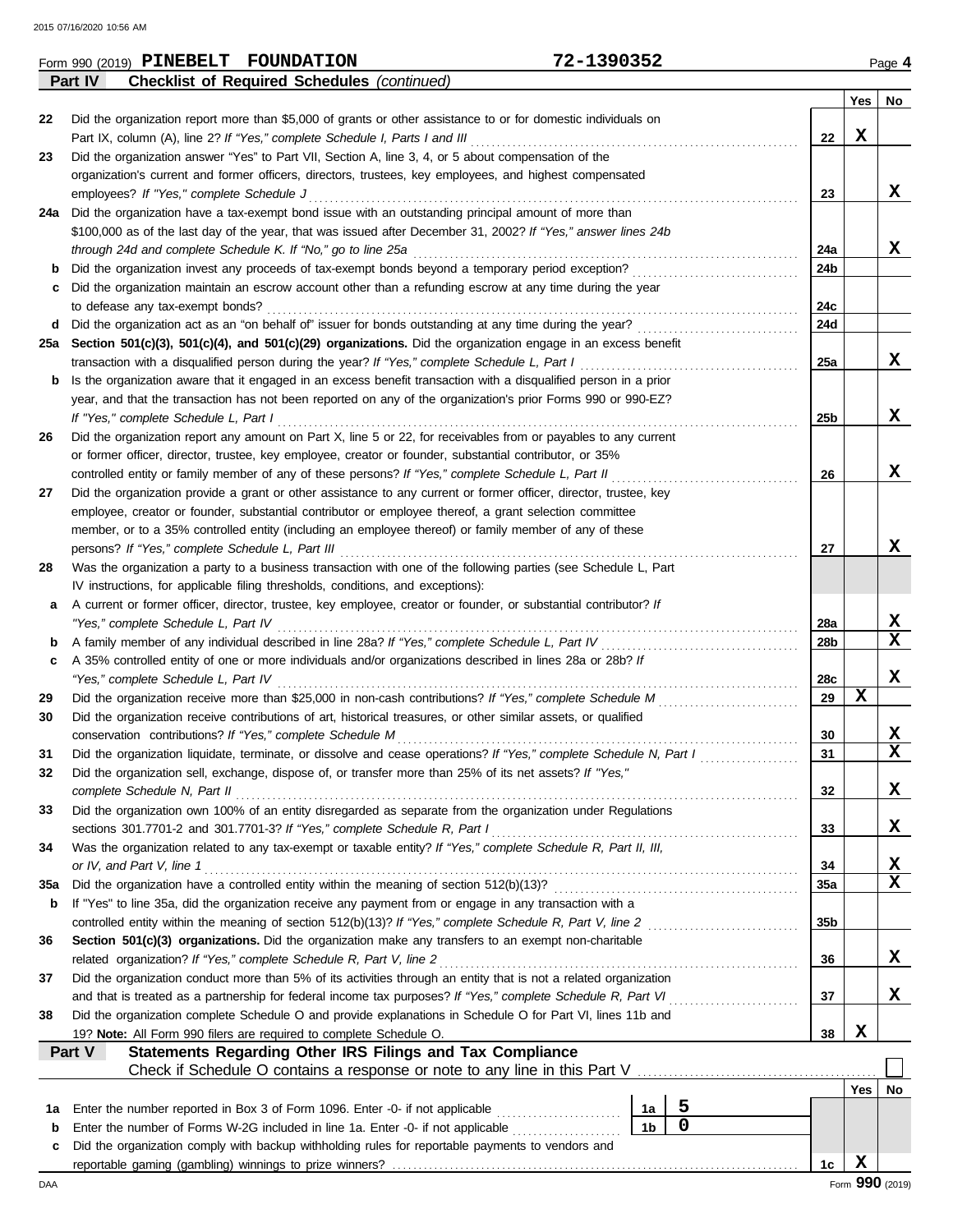|     | Form 990 (2019) PINEBELT FOUNDATION                                                                                                                                                   | 72-1390352 |                 |   |                      |             | Page 5           |  |  |  |  |
|-----|---------------------------------------------------------------------------------------------------------------------------------------------------------------------------------------|------------|-----------------|---|----------------------|-------------|------------------|--|--|--|--|
|     | Statements Regarding Other IRS Filings and Tax Compliance (continued)<br>Part V                                                                                                       |            |                 |   |                      |             |                  |  |  |  |  |
|     |                                                                                                                                                                                       |            |                 |   |                      |             | Yes   No         |  |  |  |  |
| 2a  | Enter the number of employees reported on Form W-3, Transmittal of Wage and Tax                                                                                                       |            |                 |   |                      |             |                  |  |  |  |  |
|     | Statements, filed for the calendar year ending with or within the year covered by this return                                                                                         |            | 2a              | 3 |                      |             |                  |  |  |  |  |
| b   | If at least one is reported on line 2a, did the organization file all required federal employment tax returns?                                                                        |            |                 |   | 2b                   | X           |                  |  |  |  |  |
|     | Note: If the sum of lines 1a and 2a is greater than 250, you may be required to e-file (see instructions)                                                                             |            |                 |   |                      |             |                  |  |  |  |  |
| За  | Did the organization have unrelated business gross income of \$1,000 or more during the year?                                                                                         |            |                 |   | 3a                   | X           |                  |  |  |  |  |
| b   | If "Yes," has it filed a Form 990-T for this year? If "No" to line 3b, provide an explanation on Schedule O                                                                           |            |                 |   | 3 <sub>b</sub>       | $\mathbf x$ |                  |  |  |  |  |
| 4a  | At any time during the calendar year, did the organization have an interest in, or a signature or other authority over,                                                               |            |                 |   |                      |             |                  |  |  |  |  |
|     | a financial account in a foreign country (such as a bank account, securities account, or other financial account)?                                                                    |            |                 |   | 4a                   |             | x                |  |  |  |  |
| b   | If "Yes," enter the name of the foreign country <b>u</b>                                                                                                                              |            |                 |   |                      |             |                  |  |  |  |  |
|     | See instructions for filing requirements for FinCEN Form 114, Report of Foreign Bank and Financial Accounts (FBAR).                                                                   |            |                 |   |                      |             | X                |  |  |  |  |
| 5a  | Was the organization a party to a prohibited tax shelter transaction at any time during the tax year?                                                                                 |            |                 |   | 5a<br>5 <sub>b</sub> |             | $\mathbf x$      |  |  |  |  |
| b   | Did any taxable party notify the organization that it was or is a party to a prohibited tax shelter transaction?<br>If "Yes" to line 5a or 5b, did the organization file Form 8886-T? |            |                 |   | 5c                   |             |                  |  |  |  |  |
| c   | Does the organization have annual gross receipts that are normally greater than \$100,000, and did the<br>6а                                                                          |            |                 |   |                      |             |                  |  |  |  |  |
|     | organization solicit any contributions that were not tax deductible as charitable contributions?                                                                                      |            |                 |   | 6a                   |             | x                |  |  |  |  |
| b   | If "Yes," did the organization include with every solicitation an express statement that such contributions or                                                                        |            |                 |   |                      |             |                  |  |  |  |  |
|     | gifts were not tax deductible?                                                                                                                                                        |            |                 |   | 6b                   |             |                  |  |  |  |  |
| 7   | Organizations that may receive deductible contributions under section 170(c).                                                                                                         |            |                 |   |                      |             |                  |  |  |  |  |
| а   | Did the organization receive a payment in excess of \$75 made partly as a contribution and partly for goods                                                                           |            |                 |   |                      |             |                  |  |  |  |  |
|     | and services provided to the payor?                                                                                                                                                   |            |                 |   | 7а                   |             |                  |  |  |  |  |
| b   | If "Yes," did the organization notify the donor of the value of the goods or services provided?                                                                                       |            |                 |   | 7b                   |             |                  |  |  |  |  |
| c   | Did the organization sell, exchange, or otherwise dispose of tangible personal property for which it was                                                                              |            |                 |   |                      |             |                  |  |  |  |  |
|     |                                                                                                                                                                                       |            |                 |   | 7c                   |             |                  |  |  |  |  |
| d   | 7d                                                                                                                                                                                    |            |                 |   |                      |             |                  |  |  |  |  |
| е   | Did the organization receive any funds, directly or indirectly, to pay premiums on a personal benefit contract?                                                                       |            |                 |   | 7e                   |             |                  |  |  |  |  |
| f   | Did the organization, during the year, pay premiums, directly or indirectly, on a personal benefit contract?                                                                          |            |                 |   | 7f                   |             |                  |  |  |  |  |
| g   | If the organization received a contribution of qualified intellectual property, did the organization file Form 8899 as required?                                                      |            |                 |   | 7g                   |             |                  |  |  |  |  |
| h   | If the organization received a contribution of cars, boats, airplanes, or other vehicles, did the organization file a Form 1098-C?                                                    |            |                 |   |                      |             |                  |  |  |  |  |
| 8   | Sponsoring organizations maintaining donor advised funds. Did a donor advised fund maintained by the                                                                                  |            |                 |   |                      |             |                  |  |  |  |  |
|     | sponsoring organization have excess business holdings at any time during the year?                                                                                                    |            |                 |   | 8                    |             | X                |  |  |  |  |
| 9   | Sponsoring organizations maintaining donor advised funds.                                                                                                                             |            |                 |   |                      |             |                  |  |  |  |  |
| а   | Did the sponsoring organization make any taxable distributions under section 4966?                                                                                                    |            |                 |   | 9a                   |             | X<br>$\mathbf x$ |  |  |  |  |
| b   |                                                                                                                                                                                       |            |                 |   | 9b                   |             |                  |  |  |  |  |
| 10  | Section 501(c)(7) organizations. Enter:                                                                                                                                               |            | 10a             |   |                      |             |                  |  |  |  |  |
| b   | Gross receipts, included on Form 990, Part VIII, line 12, for public use of club facilities                                                                                           |            | 10 <sub>b</sub> |   |                      |             |                  |  |  |  |  |
| 11  | Section 501(c)(12) organizations. Enter:                                                                                                                                              |            |                 |   |                      |             |                  |  |  |  |  |
| а   | Gross income from members or shareholders                                                                                                                                             |            | 11a             |   |                      |             |                  |  |  |  |  |
| b   | Gross income from other sources (Do not net amounts due or paid to other sources                                                                                                      |            |                 |   |                      |             |                  |  |  |  |  |
|     | against amounts due or received from them.)                                                                                                                                           |            | 11 <sub>b</sub> |   |                      |             |                  |  |  |  |  |
| 12a | Section 4947(a)(1) non-exempt charitable trusts. Is the organization filing Form 990 in lieu of Form 1041?                                                                            |            |                 |   | 12a                  |             |                  |  |  |  |  |
| b   | If "Yes," enter the amount of tax-exempt interest received or accrued during the year                                                                                                 |            | 12b             |   |                      |             |                  |  |  |  |  |
| 13  | Section 501(c)(29) qualified nonprofit health insurance issuers.                                                                                                                      |            |                 |   |                      |             |                  |  |  |  |  |
| а   | Is the organization licensed to issue qualified health plans in more than one state?                                                                                                  |            |                 |   | 13а                  |             |                  |  |  |  |  |
|     | Note: See the instructions for additional information the organization must report on Schedule O.                                                                                     |            |                 |   |                      |             |                  |  |  |  |  |
| b   | Enter the amount of reserves the organization is required to maintain by the states in which                                                                                          |            |                 |   |                      |             |                  |  |  |  |  |
|     |                                                                                                                                                                                       |            | 13 <sub>b</sub> |   |                      |             |                  |  |  |  |  |
| c   | Enter the amount of reserves on hand                                                                                                                                                  |            | 13c             |   |                      |             |                  |  |  |  |  |
| 14a | Did the organization receive any payments for indoor tanning services during the tax year?                                                                                            |            |                 |   | 14a                  |             | X                |  |  |  |  |
| b   | If "Yes," has it filed a Form 720 to report these payments? If "No," provide an explanation on Schedule O                                                                             |            |                 |   | 14b                  |             |                  |  |  |  |  |
| 15  | Is the organization subject to the section 4960 tax on payment(s) of more than \$1,000,000 in remuneration or                                                                         |            |                 |   |                      |             |                  |  |  |  |  |
|     | excess parachute payment(s) during the year?                                                                                                                                          |            |                 |   | 15                   |             | X                |  |  |  |  |
|     | If "Yes," see instructions and file Form 4720, Schedule N.                                                                                                                            |            |                 |   |                      |             |                  |  |  |  |  |
| 16  | Is the organization an educational institution subject to the section 4968 excise tax on net investment income?                                                                       |            |                 |   | 16                   |             | X                |  |  |  |  |
|     | If "Yes," complete Form 4720, Schedule O.                                                                                                                                             |            |                 |   |                      |             |                  |  |  |  |  |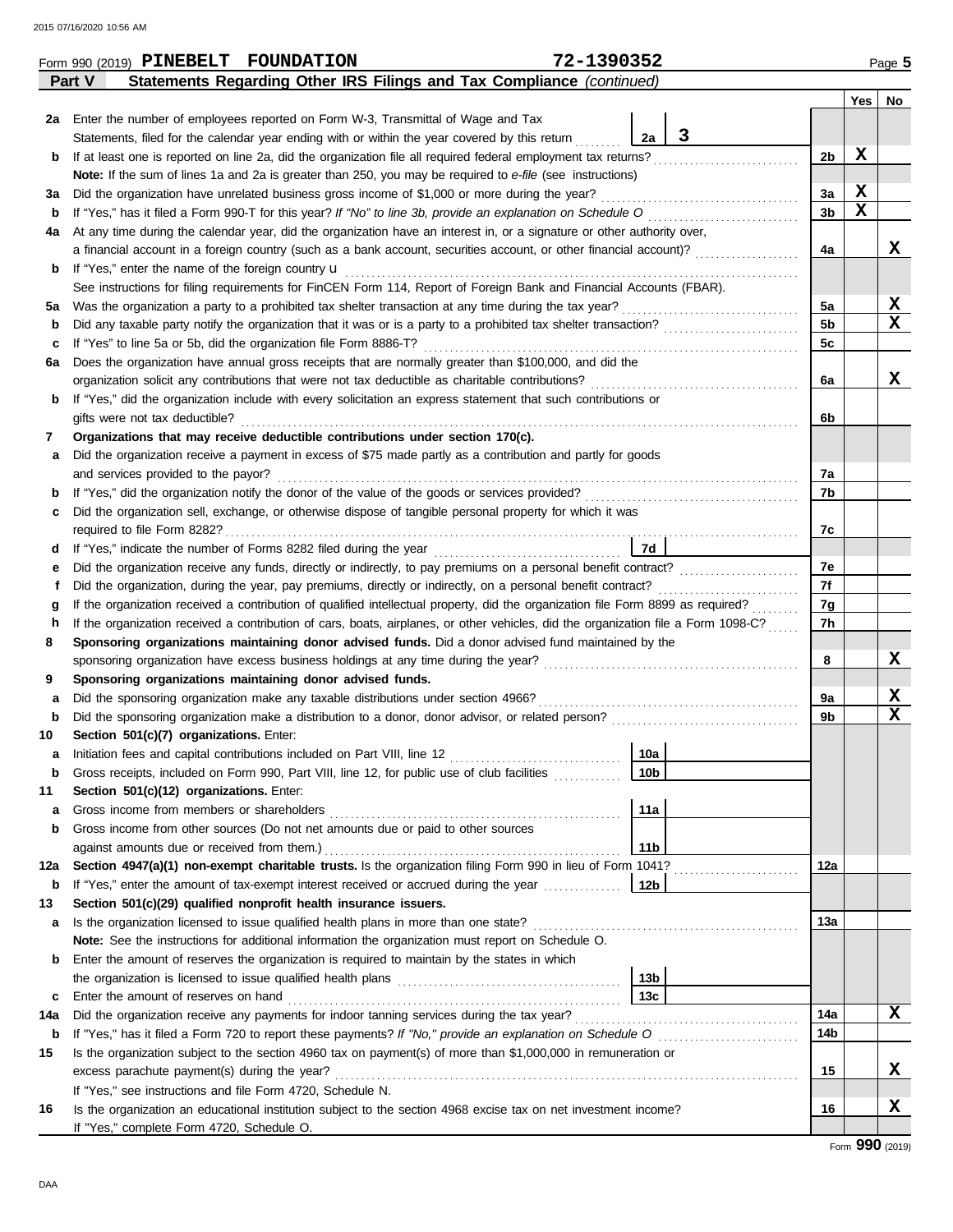|             | Part VI<br>Governance, Management, and Disclosure For each "Yes" response to lines 2 through 7b below, and for a "No"                                                       |              |             |                 |
|-------------|-----------------------------------------------------------------------------------------------------------------------------------------------------------------------------|--------------|-------------|-----------------|
|             | response to line 8a, 8b, or 10b below, describe the circumstances, processes, or changes on Schedule O. See instructions.                                                   |              |             |                 |
|             |                                                                                                                                                                             |              |             | ΙXΙ             |
|             | Section A. Governing Body and Management                                                                                                                                    |              | Yes         | No              |
| 1a          | 25<br>Enter the number of voting members of the governing body at the end of the tax year<br>1a                                                                             |              |             |                 |
|             | If there are material differences in voting rights among members of the governing body, or                                                                                  |              |             |                 |
|             | if the governing body delegated broad authority to an executive committee or similar                                                                                        |              |             |                 |
|             | committee, explain on Schedule O.                                                                                                                                           |              |             |                 |
| b           | 25<br>1b<br>Enter the number of voting members included on line 1a, above, who are independent                                                                              |              |             |                 |
| 2           | Did any officer, director, trustee, or key employee have a family relationship or a business relationship with                                                              |              |             |                 |
|             | any other officer, director, trustee, or key employee?                                                                                                                      | $\mathbf{2}$ |             | x               |
| 3           | Did the organization delegate control over management duties customarily performed by or under the direct                                                                   |              |             |                 |
|             | supervision of officers, directors, trustees, or key employees to a management company or other person?                                                                     | 3            |             | X               |
| 4           | .<br>Did the organization make any significant changes to its governing documents since the prior Form 990 was filed?                                                       | 4            |             | $\mathbf x$     |
| 5           | Did the organization become aware during the year of a significant diversion of the organization's assets?                                                                  | 5            |             | X               |
| 6           | Did the organization have members or stockholders?                                                                                                                          | 6            |             | X               |
| 7a          | Did the organization have members, stockholders, or other persons who had the power to elect or appoint                                                                     |              |             |                 |
|             | one or more members of the governing body?                                                                                                                                  | 7a           |             | x               |
| b           | Are any governance decisions of the organization reserved to (or subject to approval by) members,                                                                           |              |             |                 |
|             | stockholders, or persons other than the governing body?                                                                                                                     | 7b           |             | x               |
| 8           | Did the organization contemporaneously document the meetings held or written actions undertaken during the year by the following:                                           |              |             |                 |
| а           | The governing body?                                                                                                                                                         | 8a           | X           |                 |
| b           | Each committee with authority to act on behalf of the governing body?                                                                                                       | 8b           | X           |                 |
| 9           | Is there any officer, director, trustee, or key employee listed in Part VII, Section A, who cannot be reached at                                                            |              |             |                 |
|             |                                                                                                                                                                             | 9            |             | x               |
|             | Section B. Policies (This Section B requests information about policies not required by the Internal Revenue Code.)                                                         |              |             |                 |
|             |                                                                                                                                                                             |              | Yes         | No              |
| 10a         | Did the organization have local chapters, branches, or affiliates?                                                                                                          | 10a          |             | x               |
| b           | If "Yes," did the organization have written policies and procedures governing the activities of such chapters,                                                              |              |             |                 |
|             | affiliates, and branches to ensure their operations are consistent with the organization's exempt purposes?                                                                 | 10b          |             |                 |
| 11a         | Has the organization provided a complete copy of this Form 990 to all members of its governing body before filing the form?                                                 | 11a          |             | x               |
| $\mathbf b$ | Describe in Schedule O the process, if any, used by the organization to review this Form 990.                                                                               |              |             |                 |
| 12a         | Did the organization have a written conflict of interest policy? If "No," go to line 13                                                                                     | 12a          | X           |                 |
| b           | Were officers, directors, or trustees, and key employees required to disclose annually interests that could give rise to conflicts?                                         | 12b          | х           |                 |
| c           | Did the organization regularly and consistently monitor and enforce compliance with the policy? If "Yes,"                                                                   |              |             |                 |
|             | describe in Schedule O how this was done                                                                                                                                    | 12с          | x           |                 |
| 13          | Did the organization have a written whistleblower policy?                                                                                                                   | 13           | $\mathbf x$ |                 |
| 14          | Did the organization have a written document retention and destruction policy?                                                                                              | 14           | X           |                 |
| 15          | Did the process for determining compensation of the following persons include a review and approval by                                                                      |              |             |                 |
|             | independent persons, comparability data, and contemporaneous substantiation of the deliberation and decision?                                                               |              |             |                 |
| а           |                                                                                                                                                                             | 15a          | X           |                 |
| b           | Other officers or key employees of the organization                                                                                                                         | 15b          | х           |                 |
|             | If "Yes" to line 15a or 15b, describe the process in Schedule O (see instructions).                                                                                         |              |             |                 |
| 16а         | Did the organization invest in, contribute assets to, or participate in a joint venture or similar arrangement                                                              |              |             |                 |
|             | with a taxable entity during the year?                                                                                                                                      | 16a          |             | x               |
| b           | If "Yes," did the organization follow a written policy or procedure requiring the organization to evaluate its                                                              |              |             |                 |
|             | participation in joint venture arrangements under applicable federal tax law, and take steps to safeguard the                                                               |              |             |                 |
|             |                                                                                                                                                                             | 16b          |             |                 |
|             | <b>Section C. Disclosure</b>                                                                                                                                                |              |             |                 |
| 17          | List the states with which a copy of this Form 990 is required to be filed $\mathbf u$ None                                                                                 |              |             |                 |
| 18          | Section 6104 requires an organization to make its Forms 1023 (1024 or 1024-A, if applicable), 990, and 990-T (Section 501(c)                                                |              |             |                 |
|             | (3)s only) available for public inspection. Indicate how you made these available. Check all that apply.                                                                    |              |             |                 |
|             | $\vert$ Another's website $\vert X \vert$ Upon request<br>Other (explain on Schedule O)<br>Own website<br>$\perp$                                                           |              |             |                 |
| 19          | Describe on Schedule O whether (and if so, how) the organization made its governing documents, conflict of interest policy, and                                             |              |             |                 |
|             | financial statements available to the public during the tax year.                                                                                                           |              |             |                 |
| 20          | State the name, address, and telephone number of the person who possesses the organization's books and records u<br>GREATER PINEBELT COMMUNITY FOUNDATI 1501 ADELINE STREET |              |             |                 |
|             | MS 39401<br><b>HATTIESBURG</b>                                                                                                                                              | 601-583-6180 |             |                 |
|             |                                                                                                                                                                             |              |             | Form 990 (2019) |
| DAA         |                                                                                                                                                                             |              |             |                 |

**Form 990 (2019) PINEBELT FOUNDATION 72-1390352** Page 6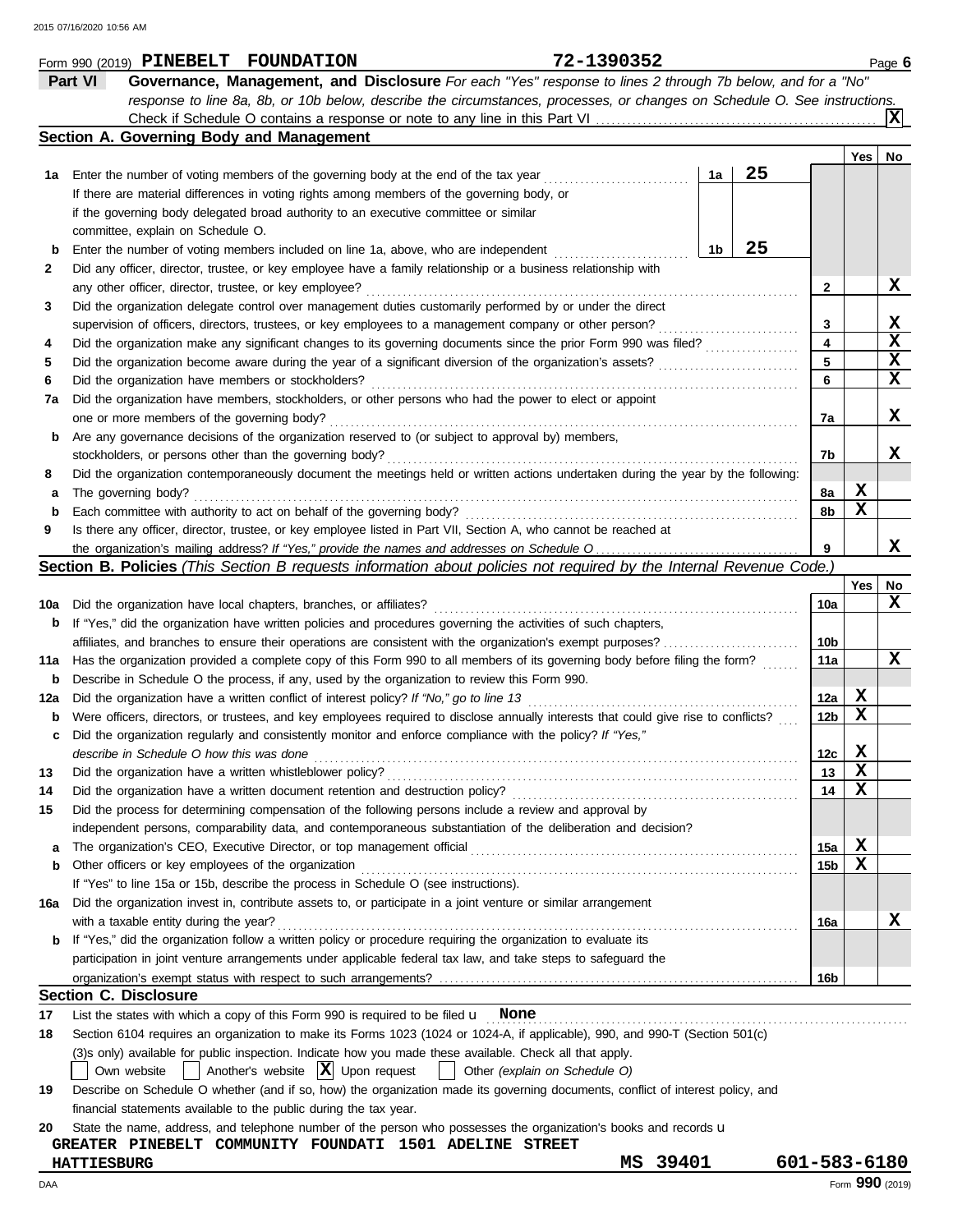|                          | Form 990 (2019) PINEBELT                                                                         | FOUNDATION                                                                                | 72-1390352                                                                                                                             | Page 7 |  |  |  |  |  |  |  |
|--------------------------|--------------------------------------------------------------------------------------------------|-------------------------------------------------------------------------------------------|----------------------------------------------------------------------------------------------------------------------------------------|--------|--|--|--|--|--|--|--|
| <b>Part VII</b>          | Compensation of Officers, Directors, Trustees, Key Employees, Highest Compensated Employees, and |                                                                                           |                                                                                                                                        |        |  |  |  |  |  |  |  |
|                          | <b>Independent Contractors</b>                                                                   |                                                                                           |                                                                                                                                        |        |  |  |  |  |  |  |  |
|                          |                                                                                                  |                                                                                           |                                                                                                                                        |        |  |  |  |  |  |  |  |
| Section A.               |                                                                                                  |                                                                                           | Officers, Directors, Trustees, Key Employees, and Highest Compensated Employees                                                        |        |  |  |  |  |  |  |  |
| organization's tax year. |                                                                                                  |                                                                                           | 1a Complete this table for all persons required to be listed. Report compensation for the calendar year ending with or within the      |        |  |  |  |  |  |  |  |
|                          |                                                                                                  | compensation. Enter -0- in columns $(D)$ , $(E)$ , and $(F)$ if no compensation was paid. | • List all of the organization's current officers, directors, trustees (whether individuals or organizations), regardless of amount of |        |  |  |  |  |  |  |  |
|                          |                                                                                                  |                                                                                           | • List all of the organization's current key employees, if any. See instructions for definition of "key employee."                     |        |  |  |  |  |  |  |  |
|                          |                                                                                                  |                                                                                           | • List the organization's five current highest compensated employees (other than an officer, director, trustee, or key employee)       |        |  |  |  |  |  |  |  |

who received reportable compensation (Box 5 of Form W-2 and/or Box 7 of Form 1099-MISC) of more than \$100,000 from the organization and any related organizations. **•**

■ List all of the organization's **former** officers, key employees, and highest compensated employees who received more than<br> **•** 00.000 of reportable compensation from the ergonization and any related ergonizations \$100,000 of reportable compensation from the organization and any related organizations.

List all of the organization's **former directors or trustees** that received, in the capacity as a former director or trustee of the organization, more than \$10,000 of reportable compensation from the organization and any related organizations. See instructions for the order in which to list the persons above. **•**

Check this box if neither the organization nor any related organization compensated any current officer, director, or trustee. **X**

| (A)<br>Name and title          | (B)<br>Average<br>hours<br>per week<br>(list any               |                                   |                       |             | (C)<br>Position | (do not check more than one<br>box, unless person is both an<br>officer and a director/trustee) |        | (D)<br>Reportable<br>compensation<br>from the<br>organization | (E)<br>Reportable<br>compensation<br>from related<br>organizations<br>(W-2/1099-MISC) | (F)<br>Estimated amount<br>of other<br>compensation<br>from the<br>organization and |
|--------------------------------|----------------------------------------------------------------|-----------------------------------|-----------------------|-------------|-----------------|-------------------------------------------------------------------------------------------------|--------|---------------------------------------------------------------|---------------------------------------------------------------------------------------|-------------------------------------------------------------------------------------|
|                                | hours for<br>related<br>organizations<br>below<br>dotted line) | Individual trustee<br>or director | Institutional trustee | Officer     | Key employee    | Highest compensated<br>employee                                                                 | Former | (W-2/1099-MISC)                                               |                                                                                       | related organizations                                                               |
| (1) TERRI BELL                 | 0.00                                                           |                                   |                       |             |                 |                                                                                                 |        |                                                               |                                                                                       |                                                                                     |
| PRESIDENT<br>(2) DAVID BURCKEL | 0.00                                                           | $\mathbf x$                       |                       | $\mathbf x$ |                 |                                                                                                 |        | 0                                                             | 0                                                                                     | $\mathbf 0$                                                                         |
| <b>TREASURER</b>               | 0.00<br>0.00                                                   | $\mathbf x$                       |                       | $\mathbf x$ |                 |                                                                                                 |        | 0                                                             | 0                                                                                     | $\pmb{0}$                                                                           |
| (3) PAUL LAUGHLIN              | 0.00                                                           |                                   |                       |             |                 |                                                                                                 |        |                                                               |                                                                                       |                                                                                     |
| <b>SECRETARY</b>               | 0.00                                                           | $\mathbf x$                       |                       | $\mathbf x$ |                 |                                                                                                 |        | 0                                                             | 0                                                                                     | $\mathbf 0$                                                                         |
| (4) BRADY RAANES               | 0.00                                                           |                                   |                       |             |                 |                                                                                                 |        |                                                               |                                                                                       |                                                                                     |
| VICE PRESIDENT                 | 0.00                                                           | $\mathbf x$                       |                       | $\mathbf x$ |                 |                                                                                                 |        | 0                                                             | 0                                                                                     | $\mathbf 0$                                                                         |
| (5)                            |                                                                |                                   |                       |             |                 |                                                                                                 |        |                                                               |                                                                                       |                                                                                     |
| (6)                            |                                                                |                                   |                       |             |                 |                                                                                                 |        |                                                               |                                                                                       |                                                                                     |
|                                |                                                                |                                   |                       |             |                 |                                                                                                 |        |                                                               |                                                                                       |                                                                                     |
| (7)                            |                                                                |                                   |                       |             |                 |                                                                                                 |        |                                                               |                                                                                       |                                                                                     |
|                                |                                                                |                                   |                       |             |                 |                                                                                                 |        |                                                               |                                                                                       |                                                                                     |
| (8)                            |                                                                |                                   |                       |             |                 |                                                                                                 |        |                                                               |                                                                                       |                                                                                     |
|                                |                                                                |                                   |                       |             |                 |                                                                                                 |        |                                                               |                                                                                       |                                                                                     |
| (9)                            |                                                                |                                   |                       |             |                 |                                                                                                 |        |                                                               |                                                                                       |                                                                                     |
|                                |                                                                |                                   |                       |             |                 |                                                                                                 |        |                                                               |                                                                                       |                                                                                     |
| (10)                           |                                                                |                                   |                       |             |                 |                                                                                                 |        |                                                               |                                                                                       |                                                                                     |
|                                |                                                                |                                   |                       |             |                 |                                                                                                 |        |                                                               |                                                                                       |                                                                                     |
| (11)                           |                                                                |                                   |                       |             |                 |                                                                                                 |        |                                                               |                                                                                       |                                                                                     |
|                                |                                                                |                                   |                       |             |                 |                                                                                                 |        |                                                               |                                                                                       |                                                                                     |

Form **990** (2019)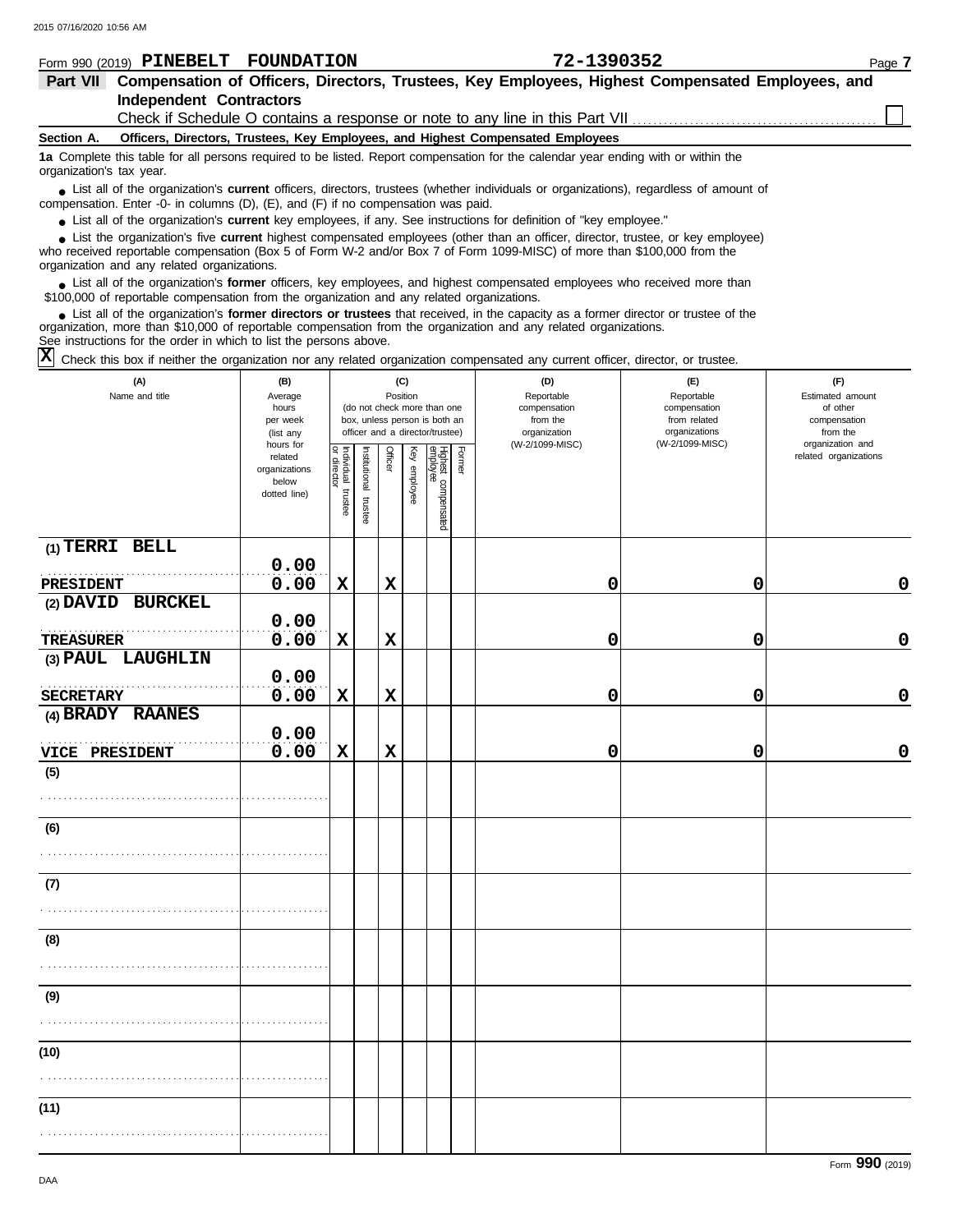| 2015 07/16/2020 10:56 AM | Form 990 (2019) PINEBELT                                                                                                                                                        | FOUNDATION                                                     |                         |                                                                                                                    |         |              |                                 |        | 72-1390352                                                                                                                                                                                                           |                                                                                                                                                                                                                                |                                                                 |                                           |                     | Page 8  |
|--------------------------|---------------------------------------------------------------------------------------------------------------------------------------------------------------------------------|----------------------------------------------------------------|-------------------------|--------------------------------------------------------------------------------------------------------------------|---------|--------------|---------------------------------|--------|----------------------------------------------------------------------------------------------------------------------------------------------------------------------------------------------------------------------|--------------------------------------------------------------------------------------------------------------------------------------------------------------------------------------------------------------------------------|-----------------------------------------------------------------|-------------------------------------------|---------------------|---------|
| Part VII                 | (A)<br>Name and title                                                                                                                                                           | (B)<br>Average<br>hours<br>per week<br>(list any               |                         | (C)<br>Position<br>(do not check more than one<br>box, unless person is both an<br>officer and a director/trustee) |         |              |                                 |        | Section A. Officers, Directors, Trustees, Key Employees, and Highest Compensated Employees (continued)<br>(D)<br>Reportable<br>compensation<br>from the<br>organization                                              | (E)<br>Reportable<br>compensation<br>from related<br>organizations                                                                                                                                                             | (F)<br>Estimated amount<br>of other<br>compensation<br>from the |                                           |                     |         |
|                          |                                                                                                                                                                                 | hours for<br>related<br>organizations<br>below<br>dotted line) | Individual 1<br>trustee | Institutional trustee                                                                                              | Officer | Key employee | Highest compensated<br>employee | Former | (W-2/1099-MISC)                                                                                                                                                                                                      | (W-2/1099-MISC)                                                                                                                                                                                                                |                                                                 | organization and<br>related organizations |                     |         |
|                          |                                                                                                                                                                                 |                                                                |                         |                                                                                                                    |         |              |                                 |        |                                                                                                                                                                                                                      |                                                                                                                                                                                                                                |                                                                 |                                           |                     |         |
|                          |                                                                                                                                                                                 |                                                                |                         |                                                                                                                    |         |              |                                 |        |                                                                                                                                                                                                                      |                                                                                                                                                                                                                                |                                                                 |                                           |                     |         |
|                          |                                                                                                                                                                                 |                                                                |                         |                                                                                                                    |         |              |                                 |        |                                                                                                                                                                                                                      |                                                                                                                                                                                                                                |                                                                 |                                           |                     |         |
|                          |                                                                                                                                                                                 |                                                                |                         |                                                                                                                    |         |              |                                 |        |                                                                                                                                                                                                                      |                                                                                                                                                                                                                                |                                                                 |                                           |                     |         |
|                          |                                                                                                                                                                                 |                                                                |                         |                                                                                                                    |         |              |                                 |        |                                                                                                                                                                                                                      |                                                                                                                                                                                                                                |                                                                 |                                           |                     |         |
|                          |                                                                                                                                                                                 |                                                                |                         |                                                                                                                    |         |              |                                 |        |                                                                                                                                                                                                                      |                                                                                                                                                                                                                                |                                                                 |                                           |                     |         |
|                          |                                                                                                                                                                                 |                                                                |                         |                                                                                                                    |         |              |                                 |        |                                                                                                                                                                                                                      |                                                                                                                                                                                                                                |                                                                 |                                           |                     |         |
|                          |                                                                                                                                                                                 |                                                                |                         |                                                                                                                    |         |              |                                 |        |                                                                                                                                                                                                                      |                                                                                                                                                                                                                                |                                                                 |                                           |                     |         |
| d                        | c Total from continuation sheets to Part VII, Section A                                                                                                                         |                                                                |                         |                                                                                                                    |         |              |                                 | u<br>u |                                                                                                                                                                                                                      |                                                                                                                                                                                                                                |                                                                 |                                           |                     |         |
| 2                        | reportable compensation from the organization $\bf{u}$ 0                                                                                                                        |                                                                |                         |                                                                                                                    |         |              |                                 |        | Total number of individuals (including but not limited to those listed above) who received more than \$100,000 of                                                                                                    |                                                                                                                                                                                                                                |                                                                 |                                           |                     |         |
| 3                        |                                                                                                                                                                                 |                                                                |                         |                                                                                                                    |         |              |                                 |        | Did the organization list any former officer, director, trustee, key employee, or highest compensated                                                                                                                |                                                                                                                                                                                                                                |                                                                 | 3                                         | Yes                 | No<br>X |
| 4                        |                                                                                                                                                                                 |                                                                |                         |                                                                                                                    |         |              |                                 |        | For any individual listed on line 1a, is the sum of reportable compensation and other compensation from the<br>organization and related organizations greater than \$150,000? If "Yes," complete Schedule J for such |                                                                                                                                                                                                                                |                                                                 |                                           |                     |         |
| 5                        |                                                                                                                                                                                 |                                                                |                         |                                                                                                                    |         |              |                                 |        | Did any person listed on line 1a receive or accrue compensation from any unrelated organization or individual                                                                                                        | individual with a construction of the construction of the construction of the construction of the construction of the construction of the construction of the construction of the construction of the construction of the cons |                                                                 | 4                                         |                     | X       |
|                          | Section B. Independent Contractors                                                                                                                                              |                                                                |                         |                                                                                                                    |         |              |                                 |        |                                                                                                                                                                                                                      |                                                                                                                                                                                                                                |                                                                 | 5                                         |                     | X       |
| 1                        |                                                                                                                                                                                 |                                                                |                         |                                                                                                                    |         |              |                                 |        | Complete this table for your five highest compensated independent contractors that received more than \$100,000 of                                                                                                   | compensation from the organization. Report compensation for the calendar year ending with or within the organization's tax year.                                                                                               |                                                                 |                                           |                     |         |
|                          |                                                                                                                                                                                 | (A)<br>Name and business address                               |                         |                                                                                                                    |         |              |                                 |        |                                                                                                                                                                                                                      | (B)<br>Description of services                                                                                                                                                                                                 |                                                                 |                                           | (C)<br>Compensation |         |
|                          |                                                                                                                                                                                 |                                                                |                         |                                                                                                                    |         |              |                                 |        |                                                                                                                                                                                                                      |                                                                                                                                                                                                                                |                                                                 |                                           |                     |         |
|                          |                                                                                                                                                                                 |                                                                |                         |                                                                                                                    |         |              |                                 |        |                                                                                                                                                                                                                      |                                                                                                                                                                                                                                |                                                                 |                                           |                     |         |
|                          |                                                                                                                                                                                 |                                                                |                         |                                                                                                                    |         |              |                                 |        |                                                                                                                                                                                                                      |                                                                                                                                                                                                                                |                                                                 |                                           |                     |         |
| $\mathbf{2}$             | Total number of independent contractors (including but not limited to those listed above) who<br>received more than \$100,000 of compensation from the organization $\mathbf u$ |                                                                |                         |                                                                                                                    |         |              |                                 |        |                                                                                                                                                                                                                      | 0                                                                                                                                                                                                                              |                                                                 |                                           |                     |         |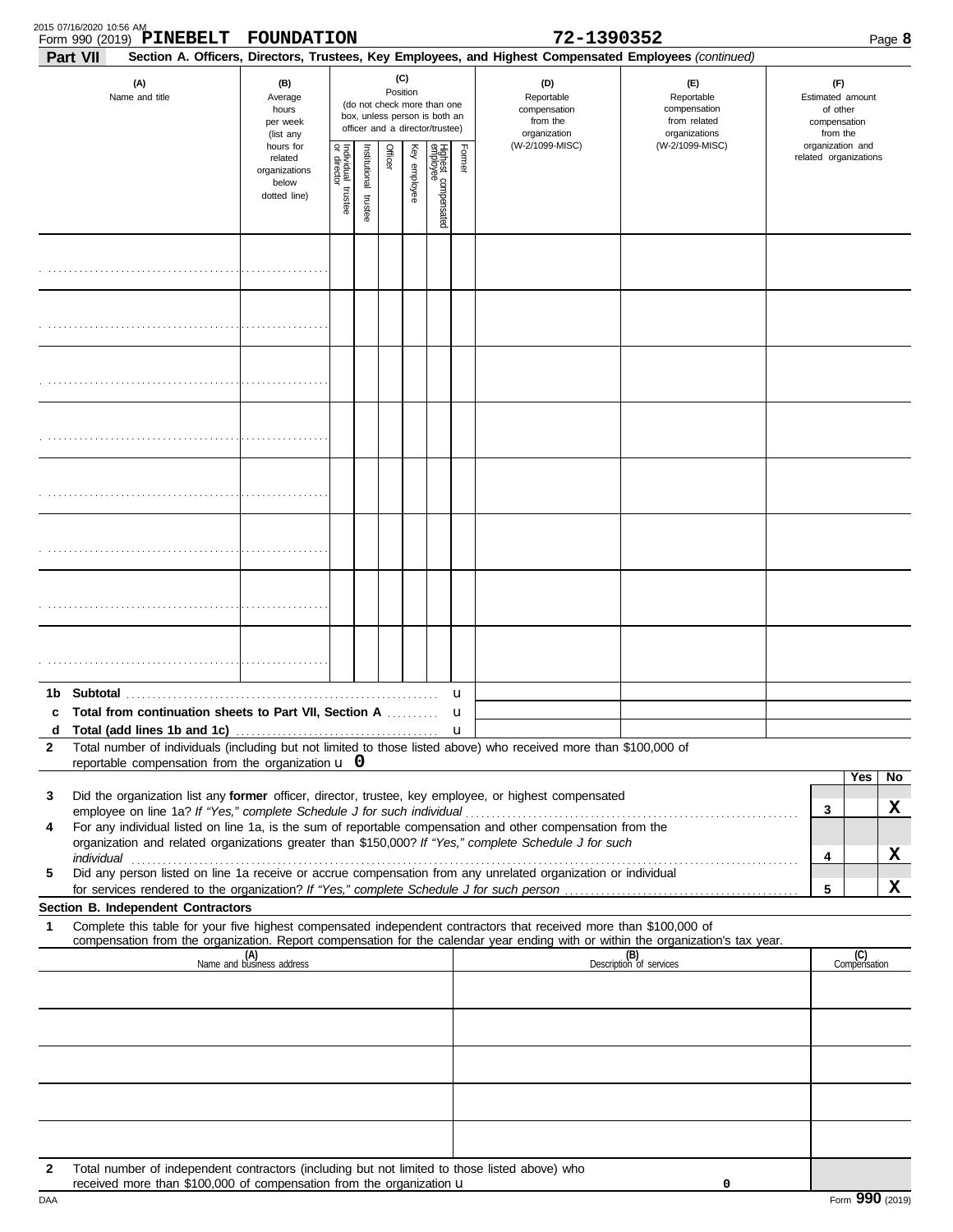## **Form 990 (2019) PINEBELT FOUNDATION 72-1390352** Page 9

|                                                                                                                                               | Part VIII         |                                                                                                                                                                                                                                                                                                                    |          | <b>Statement of Revenue</b>                       |                                                                                               |                                                   |                      |                                              |                                      |                                                               |
|-----------------------------------------------------------------------------------------------------------------------------------------------|-------------------|--------------------------------------------------------------------------------------------------------------------------------------------------------------------------------------------------------------------------------------------------------------------------------------------------------------------|----------|---------------------------------------------------|-----------------------------------------------------------------------------------------------|---------------------------------------------------|----------------------|----------------------------------------------|--------------------------------------|---------------------------------------------------------------|
|                                                                                                                                               |                   |                                                                                                                                                                                                                                                                                                                    |          |                                                   |                                                                                               |                                                   | (A)<br>Total revenue | (B)<br>Related or exempt<br>function revenue | (C)<br>Unrelated<br>business revenue | (D)<br>Revenue excluded<br>from tax under<br>sections 512-514 |
| Grants<br>Amounts<br>Gifts,<br>vilar Ar<br>$\overline{\overline{6}}$<br><b>Contributions,<br/>and Other Sin</b><br>Program Service<br>Revenue | 2a<br>b<br>c<br>d | 1a Federated campaigns<br><b>b</b> Membership dues <i></i><br>c Fundraising events<br>d Related organizations<br>e Government grants (contributions)<br>f All other contributions, gifts, grants,<br>and similar amounts not included above<br><b>g</b> Noncash contributions included in lines $1a-1f$ , $\ldots$ |          |                                                   | 1a<br>1 <sub>b</sub><br>1 <sub>c</sub><br>1 <sub>d</sub><br>1e<br>1f<br>$\vert$ 1g $\vert$ \$ | 3,404,676<br>198,810<br>u<br><b>Business Code</b> | 3,404,676            |                                              |                                      |                                                               |
|                                                                                                                                               | е                 | f All other program service revenue                                                                                                                                                                                                                                                                                |          |                                                   |                                                                                               |                                                   |                      |                                              |                                      |                                                               |
|                                                                                                                                               |                   |                                                                                                                                                                                                                                                                                                                    |          |                                                   |                                                                                               | u                                                 |                      |                                              |                                      |                                                               |
|                                                                                                                                               | 3<br>4<br>5       | Investment income (including dividends, interest, and<br>other similar amounts)<br>Income from investment of tax-exempt bond proceeds                                                                                                                                                                              |          |                                                   |                                                                                               | u<br>u                                            | 2,032,572            | 939,657                                      | 1,092,915                            |                                                               |
|                                                                                                                                               |                   |                                                                                                                                                                                                                                                                                                                    |          | (i) Real                                          |                                                                                               | u<br>(ii) Personal                                |                      |                                              |                                      |                                                               |
|                                                                                                                                               |                   | 6a Gross rents                                                                                                                                                                                                                                                                                                     | 6a<br>6b |                                                   |                                                                                               |                                                   |                      |                                              |                                      |                                                               |
|                                                                                                                                               |                   | <b>b</b> Less: rental expenses<br><b>c</b> Rental inc. or (loss)                                                                                                                                                                                                                                                   | 6c       |                                                   |                                                                                               |                                                   |                      |                                              |                                      |                                                               |
|                                                                                                                                               |                   | <b>d</b> Net rental income or (loss)<br><b>7a</b> Gross amount from<br>sales of assets                                                                                                                                                                                                                             | 7a       | (i) Securities                                    |                                                                                               | u<br>(ii) Other                                   |                      |                                              |                                      |                                                               |
| Revenue                                                                                                                                       |                   | other than inventory<br><b>b</b> Less: cost or other<br>basis and sales exps.                                                                                                                                                                                                                                      | 7b       |                                                   |                                                                                               |                                                   |                      |                                              |                                      |                                                               |
|                                                                                                                                               |                   | c Gain or (loss)                                                                                                                                                                                                                                                                                                   | 7c       |                                                   |                                                                                               |                                                   |                      |                                              |                                      |                                                               |
| ò                                                                                                                                             |                   | 8a Gross income from fundraising events                                                                                                                                                                                                                                                                            |          |                                                   |                                                                                               | u                                                 |                      |                                              |                                      |                                                               |
| δ                                                                                                                                             |                   | (not including \$<br>of contributions reported on line 1c).<br>See Part IV, line 18<br><b>b</b> Less: direct expenses <i>minimum</i>                                                                                                                                                                               |          | <u> 1966 - Johann Stoff, Amerikaansk kanton (</u> | 8а<br>8b                                                                                      |                                                   |                      |                                              |                                      |                                                               |
|                                                                                                                                               |                   | c Net income or (loss) from fundraising events                                                                                                                                                                                                                                                                     |          |                                                   |                                                                                               | u                                                 |                      |                                              |                                      |                                                               |
|                                                                                                                                               |                   | 9a Gross income from gaming activities.                                                                                                                                                                                                                                                                            |          |                                                   |                                                                                               |                                                   |                      |                                              |                                      |                                                               |
|                                                                                                                                               |                   | See Part IV, line 19                                                                                                                                                                                                                                                                                               |          |                                                   | 9а                                                                                            |                                                   |                      |                                              |                                      |                                                               |
|                                                                                                                                               |                   | <b>b</b> Less: direct expenses                                                                                                                                                                                                                                                                                     |          |                                                   | 9b                                                                                            |                                                   |                      |                                              |                                      |                                                               |
|                                                                                                                                               |                   | c Net income or (loss) from gaming activities                                                                                                                                                                                                                                                                      |          |                                                   |                                                                                               | u                                                 |                      |                                              |                                      |                                                               |
|                                                                                                                                               |                   | 10a Gross sales of inventory, less<br>returns and allowances                                                                                                                                                                                                                                                       |          |                                                   | 10a                                                                                           |                                                   |                      |                                              |                                      |                                                               |
|                                                                                                                                               |                   | <b>b</b> Less: cost of goods sold                                                                                                                                                                                                                                                                                  |          |                                                   | 10b                                                                                           |                                                   |                      |                                              |                                      |                                                               |
|                                                                                                                                               |                   | c Net income or (loss) from sales of inventory                                                                                                                                                                                                                                                                     |          |                                                   |                                                                                               | u                                                 |                      |                                              |                                      |                                                               |
|                                                                                                                                               |                   |                                                                                                                                                                                                                                                                                                                    |          |                                                   |                                                                                               | <b>Business Code</b>                              |                      |                                              |                                      |                                                               |
| Miscellaneous<br>Revenue                                                                                                                      | 11a               | MISCELLANEOUS INCOME                                                                                                                                                                                                                                                                                               |          |                                                   |                                                                                               |                                                   | 28,420               | 28,420                                       |                                      |                                                               |
|                                                                                                                                               | b                 | RENTAL INCOME                                                                                                                                                                                                                                                                                                      |          | .                                                 |                                                                                               |                                                   | 10,186               |                                              |                                      | 10,186                                                        |
|                                                                                                                                               | c                 | MANAGEMENT FEES                                                                                                                                                                                                                                                                                                    |          |                                                   |                                                                                               |                                                   | 9,240<br>8,963       | 9,240                                        | 8,963                                |                                                               |
|                                                                                                                                               |                   |                                                                                                                                                                                                                                                                                                                    |          |                                                   |                                                                                               | u                                                 | 56,809               |                                              |                                      |                                                               |
|                                                                                                                                               | 12                |                                                                                                                                                                                                                                                                                                                    |          |                                                   |                                                                                               | u                                                 | 5,494,057            | 977, 317                                     | 1,101,878                            | 10,186                                                        |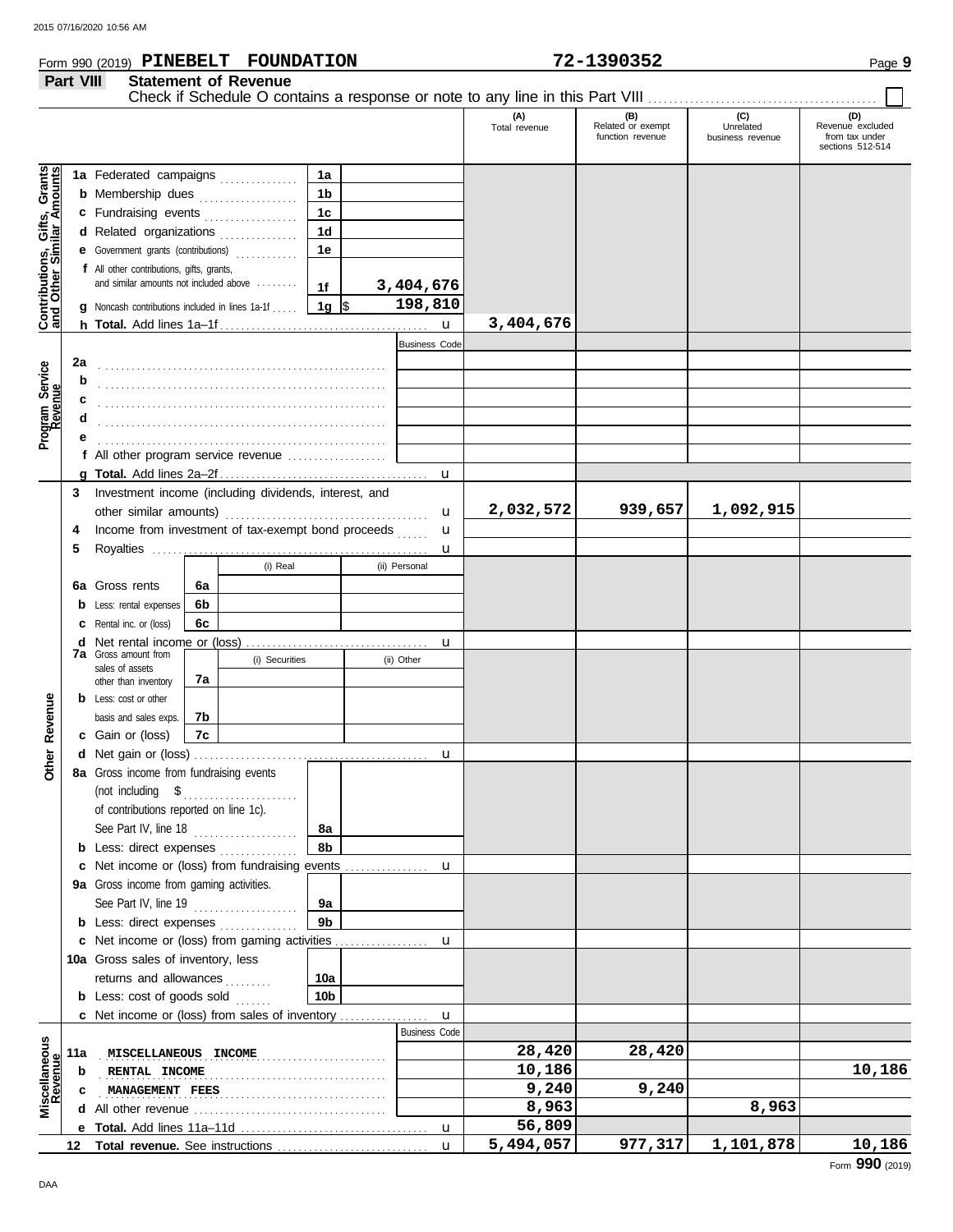### **Part IX Statement of Functional Expenses Form 990 (2019) PINEBELT FOUNDATION 72-1390352** Page 10

| (A)<br>Total expenses<br>(B)<br>Program service<br>(C)<br>(D)<br>Do not include amounts reported on lines 6b,<br>Fundraising<br>Management and<br>general expenses<br>expenses<br>expenses<br>Grants and other assistance to domestic organizations<br>1.<br>1,893,846<br>1,893,846<br>and domestic governments. See Part IV, line 21<br>Grants and other assistance to domestic<br>$\mathbf{2}$<br>840,595<br>840,595<br>individuals. See Part IV, line 22<br>Grants and other assistance to foreign<br>3<br>organizations, foreign governments, and foreign<br>individuals. See Part IV, lines 15 and 16<br>Benefits paid to or for members<br>Compensation of current officers, directors,<br>5<br>trustees, and key employees<br>Compensation not included above to disqualified<br>6<br>persons (as defined under section 4958(f)(1)) and<br>persons described in section 4958(c)(3)(B)<br>169,147<br>90,843<br>29,640<br>48,664<br>Other salaries and wages<br>7<br>Pension plan accruals and contributions (include<br>8<br>section 401(k) and 403(b) employer contributions)<br>15,653<br>4,682<br>3,604<br>7,367<br>Other employee benefits<br>9<br>3,390<br>8,004<br>14,456<br>3,062<br>10<br>Fees for services (nonemployees):<br>11<br>Management<br>а<br>b<br>с<br>Lobbying<br>d<br>Professional fundraising services. See Part IV, line 17<br>е<br>Investment management fees<br>f<br>Other. (If line 11g amount exceeds 10% of line 25, column<br>g<br>41,171<br>41,171<br>(A) amount, list line 11g expenses on Schedule O.)<br>12,507<br>12,507<br>Advertising and promotion<br>12<br>2,546<br>2,546<br>13<br>Information technology<br>14<br>15<br>7,744<br>7,744<br>16<br>1,813<br>1,813<br>17<br>Payments of travel or entertainment expenses<br>18<br>for any federal, state, or local public officials<br>3,974<br>3,974<br>Conferences, conventions, and meetings<br>19<br>6,088<br>6,088<br>20<br>Interest<br>21<br>7,599<br>1,718<br>5,881<br>Depreciation, depletion, and amortization<br>22<br>965<br>965<br>23<br>Insurance <b>continuous</b> contains a series of the series of the series of the series of the series of the series of the series of the series of the series of the series of the series of the series of the series of the series<br>Other expenses. Itemize expenses not covered<br>24<br>above (List miscellaneous expenses on line 24e. If<br>line 24e amount exceeds 10% of line 25, column<br>(A) amount, list line 24e expenses on Schedule O.)<br>239,341<br>239,341<br>UBIT<br>а<br>92,848<br>EVENT EXPENSE<br>b<br>26,862<br>26,862<br>MISCELLANEOUS<br>c |   | Section 501(c)(3) and 501(c)(4) organizations must complete all columns. All other organizations must complete column (A).<br>Check if Schedule O contains a response or note to any line in this Part IX |       |       |         |
|--------------------------------------------------------------------------------------------------------------------------------------------------------------------------------------------------------------------------------------------------------------------------------------------------------------------------------------------------------------------------------------------------------------------------------------------------------------------------------------------------------------------------------------------------------------------------------------------------------------------------------------------------------------------------------------------------------------------------------------------------------------------------------------------------------------------------------------------------------------------------------------------------------------------------------------------------------------------------------------------------------------------------------------------------------------------------------------------------------------------------------------------------------------------------------------------------------------------------------------------------------------------------------------------------------------------------------------------------------------------------------------------------------------------------------------------------------------------------------------------------------------------------------------------------------------------------------------------------------------------------------------------------------------------------------------------------------------------------------------------------------------------------------------------------------------------------------------------------------------------------------------------------------------------------------------------------------------------------------------------------------------------------------------------------------------------------------------------------------------------------------------------------------------------------------------------------------------------------------------------------------------------------------------------------------------------------------------------------------------------------------------------------------------------------------------------------------------------------------------------------------------------------------------------------------------------------------------------------------------------|---|-----------------------------------------------------------------------------------------------------------------------------------------------------------------------------------------------------------|-------|-------|---------|
| 7b, 8b, 9b, and 10b of Part VIII.                                                                                                                                                                                                                                                                                                                                                                                                                                                                                                                                                                                                                                                                                                                                                                                                                                                                                                                                                                                                                                                                                                                                                                                                                                                                                                                                                                                                                                                                                                                                                                                                                                                                                                                                                                                                                                                                                                                                                                                                                                                                                                                                                                                                                                                                                                                                                                                                                                                                                                                                                                                  |   |                                                                                                                                                                                                           |       |       |         |
|                                                                                                                                                                                                                                                                                                                                                                                                                                                                                                                                                                                                                                                                                                                                                                                                                                                                                                                                                                                                                                                                                                                                                                                                                                                                                                                                                                                                                                                                                                                                                                                                                                                                                                                                                                                                                                                                                                                                                                                                                                                                                                                                                                                                                                                                                                                                                                                                                                                                                                                                                                                                                    |   |                                                                                                                                                                                                           |       |       |         |
|                                                                                                                                                                                                                                                                                                                                                                                                                                                                                                                                                                                                                                                                                                                                                                                                                                                                                                                                                                                                                                                                                                                                                                                                                                                                                                                                                                                                                                                                                                                                                                                                                                                                                                                                                                                                                                                                                                                                                                                                                                                                                                                                                                                                                                                                                                                                                                                                                                                                                                                                                                                                                    |   |                                                                                                                                                                                                           |       |       |         |
|                                                                                                                                                                                                                                                                                                                                                                                                                                                                                                                                                                                                                                                                                                                                                                                                                                                                                                                                                                                                                                                                                                                                                                                                                                                                                                                                                                                                                                                                                                                                                                                                                                                                                                                                                                                                                                                                                                                                                                                                                                                                                                                                                                                                                                                                                                                                                                                                                                                                                                                                                                                                                    |   |                                                                                                                                                                                                           |       |       |         |
|                                                                                                                                                                                                                                                                                                                                                                                                                                                                                                                                                                                                                                                                                                                                                                                                                                                                                                                                                                                                                                                                                                                                                                                                                                                                                                                                                                                                                                                                                                                                                                                                                                                                                                                                                                                                                                                                                                                                                                                                                                                                                                                                                                                                                                                                                                                                                                                                                                                                                                                                                                                                                    |   |                                                                                                                                                                                                           |       |       |         |
|                                                                                                                                                                                                                                                                                                                                                                                                                                                                                                                                                                                                                                                                                                                                                                                                                                                                                                                                                                                                                                                                                                                                                                                                                                                                                                                                                                                                                                                                                                                                                                                                                                                                                                                                                                                                                                                                                                                                                                                                                                                                                                                                                                                                                                                                                                                                                                                                                                                                                                                                                                                                                    |   |                                                                                                                                                                                                           |       |       |         |
|                                                                                                                                                                                                                                                                                                                                                                                                                                                                                                                                                                                                                                                                                                                                                                                                                                                                                                                                                                                                                                                                                                                                                                                                                                                                                                                                                                                                                                                                                                                                                                                                                                                                                                                                                                                                                                                                                                                                                                                                                                                                                                                                                                                                                                                                                                                                                                                                                                                                                                                                                                                                                    |   |                                                                                                                                                                                                           |       |       |         |
|                                                                                                                                                                                                                                                                                                                                                                                                                                                                                                                                                                                                                                                                                                                                                                                                                                                                                                                                                                                                                                                                                                                                                                                                                                                                                                                                                                                                                                                                                                                                                                                                                                                                                                                                                                                                                                                                                                                                                                                                                                                                                                                                                                                                                                                                                                                                                                                                                                                                                                                                                                                                                    |   |                                                                                                                                                                                                           |       |       |         |
|                                                                                                                                                                                                                                                                                                                                                                                                                                                                                                                                                                                                                                                                                                                                                                                                                                                                                                                                                                                                                                                                                                                                                                                                                                                                                                                                                                                                                                                                                                                                                                                                                                                                                                                                                                                                                                                                                                                                                                                                                                                                                                                                                                                                                                                                                                                                                                                                                                                                                                                                                                                                                    |   |                                                                                                                                                                                                           |       |       |         |
|                                                                                                                                                                                                                                                                                                                                                                                                                                                                                                                                                                                                                                                                                                                                                                                                                                                                                                                                                                                                                                                                                                                                                                                                                                                                                                                                                                                                                                                                                                                                                                                                                                                                                                                                                                                                                                                                                                                                                                                                                                                                                                                                                                                                                                                                                                                                                                                                                                                                                                                                                                                                                    |   |                                                                                                                                                                                                           |       |       |         |
|                                                                                                                                                                                                                                                                                                                                                                                                                                                                                                                                                                                                                                                                                                                                                                                                                                                                                                                                                                                                                                                                                                                                                                                                                                                                                                                                                                                                                                                                                                                                                                                                                                                                                                                                                                                                                                                                                                                                                                                                                                                                                                                                                                                                                                                                                                                                                                                                                                                                                                                                                                                                                    |   |                                                                                                                                                                                                           |       |       |         |
|                                                                                                                                                                                                                                                                                                                                                                                                                                                                                                                                                                                                                                                                                                                                                                                                                                                                                                                                                                                                                                                                                                                                                                                                                                                                                                                                                                                                                                                                                                                                                                                                                                                                                                                                                                                                                                                                                                                                                                                                                                                                                                                                                                                                                                                                                                                                                                                                                                                                                                                                                                                                                    |   |                                                                                                                                                                                                           |       |       |         |
|                                                                                                                                                                                                                                                                                                                                                                                                                                                                                                                                                                                                                                                                                                                                                                                                                                                                                                                                                                                                                                                                                                                                                                                                                                                                                                                                                                                                                                                                                                                                                                                                                                                                                                                                                                                                                                                                                                                                                                                                                                                                                                                                                                                                                                                                                                                                                                                                                                                                                                                                                                                                                    |   |                                                                                                                                                                                                           |       |       |         |
|                                                                                                                                                                                                                                                                                                                                                                                                                                                                                                                                                                                                                                                                                                                                                                                                                                                                                                                                                                                                                                                                                                                                                                                                                                                                                                                                                                                                                                                                                                                                                                                                                                                                                                                                                                                                                                                                                                                                                                                                                                                                                                                                                                                                                                                                                                                                                                                                                                                                                                                                                                                                                    |   |                                                                                                                                                                                                           |       |       |         |
|                                                                                                                                                                                                                                                                                                                                                                                                                                                                                                                                                                                                                                                                                                                                                                                                                                                                                                                                                                                                                                                                                                                                                                                                                                                                                                                                                                                                                                                                                                                                                                                                                                                                                                                                                                                                                                                                                                                                                                                                                                                                                                                                                                                                                                                                                                                                                                                                                                                                                                                                                                                                                    |   |                                                                                                                                                                                                           |       |       |         |
|                                                                                                                                                                                                                                                                                                                                                                                                                                                                                                                                                                                                                                                                                                                                                                                                                                                                                                                                                                                                                                                                                                                                                                                                                                                                                                                                                                                                                                                                                                                                                                                                                                                                                                                                                                                                                                                                                                                                                                                                                                                                                                                                                                                                                                                                                                                                                                                                                                                                                                                                                                                                                    |   |                                                                                                                                                                                                           |       |       |         |
|                                                                                                                                                                                                                                                                                                                                                                                                                                                                                                                                                                                                                                                                                                                                                                                                                                                                                                                                                                                                                                                                                                                                                                                                                                                                                                                                                                                                                                                                                                                                                                                                                                                                                                                                                                                                                                                                                                                                                                                                                                                                                                                                                                                                                                                                                                                                                                                                                                                                                                                                                                                                                    |   |                                                                                                                                                                                                           |       |       |         |
|                                                                                                                                                                                                                                                                                                                                                                                                                                                                                                                                                                                                                                                                                                                                                                                                                                                                                                                                                                                                                                                                                                                                                                                                                                                                                                                                                                                                                                                                                                                                                                                                                                                                                                                                                                                                                                                                                                                                                                                                                                                                                                                                                                                                                                                                                                                                                                                                                                                                                                                                                                                                                    |   |                                                                                                                                                                                                           |       |       |         |
|                                                                                                                                                                                                                                                                                                                                                                                                                                                                                                                                                                                                                                                                                                                                                                                                                                                                                                                                                                                                                                                                                                                                                                                                                                                                                                                                                                                                                                                                                                                                                                                                                                                                                                                                                                                                                                                                                                                                                                                                                                                                                                                                                                                                                                                                                                                                                                                                                                                                                                                                                                                                                    |   |                                                                                                                                                                                                           |       |       |         |
|                                                                                                                                                                                                                                                                                                                                                                                                                                                                                                                                                                                                                                                                                                                                                                                                                                                                                                                                                                                                                                                                                                                                                                                                                                                                                                                                                                                                                                                                                                                                                                                                                                                                                                                                                                                                                                                                                                                                                                                                                                                                                                                                                                                                                                                                                                                                                                                                                                                                                                                                                                                                                    |   |                                                                                                                                                                                                           |       |       |         |
|                                                                                                                                                                                                                                                                                                                                                                                                                                                                                                                                                                                                                                                                                                                                                                                                                                                                                                                                                                                                                                                                                                                                                                                                                                                                                                                                                                                                                                                                                                                                                                                                                                                                                                                                                                                                                                                                                                                                                                                                                                                                                                                                                                                                                                                                                                                                                                                                                                                                                                                                                                                                                    |   |                                                                                                                                                                                                           |       |       |         |
|                                                                                                                                                                                                                                                                                                                                                                                                                                                                                                                                                                                                                                                                                                                                                                                                                                                                                                                                                                                                                                                                                                                                                                                                                                                                                                                                                                                                                                                                                                                                                                                                                                                                                                                                                                                                                                                                                                                                                                                                                                                                                                                                                                                                                                                                                                                                                                                                                                                                                                                                                                                                                    |   |                                                                                                                                                                                                           |       |       |         |
|                                                                                                                                                                                                                                                                                                                                                                                                                                                                                                                                                                                                                                                                                                                                                                                                                                                                                                                                                                                                                                                                                                                                                                                                                                                                                                                                                                                                                                                                                                                                                                                                                                                                                                                                                                                                                                                                                                                                                                                                                                                                                                                                                                                                                                                                                                                                                                                                                                                                                                                                                                                                                    |   |                                                                                                                                                                                                           |       |       |         |
|                                                                                                                                                                                                                                                                                                                                                                                                                                                                                                                                                                                                                                                                                                                                                                                                                                                                                                                                                                                                                                                                                                                                                                                                                                                                                                                                                                                                                                                                                                                                                                                                                                                                                                                                                                                                                                                                                                                                                                                                                                                                                                                                                                                                                                                                                                                                                                                                                                                                                                                                                                                                                    |   |                                                                                                                                                                                                           |       |       |         |
|                                                                                                                                                                                                                                                                                                                                                                                                                                                                                                                                                                                                                                                                                                                                                                                                                                                                                                                                                                                                                                                                                                                                                                                                                                                                                                                                                                                                                                                                                                                                                                                                                                                                                                                                                                                                                                                                                                                                                                                                                                                                                                                                                                                                                                                                                                                                                                                                                                                                                                                                                                                                                    |   |                                                                                                                                                                                                           |       |       |         |
|                                                                                                                                                                                                                                                                                                                                                                                                                                                                                                                                                                                                                                                                                                                                                                                                                                                                                                                                                                                                                                                                                                                                                                                                                                                                                                                                                                                                                                                                                                                                                                                                                                                                                                                                                                                                                                                                                                                                                                                                                                                                                                                                                                                                                                                                                                                                                                                                                                                                                                                                                                                                                    |   |                                                                                                                                                                                                           |       |       |         |
|                                                                                                                                                                                                                                                                                                                                                                                                                                                                                                                                                                                                                                                                                                                                                                                                                                                                                                                                                                                                                                                                                                                                                                                                                                                                                                                                                                                                                                                                                                                                                                                                                                                                                                                                                                                                                                                                                                                                                                                                                                                                                                                                                                                                                                                                                                                                                                                                                                                                                                                                                                                                                    |   |                                                                                                                                                                                                           |       |       |         |
|                                                                                                                                                                                                                                                                                                                                                                                                                                                                                                                                                                                                                                                                                                                                                                                                                                                                                                                                                                                                                                                                                                                                                                                                                                                                                                                                                                                                                                                                                                                                                                                                                                                                                                                                                                                                                                                                                                                                                                                                                                                                                                                                                                                                                                                                                                                                                                                                                                                                                                                                                                                                                    |   |                                                                                                                                                                                                           |       |       |         |
|                                                                                                                                                                                                                                                                                                                                                                                                                                                                                                                                                                                                                                                                                                                                                                                                                                                                                                                                                                                                                                                                                                                                                                                                                                                                                                                                                                                                                                                                                                                                                                                                                                                                                                                                                                                                                                                                                                                                                                                                                                                                                                                                                                                                                                                                                                                                                                                                                                                                                                                                                                                                                    |   |                                                                                                                                                                                                           |       |       |         |
|                                                                                                                                                                                                                                                                                                                                                                                                                                                                                                                                                                                                                                                                                                                                                                                                                                                                                                                                                                                                                                                                                                                                                                                                                                                                                                                                                                                                                                                                                                                                                                                                                                                                                                                                                                                                                                                                                                                                                                                                                                                                                                                                                                                                                                                                                                                                                                                                                                                                                                                                                                                                                    |   |                                                                                                                                                                                                           |       |       |         |
|                                                                                                                                                                                                                                                                                                                                                                                                                                                                                                                                                                                                                                                                                                                                                                                                                                                                                                                                                                                                                                                                                                                                                                                                                                                                                                                                                                                                                                                                                                                                                                                                                                                                                                                                                                                                                                                                                                                                                                                                                                                                                                                                                                                                                                                                                                                                                                                                                                                                                                                                                                                                                    |   |                                                                                                                                                                                                           |       |       |         |
|                                                                                                                                                                                                                                                                                                                                                                                                                                                                                                                                                                                                                                                                                                                                                                                                                                                                                                                                                                                                                                                                                                                                                                                                                                                                                                                                                                                                                                                                                                                                                                                                                                                                                                                                                                                                                                                                                                                                                                                                                                                                                                                                                                                                                                                                                                                                                                                                                                                                                                                                                                                                                    |   |                                                                                                                                                                                                           |       |       |         |
|                                                                                                                                                                                                                                                                                                                                                                                                                                                                                                                                                                                                                                                                                                                                                                                                                                                                                                                                                                                                                                                                                                                                                                                                                                                                                                                                                                                                                                                                                                                                                                                                                                                                                                                                                                                                                                                                                                                                                                                                                                                                                                                                                                                                                                                                                                                                                                                                                                                                                                                                                                                                                    |   |                                                                                                                                                                                                           |       |       |         |
|                                                                                                                                                                                                                                                                                                                                                                                                                                                                                                                                                                                                                                                                                                                                                                                                                                                                                                                                                                                                                                                                                                                                                                                                                                                                                                                                                                                                                                                                                                                                                                                                                                                                                                                                                                                                                                                                                                                                                                                                                                                                                                                                                                                                                                                                                                                                                                                                                                                                                                                                                                                                                    |   |                                                                                                                                                                                                           |       |       |         |
|                                                                                                                                                                                                                                                                                                                                                                                                                                                                                                                                                                                                                                                                                                                                                                                                                                                                                                                                                                                                                                                                                                                                                                                                                                                                                                                                                                                                                                                                                                                                                                                                                                                                                                                                                                                                                                                                                                                                                                                                                                                                                                                                                                                                                                                                                                                                                                                                                                                                                                                                                                                                                    |   |                                                                                                                                                                                                           |       |       |         |
|                                                                                                                                                                                                                                                                                                                                                                                                                                                                                                                                                                                                                                                                                                                                                                                                                                                                                                                                                                                                                                                                                                                                                                                                                                                                                                                                                                                                                                                                                                                                                                                                                                                                                                                                                                                                                                                                                                                                                                                                                                                                                                                                                                                                                                                                                                                                                                                                                                                                                                                                                                                                                    |   |                                                                                                                                                                                                           |       |       |         |
|                                                                                                                                                                                                                                                                                                                                                                                                                                                                                                                                                                                                                                                                                                                                                                                                                                                                                                                                                                                                                                                                                                                                                                                                                                                                                                                                                                                                                                                                                                                                                                                                                                                                                                                                                                                                                                                                                                                                                                                                                                                                                                                                                                                                                                                                                                                                                                                                                                                                                                                                                                                                                    |   |                                                                                                                                                                                                           |       |       |         |
|                                                                                                                                                                                                                                                                                                                                                                                                                                                                                                                                                                                                                                                                                                                                                                                                                                                                                                                                                                                                                                                                                                                                                                                                                                                                                                                                                                                                                                                                                                                                                                                                                                                                                                                                                                                                                                                                                                                                                                                                                                                                                                                                                                                                                                                                                                                                                                                                                                                                                                                                                                                                                    |   |                                                                                                                                                                                                           |       |       |         |
|                                                                                                                                                                                                                                                                                                                                                                                                                                                                                                                                                                                                                                                                                                                                                                                                                                                                                                                                                                                                                                                                                                                                                                                                                                                                                                                                                                                                                                                                                                                                                                                                                                                                                                                                                                                                                                                                                                                                                                                                                                                                                                                                                                                                                                                                                                                                                                                                                                                                                                                                                                                                                    |   |                                                                                                                                                                                                           |       |       |         |
|                                                                                                                                                                                                                                                                                                                                                                                                                                                                                                                                                                                                                                                                                                                                                                                                                                                                                                                                                                                                                                                                                                                                                                                                                                                                                                                                                                                                                                                                                                                                                                                                                                                                                                                                                                                                                                                                                                                                                                                                                                                                                                                                                                                                                                                                                                                                                                                                                                                                                                                                                                                                                    |   |                                                                                                                                                                                                           |       |       |         |
|                                                                                                                                                                                                                                                                                                                                                                                                                                                                                                                                                                                                                                                                                                                                                                                                                                                                                                                                                                                                                                                                                                                                                                                                                                                                                                                                                                                                                                                                                                                                                                                                                                                                                                                                                                                                                                                                                                                                                                                                                                                                                                                                                                                                                                                                                                                                                                                                                                                                                                                                                                                                                    |   |                                                                                                                                                                                                           |       |       |         |
|                                                                                                                                                                                                                                                                                                                                                                                                                                                                                                                                                                                                                                                                                                                                                                                                                                                                                                                                                                                                                                                                                                                                                                                                                                                                                                                                                                                                                                                                                                                                                                                                                                                                                                                                                                                                                                                                                                                                                                                                                                                                                                                                                                                                                                                                                                                                                                                                                                                                                                                                                                                                                    |   |                                                                                                                                                                                                           |       |       |         |
|                                                                                                                                                                                                                                                                                                                                                                                                                                                                                                                                                                                                                                                                                                                                                                                                                                                                                                                                                                                                                                                                                                                                                                                                                                                                                                                                                                                                                                                                                                                                                                                                                                                                                                                                                                                                                                                                                                                                                                                                                                                                                                                                                                                                                                                                                                                                                                                                                                                                                                                                                                                                                    |   |                                                                                                                                                                                                           |       |       |         |
|                                                                                                                                                                                                                                                                                                                                                                                                                                                                                                                                                                                                                                                                                                                                                                                                                                                                                                                                                                                                                                                                                                                                                                                                                                                                                                                                                                                                                                                                                                                                                                                                                                                                                                                                                                                                                                                                                                                                                                                                                                                                                                                                                                                                                                                                                                                                                                                                                                                                                                                                                                                                                    |   |                                                                                                                                                                                                           |       |       |         |
|                                                                                                                                                                                                                                                                                                                                                                                                                                                                                                                                                                                                                                                                                                                                                                                                                                                                                                                                                                                                                                                                                                                                                                                                                                                                                                                                                                                                                                                                                                                                                                                                                                                                                                                                                                                                                                                                                                                                                                                                                                                                                                                                                                                                                                                                                                                                                                                                                                                                                                                                                                                                                    |   |                                                                                                                                                                                                           |       |       |         |
|                                                                                                                                                                                                                                                                                                                                                                                                                                                                                                                                                                                                                                                                                                                                                                                                                                                                                                                                                                                                                                                                                                                                                                                                                                                                                                                                                                                                                                                                                                                                                                                                                                                                                                                                                                                                                                                                                                                                                                                                                                                                                                                                                                                                                                                                                                                                                                                                                                                                                                                                                                                                                    |   |                                                                                                                                                                                                           |       |       |         |
|                                                                                                                                                                                                                                                                                                                                                                                                                                                                                                                                                                                                                                                                                                                                                                                                                                                                                                                                                                                                                                                                                                                                                                                                                                                                                                                                                                                                                                                                                                                                                                                                                                                                                                                                                                                                                                                                                                                                                                                                                                                                                                                                                                                                                                                                                                                                                                                                                                                                                                                                                                                                                    |   |                                                                                                                                                                                                           |       |       | 92,848  |
|                                                                                                                                                                                                                                                                                                                                                                                                                                                                                                                                                                                                                                                                                                                                                                                                                                                                                                                                                                                                                                                                                                                                                                                                                                                                                                                                                                                                                                                                                                                                                                                                                                                                                                                                                                                                                                                                                                                                                                                                                                                                                                                                                                                                                                                                                                                                                                                                                                                                                                                                                                                                                    |   |                                                                                                                                                                                                           |       |       |         |
|                                                                                                                                                                                                                                                                                                                                                                                                                                                                                                                                                                                                                                                                                                                                                                                                                                                                                                                                                                                                                                                                                                                                                                                                                                                                                                                                                                                                                                                                                                                                                                                                                                                                                                                                                                                                                                                                                                                                                                                                                                                                                                                                                                                                                                                                                                                                                                                                                                                                                                                                                                                                                    | d | RENTAL EXPENSES                                                                                                                                                                                           | 4,200 | 4,200 |         |
| 8,228<br>8,228<br>All other expenses<br>е                                                                                                                                                                                                                                                                                                                                                                                                                                                                                                                                                                                                                                                                                                                                                                                                                                                                                                                                                                                                                                                                                                                                                                                                                                                                                                                                                                                                                                                                                                                                                                                                                                                                                                                                                                                                                                                                                                                                                                                                                                                                                                                                                                                                                                                                                                                                                                                                                                                                                                                                                                          |   |                                                                                                                                                                                                           |       |       |         |
| 3,389,583<br>2,773,543<br>404,471<br>Total functional expenses. Add lines 1 through 24e<br>25                                                                                                                                                                                                                                                                                                                                                                                                                                                                                                                                                                                                                                                                                                                                                                                                                                                                                                                                                                                                                                                                                                                                                                                                                                                                                                                                                                                                                                                                                                                                                                                                                                                                                                                                                                                                                                                                                                                                                                                                                                                                                                                                                                                                                                                                                                                                                                                                                                                                                                                      |   |                                                                                                                                                                                                           |       |       | 211,569 |
| Joint costs. Complete this line only if the<br>26                                                                                                                                                                                                                                                                                                                                                                                                                                                                                                                                                                                                                                                                                                                                                                                                                                                                                                                                                                                                                                                                                                                                                                                                                                                                                                                                                                                                                                                                                                                                                                                                                                                                                                                                                                                                                                                                                                                                                                                                                                                                                                                                                                                                                                                                                                                                                                                                                                                                                                                                                                  |   |                                                                                                                                                                                                           |       |       |         |
| organization reported in column (B) joint costs<br>from a combined educational campaign and                                                                                                                                                                                                                                                                                                                                                                                                                                                                                                                                                                                                                                                                                                                                                                                                                                                                                                                                                                                                                                                                                                                                                                                                                                                                                                                                                                                                                                                                                                                                                                                                                                                                                                                                                                                                                                                                                                                                                                                                                                                                                                                                                                                                                                                                                                                                                                                                                                                                                                                        |   |                                                                                                                                                                                                           |       |       |         |
| fundraising solicitation. Check here $\mathbf{u}$<br>if<br>following SOP 98.2 (ASC 958.720)                                                                                                                                                                                                                                                                                                                                                                                                                                                                                                                                                                                                                                                                                                                                                                                                                                                                                                                                                                                                                                                                                                                                                                                                                                                                                                                                                                                                                                                                                                                                                                                                                                                                                                                                                                                                                                                                                                                                                                                                                                                                                                                                                                                                                                                                                                                                                                                                                                                                                                                        |   |                                                                                                                                                                                                           |       |       |         |

following SOP 98-2 (ASC 958-720) . . . . . . . . . . . . . .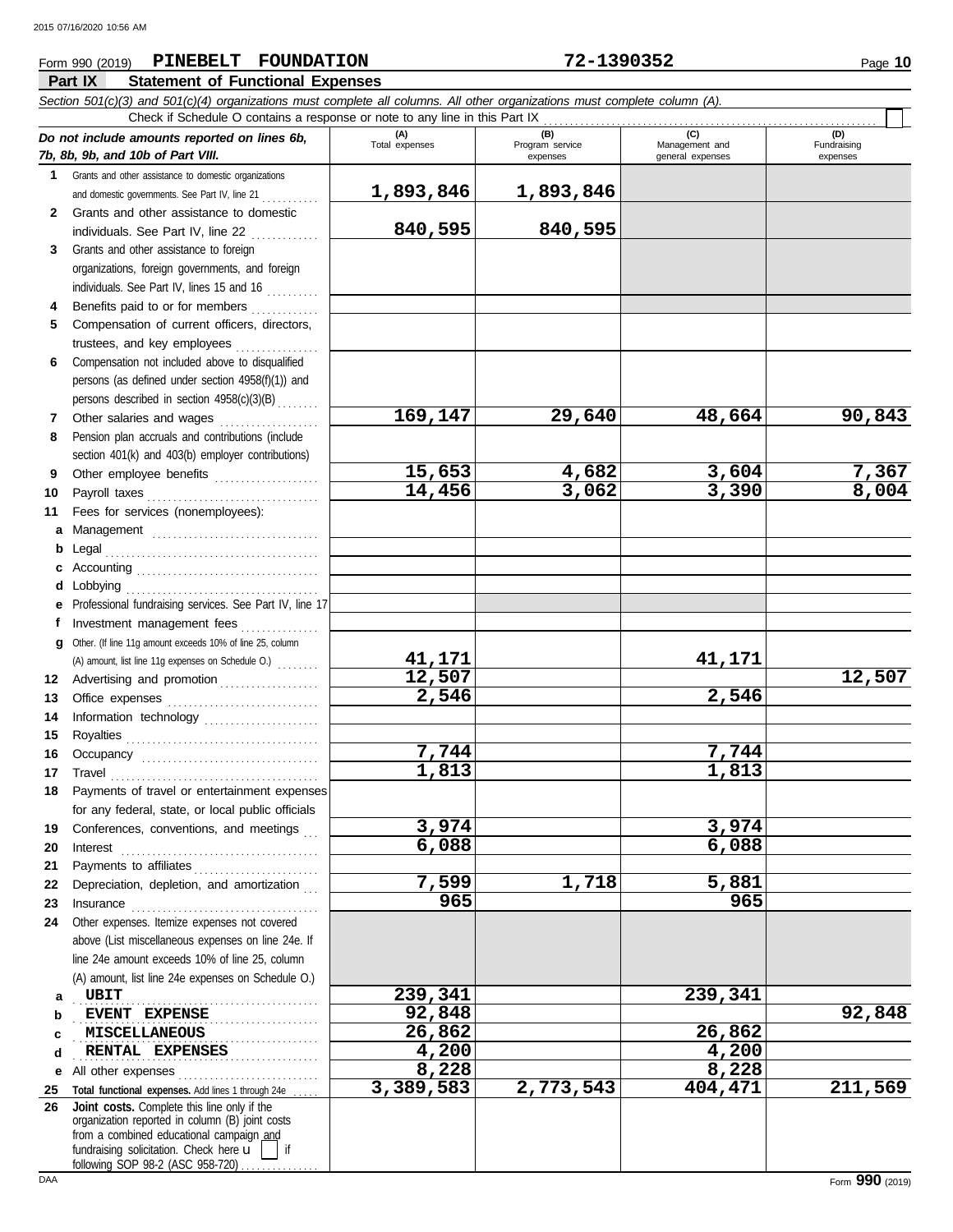| Form 990 (2019) | PINEBELT | <b>FOUNDATION</b> | 1390352<br>70<br>$\overline{\phantom{a}}$ | Page |
|-----------------|----------|-------------------|-------------------------------------------|------|
|                 |          |                   |                                           |      |

#### **Part X Balance Sheet** Check if Schedule O contains a response or note to any line in this Part X **(A) (B)** Beginning of year | | End of year **1,076,171 1,275,836** Cash—non-interest-bearing . . . . . . . . . . . . . . . . . . . . . . . . . . . . . . . . . . . . . . . . . . . . . . . . . . . . . . . . . . . . . . **1 1 2 105,682 135,835** 2 Savings and temporary cash investments **contain the container and the set of the set of the set of the set of the set of the set of the set of the set of the set of the set of the set of the set of the set of the set of 3 3** Pledges and grants receivable, net . . . . . . . . . . . . . . . . . . . . . . . . . . . . . . . . . . . . . . . . . . . . . . . . . . . . . . **140,618 4 4** Accounts receivable, net . . . . . . . . . . . . . . . . . . . . . . . . . . . . . . . . . . . . . . . . . . . . . . . . . . . . . . . . . . . . . . . . . **5** Loans and other receivables from any current or former officer, director, trustee, key employee, creator or founder, substantial contributor, or 35% controlled entity or family member of any of these persons **5 6** Loans and other receivables from other disqualified persons (as defined **6** under section  $4958(f)(1)$ , and persons described in section  $4958(c)(3)(B)$  ............. **Assets 7 7** Notes and loans receivable, net . . . . . . . . . . . . . . . . . . . . . . . . . . . . . . . . . . . . . . . . . . . . . . . . . . . . . . . . . . **8 8** Inventories for sale or use . . . . . . . . . . . . . . . . . . . . . . . . . . . . . . . . . . . . . . . . . . . . . . . . . . . . . . . . . . . . . . . . Prepaid expenses and deferred charges . . . . . . . . . . . . . . . . . . . . . . . . . . . . . . . . . . . . . . . . . . . . . . . . . **2,289 9 9 10a** Land, buildings, and equipment: cost or other **316,827** basis. Complete Part VI of Schedule D . . . . . . . . . . . . 10a **97,454 175,551 219,373 10c b** Less: accumulated depreciation . . . . . . . . . . . . . . . . . . . . . . . **10b** Investments—publicly traded securities . . . . . . . . . . . . . . . . . . . . . . . . . . . . . . . . . . . . . . . . . . . . . . . . . . **5,162,531 7,204,197 11 11** Investments—other securities. See Part IV, line 11 . . . . . . . . . . . . . . . . . . . . . . . . . . . . . . . . . . . . . **12 12 13 13** Investments—program-related. See Part IV, line 11 . . . . . . . . . . . . . . . . . . . . . . . . . . . . . . . . . . . . . Intangible assets . . . . . . . . . . . . . . . . . . . . . . . . . . . . . . . . . . . . . . . . . . . . . . . . . . . . . . . . . . . . . . . . . . . . . . . . . **14 14 15 15** Other assets. See Part IV, line 11 . . . . . . . . . . . . . . . . . . . . . . . . . . . . . . . . . . . . . . . . . . . . . . . . . . . . . . . **6,519,935 8,978,148 Total assets.** Add lines 1 through 15 (must equal line 33) . . . . . . . . . . . . . . . . . . . . . . . . . . . . . . **16 16 4,807 241,707 17** Accounts payable and accrued expenses . . . . . . . . . . . . . . . . . . . . . . . . . . . . . . . . . . . . . . . . . . . . . . . . **17 18** Grants payable . . . . . . . . . . . . . . . . . . . . . . . . . . . . . . . . . . . . . . . . . . . . . . . . . . . . . . . . . . . . . . . . . . . . . . . . . . . **18** Deferred revenue . . . . . . . . . . . . . . . . . . . . . . . . . . . . . . . . . . . . . . . . . . . . . . . . . . . . . . . . . . . . . . . . . . . . . . . . . **19 19** Tax-exempt bond liabilities . . . . . . . . . . . . . . . . . . . . . . . . . . . . . . . . . . . . . . . . . . . . . . . . . . . . . . . . . . . . . . . **20 20 21** Escrow or custodial account liability. Complete Part IV of Schedule D . . . . . . . . . . . . . . . . . . **21 22** Loans and other payables to any current or former officer, director, **Liabilities** trustee, key employee, creator or founder, substantial contributor, or 35% controlled entity or family member of any of these persons **22** Secured mortgages and notes payable to unrelated third parties ........................ **23 23 24** Unsecured notes and loans payable to unrelated third parties . . . . . . . . . . . . . . . . . . . . . . . . . . . **24 25** Other liabilities (including federal income tax, payables to related third parties, and other liabilities not included on lines 17-24). Complete Part X **622,596 739,435** of Schedule D . . . . . . . . . . . . . . . . . . . . . . . . . . . . . . . . . . . . . . . . . . . . . . . . . . . . . . . . . . . . . . . . . . . . . . . . . . . . **25 627,403 981,142 26** Total liabilities. Add lines 17 through 25 **26 Organizations that follow FASB ASC 958, check here** u **X** Net Assets or Fund Balances **Net Assets or Fund Balances and complete lines 27, 28, 32, and 33. 27** Net assets without donor restrictions . . . . . . . . . . . . . . . . . . . . . . . . . . . . . . . . . . . . . . . . . . . . . . . . . . . . **478,970 517,321 27** Net assets with donor restrictions . . . . . . . . . . . . . . . . . . . . . . . . . . . . . . . . . . . . . . . . . . . . . . . . . . . . . . . . **5,413,562 7,479,685 28 28 Organizations that do not follow FASB ASC 958, check here** u **and complete lines 29 through 33.** Capital stock or trust principal, or current funds . . . . . . . . . . . . . . . . . . . . . . . . . . . . . . . . . . . . . . . . . . **29 29** Paid-in or capital surplus, or land, building, or equipment fund ........................... **30 30** Retained earnings, endowment, accumulated income, or other funds . . . . . . . . . . . . . . . . . . . **31 31 5,892,532 7,997,006** Total net assets or fund balances . . . . . . . . . . . . . . . . . . . . . . . . . . . . . . . . . . . . . . . . . . . . . . . . . . . . . . . . **32 32 33** Total liabilities and net assets/fund balances ... **6,519,935 8,978,148 33**

Form **990** (2019)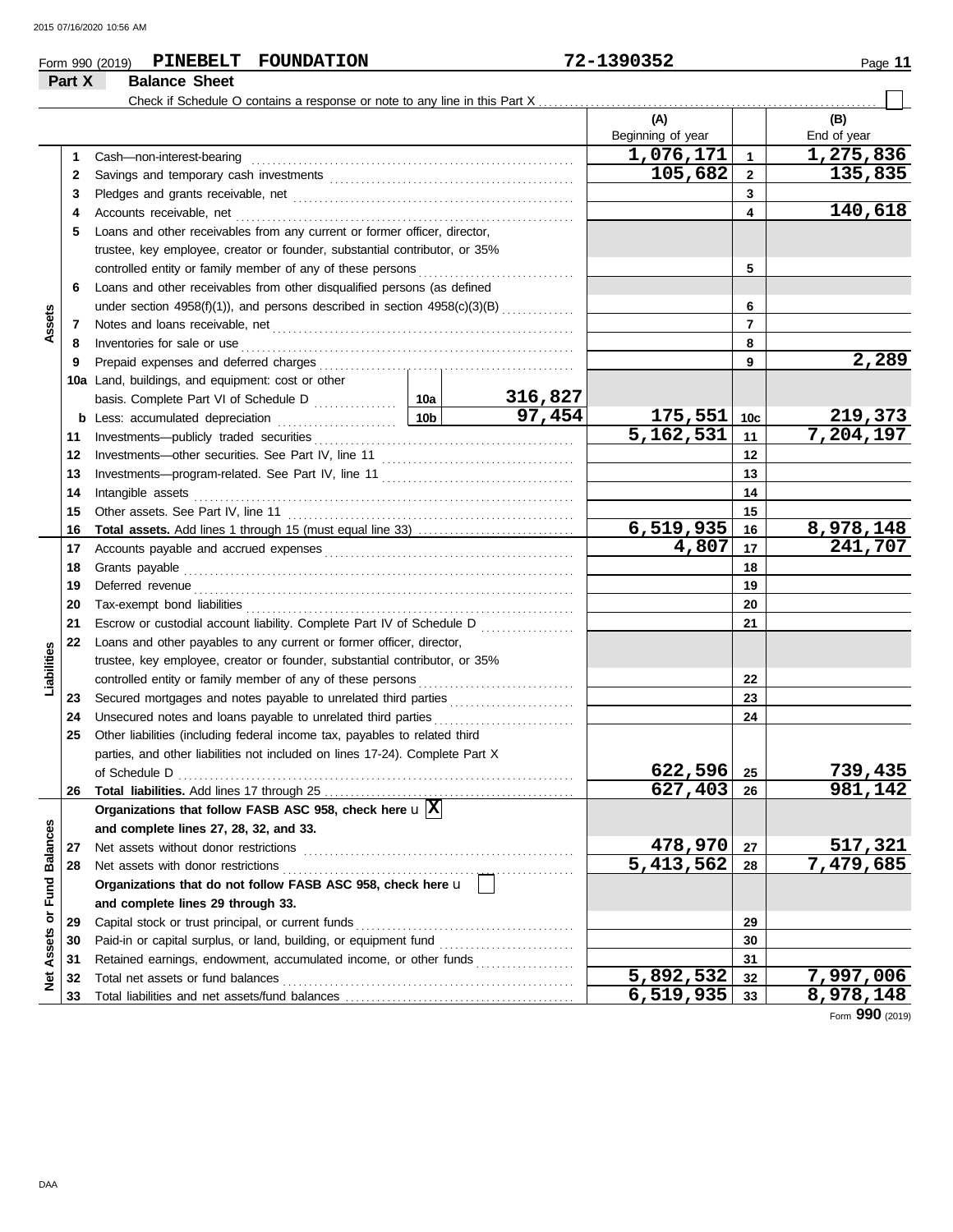2015 07/16/2020 10:56 AM

|    | 72-1390352<br>Form 990 (2019) PINEBELT FOUNDATION                                                                      |                         |                |            | Page 12 |
|----|------------------------------------------------------------------------------------------------------------------------|-------------------------|----------------|------------|---------|
|    | <b>Reconciliation of Net Assets</b><br>Part XI                                                                         |                         |                |            |         |
|    |                                                                                                                        |                         |                |            |         |
| 1  | Total revenue (must equal Part VIII, column (A), line 12) [2010] [2010] [2010] [2010] [2010] [2010] [2010] [20         | $\mathbf 1$             | 5,494,057      |            |         |
| 2  |                                                                                                                        | $\overline{2}$          | 3,389,583      |            |         |
| 3  | Revenue less expenses. Subtract line 2 from line 1                                                                     | $\overline{3}$          | 2,104,474      |            |         |
| 4  |                                                                                                                        | $\overline{\mathbf{4}}$ | 5,892,532      |            |         |
| 5  | Net unrealized gains (losses) on investments [11] results and the unrealized gains (losses) on investments [11] $\sim$ | 5                       |                |            |         |
| 6  |                                                                                                                        | 6                       |                |            |         |
| 7  |                                                                                                                        | $\overline{7}$          |                |            |         |
| 8  | Prior period adjustments entertainment and an intervention of the contract of the contract of the contract of          | 8                       |                |            |         |
| 9  |                                                                                                                        | 9                       |                |            |         |
| 10 | Net assets or fund balances at end of year. Combine lines 3 through 9 (must equal Part X, line                         |                         |                |            |         |
|    |                                                                                                                        | 10                      | 7,997,006      |            |         |
|    | <b>Financial Statements and Reporting</b><br><b>Part XII</b>                                                           |                         |                |            |         |
|    |                                                                                                                        |                         |                |            |         |
|    |                                                                                                                        |                         |                | <b>Yes</b> | No      |
| 1  | $ \mathbf{X} $ Accrual<br>Accounting method used to prepare the Form 990:<br>Cash<br>Other                             |                         |                |            |         |
|    | If the organization changed its method of accounting from a prior year or checked "Other," explain in                  |                         |                |            |         |
|    | Schedule O.                                                                                                            |                         |                |            |         |
|    | 2a Were the organization's financial statements compiled or reviewed by an independent accountant?                     |                         | 2a             |            | X       |
|    | If "Yes," check a box below to indicate whether the financial statements for the year were compiled or                 |                         |                |            |         |
|    | reviewed on a separate basis, consolidated basis, or both:                                                             |                         |                |            |         |
|    | Separate basis<br>  Consolidated basis<br>  Both consolidated and separate basis                                       |                         |                |            |         |
|    | <b>b</b> Were the organization's financial statements audited by an independent accountant?                            |                         | 2 <sub>b</sub> | X          |         |
|    | If "Yes," check a box below to indicate whether the financial statements for the year were audited on a                |                         |                |            |         |
|    | separate basis, consolidated basis, or both:                                                                           |                         |                |            |         |
|    | $ \mathbf{X} $ Consolidated basis<br>Separate basis<br>Both consolidated and separate basis                            |                         |                |            |         |
|    | c If "Yes" to line 2a or 2b, does the organization have a committee that assumes responsibility for oversight of       |                         |                |            |         |
|    |                                                                                                                        |                         | 2c             | X          |         |
|    | If the organization changed either its oversight process or selection process during the tax year, explain on          |                         |                |            |         |
|    | Schedule O.                                                                                                            |                         |                |            |         |
|    | 3a As a result of a federal award, was the organization required to undergo an audit or audits as set forth in the     |                         |                |            |         |
|    | Single Audit Act and OMB Circular A-133?                                                                               |                         | 3a             |            | x       |
|    | <b>b</b> If "Yes," did the organization undergo the required audit or audits? If the organization did not undergo the  |                         |                |            |         |
|    | required audit or audits, explain why on Schedule O and describe any steps taken to undergo such audits                |                         | 3 <sub>b</sub> |            |         |

Form **990** (2019)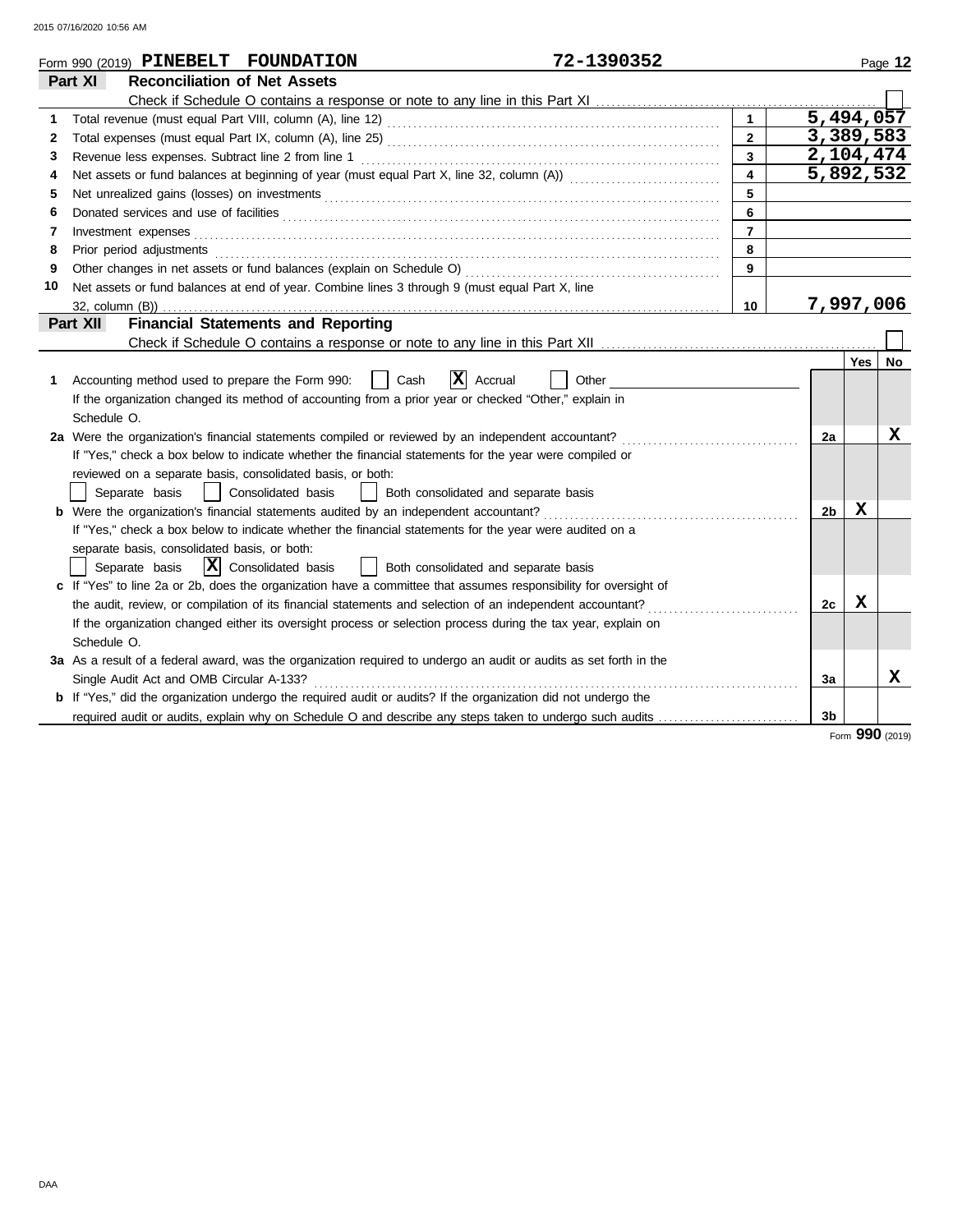2015 07/16/2020 10:56 AM

Department of the Treasury

**(Form 990 or 990-EZ)**

# **SCHEDULE A Public Charity Status and Public Support**

**Complete if the organization is a section 501(c)(3) organization or a section 4947(a)(1) nonexempt charitable trust.**

u **Attach to Form 990 or Form 990-EZ.**

OMB No. 1545-0047

**Open to Public Inspection**

|       | Internal Revenue Service<br>Inspection<br><b>u</b> Go to www.irs.gov/Form990 for instructions and the latest information. |                                                                                                                                                                                                                                                                                                                                                                                                                                                                                                 |  |          |  |                                                                                                                                                                                                                                                                                                                                                                                                    |     |                          |                        |                                              |                    |
|-------|---------------------------------------------------------------------------------------------------------------------------|-------------------------------------------------------------------------------------------------------------------------------------------------------------------------------------------------------------------------------------------------------------------------------------------------------------------------------------------------------------------------------------------------------------------------------------------------------------------------------------------------|--|----------|--|----------------------------------------------------------------------------------------------------------------------------------------------------------------------------------------------------------------------------------------------------------------------------------------------------------------------------------------------------------------------------------------------------|-----|--------------------------|------------------------|----------------------------------------------|--------------------|
|       |                                                                                                                           | Name of the organization                                                                                                                                                                                                                                                                                                                                                                                                                                                                        |  | PINEBELT |  | FOUNDATION                                                                                                                                                                                                                                                                                                                                                                                         |     |                          |                        | Employer identification number<br>72-1390352 |                    |
|       | Part I                                                                                                                    |                                                                                                                                                                                                                                                                                                                                                                                                                                                                                                 |  |          |  | Reason for Public Charity Status (All organizations must complete this part.) See instructions.                                                                                                                                                                                                                                                                                                    |     |                          |                        |                                              |                    |
|       |                                                                                                                           |                                                                                                                                                                                                                                                                                                                                                                                                                                                                                                 |  |          |  | The organization is not a private foundation because it is: (For lines 1 through 12, check only one box.)                                                                                                                                                                                                                                                                                          |     |                          |                        |                                              |                    |
| 1     |                                                                                                                           | A church, convention of churches, or association of churches described in section 170(b)(1)(A)(i).                                                                                                                                                                                                                                                                                                                                                                                              |  |          |  |                                                                                                                                                                                                                                                                                                                                                                                                    |     |                          |                        |                                              |                    |
| 2     |                                                                                                                           | A school described in section 170(b)(1)(A)(ii). (Attach Schedule E (Form 990 or 990-EZ).)                                                                                                                                                                                                                                                                                                                                                                                                       |  |          |  |                                                                                                                                                                                                                                                                                                                                                                                                    |     |                          |                        |                                              |                    |
| 3     |                                                                                                                           |                                                                                                                                                                                                                                                                                                                                                                                                                                                                                                 |  |          |  | A hospital or a cooperative hospital service organization described in section 170(b)(1)(A)(iii).                                                                                                                                                                                                                                                                                                  |     |                          |                        |                                              |                    |
| 4     |                                                                                                                           | A medical research organization operated in conjunction with a hospital described in section 170(b)(1)(A)(iii). Enter the hospital's name,                                                                                                                                                                                                                                                                                                                                                      |  |          |  |                                                                                                                                                                                                                                                                                                                                                                                                    |     |                          |                        |                                              |                    |
| 5     |                                                                                                                           | city, and state:                                                                                                                                                                                                                                                                                                                                                                                                                                                                                |  |          |  |                                                                                                                                                                                                                                                                                                                                                                                                    |     |                          |                        |                                              |                    |
|       |                                                                                                                           | section 170(b)(1)(A)(iv). (Complete Part II.)                                                                                                                                                                                                                                                                                                                                                                                                                                                   |  |          |  | An organization operated for the benefit of a college or university owned or operated by a governmental unit described in                                                                                                                                                                                                                                                                          |     |                          |                        |                                              |                    |
| 6     |                                                                                                                           |                                                                                                                                                                                                                                                                                                                                                                                                                                                                                                 |  |          |  | A federal, state, or local government or governmental unit described in section 170(b)(1)(A)(v).                                                                                                                                                                                                                                                                                                   |     |                          |                        |                                              |                    |
| 7     | x                                                                                                                         |                                                                                                                                                                                                                                                                                                                                                                                                                                                                                                 |  |          |  | An organization that normally receives a substantial part of its support from a governmental unit or from the general public<br>described in section 170(b)(1)(A)(vi). (Complete Part II.)                                                                                                                                                                                                         |     |                          |                        |                                              |                    |
| 8     |                                                                                                                           |                                                                                                                                                                                                                                                                                                                                                                                                                                                                                                 |  |          |  | A community trust described in section 170(b)(1)(A)(vi). (Complete Part II.)                                                                                                                                                                                                                                                                                                                       |     |                          |                        |                                              |                    |
| 9     |                                                                                                                           |                                                                                                                                                                                                                                                                                                                                                                                                                                                                                                 |  |          |  | An agricultural research organization described in section 170(b)(1)(A)(ix) operated in conjunction with a land-grant college<br>or university or a non-land-grant college of agriculture (see instructions). Enter the name, city, and state of the college or                                                                                                                                    |     |                          |                        |                                              |                    |
| 10    |                                                                                                                           | university:<br>An organization that normally receives: (1) more than 33 1/3% of its support from contributions, membership fees, and gross<br>receipts from activities related to its exempt functions—subject to certain exceptions, and (2) no more than 33 1/3% of its<br>support from gross investment income and unrelated business taxable income (less section 511 tax) from businesses<br>acquired by the organization after June 30, 1975. See section 509(a)(2). (Complete Part III.) |  |          |  |                                                                                                                                                                                                                                                                                                                                                                                                    |     |                          |                        |                                              |                    |
| 11    |                                                                                                                           |                                                                                                                                                                                                                                                                                                                                                                                                                                                                                                 |  |          |  | An organization organized and operated exclusively to test for public safety. See section 509(a)(4).                                                                                                                                                                                                                                                                                               |     |                          |                        |                                              |                    |
| 12    |                                                                                                                           |                                                                                                                                                                                                                                                                                                                                                                                                                                                                                                 |  |          |  | An organization organized and operated exclusively for the benefit of, to perform the functions of, or to carry out the purposes<br>of one or more publicly supported organizations described in section 509(a)(1) or section 509(a)(2). See section 509(a)(3).<br>Check the box in lines 12a through 12d that describes the type of supporting organization and complete lines 12e, 12f, and 12g. |     |                          |                        |                                              |                    |
|       | а                                                                                                                         |                                                                                                                                                                                                                                                                                                                                                                                                                                                                                                 |  |          |  | Type I. A supporting organization operated, supervised, or controlled by its supported organization(s), typically by giving                                                                                                                                                                                                                                                                        |     |                          |                        |                                              |                    |
|       |                                                                                                                           |                                                                                                                                                                                                                                                                                                                                                                                                                                                                                                 |  |          |  | the supported organization(s) the power to regularly appoint or elect a majority of the directors or trustees of the<br>supporting organization. You must complete Part IV, Sections A and B.                                                                                                                                                                                                      |     |                          |                        |                                              |                    |
|       | b                                                                                                                         |                                                                                                                                                                                                                                                                                                                                                                                                                                                                                                 |  |          |  | Type II. A supporting organization supervised or controlled in connection with its supported organization(s), by having<br>control or management of the supporting organization vested in the same persons that control or manage the supported<br>organization(s). You must complete Part IV, Sections A and C.                                                                                   |     |                          |                        |                                              |                    |
|       | c                                                                                                                         |                                                                                                                                                                                                                                                                                                                                                                                                                                                                                                 |  |          |  | Type III functionally integrated. A supporting organization operated in connection with, and functionally integrated with,<br>its supported organization(s) (see instructions). You must complete Part IV, Sections A, D, and E.                                                                                                                                                                   |     |                          |                        |                                              |                    |
|       | d                                                                                                                         |                                                                                                                                                                                                                                                                                                                                                                                                                                                                                                 |  |          |  | Type III non-functionally integrated. A supporting organization operated in connection with its supported organization(s)                                                                                                                                                                                                                                                                          |     |                          |                        |                                              |                    |
|       |                                                                                                                           |                                                                                                                                                                                                                                                                                                                                                                                                                                                                                                 |  |          |  | that is not functionally integrated. The organization generally must satisfy a distribution requirement and an attentiveness<br>requirement (see instructions). You must complete Part IV, Sections A and D, and Part V.                                                                                                                                                                           |     |                          |                        |                                              |                    |
|       | е                                                                                                                         |                                                                                                                                                                                                                                                                                                                                                                                                                                                                                                 |  |          |  | Check this box if the organization received a written determination from the IRS that it is a Type I, Type II, Type III<br>functionally integrated, or Type III non-functionally integrated supporting organization.                                                                                                                                                                               |     |                          |                        |                                              |                    |
|       | f                                                                                                                         | Enter the number of supported organizations                                                                                                                                                                                                                                                                                                                                                                                                                                                     |  |          |  |                                                                                                                                                                                                                                                                                                                                                                                                    |     |                          |                        |                                              |                    |
|       | g                                                                                                                         |                                                                                                                                                                                                                                                                                                                                                                                                                                                                                                 |  |          |  | Provide the following information about the supported organization(s).                                                                                                                                                                                                                                                                                                                             |     |                          |                        |                                              |                    |
|       |                                                                                                                           | (i) Name of supported                                                                                                                                                                                                                                                                                                                                                                                                                                                                           |  | (ii) EIN |  | (iii) Type of organization                                                                                                                                                                                                                                                                                                                                                                         |     | (iv) Is the organization | (v) Amount of monetary |                                              | (vi) Amount of     |
|       |                                                                                                                           | organization                                                                                                                                                                                                                                                                                                                                                                                                                                                                                    |  |          |  | (described on lines 1-10                                                                                                                                                                                                                                                                                                                                                                           |     | listed in your governing | support (see           |                                              | other support (see |
|       |                                                                                                                           |                                                                                                                                                                                                                                                                                                                                                                                                                                                                                                 |  |          |  | above (see instructions))                                                                                                                                                                                                                                                                                                                                                                          |     | document?                | instructions)          |                                              | instructions)      |
|       |                                                                                                                           |                                                                                                                                                                                                                                                                                                                                                                                                                                                                                                 |  |          |  |                                                                                                                                                                                                                                                                                                                                                                                                    | Yes | No                       |                        |                                              |                    |
| (A)   |                                                                                                                           |                                                                                                                                                                                                                                                                                                                                                                                                                                                                                                 |  |          |  |                                                                                                                                                                                                                                                                                                                                                                                                    |     |                          |                        |                                              |                    |
| (B)   |                                                                                                                           |                                                                                                                                                                                                                                                                                                                                                                                                                                                                                                 |  |          |  |                                                                                                                                                                                                                                                                                                                                                                                                    |     |                          |                        |                                              |                    |
| (C)   |                                                                                                                           |                                                                                                                                                                                                                                                                                                                                                                                                                                                                                                 |  |          |  |                                                                                                                                                                                                                                                                                                                                                                                                    |     |                          |                        |                                              |                    |
| (D)   |                                                                                                                           |                                                                                                                                                                                                                                                                                                                                                                                                                                                                                                 |  |          |  |                                                                                                                                                                                                                                                                                                                                                                                                    |     |                          |                        |                                              |                    |
| (E)   |                                                                                                                           |                                                                                                                                                                                                                                                                                                                                                                                                                                                                                                 |  |          |  |                                                                                                                                                                                                                                                                                                                                                                                                    |     |                          |                        |                                              |                    |
|       |                                                                                                                           |                                                                                                                                                                                                                                                                                                                                                                                                                                                                                                 |  |          |  |                                                                                                                                                                                                                                                                                                                                                                                                    |     |                          |                        |                                              |                    |
| Total |                                                                                                                           |                                                                                                                                                                                                                                                                                                                                                                                                                                                                                                 |  |          |  |                                                                                                                                                                                                                                                                                                                                                                                                    |     |                          |                        |                                              |                    |

**For Paperwork Reduction Act Notice, see the Instructions for Form 990 or 990-EZ.**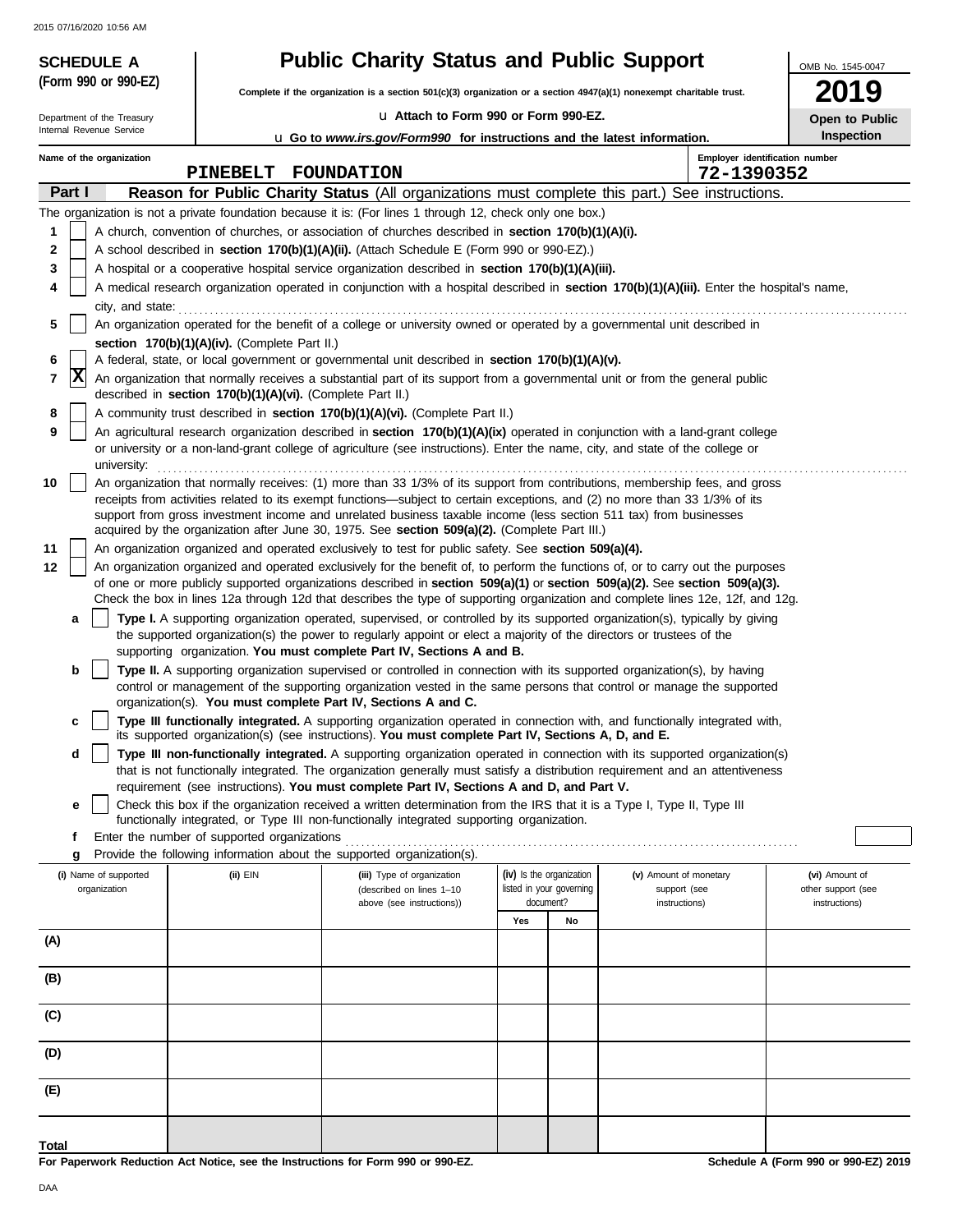|              | Schedule A (Form 990 or 990-EZ) 2019                                                                                                                                               | PINEBELT FOUNDATION |           |            |            | 72-1390352 | Page 2                                 |
|--------------|------------------------------------------------------------------------------------------------------------------------------------------------------------------------------------|---------------------|-----------|------------|------------|------------|----------------------------------------|
|              | Support Schedule for Organizations Described in Sections 170(b)(1)(A)(iv) and 170(b)(1)(A)(vi)<br>Part II                                                                          |                     |           |            |            |            |                                        |
|              | (Complete only if you checked the box on line 5, 7, or 8 of Part I or if the organization failed to qualify under                                                                  |                     |           |            |            |            |                                        |
|              | Part III. If the organization fails to qualify under the tests listed below, please complete Part III.)                                                                            |                     |           |            |            |            |                                        |
|              | <b>Section A. Public Support</b>                                                                                                                                                   |                     |           |            |            |            |                                        |
|              | Calendar year (or fiscal year beginning in)<br>$\mathbf{u}$                                                                                                                        | (a) 2015            | (b) 2016  | (c) 2017   | $(d)$ 2018 | (e) $2019$ | (f) Total                              |
| 1            | Gifts, grants, contributions, and                                                                                                                                                  |                     |           |            |            |            |                                        |
|              | membership fees received. (Do not                                                                                                                                                  |                     |           |            |            |            |                                        |
|              | include any "unusual grants.")                                                                                                                                                     | 2,496,967           | 1,890,754 | 3,471,486  | 2,621,027  | 3,998,170  | 14,478,404                             |
| $\mathbf{2}$ | Tax revenues levied for the<br>organization's benefit and either paid                                                                                                              |                     |           |            |            |            |                                        |
|              | to or expended on its behalf                                                                                                                                                       |                     |           |            |            |            |                                        |
| 3            | The value of services or facilities<br>furnished by a governmental unit to the<br>organization without charge<br>.                                                                 |                     |           |            |            |            |                                        |
| 4            | Total. Add lines 1 through 3                                                                                                                                                       | 2,496,967           | 1,890,754 | 3,471,486  | 2,621,027  | 3,998,170  | 14,478,404                             |
| 5            | The portion of total contributions by<br>each person (other than a<br>governmental unit or publicly<br>supported organization) included on<br>line 1 that exceeds 2% of the amount |                     |           |            |            |            |                                        |
|              | shown on line 11, column (f)                                                                                                                                                       |                     |           |            |            |            |                                        |
| 6            | Public support. Subtract line 5 from line 4.<br><b>Section B. Total Support</b>                                                                                                    |                     |           |            |            |            | 14,478,404                             |
|              | Calendar year (or fiscal year beginning in)<br>$\mathbf{u}$                                                                                                                        | (a) 2015            | (b) 2016  | $(c)$ 2017 | $(d)$ 2018 | (e) $2019$ | (f) Total                              |
| 7            | Amounts from line 4                                                                                                                                                                | 2,496,967           | 1,890,754 | 3,471,486  | 2,621,027  | 3,998,170  | 14,478,404                             |
| 8            | Gross income from interest, dividends,                                                                                                                                             |                     |           |            |            |            |                                        |
|              | payments received on securities loans,<br>rents, royalties, and income from<br>similar sources                                                                                     |                     |           |            |            |            |                                        |
| 9            | Net income from unrelated business<br>activities, whether or not the business                                                                                                      |                     |           |            |            | 1,100,878  | 1,100,878                              |
| 10           | Other income. Do not include gain or<br>loss from the sale of capital assets<br>(Explain in Part VI.)                                                                              |                     |           |            | 13,988     | 10,186     | 24,174                                 |
| 11           | Total support. Add lines 7 through 10                                                                                                                                              |                     |           |            |            |            | 15,603,456                             |
| 12           | Gross receipts from related activities, etc. (see instructions)                                                                                                                    |                     |           |            |            | 12         | 1,492,050                              |
| 13           | First five years. If the Form 990 is for the organization's first, second, third, fourth, or fifth tax year as a section 501(c)(3)                                                 |                     |           |            |            |            |                                        |
|              |                                                                                                                                                                                    |                     |           |            |            |            | $\blacksquare$                         |
|              | Section C. Computation of Public Support Percentage                                                                                                                                |                     |           |            |            |            |                                        |
| 14           | Public support percentage for 2019 (line 6, column (f) divided by line 11, column (f)) [[[[[[[[[[[[[[[[[[[[[[                                                                      |                     |           |            |            | 14         | 92.79%                                 |
| 15           | Public support percentage from 2018 Schedule A, Part II, line 14                                                                                                                   |                     |           |            |            | 15         | 99.89%                                 |
| 16a          | 33 1/3% support test-2019. If the organization did not check the box on line 13, and line 14 is 33 1/3% or more, check this                                                        |                     |           |            |            |            |                                        |
|              | box and stop here. The organization qualifies as a publicly supported organization                                                                                                 |                     |           |            |            |            | $\blacktriangleright \boxed{\text{X}}$ |
| b            | 33 1/3% support test-2018. If the organization did not check a box on line 13 or 16a, and line 15 is 33 1/3% or more, check                                                        |                     |           |            |            |            |                                        |
|              |                                                                                                                                                                                    |                     |           |            |            |            |                                        |
|              | 17a 10%-facts-and-circumstances test-2019. If the organization did not check a box on line 13, 16a, or 16b, and line 14 is                                                         |                     |           |            |            |            |                                        |
|              | 10% or more, and if the organization meets the "facts-and-circumstances" test, check this box and stop here. Explain in                                                            |                     |           |            |            |            |                                        |
|              | Part VI how the organization meets the "facts-and-circumstances" test. The organization qualifies as a publicly supported<br>organization                                          |                     |           |            |            |            |                                        |
| b            | 10%-facts-and-circumstances test-2018. If the organization did not check a box on line 13, 16a, 16b, or 17a, and line                                                              |                     |           |            |            |            |                                        |
|              | 15 is 10% or more, and if the organization meets the "facts-and-circumstances" test, check this box and stop here.                                                                 |                     |           |            |            |            |                                        |
|              | Explain in Part VI how the organization meets the "facts-and-circumstances" test. The organization qualifies as a publicly                                                         |                     |           |            |            |            |                                        |
| 18           | supported organization<br>Private foundation. If the organization did not check a box on line 13, 16a, 16b, 17a, or 17b, check this box and see                                    |                     |           |            |            |            |                                        |
|              | instructions                                                                                                                                                                       |                     |           |            |            |            |                                        |
|              |                                                                                                                                                                                    |                     |           |            |            |            |                                        |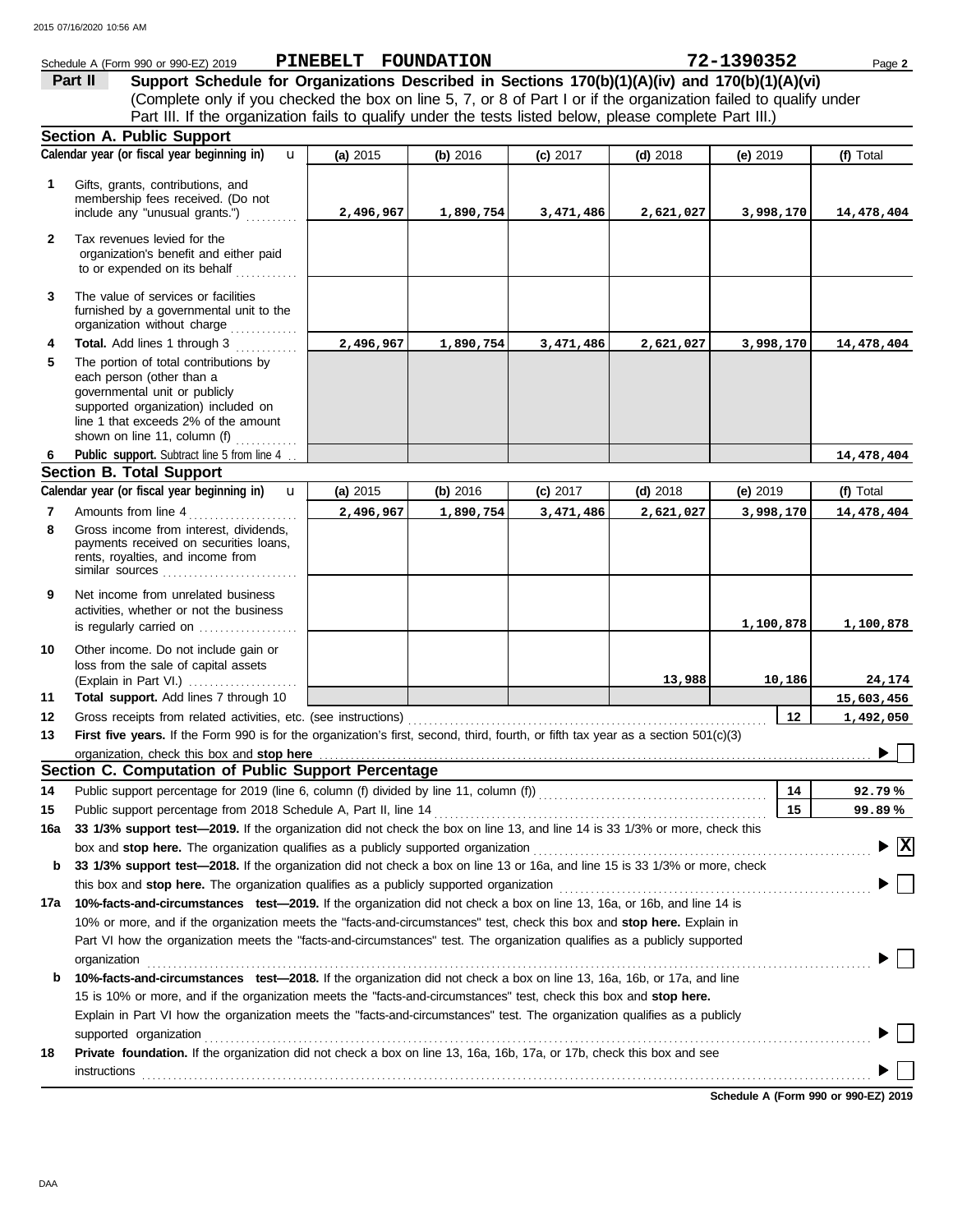|              | Schedule A (Form 990 or 990-EZ) 2019                                                                                                                                              | PINEBELT FOUNDATION |          |            |            | 72-1390352 | Page 3    |
|--------------|-----------------------------------------------------------------------------------------------------------------------------------------------------------------------------------|---------------------|----------|------------|------------|------------|-----------|
|              | Support Schedule for Organizations Described in Section 509(a)(2)<br>Part III                                                                                                     |                     |          |            |            |            |           |
|              | (Complete only if you checked the box on line 10 of Part I or if the organization failed to qualify under Part II.                                                                |                     |          |            |            |            |           |
|              | If the organization fails to qualify under the tests listed below, please complete Part II.)                                                                                      |                     |          |            |            |            |           |
|              | <b>Section A. Public Support</b><br>Calendar year (or fiscal year beginning in)<br>$\mathbf{u}$                                                                                   | (a) 2015            | (b) 2016 | $(c)$ 2017 | $(d)$ 2018 | (e) 2019   | (f) Total |
| 1            | Gifts, grants, contributions, and membership fees                                                                                                                                 |                     |          |            |            |            |           |
|              | received. (Do not include any "unusual grants.")<br>$\ldots$                                                                                                                      |                     |          |            |            |            |           |
| $\mathbf{2}$ | Gross receipts from admissions, merchandise<br>sold or services performed, or facilities<br>furnished in any activity that is related to the<br>organization's tax-exempt purpose |                     |          |            |            |            |           |
| 3            | Gross receipts from activities that are not an<br>unrelated trade or business under section 513                                                                                   |                     |          |            |            |            |           |
| 4            | Tax revenues levied for the<br>organization's benefit and either paid<br>to or expended on its behalf<br>.                                                                        |                     |          |            |            |            |           |
| 5            | The value of services or facilities<br>furnished by a governmental unit to the<br>organization without charge                                                                     |                     |          |            |            |            |           |
| 6            | Total. Add lines 1 through 5                                                                                                                                                      |                     |          |            |            |            |           |
|              | <b>7a</b> Amounts included on lines 1, 2, and 3<br>received from disqualified persons                                                                                             |                     |          |            |            |            |           |
| b            | Amounts included on lines 2 and 3<br>received from other than disqualified<br>persons that exceed the greater of \$5,000<br>or 1% of the amount on line 13 for the year $\ldots$  |                     |          |            |            |            |           |
| c            | Add lines 7a and 7b<br>.                                                                                                                                                          |                     |          |            |            |            |           |
| 8            | Public support. (Subtract line 7c from<br>line $6.$ )                                                                                                                             |                     |          |            |            |            |           |
|              | <b>Section B. Total Support</b>                                                                                                                                                   |                     |          |            |            |            |           |
|              | Calendar year (or fiscal year beginning in)<br>$\mathbf{u}$                                                                                                                       | (a) 2015            | (b) 2016 | (c) 2017   | $(d)$ 2018 | (e) 2019   | (f) Total |
| 9<br>10a     | Gross income from interest, dividends,<br>payments received on securities loans, rents,<br>royalties, and income from similar sources                                             |                     |          |            |            |            |           |
| b            | Unrelated business taxable income (less<br>section 511 taxes) from businesses<br>acquired after June 30, 1975                                                                     |                     |          |            |            |            |           |
| c            | Add lines 10a and 10b                                                                                                                                                             |                     |          |            |            |            |           |
| 11           | Net income from unrelated business<br>activities not included in line 10b, whether<br>or not the business is regularly carried on                                                 |                     |          |            |            |            |           |
| 12           | Other income. Do not include gain or<br>loss from the sale of capital assets<br>(Explain in Part VI.)                                                                             |                     |          |            |            |            |           |
| 13           | Total support. (Add lines 9, 10c, 11,<br>and 12.) $\ldots$                                                                                                                        |                     |          |            |            |            |           |
| 14           | First five years. If the Form 990 is for the organization's first, second, third, fourth, or fifth tax year as a section 501(c)(3)                                                |                     |          |            |            |            |           |

| 14  | First five years. If the Form 990 is for the organization's first, second, third, fourth, or fifth tax year as a section 501(c)(3)                                                                                             |    |   |
|-----|--------------------------------------------------------------------------------------------------------------------------------------------------------------------------------------------------------------------------------|----|---|
|     | organization, check this box and stop here manufactured and stop here contained a state of the contained and stop here contained and stop here are all the state of the state of the state of the state of the state of the st |    |   |
|     | Section C. Computation of Public Support Percentage                                                                                                                                                                            |    |   |
| 15  | Public support percentage for 2019 (line 8, column (f), divided by line 13, column (f))                                                                                                                                        | 15 | % |
| 16  |                                                                                                                                                                                                                                | 16 | % |
|     | Section D. Computation of Investment Income Percentage                                                                                                                                                                         |    |   |
| 17  | Investment income percentage for 2019 (line 10c, column (f), divided by line 13, column (f))                                                                                                                                   | 17 | % |
| 18  | Investment income percentage from 2018 Schedule A, Part III, line 17                                                                                                                                                           | 18 | % |
| 19a | 33 1/3% support tests—2019. If the organization did not check the box on line 14, and line 15 is more than 33 1/3%, and line                                                                                                   |    |   |
|     | 17 is not more than 33 1/3%, check this box and stop here. The organization qualifies as a publicly supported organization                                                                                                     |    |   |
| b   | 33 1/3% support tests—2018. If the organization did not check a box on line 14 or line 19a, and line 16 is more than 33 1/3%, and                                                                                              |    |   |
|     | line 18 is not more than 33 1/3%, check this box and <b>stop here.</b> The organization qualifies as a publicly supported organization                                                                                         |    |   |
| 20  |                                                                                                                                                                                                                                |    |   |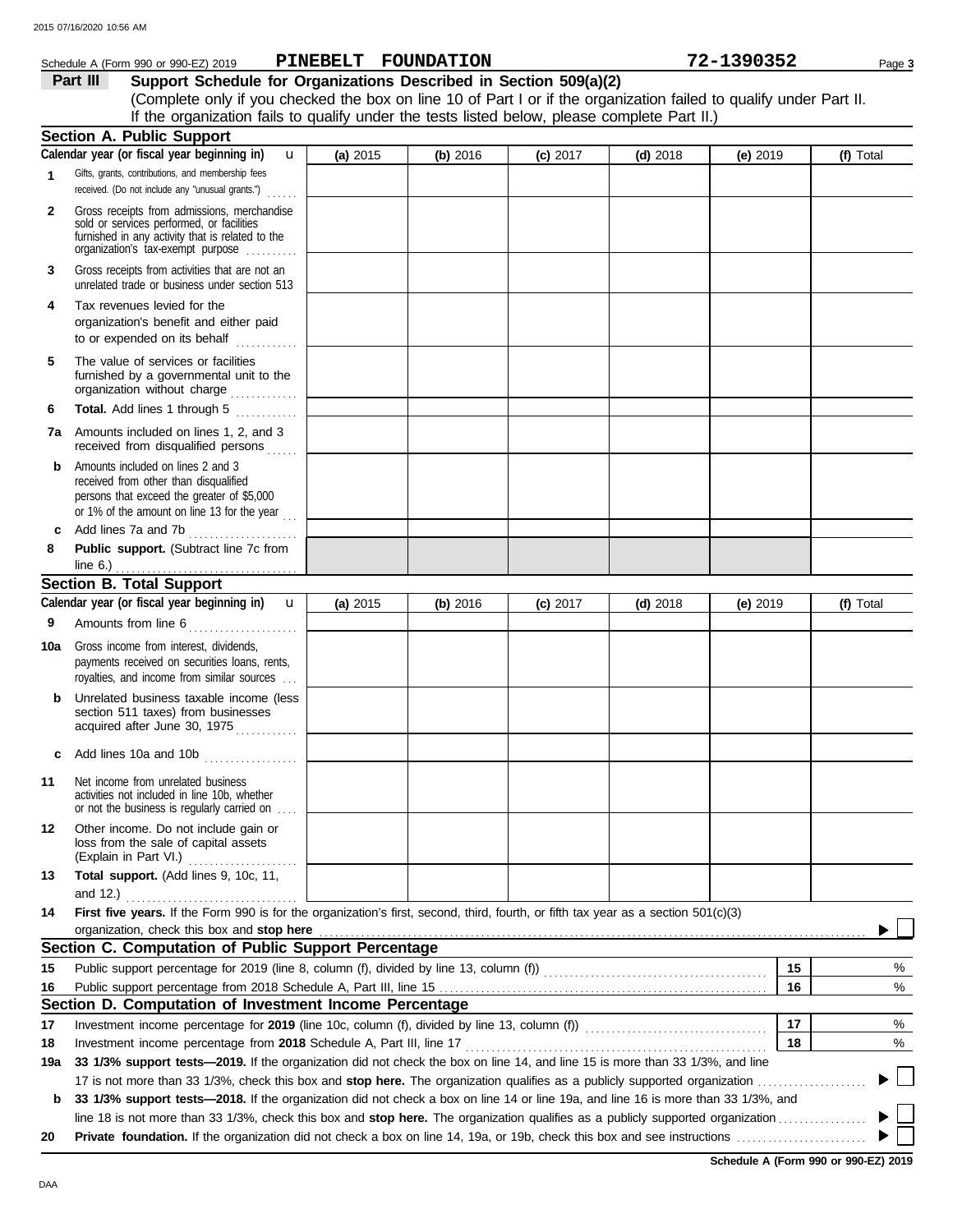|     | <b>PINEBELT</b><br><b>FOUNDATION</b><br>Schedule A (Form 990 or 990-EZ) 2019                                                                                                                                                       | 72-1390352      |     | Page 4 |
|-----|------------------------------------------------------------------------------------------------------------------------------------------------------------------------------------------------------------------------------------|-----------------|-----|--------|
|     | <b>Supporting Organizations</b><br>Part IV                                                                                                                                                                                         |                 |     |        |
|     | (Complete only if you checked a box in line 12 on Part I. If you checked 12a of Part I, complete Sections A                                                                                                                        |                 |     |        |
|     | and B. If you checked 12b of Part I, complete Sections A and C. If you checked 12c of Part I, complete                                                                                                                             |                 |     |        |
|     | Sections A, D, and E. If you checked 12d of Part I, complete Sections A and D, and complete Part V.)                                                                                                                               |                 |     |        |
|     | Section A. All Supporting Organizations                                                                                                                                                                                            |                 |     |        |
|     |                                                                                                                                                                                                                                    |                 | Yes | No     |
| 1   | Are all of the organization's supported organizations listed by name in the organization's governing                                                                                                                               |                 |     |        |
|     | documents? If "No," describe in Part VI how the supported organizations are designated. If designated by                                                                                                                           | 1               |     |        |
| 2   | class or purpose, describe the designation. If historic and continuing relationship, explain.<br>Did the organization have any supported organization that does not have an IRS determination of status                            |                 |     |        |
|     | under section 509(a)(1) or (2)? If "Yes," explain in Part VI how the organization determined that the supported                                                                                                                    |                 |     |        |
|     | organization was described in section 509(a)(1) or (2).                                                                                                                                                                            | 2               |     |        |
| За  | Did the organization have a supported organization described in section $501(c)(4)$ , $(5)$ , or $(6)$ ? If "Yes," answer                                                                                                          |                 |     |        |
|     | $(b)$ and $(c)$ below.                                                                                                                                                                                                             | За              |     |        |
| b   | Did the organization confirm that each supported organization qualified under section $501(c)(4)$ , $(5)$ , or $(6)$ and                                                                                                           |                 |     |        |
|     | satisfied the public support tests under section 509(a)(2)? If "Yes," describe in Part VI when and how the                                                                                                                         |                 |     |        |
|     | organization made the determination.                                                                                                                                                                                               | 3b              |     |        |
| c   | Did the organization ensure that all support to such organizations was used exclusively for section $170(c)(2)(B)$                                                                                                                 |                 |     |        |
|     | purposes? If "Yes," explain in Part VI what controls the organization put in place to ensure such use.                                                                                                                             | 3c              |     |        |
| 4a  | Was any supported organization not organized in the United States ("foreign supported organization")? If                                                                                                                           |                 |     |        |
|     | "Yes," and if you checked 12a or 12b in Part I, answer (b) and (c) below.                                                                                                                                                          | 4a              |     |        |
| b   | Did the organization have ultimate control and discretion in deciding whether to make grants to the foreign                                                                                                                        |                 |     |        |
|     | supported organization? If "Yes," describe in Part VI how the organization had such control and discretion                                                                                                                         |                 |     |        |
|     | despite being controlled or supervised by or in connection with its supported organizations.                                                                                                                                       | 4b              |     |        |
| c   | Did the organization support any foreign supported organization that does not have an IRS determination                                                                                                                            |                 |     |        |
|     | under sections $501(c)(3)$ and $509(a)(1)$ or (2)? If "Yes," explain in Part VI what controls the organization used                                                                                                                |                 |     |        |
|     | to ensure that all support to the foreign supported organization was used exclusively for section $170(c)(2)(B)$                                                                                                                   |                 |     |        |
|     | purposes.                                                                                                                                                                                                                          | 4c              |     |        |
| 5a  | Did the organization add, substitute, or remove any supported organizations during the tax year? If "Yes,"                                                                                                                         |                 |     |        |
|     | answer (b) and (c) below (if applicable). Also, provide detail in Part VI, including (i) the names and EIN                                                                                                                         |                 |     |        |
|     | numbers of the supported organizations added, substituted, or removed; (ii) the reasons for each such action;<br>(iii) the authority under the organization's organizing document authorizing such action; and (iv) how the action |                 |     |        |
|     | was accomplished (such as by amendment to the organizing document).                                                                                                                                                                | 5a              |     |        |
| b   | Type I or Type II only. Was any added or substituted supported organization part of a class already                                                                                                                                |                 |     |        |
|     | designated in the organization's organizing document?                                                                                                                                                                              | 5b              |     |        |
| c   | Substitutions only. Was the substitution the result of an event beyond the organization's control?                                                                                                                                 | 5c              |     |        |
| 6   | Did the organization provide support (whether in the form of grants or the provision of services or facilities) to                                                                                                                 |                 |     |        |
|     | anyone other than (i) its supported organizations, (ii) individuals that are part of the charitable class benefited                                                                                                                |                 |     |        |
|     | by one or more of its supported organizations, or (iii) other supporting organizations that also support or                                                                                                                        |                 |     |        |
|     | benefit one or more of the filing organization's supported organizations? If "Yes," provide detail in Part VI.                                                                                                                     | 6               |     |        |
| 7   | Did the organization provide a grant, loan, compensation, or other similar payment to a substantial contributor                                                                                                                    |                 |     |        |
|     | (as defined in section $4958(c)(3)(C)$ ), a family member of a substantial contributor, or a 35% controlled entity                                                                                                                 |                 |     |        |
|     | with regard to a substantial contributor? If "Yes," complete Part I of Schedule L (Form 990 or 990-EZ).                                                                                                                            | 7               |     |        |
| 8   | Did the organization make a loan to a disqualified person (as defined in section 4958) not described in line 7?                                                                                                                    |                 |     |        |
|     | If "Yes," complete Part I of Schedule L (Form 990 or 990-EZ).                                                                                                                                                                      | 8               |     |        |
| 9а  | Was the organization controlled directly or indirectly at any time during the tax year by one or more                                                                                                                              |                 |     |        |
|     | disqualified persons as defined in section 4946 (other than foundation managers and organizations described                                                                                                                        |                 |     |        |
|     | in section $509(a)(1)$ or (2))? If "Yes," provide detail in Part VI.                                                                                                                                                               | 9а              |     |        |
| b   | Did one or more disqualified persons (as defined in line 9a) hold a controlling interest in any entity in which                                                                                                                    |                 |     |        |
|     | the supporting organization had an interest? If "Yes," provide detail in Part VI.                                                                                                                                                  | 9b              |     |        |
| c   | Did a disqualified person (as defined in line 9a) have an ownership interest in, or derive any personal benefit<br>from, assets in which the supporting organization also had an interest? If "Yes," provide detail in Part VI.    | 9c              |     |        |
| 10a | Was the organization subject to the excess business holdings rules of section 4943 because of section                                                                                                                              |                 |     |        |
|     | 4943(f) (regarding certain Type II supporting organizations, and all Type III non-functionally integrated                                                                                                                          |                 |     |        |
|     | supporting organizations)? If "Yes," answer 10b below.                                                                                                                                                                             | 10a             |     |        |
| b   | Did the organization have any excess business holdings in the tax year? (Use Schedule C, Form 4720, to                                                                                                                             |                 |     |        |
|     | determine whether the organization had excess business holdings.)                                                                                                                                                                  | 10 <sub>b</sub> |     |        |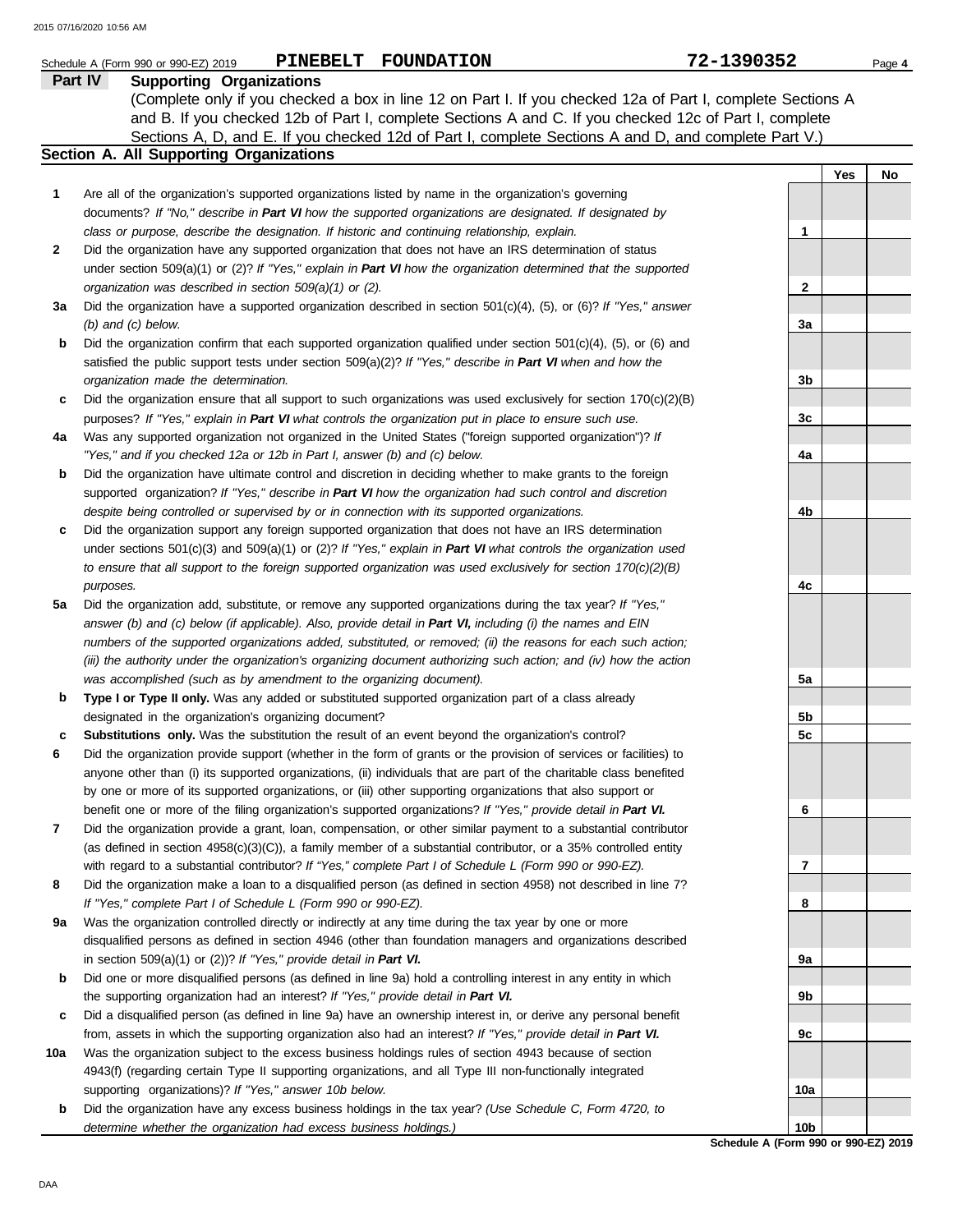2015 07/16/2020 10:56 AM

|    | <b>FOUNDATION</b><br>PINEBELT<br>Schedule A (Form 990 or 990-EZ) 2019                                                                                                      | 72-1390352      |     | Page 5 |
|----|----------------------------------------------------------------------------------------------------------------------------------------------------------------------------|-----------------|-----|--------|
|    | Part IV<br><b>Supporting Organizations (continued)</b>                                                                                                                     |                 |     |        |
|    |                                                                                                                                                                            |                 | Yes | No     |
| 11 | Has the organization accepted a gift or contribution from any of the following persons?                                                                                    |                 |     |        |
| а  | A person who directly or indirectly controls, either alone or together with persons described in (b) and (c)                                                               |                 |     |        |
|    | below, the governing body of a supported organization?                                                                                                                     | 11a             |     |        |
| b  | A family member of a person described in (a) above?                                                                                                                        | 11 <sub>b</sub> |     |        |
| c  | A 35% controlled entity of a person described in (a) or (b) above? If "Yes" to a, b, or c, provide detail in Part VI.<br><b>Section B. Type I Supporting Organizations</b> | 11c             |     |        |
|    |                                                                                                                                                                            |                 | Yes | No     |
| 1  | Did the directors, trustees, or membership of one or more supported organizations have the power to                                                                        |                 |     |        |
|    | regularly appoint or elect at least a majority of the organization's directors or trustees at all times during the                                                         |                 |     |        |
|    | tax year? If "No," describe in Part VI how the supported organization(s) effectively operated, supervised, or                                                              |                 |     |        |
|    | controlled the organization's activities. If the organization had more than one supported organization,                                                                    |                 |     |        |
|    | describe how the powers to appoint and/or remove directors or trustees were allocated among the supported                                                                  |                 |     |        |
|    | organizations and what conditions or restrictions, if any, applied to such powers during the tax year.                                                                     | 1               |     |        |
| 2  | Did the organization operate for the benefit of any supported organization other than the supported                                                                        |                 |     |        |
|    | organization(s) that operated, supervised, or controlled the supporting organization? If "Yes," explain in Part                                                            |                 |     |        |
|    | VI how providing such benefit carried out the purposes of the supported organization(s) that operated,                                                                     |                 |     |        |
|    | supervised, or controlled the supporting organization.                                                                                                                     | $\mathbf{2}$    |     |        |
|    | Section C. Type II Supporting Organizations                                                                                                                                |                 |     |        |
|    |                                                                                                                                                                            |                 | Yes | No     |
| 1  | Were a majority of the organization's directors or trustees during the tax year also a majority of the directors                                                           |                 |     |        |
|    | or trustees of each of the organization's supported organization(s)? If "No," describe in Part VI how control                                                              |                 |     |        |
|    | or management of the supporting organization was vested in the same persons that controlled or managed                                                                     |                 |     |        |
|    | the supported organization(s).                                                                                                                                             | 1               |     |        |
|    | Section D. All Type III Supporting Organizations                                                                                                                           |                 |     |        |
|    |                                                                                                                                                                            |                 | Yes | No     |
| 1  | Did the organization provide to each of its supported organizations, by the last day of the fifth month of the                                                             |                 |     |        |
|    | organization's tax year, (i) a written notice describing the type and amount of support provided during the prior tax                                                      |                 |     |        |
|    | year, (ii) a copy of the Form 990 that was most recently filed as of the date of notification, and (iii) copies of the                                                     |                 |     |        |
|    | organization's governing documents in effect on the date of notification, to the extent not previously provided?                                                           | 1               |     |        |
| 2  | Were any of the organization's officers, directors, or trustees either (i) appointed or elected by the supported                                                           |                 |     |        |
|    | organization(s) or (ii) serving on the governing body of a supported organization? If "No," explain in Part VI how                                                         |                 |     |        |
|    | the organization maintained a close and continuous working relationship with the supported organization(s).                                                                | 2               |     |        |
| 3  | By reason of the relationship described in (2), did the organization's supported organizations have a                                                                      |                 |     |        |
|    | significant voice in the organization's investment policies and in directing the use of the organization's                                                                 |                 |     |        |
|    | income or assets at all times during the tax year? If "Yes," describe in Part VI the role the organization's                                                               |                 |     |        |
|    | supported organizations played in this regard.                                                                                                                             | 3               |     |        |
|    | Section E. Type III Functionally-Integrated Supporting Organizations                                                                                                       |                 |     |        |
| 1  | Check the box next to the method that the organization used to satisfy the Integral Part Test during the year (see instructions).                                          |                 |     |        |
| a  | The organization satisfied the Activities Test. Complete line 2 below.                                                                                                     |                 |     |        |
| b  | The organization is the parent of each of its supported organizations. Complete line 3 below.                                                                              |                 |     |        |
| c  | The organization supported a governmental entity. Describe in Part VI how you supported a government entity (see instructions).                                            |                 |     |        |
| 2  | Activities Test. Answer (a) and (b) below.                                                                                                                                 |                 | Yes | No     |
| а  | Did substantially all of the organization's activities during the tax year directly further the exempt purposes of                                                         |                 |     |        |
|    | the supported organization(s) to which the organization was responsive? If "Yes," then in Part VI identify                                                                 |                 |     |        |
|    | those supported organizations and explain how these activities directly furthered their exempt purposes,                                                                   |                 |     |        |
|    | how the organization was responsive to those supported organizations, and how the organization determined                                                                  |                 |     |        |
|    | that these activities constituted substantially all of its activities.                                                                                                     | 2a              |     |        |
| b  | Did the activities described in (a) constitute activities that, but for the organization's involvement, one or more                                                        |                 |     |        |
|    | of the organization's supported organization(s) would have been engaged in? If "Yes," explain in Part VI the                                                               |                 |     |        |
|    | reasons for the organization's position that its supported organization(s) would have engaged in these                                                                     |                 |     |        |
|    | activities but for the organization's involvement.                                                                                                                         | 2b              |     |        |
| 3  | Parent of Supported Organizations. Answer (a) and (b) below.                                                                                                               |                 |     |        |
| a  | Did the organization have the power to regularly appoint or elect a majority of the officers, directors, or                                                                |                 |     |        |
|    | trustees of each of the supported organizations? Provide details in Part VI.                                                                                               | За              |     |        |
|    |                                                                                                                                                                            |                 |     |        |

**b** Did the organization exercise a substantial degree of direction over the policies, programs, and activities of each of its supported organizations? *If "Yes," describe in Part VI the role played by the organization in this regard.*

DAA **Schedule A (Form 990 or 990-EZ) 2019 3b**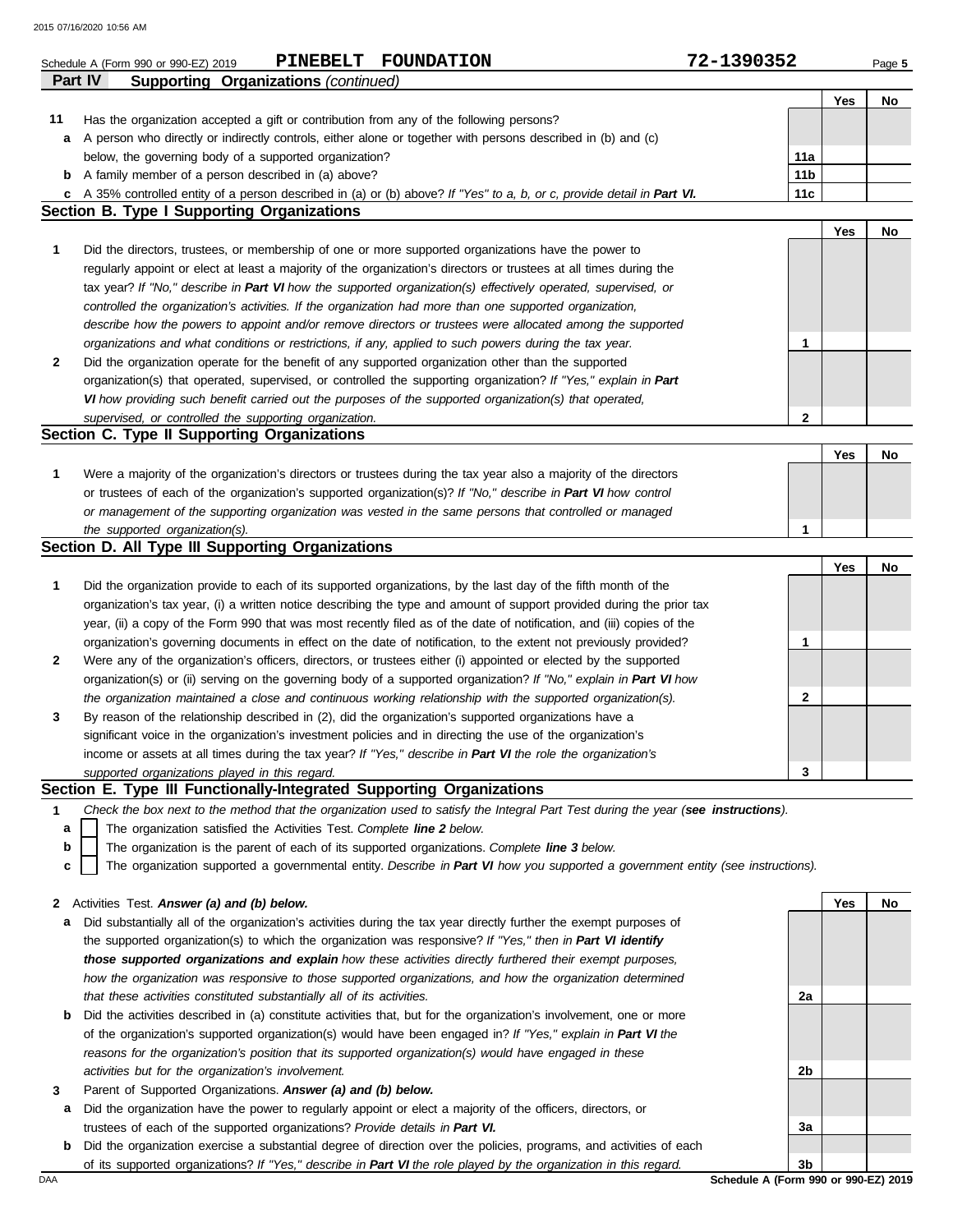| PINEBELT FOUNDATION<br>Schedule A (Form 990 or 990-EZ) 2019                                                                           |                  | 72-1390352     | Page 6                         |
|---------------------------------------------------------------------------------------------------------------------------------------|------------------|----------------|--------------------------------|
| Part V<br>Type III Non-Functionally Integrated 509(a)(3) Supporting Organizations                                                     |                  |                |                                |
| Check here if the organization satisfied the Integral Part Test as a qualifying trust on Nov. 20, 1970 (explain in Part VI). See<br>1 |                  |                |                                |
| <b>instructions.</b> All other Type III non-functionally integrated supporting organizations must complete Sections A through E.      |                  |                |                                |
| Section A - Adjusted Net Income                                                                                                       |                  | (A) Prior Year | (B) Current Year               |
|                                                                                                                                       |                  |                | (optional)                     |
| 1<br>Net short-term capital gain                                                                                                      | 1                |                |                                |
| $\mathbf{2}$<br>Recoveries of prior-year distributions                                                                                | $\mathbf{2}$     |                |                                |
| 3<br>Other gross income (see instructions)                                                                                            | 3                |                |                                |
| Add lines 1 through 3.<br>4                                                                                                           | 4                |                |                                |
| 5<br>Depreciation and depletion                                                                                                       | 5                |                |                                |
| Portion of operating expenses paid or incurred for production or<br>6                                                                 |                  |                |                                |
| collection of gross income or for management, conservation, or                                                                        |                  |                |                                |
| maintenance of property held for production of income (see instructions)                                                              | 6                |                |                                |
| 7<br>Other expenses (see instructions)                                                                                                | 7                |                |                                |
| 8<br>Adjusted Net Income (subtract lines 5, 6, and 7 from line 4)                                                                     | 8                |                |                                |
| <b>Section B - Minimum Asset Amount</b>                                                                                               |                  | (A) Prior Year | (B) Current Year<br>(optional) |
| Aggregate fair market value of all non-exempt-use assets (see<br>1                                                                    |                  |                |                                |
| instructions for short tax year or assets held for part of year):                                                                     |                  |                |                                |
| <b>a</b> Average monthly value of securities                                                                                          | 1a               |                |                                |
| <b>b</b> Average monthly cash balances                                                                                                | 1b               |                |                                |
| Fair market value of other non-exempt-use assets<br>C                                                                                 | 1c               |                |                                |
| <b>Total</b> (add lines 1a, 1b, and 1c)<br>d                                                                                          | 1d               |                |                                |
| <b>Discount</b> claimed for blockage or other<br>е                                                                                    |                  |                |                                |
| factors (explain in detail in Part VI):                                                                                               |                  |                |                                |
| $\mathbf{2}$<br>Acquisition indebtedness applicable to non-exempt-use assets                                                          | $\boldsymbol{2}$ |                |                                |
| 3<br>Subtract line 2 from line 1d.                                                                                                    | 3                |                |                                |
| Cash deemed held for exempt use. Enter 1-1/2% of line 3 (for greater amount,<br>4                                                     |                  |                |                                |
| see instructions).                                                                                                                    | 4                |                |                                |
| 5<br>Net value of non-exempt-use assets (subtract line 4 from line 3)                                                                 | 5                |                |                                |
| 6<br>Multiply line 5 by .035.                                                                                                         | 6                |                |                                |
| $\overline{7}$<br>Recoveries of prior-year distributions                                                                              | $\overline{7}$   |                |                                |
| 8<br>Minimum Asset Amount (add line 7 to line 6)                                                                                      | 8                |                |                                |
| Section C - Distributable Amount                                                                                                      |                  |                | <b>Current Year</b>            |
| Adjusted net income for prior year (from Section A, line 8, Column A)<br>1                                                            | $\mathbf{1}$     |                |                                |
| $\mathbf{2}$<br>Enter 85% of line 1.                                                                                                  | $\mathbf{2}$     |                |                                |
| 3<br>Minimum asset amount for prior year (from Section B, line 8, Column A)                                                           | 3                |                |                                |
| 4<br>Enter greater of line 2 or line 3.                                                                                               | 4                |                |                                |
| 5<br>Income tax imposed in prior year                                                                                                 | 5                |                |                                |
| <b>Distributable Amount.</b> Subtract line 5 from line 4, unless subject to<br>6                                                      |                  |                |                                |
| emergency temporary reduction (see instructions).                                                                                     | 6                |                |                                |

**7** instructions). Check here if the current year is the organization's first as a non-functionally integrated Type III supporting organization (see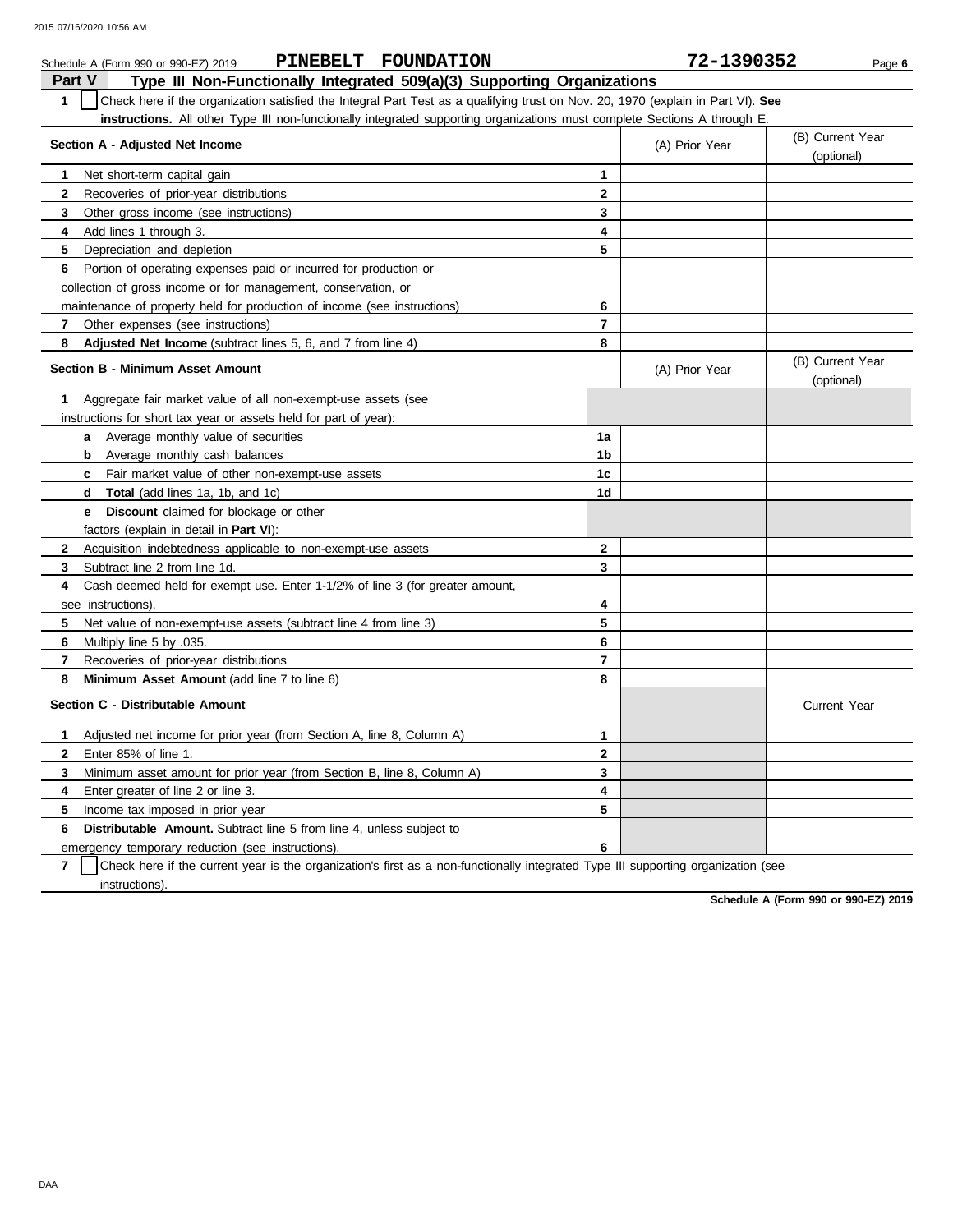|               | PINEBELT FOUNDATION<br>Schedule A (Form 990 or 990-EZ) 2019                                |                             | 72-1390352                            | Page 7                                  |
|---------------|--------------------------------------------------------------------------------------------|-----------------------------|---------------------------------------|-----------------------------------------|
| <b>Part V</b> | Type III Non-Functionally Integrated 509(a)(3) Supporting Organizations (continued)        |                             |                                       |                                         |
|               | <b>Section D - Distributions</b>                                                           |                             |                                       | <b>Current Year</b>                     |
| 1             | Amounts paid to supported organizations to accomplish exempt purposes                      |                             |                                       |                                         |
| $\mathbf{2}$  | Amounts paid to perform activity that directly furthers exempt purposes of supported       |                             |                                       |                                         |
|               | organizations, in excess of income from activity                                           |                             |                                       |                                         |
| 3             | Administrative expenses paid to accomplish exempt purposes of supported organizations      |                             |                                       |                                         |
| 4             | Amounts paid to acquire exempt-use assets                                                  |                             |                                       |                                         |
| 5             | Qualified set-aside amounts (prior IRS approval required)                                  |                             |                                       |                                         |
| 6             | Other distributions (describe in <b>Part VI</b> ). See instructions.                       |                             |                                       |                                         |
| 7             | Total annual distributions. Add lines 1 through 6.                                         |                             |                                       |                                         |
| 8             | Distributions to attentive supported organizations to which the organization is responsive |                             |                                       |                                         |
|               | (provide details in Part VI). See instructions.                                            |                             |                                       |                                         |
| 9             | Distributable amount for 2019 from Section C, line 6                                       |                             |                                       |                                         |
| 10            | Line 8 amount divided by line 9 amount                                                     |                             |                                       |                                         |
|               |                                                                                            | (i)                         | (ii)                                  | (iii)                                   |
|               | Section E - Distribution Allocations (see instructions)                                    | <b>Excess Distributions</b> | <b>Underdistributions</b><br>Pre-2019 | <b>Distributable</b><br>Amount for 2019 |
| 1             | Distributable amount for 2019 from Section C. line 6                                       |                             |                                       |                                         |
| $\mathbf{2}$  | Underdistributions, if any, for years prior to 2019                                        |                             |                                       |                                         |
|               | (reasonable cause required-explain in Part VI). See                                        |                             |                                       |                                         |
|               | instructions.                                                                              |                             |                                       |                                         |
| 3             | Excess distributions carryover, if any, to 2019                                            |                             |                                       |                                         |
|               |                                                                                            |                             |                                       |                                         |
|               |                                                                                            |                             |                                       |                                         |
|               |                                                                                            |                             |                                       |                                         |
|               |                                                                                            |                             |                                       |                                         |
|               |                                                                                            |                             |                                       |                                         |
|               | f Total of lines 3a through e                                                              |                             |                                       |                                         |
|               | <b>g</b> Applied to underdistributions of prior years                                      |                             |                                       |                                         |
|               | h Applied to 2019 distributable amount                                                     |                             |                                       |                                         |
|               | <i>i</i> Carryover from 2014 not applied (see instructions)                                |                             |                                       |                                         |
|               | Remainder. Subtract lines 3g, 3h, and 3i from 3f.                                          |                             |                                       |                                         |
| 4             | Distributions for 2019 from                                                                |                             |                                       |                                         |
|               | \$<br>Section D, line 7:                                                                   |                             |                                       |                                         |
|               | <b>a</b> Applied to underdistributions of prior years                                      |                             |                                       |                                         |
|               | <b>b</b> Applied to 2019 distributable amount                                              |                             |                                       |                                         |
|               | c Remainder. Subtract lines 4a and 4b from 4.                                              |                             |                                       |                                         |
| 5             | Remaining underdistributions for years prior to 2019, if                                   |                             |                                       |                                         |
|               | any. Subtract lines 3g and 4a from line 2. For result                                      |                             |                                       |                                         |
|               | greater than zero, explain in Part VI. See instructions.                                   |                             |                                       |                                         |
| 6             | Remaining underdistributions for 2019. Subtract lines 3h                                   |                             |                                       |                                         |
|               | and 4b from line 1. For result greater than zero, explain in                               |                             |                                       |                                         |
|               | <b>Part VI.</b> See instructions.                                                          |                             |                                       |                                         |
| 7             | Excess distributions carryover to 2020. Add lines 3j                                       |                             |                                       |                                         |
|               | and 4c.                                                                                    |                             |                                       |                                         |
| 8             | Breakdown of line 7:                                                                       |                             |                                       |                                         |
|               | a Excess from 2015                                                                         |                             |                                       |                                         |
|               |                                                                                            |                             |                                       |                                         |
|               |                                                                                            |                             |                                       |                                         |
|               |                                                                                            |                             |                                       |                                         |
|               | e Excess from 2019                                                                         |                             |                                       |                                         |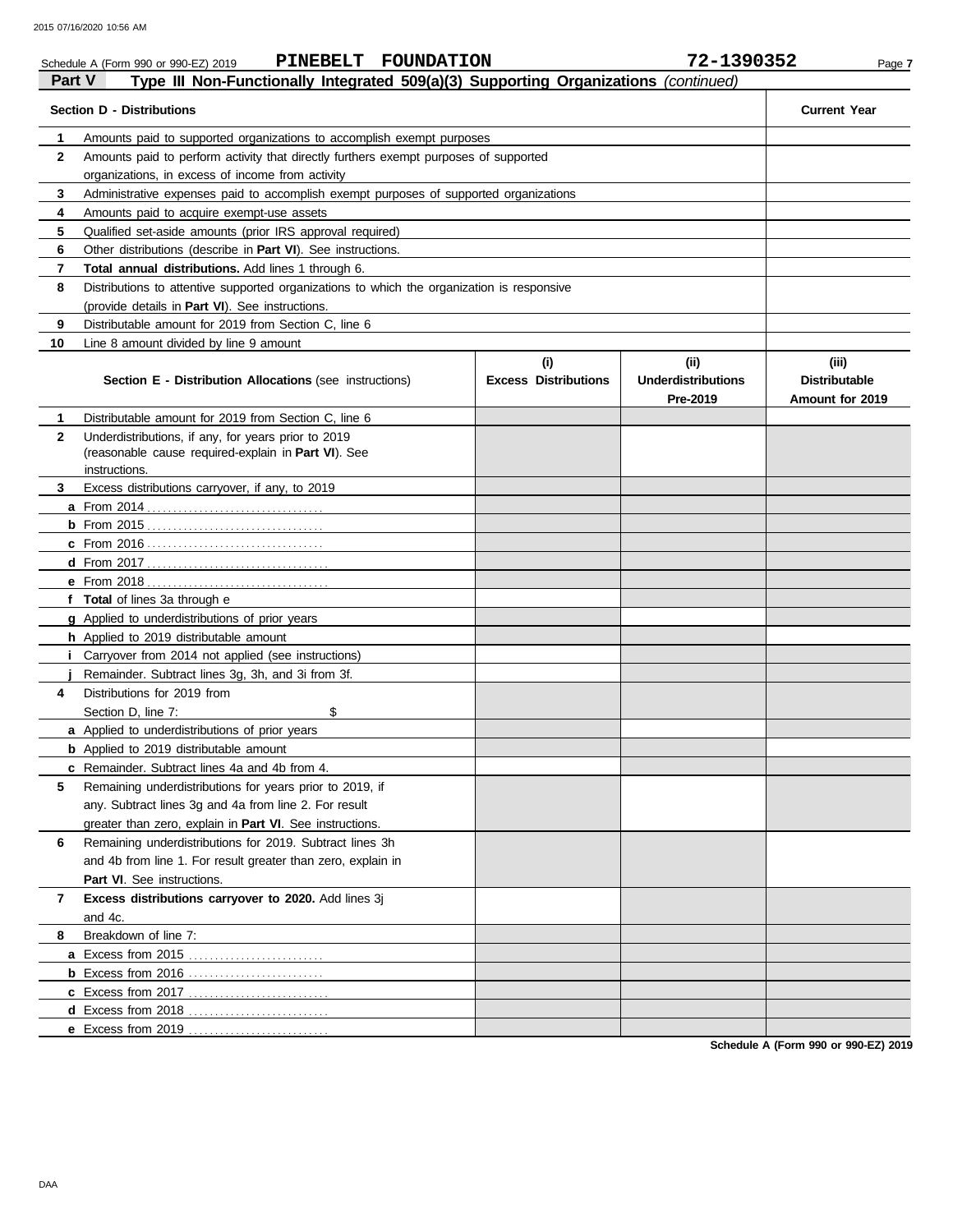|              | Schedule A (Form 990 or 990-EZ) 2019                                                           |  |  | PINEBELT FOUNDATION |     |        |  | 72-1390352                                                                                                                                                                                                                                                                                                                                                        | Page 8 |
|--------------|------------------------------------------------------------------------------------------------|--|--|---------------------|-----|--------|--|-------------------------------------------------------------------------------------------------------------------------------------------------------------------------------------------------------------------------------------------------------------------------------------------------------------------------------------------------------------------|--------|
| Part VI      |                                                                                                |  |  |                     |     |        |  | Supplemental Information. Provide the explanations required by Part II, line 10; Part II, line 17a or 17b; Part<br>III, line 12; Part IV, Section A, lines 1, 2, 3b, 3c, 4b, 4c, 5a, 6, 9a, 9b, 9c, 11a, 11b, and 11c; Part IV, Section<br>B, lines 1 and 2; Part IV, Section C, line 1; Part IV, Section D, lines 2 and 3; Part IV, Section E, lines 1c, 2a, 2b, |        |
|              |                                                                                                |  |  |                     |     |        |  | 3a, and 3b; Part V, line 1; Part V, Section B, line 1e; Part V, Section D, lines 5, 6, and 8; and Part V, Section E,                                                                                                                                                                                                                                              |        |
|              | lines 2, 5, and 6. Also complete this part for any additional information. (See instructions.) |  |  |                     |     |        |  |                                                                                                                                                                                                                                                                                                                                                                   |        |
|              | Part II, Line 10 - Other Income Detail                                                         |  |  |                     |     |        |  |                                                                                                                                                                                                                                                                                                                                                                   |        |
| Other income |                                                                                                |  |  |                     | \$. | 13,988 |  |                                                                                                                                                                                                                                                                                                                                                                   |        |
|              |                                                                                                |  |  |                     |     |        |  |                                                                                                                                                                                                                                                                                                                                                                   |        |
|              |                                                                                                |  |  |                     |     |        |  |                                                                                                                                                                                                                                                                                                                                                                   |        |
|              |                                                                                                |  |  |                     |     |        |  |                                                                                                                                                                                                                                                                                                                                                                   |        |
|              |                                                                                                |  |  |                     |     |        |  |                                                                                                                                                                                                                                                                                                                                                                   |        |
|              |                                                                                                |  |  |                     |     |        |  |                                                                                                                                                                                                                                                                                                                                                                   |        |
|              |                                                                                                |  |  |                     |     |        |  |                                                                                                                                                                                                                                                                                                                                                                   |        |
|              |                                                                                                |  |  |                     |     |        |  |                                                                                                                                                                                                                                                                                                                                                                   |        |
|              |                                                                                                |  |  |                     |     |        |  |                                                                                                                                                                                                                                                                                                                                                                   |        |
|              |                                                                                                |  |  |                     |     |        |  |                                                                                                                                                                                                                                                                                                                                                                   |        |
|              |                                                                                                |  |  |                     |     |        |  |                                                                                                                                                                                                                                                                                                                                                                   |        |
|              |                                                                                                |  |  |                     |     |        |  |                                                                                                                                                                                                                                                                                                                                                                   |        |
|              |                                                                                                |  |  |                     |     |        |  |                                                                                                                                                                                                                                                                                                                                                                   |        |
|              |                                                                                                |  |  |                     |     |        |  |                                                                                                                                                                                                                                                                                                                                                                   |        |
|              |                                                                                                |  |  |                     |     |        |  |                                                                                                                                                                                                                                                                                                                                                                   |        |
|              |                                                                                                |  |  |                     |     |        |  |                                                                                                                                                                                                                                                                                                                                                                   |        |
|              |                                                                                                |  |  |                     |     |        |  |                                                                                                                                                                                                                                                                                                                                                                   |        |
|              |                                                                                                |  |  |                     |     |        |  |                                                                                                                                                                                                                                                                                                                                                                   |        |
|              |                                                                                                |  |  |                     |     |        |  |                                                                                                                                                                                                                                                                                                                                                                   |        |
|              |                                                                                                |  |  |                     |     |        |  |                                                                                                                                                                                                                                                                                                                                                                   |        |
|              |                                                                                                |  |  |                     |     |        |  |                                                                                                                                                                                                                                                                                                                                                                   |        |
|              |                                                                                                |  |  |                     |     |        |  |                                                                                                                                                                                                                                                                                                                                                                   |        |
|              |                                                                                                |  |  |                     |     |        |  |                                                                                                                                                                                                                                                                                                                                                                   |        |
|              |                                                                                                |  |  |                     |     |        |  |                                                                                                                                                                                                                                                                                                                                                                   |        |
|              |                                                                                                |  |  |                     |     |        |  |                                                                                                                                                                                                                                                                                                                                                                   |        |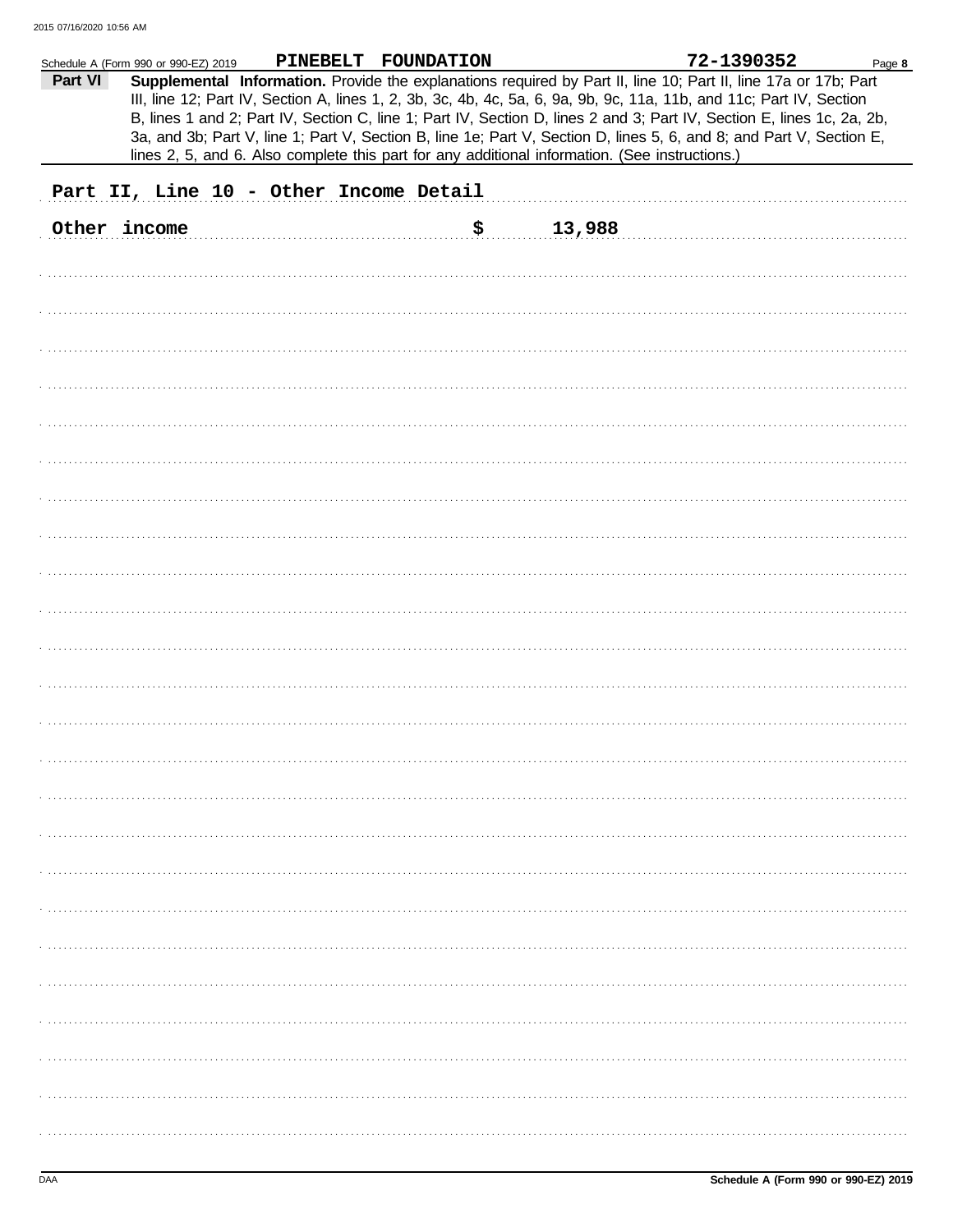#### OMB No. 1545-0047 Department of the Treasury Internal Revenue Service Name of the organization **2019 Schedule of Contributors Schedule B (Form 990, 990-EZ, or 990-PF)** u **Attach to Form 990, Form 990-EZ, or Form 990-PF. Employer identification number** u **Go to** *www.irs.gov/Form990* **for the latest information. PINEBELT FOUNDATION 72-1390352**

**Organization type** (check one):

| Filers of:         | Section:                                                                    |
|--------------------|-----------------------------------------------------------------------------|
| Form 990 or 990-EZ | $ \mathbf{X} $ 501(c)( $3$ ) (enter number) organization                    |
|                    | $4947(a)(1)$ nonexempt charitable trust not treated as a private foundation |
|                    | 527 political organization                                                  |
| Form 990-PF        | 501(c)(3) exempt private foundation                                         |
|                    | 4947(a)(1) nonexempt charitable trust treated as a private foundation       |
|                    | 501(c)(3) taxable private foundation                                        |

Check if your organization is covered by the **General Rule** or a **Special Rule. Note:** Only a section 501(c)(7), (8), or (10) organization can check boxes for both the General Rule and a Special Rule. See instructions.

### **General Rule**

For an organization filing Form 990, 990-EZ, or 990-PF that received, during the year, contributions totaling \$5,000 or more (in money or property) from any one contributor. Complete Parts I and II. See instructions for determining a contributor's total contributions.

#### **Special Rules**

X For an organization described in section 501(c)(3) filing Form 990 or 990-EZ that met the 33<sup>1</sup>/3% support test of the regulations under sections 509(a)(1) and 170(b)(1)(A)(vi), that checked Schedule A (Form 990 or 990-EZ), Part II, line 13, 16a, or 16b, and that received from any one contributor, during the year, total contributions of the greater of **(1)** \$5,000; or **(2)** 2% of the amount on (i) Form 990, Part VIII, line 1h; or (ii) Form 990-EZ, line 1. Complete Parts I and II.

literary, or educational purposes, or for the prevention of cruelty to children or animals. Complete Parts I (entering For an organization described in section 501(c)(7), (8), or (10) filing Form 990 or 990-EZ that received from any one contributor, during the year, total contributions of more than \$1,000 *exclusively* for religious, charitable, scientific, "N/A" in column (b) instead of the contributor name and address), II, and III.

For an organization described in section 501(c)(7), (8), or (10) filing Form 990 or 990-EZ that received from any one contributor, during the year, contributions *exclusively* for religious, charitable, etc., purposes, but no such contributions totaled more than \$1,000. If this box is checked, enter here the total contributions that were received during the year for an *exclusively* religious, charitable, etc., purpose. Don't complete any of the parts unless the **General Rule** applies to this organization because it received *nonexclusively* religious, charitable, etc., contributions totaling \$5,000 or more during the year . . . . . . . . . . . . . . . . . . . . . . . . . . . . . . . . . . . . . . . . . . . . . . . . . . . . . . . . . . . . . . . . . . . . . . . . . . . . . . . .

990-EZ, or 990-PF), but it **must** answer "No" on Part IV, line 2, of its Form 990; or check the box on line H of its Form 990-EZ or on its Form 990-PF, Part I, line 2, to certify that it doesn't meet the filing requirements of Schedule B (Form 990, 990-EZ, or 990-PF). **Caution:** An organization that isn't covered by the General Rule and/or the Special Rules doesn't file Schedule B (Form 990,

**For Paperwork Reduction Act Notice, see the instructions for Form 990, 990-EZ, or 990-PF.**

 $\triangleright$  \$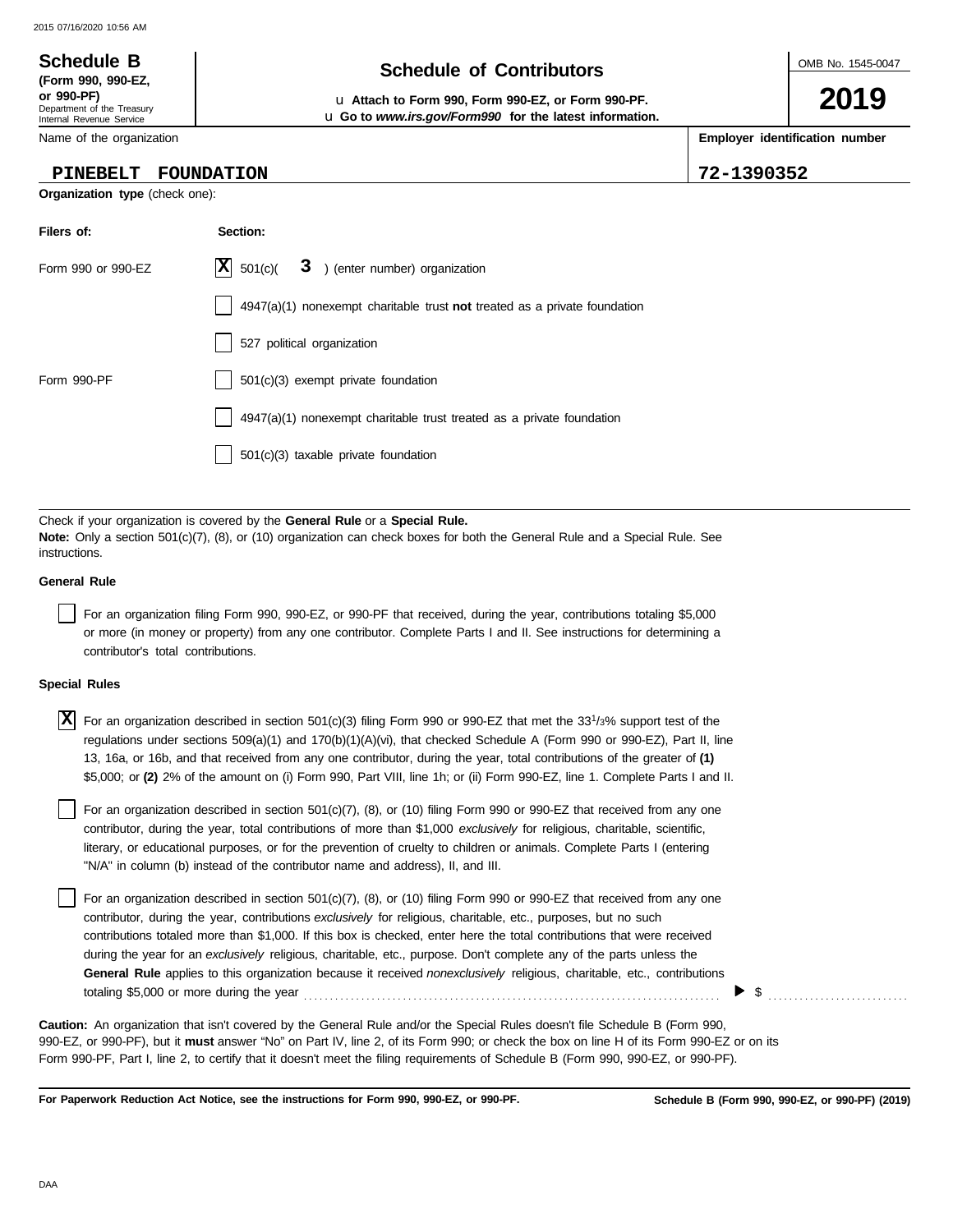| Schedule B (Form 990, 990-EZ, or 990-PF) (2019)                                                                 | Page 1 of 2 |  | Page 2                         |
|-----------------------------------------------------------------------------------------------------------------|-------------|--|--------------------------------|
| Name of organization<br>PINEBELT FOUNDATION                                                                     | 72-1390352  |  | Employer identification number |
| Part I<br><b>Contributors</b> (see instructions). Use duplicate copies of Part I if additional space is needed. |             |  |                                |

| Part I                | <b>Contributors</b> (see instructions). Use duplicate copies of Part I if additional space is needed.                                |                                             |                                                                                                                       |
|-----------------------|--------------------------------------------------------------------------------------------------------------------------------------|---------------------------------------------|-----------------------------------------------------------------------------------------------------------------------|
| (a)<br>No.            | (b)<br>Name, address, and ZIP + 4                                                                                                    | (c)<br><b>Total contributions</b>           | (d)<br>Type of contribution                                                                                           |
| $\mathbf{1}$          | LINDA AND LARRY SMITH<br>3207 ARLINGTON LOOP<br><b>HATTIESBURG</b><br>MS 39401                                                       | 100,100<br>\$                               | X<br>Person<br>Payroll<br><b>Noncash</b><br>(Complete Part II for<br>noncash contributions.)                          |
| (a)                   | (b)                                                                                                                                  | (c)                                         | (d)                                                                                                                   |
| No.                   | Name, address, and ZIP + 4                                                                                                           | <b>Total contributions</b>                  | Type of contribution                                                                                                  |
| $2_{\ldots}$          | <b>UBS</b><br>165 TOWNSHIP LINE RD STE 1200<br>PA 19046<br><b>JENKINTOWN</b>                                                         | 375,500<br>\$                               | Ιx<br>Person<br>Payroll<br><b>Noncash</b><br>(Complete Part II for<br>noncash contributions.)                         |
| (a)                   | (b)                                                                                                                                  | (c)                                         | (d)                                                                                                                   |
| No.<br>3 <sub>1</sub> | Name, address, and ZIP + 4<br>FORREST GENERAL HOSPITAL<br>FORREST GENERAL HOSPITAL<br>PO BOX 16389<br>MS 39404<br><b>HATTIESBURG</b> | <b>Total contributions</b><br>268,440<br>\$ | Type of contribution<br> X<br>Person<br>Payroll<br><b>Noncash</b><br>(Complete Part II for<br>noncash contributions.) |
| (a)<br>No.            | (b)<br>Name, address, and ZIP + 4                                                                                                    | (c)<br><b>Total contributions</b>           | (d)<br>Type of contribution                                                                                           |
| $\frac{4}{1}$ .       | PEARL RIVER VALLEY<br>PEARL RIVER VALLEY<br>PO BOX 1217<br><b>COLUMBIA</b><br>MS 39429                                               | 216,076<br>\$                               | Ιx<br>Person<br>Payroll<br><b>Noncash</b><br>(Complete Part II for<br>noncash contributions.)                         |
| (a)<br>No.            | (b)<br>Name, address, and ZIP + 4                                                                                                    | (c)<br><b>Total contributions</b>           | (d)<br>Type of contribution                                                                                           |
| $\overline{5}$        | STRATEGIC MGT SERVICES, LLC<br>29 Crystal Creek<br>Hattiesburg<br>MS 39402                                                           | 92,500<br>\$                                | Ιx<br>Person<br>Payroll<br><b>Noncash</b><br>(Complete Part II for<br>noncash contributions.)                         |
| (a)<br>No.            | (b)<br>Name, address, and ZIP + 4                                                                                                    | (c)<br><b>Total contributions</b>           | (d)<br>Type of contribution                                                                                           |
| $6 \overline{6}$      | <b>RUTLAND</b><br>LESLIE<br>P.O. BOX 2349<br>MS 39428<br><b>COLLINS</b>                                                              | 100,000<br>\$                               | X<br>Person<br>Payroll<br><b>Noncash</b><br>(Complete Part II for<br>noncash contributions.)                          |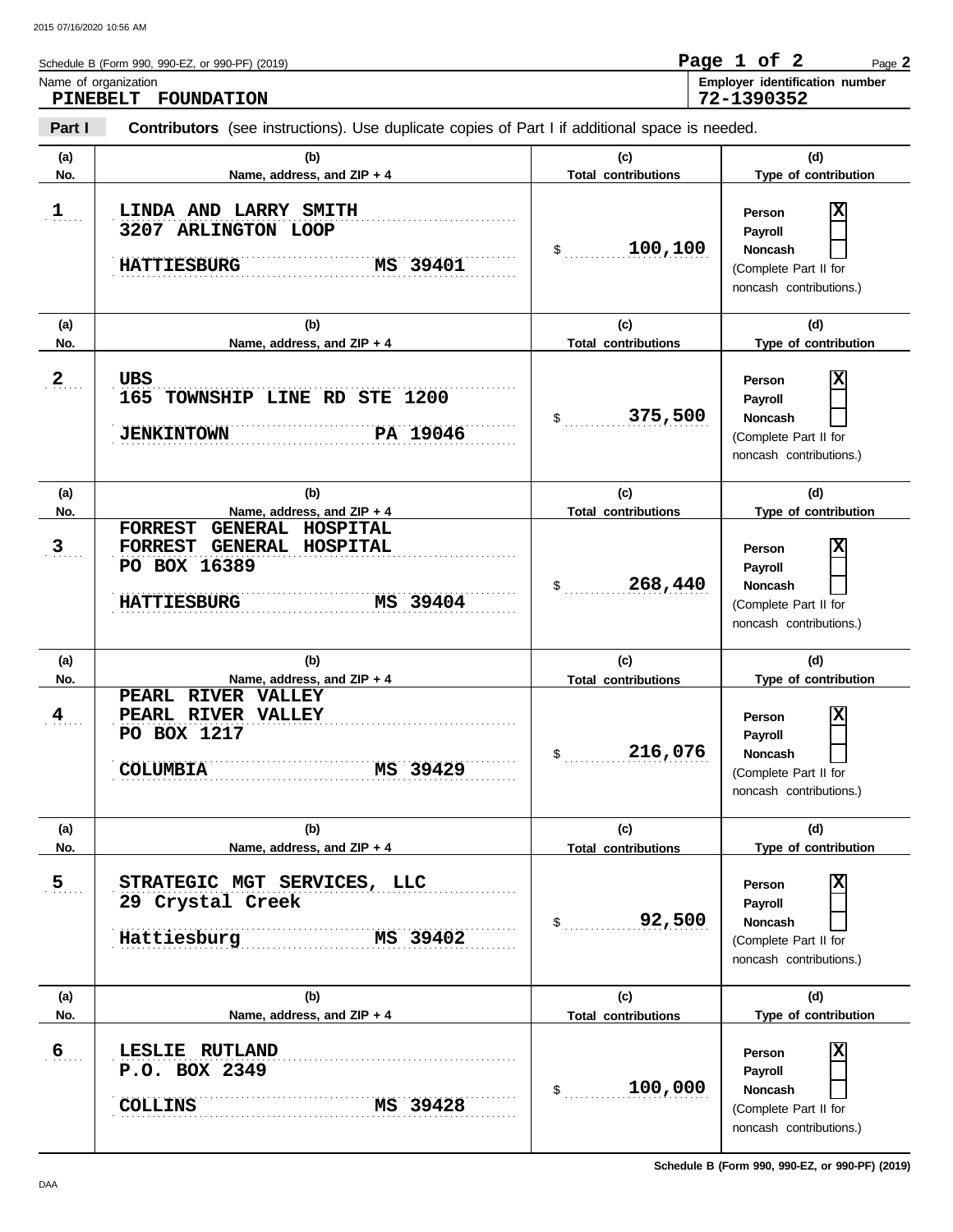|          | Schedule B (Form 990, 990-EZ, or 990-PF) (2019)                                                       |                                              | Page 2 of 2<br>Page 2           |  |  |  |
|----------|-------------------------------------------------------------------------------------------------------|----------------------------------------------|---------------------------------|--|--|--|
| PINEBELT | Name of organization<br><b>FOUNDATION</b>                                                             | Employer identification number<br>72-1390352 |                                 |  |  |  |
| Part I   | <b>Contributors</b> (see instructions). Use duplicate copies of Part I if additional space is needed. |                                              |                                 |  |  |  |
| (a)      | (b)                                                                                                   | (c)                                          | (d)                             |  |  |  |
| No.      | Name, address, and $ZIP + 4$                                                                          | <b>Total contributions</b>                   | Type of contribution            |  |  |  |
| 7<br>.   | DCC HOLDING<br>PO BOX 15517                                                                           |                                              | ΙxΙ<br>Person<br><b>Payroll</b> |  |  |  |
|          |                                                                                                       | 156,728<br>\$                                | <b>Noncash</b>                  |  |  |  |

|            | MS 39404<br><b>HATTIESBURG</b>    | \$<br>156,728                     | Noncash<br>(Complete Part II for<br>noncash contributions.)                             |
|------------|-----------------------------------|-----------------------------------|-----------------------------------------------------------------------------------------|
| (a)<br>No. | (b)<br>Name, address, and ZIP + 4 | (c)<br><b>Total contributions</b> | (d)<br>Type of contribution                                                             |
|            |                                   | \$                                | Person<br>Payroll<br><b>Noncash</b><br>(Complete Part II for<br>noncash contributions.) |
| (a)<br>No. | (b)<br>Name, address, and ZIP + 4 | (c)<br><b>Total contributions</b> | (d)<br>Type of contribution                                                             |
|            |                                   | \$                                | Person<br>Payroll<br><b>Noncash</b><br>(Complete Part II for<br>noncash contributions.) |
| (a)<br>No. | (b)<br>Name, address, and ZIP + 4 | (c)<br><b>Total contributions</b> | (d)<br>Type of contribution                                                             |
|            |                                   | \$                                | Person<br>Payroll<br>Noncash<br>(Complete Part II for<br>noncash contributions.)        |
| (a)<br>No. | (b)<br>Name, address, and ZIP + 4 | (c)<br><b>Total contributions</b> | (d)<br>Type of contribution                                                             |
|            |                                   | \$                                | Person<br>Payroll<br>Noncash<br>(Complete Part II for<br>noncash contributions.)        |
| (a)<br>No. | (b)<br>Name, address, and ZIP + 4 | (c)<br><b>Total contributions</b> | (d)<br>Type of contribution                                                             |
|            |                                   | \$                                | Person<br>Payroll<br>Noncash<br>(Complete Part II for<br>noncash contributions.)        |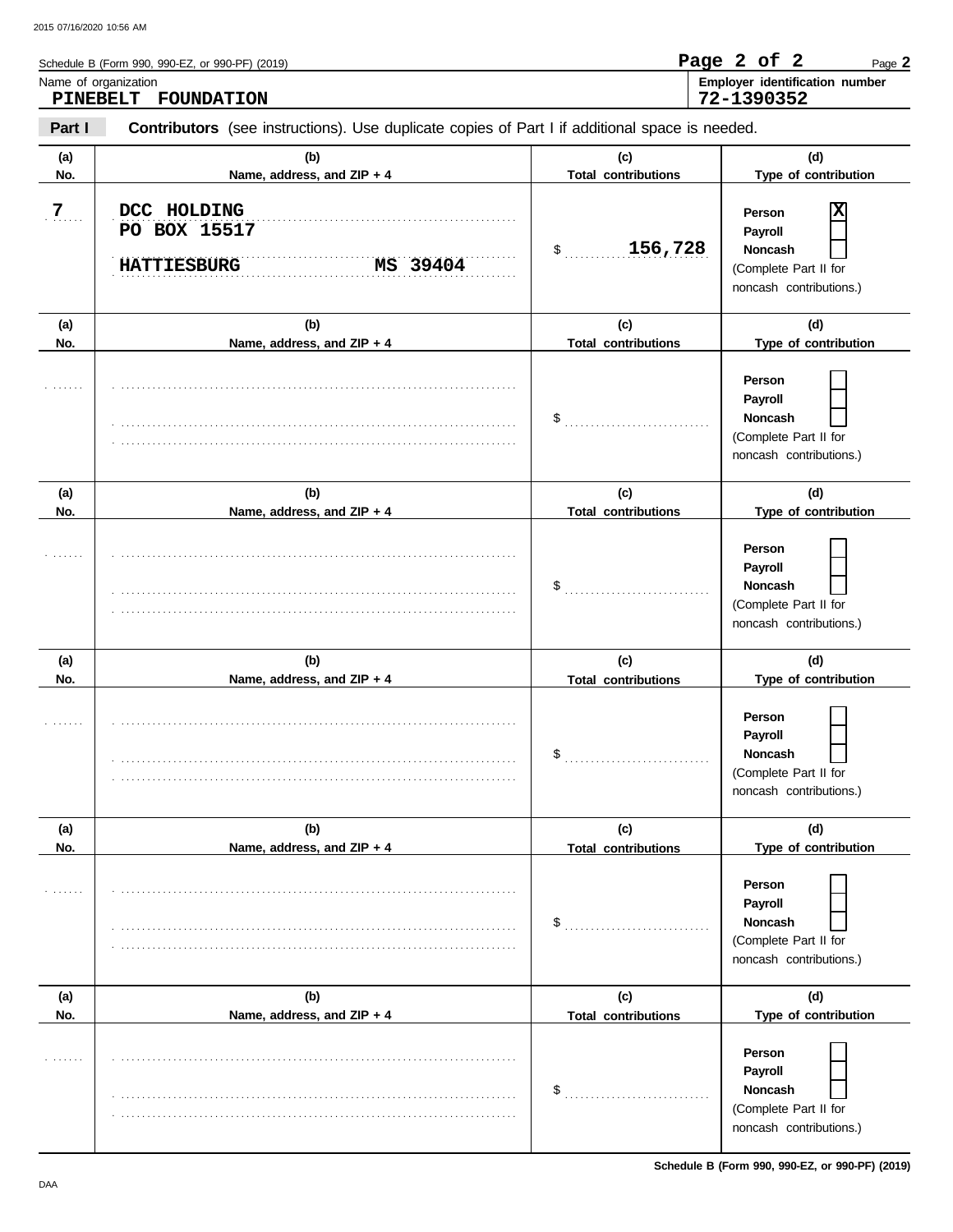Department of the Treasury Internal Revenue Service **Name of the organization**

**(Form 990)**

# **SCHEDULE D Supplemental Financial Statements**

**Part IV, line 6, 7, 8, 9, 10, 11a, 11b, 11c, 11d, 11e, 11f, 12a, or 12b.** u **Complete if the organization answered "Yes" on Form 990,**

u **Attach to Form 990.** 

| <b>u</b> Go to <i>www.irs.gov/Form990</i> for instructions and the latest information. |  |
|----------------------------------------------------------------------------------------|--|
|                                                                                        |  |

**2019** OMB No. 1545-0047 **Open to Public Inspection**

|   | <b>PINEBELT</b><br><b>FOUNDATION</b>                                                                                                                                                       |                                                    | 72-1390352                      |
|---|--------------------------------------------------------------------------------------------------------------------------------------------------------------------------------------------|----------------------------------------------------|---------------------------------|
|   | Organizations Maintaining Donor Advised Funds or Other Similar Funds or Accounts.<br>Part I                                                                                                |                                                    |                                 |
|   | Complete if the organization answered "Yes" on Form 990, Part IV, line 6.                                                                                                                  |                                                    |                                 |
|   |                                                                                                                                                                                            | (a) Donor advised funds                            | (b) Funds and other accounts    |
| 1 |                                                                                                                                                                                            |                                                    |                                 |
| 2 |                                                                                                                                                                                            | 2,596,099                                          |                                 |
| 3 |                                                                                                                                                                                            |                                                    |                                 |
| 4 |                                                                                                                                                                                            |                                                    |                                 |
| 5 | Did the organization inform all donors and donor advisors in writing that the assets held in donor advised                                                                                 |                                                    |                                 |
|   |                                                                                                                                                                                            |                                                    | $ {\bf x} $<br>Yes<br>No        |
| 6 | Did the organization inform all grantees, donors, and donor advisors in writing that grant funds can be used                                                                               |                                                    |                                 |
|   | only for charitable purposes and not for the benefit of the donor or donor advisor, or for any other purpose                                                                               |                                                    |                                 |
|   |                                                                                                                                                                                            |                                                    | X <br>No<br>Yes                 |
|   | Part II<br><b>Conservation Easements.</b>                                                                                                                                                  |                                                    |                                 |
|   | Complete if the organization answered "Yes" on Form 990, Part IV, line 7.                                                                                                                  |                                                    |                                 |
| 1 | Purpose(s) of conservation easements held by the organization (check all that apply).                                                                                                      |                                                    |                                 |
|   | Preservation of land for public use (for example, recreation or education)                                                                                                                 | Preservation of a historically important land area |                                 |
|   | Protection of natural habitat                                                                                                                                                              | Preservation of a certified historic structure     |                                 |
|   | Preservation of open space                                                                                                                                                                 |                                                    |                                 |
| 2 | Complete lines 2a through 2d if the organization held a qualified conservation contribution in the form of a conservation                                                                  |                                                    |                                 |
|   | easement on the last day of the tax year.                                                                                                                                                  |                                                    | Held at the End of the Tax Year |
| a |                                                                                                                                                                                            |                                                    | 2a                              |
| b |                                                                                                                                                                                            |                                                    | 2b                              |
| с | Number of conservation easements on a certified historic structure included in (a) [[[[[[[[[[[[[[[[[[[[[[[[[]]]]]]]                                                                        |                                                    | 2c                              |
| d | Number of conservation easements included in (c) acquired after 7/25/06, and not on a                                                                                                      |                                                    |                                 |
|   | historic structure listed in the National Register                                                                                                                                         |                                                    | 2d                              |
| 3 | Number of conservation easements modified, transferred, released, extinguished, or terminated by the organization during the                                                               |                                                    |                                 |
|   | tax year $\mathbf{u}$                                                                                                                                                                      |                                                    |                                 |
| 4 | Number of states where property subject to conservation easement is located u                                                                                                              |                                                    |                                 |
| 5 | Does the organization have a written policy regarding the periodic monitoring, inspection, handling of                                                                                     |                                                    |                                 |
|   | violations, and enforcement of the conservation easements it holds?                                                                                                                        |                                                    | Yes<br>No                       |
| 6 | Staff and volunteer hours devoted to monitoring, inspecting, handling of violations, and enforcing conservation easements during the year                                                  |                                                    |                                 |
|   | u                                                                                                                                                                                          |                                                    |                                 |
| 7 | Amount of expenses incurred in monitoring, inspecting, handling of violations, and enforcing conservation easements during the year                                                        |                                                    |                                 |
|   | u \$                                                                                                                                                                                       |                                                    |                                 |
| 8 | Does each conservation easement reported on line $2(d)$ above satisfy the requirements of section $170(h)(4)(B)(i)$                                                                        |                                                    |                                 |
|   |                                                                                                                                                                                            |                                                    | Yes  <br><b>No</b>              |
| 9 | In Part XIII, describe how the organization reports conservation easements in its revenue and expense statement and                                                                        |                                                    |                                 |
|   | balance sheet, and include, if applicable, the text of the footnote to the organization's financial statements that describes the<br>organization's accounting for conservation easements. |                                                    |                                 |
|   | Organizations Maintaining Collections of Art, Historical Treasures, or Other Similar Assets.<br>Part III                                                                                   |                                                    |                                 |
|   | Complete if the organization answered "Yes" on Form 990, Part IV, line 8.                                                                                                                  |                                                    |                                 |
|   | 1a If the organization elected, as permitted under FASB ASC 958, not to report in its revenue statement and balance sheet works                                                            |                                                    |                                 |
|   | of art, historical treasures, or other similar assets held for public exhibition, education, or research in furtherance of public                                                          |                                                    |                                 |
|   | service, provide in Part XIII the text of the footnote to its financial statements that describes these items.                                                                             |                                                    |                                 |
| b | If the organization elected, as permitted under FASB ASC 958, to report in its revenue statement and balance sheet works of                                                                |                                                    |                                 |
|   | art, historical treasures, or other similar assets held for public exhibition, education, or research in furtherance of public service,                                                    |                                                    |                                 |
|   | provide the following amounts relating to these items:                                                                                                                                     |                                                    |                                 |
|   | (i)                                                                                                                                                                                        |                                                    | $\mathbf{u}$ \$                 |
|   |                                                                                                                                                                                            |                                                    | $\mathbf{u}$ \$                 |
| 2 | If the organization received or held works of art, historical treasures, or other similar assets for financial gain, provide the                                                           |                                                    |                                 |
|   | following amounts required to be reported under FASB ASC 958 relating to these items:                                                                                                      |                                                    |                                 |
| а |                                                                                                                                                                                            |                                                    |                                 |
| b |                                                                                                                                                                                            |                                                    | u \$                            |

DAA **For Paperwork Reduction Act Notice, see the Instructions for Form 990.**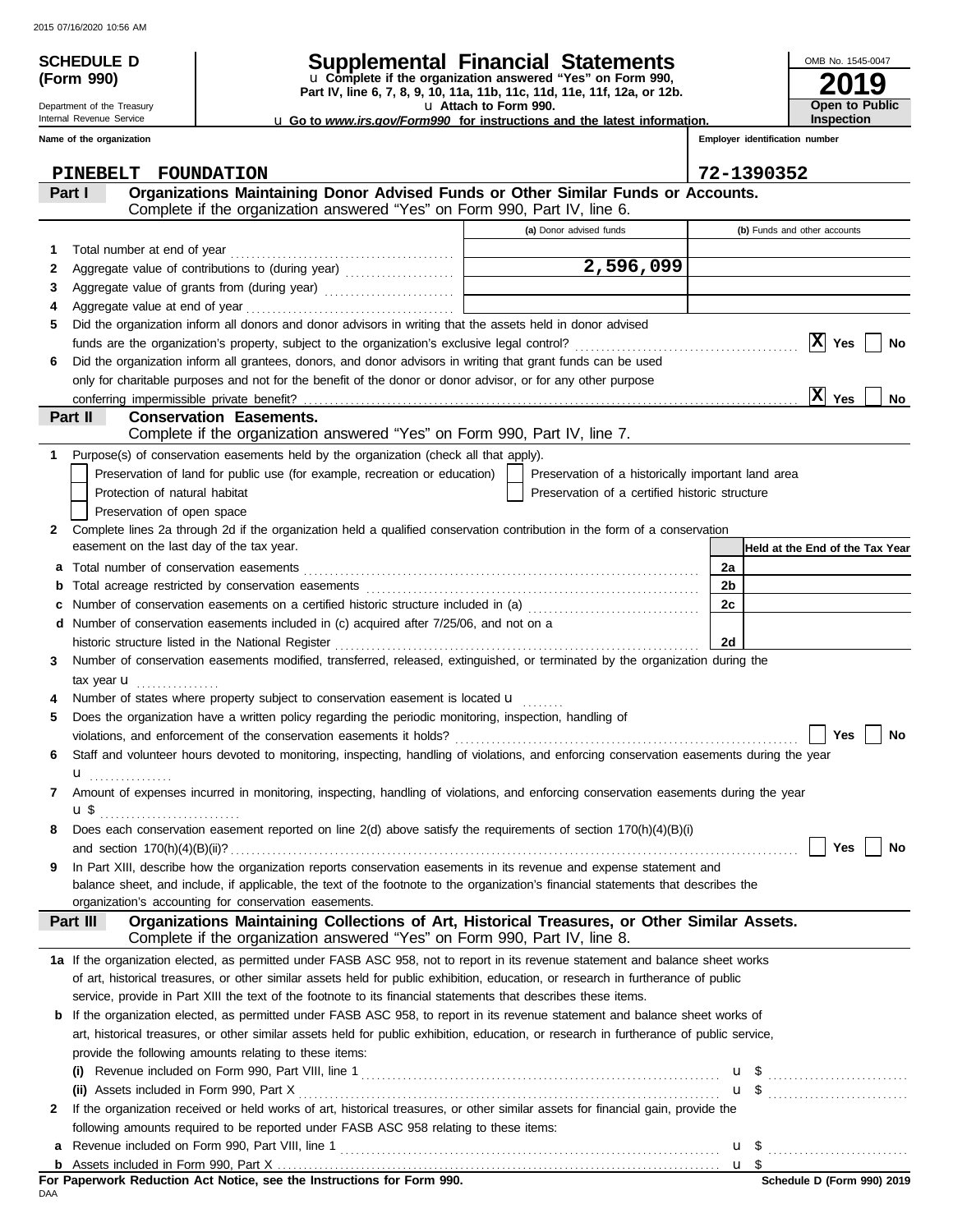2015 07/16/2020 10:56 AM

|   | Schedule D (Form 990) 2019 PINEBELT FOUNDATION                                                                                                                                                                                      |                         |                                                                                                                   |                    | 72-1390352      |                      |                     |     | Page 2    |
|---|-------------------------------------------------------------------------------------------------------------------------------------------------------------------------------------------------------------------------------------|-------------------------|-------------------------------------------------------------------------------------------------------------------|--------------------|-----------------|----------------------|---------------------|-----|-----------|
|   | Organizations Maintaining Collections of Art, Historical Treasures, or Other Similar Assets (continued)<br>Part III                                                                                                                 |                         |                                                                                                                   |                    |                 |                      |                     |     |           |
|   | 3 Using the organization's acquisition, accession, and other records, check any of the following that make significant use of its<br>collection items (check all that apply):                                                       |                         |                                                                                                                   |                    |                 |                      |                     |     |           |
| a | Public exhibition                                                                                                                                                                                                                   | d                       | Loan or exchange program                                                                                          |                    |                 |                      |                     |     |           |
| b | Scholarly research                                                                                                                                                                                                                  | е                       | Other $\ldots$ $\ldots$ $\ldots$ $\ldots$ $\ldots$ $\ldots$ $\ldots$ $\ldots$ $\ldots$ $\ldots$ $\ldots$ $\ldots$ |                    |                 |                      |                     |     |           |
| С | Preservation for future generations                                                                                                                                                                                                 |                         |                                                                                                                   |                    |                 |                      |                     |     |           |
| 4 | Provide a description of the organization's collections and explain how they further the organization's exempt purpose in Part                                                                                                      |                         |                                                                                                                   |                    |                 |                      |                     |     |           |
|   | XIII.                                                                                                                                                                                                                               |                         |                                                                                                                   |                    |                 |                      |                     |     |           |
| 5 | During the year, did the organization solicit or receive donations of art, historical treasures, or other similar                                                                                                                   |                         |                                                                                                                   |                    |                 |                      |                     |     |           |
|   |                                                                                                                                                                                                                                     |                         |                                                                                                                   |                    |                 |                      | <b>Yes</b>          |     | No        |
|   | Part IV<br><b>Escrow and Custodial Arrangements.</b>                                                                                                                                                                                |                         |                                                                                                                   |                    |                 |                      |                     |     |           |
|   | Complete if the organization answered "Yes" on Form 990, Part IV, line 9, or reported an amount on Form                                                                                                                             |                         |                                                                                                                   |                    |                 |                      |                     |     |           |
|   | 990, Part X, line 21.                                                                                                                                                                                                               |                         |                                                                                                                   |                    |                 |                      |                     |     |           |
|   | 1a Is the organization an agent, trustee, custodian or other intermediary for contributions or other assets not                                                                                                                     |                         |                                                                                                                   |                    |                 |                      |                     |     |           |
|   |                                                                                                                                                                                                                                     |                         |                                                                                                                   |                    |                 |                      | Yes                 |     | No        |
|   | <b>b</b> If "Yes," explain the arrangement in Part XIII and complete the following table:                                                                                                                                           |                         |                                                                                                                   |                    |                 |                      |                     |     |           |
|   |                                                                                                                                                                                                                                     |                         |                                                                                                                   |                    |                 |                      | Amount              |     |           |
|   | c Beginning balance contract and contract and contract and contract and contract and contract and contract and contract and contract and contract and contract and contract and contract and contract and contract and contrac      |                         |                                                                                                                   |                    |                 | 1c                   |                     |     |           |
|   |                                                                                                                                                                                                                                     |                         |                                                                                                                   |                    |                 | 1d                   |                     |     |           |
|   |                                                                                                                                                                                                                                     |                         |                                                                                                                   |                    |                 | 1е                   |                     |     |           |
| f | Ending balance <i>communication</i> and the contract of the contract of the contract of the contract of the contract of the contract of the contract of the contract of the contract of the contract of the contract of the contrac |                         |                                                                                                                   |                    |                 | 1f                   |                     |     |           |
|   | 2a Did the organization include an amount on Form 990, Part X, line 21, for escrow or custodial account liability?                                                                                                                  |                         |                                                                                                                   |                    |                 |                      | <b>Yes</b>          |     | No        |
|   |                                                                                                                                                                                                                                     |                         |                                                                                                                   |                    |                 |                      |                     |     |           |
|   | <b>Endowment Funds.</b><br><b>Part V</b>                                                                                                                                                                                            |                         |                                                                                                                   |                    |                 |                      |                     |     |           |
|   | Complete if the organization answered "Yes" on Form 990, Part IV, line 10.                                                                                                                                                          |                         |                                                                                                                   |                    |                 |                      |                     |     |           |
|   |                                                                                                                                                                                                                                     | (a) Current year        | (b) Prior year                                                                                                    | (c) Two years back |                 | (d) Three years back | (e) Four years back |     |           |
|   | 1a Beginning of year balance                                                                                                                                                                                                        | 4,742,035               | 4,458,122                                                                                                         | 3,268,080          |                 | 2,973,275            |                     |     | 2,265,633 |
|   | <b>b</b> Contributions $\ldots$                                                                                                                                                                                                     | 600,079                 | 810,377                                                                                                           | 859,509            |                 | 261,871              |                     |     | 760,489   |
|   | c Net investment earnings, gains, and                                                                                                                                                                                               |                         |                                                                                                                   |                    |                 |                      |                     |     |           |
|   |                                                                                                                                                                                                                                     | 942,156                 | $-248,999$                                                                                                        | 480,465            |                 | $-222,910$           |                     |     | $-19,174$ |
|   | d Grants or scholarships                                                                                                                                                                                                            | 164,028                 | 277,465                                                                                                           | 149,932            |                 | 189,976              |                     |     | 141,220   |
|   | e Other expenditures for facilities and                                                                                                                                                                                             |                         |                                                                                                                   |                    |                 |                      |                     |     |           |
|   |                                                                                                                                                                                                                                     |                         |                                                                                                                   |                    |                 |                      |                     |     |           |
|   | f Administrative expenses                                                                                                                                                                                                           |                         |                                                                                                                   |                    |                 |                      |                     |     |           |
| g | End of year balance                                                                                                                                                                                                                 | $\overline{5,351,666}$  | 4,742,035                                                                                                         | 4,458,122          |                 | 3,268,080            |                     |     | 2,973,275 |
|   | 2 Provide the estimated percentage of the current year end balance (line 1g, column (a)) held as:                                                                                                                                   |                         |                                                                                                                   |                    |                 |                      |                     |     |           |
|   | <b>a</b> Board designated or quasi-endowment $\mathbf{u} = 2.04$ %                                                                                                                                                                  |                         |                                                                                                                   |                    |                 |                      |                     |     |           |
|   | <b>b</b> Permanent endowment <b>u</b><br>. %                                                                                                                                                                                        |                         |                                                                                                                   |                    |                 |                      |                     |     |           |
|   | c Term endowment <b>u</b> 97.96 %                                                                                                                                                                                                   |                         |                                                                                                                   |                    |                 |                      |                     |     |           |
|   | The percentages on lines 2a, 2b, and 2c should equal 100%.                                                                                                                                                                          |                         |                                                                                                                   |                    |                 |                      |                     |     |           |
|   | 3a Are there endowment funds not in the possession of the organization that are held and administered for the                                                                                                                       |                         |                                                                                                                   |                    |                 |                      |                     |     |           |
|   |                                                                                                                                                                                                                                     |                         |                                                                                                                   |                    |                 |                      |                     | Yes |           |
|   | organization by:                                                                                                                                                                                                                    |                         |                                                                                                                   |                    |                 |                      |                     |     | No<br>X   |
|   |                                                                                                                                                                                                                                     |                         |                                                                                                                   |                    |                 |                      | 3a(i)               |     | x         |
|   | (ii) Related organizations <b>contracts</b> and contracts are contracted as a contract or contract or contract or contract or contract or contract or contract or contract or contract or contract or contract or contract or contr |                         |                                                                                                                   |                    |                 |                      | 3a(ii)              |     |           |
|   |                                                                                                                                                                                                                                     |                         |                                                                                                                   |                    |                 |                      | 3b                  |     |           |
|   | Describe in Part XIII the intended uses of the organization's endowment funds.                                                                                                                                                      |                         |                                                                                                                   |                    |                 |                      |                     |     |           |
|   | Part VI<br>Land, Buildings, and Equipment.                                                                                                                                                                                          |                         |                                                                                                                   |                    |                 |                      |                     |     |           |
|   | Complete if the organization answered "Yes" on Form 990, Part IV, line 11a. See Form 990, Part X, line 10.                                                                                                                          |                         |                                                                                                                   |                    |                 |                      |                     |     |           |
|   | Description of property                                                                                                                                                                                                             | (a) Cost or other basis | (b) Cost or other basis                                                                                           |                    | (c) Accumulated |                      | (d) Book value      |     |           |
|   |                                                                                                                                                                                                                                     | (investment)            | (other)                                                                                                           |                    | depreciation    |                      |                     |     |           |
|   |                                                                                                                                                                                                                                     |                         |                                                                                                                   |                    |                 |                      |                     |     |           |
|   |                                                                                                                                                                                                                                     |                         |                                                                                                                   |                    |                 |                      |                     |     |           |
|   | c Leasehold improvements                                                                                                                                                                                                            |                         |                                                                                                                   |                    |                 |                      |                     |     |           |
|   |                                                                                                                                                                                                                                     |                         |                                                                                                                   | 5,671              |                 | 5,671                |                     |     |           |
|   |                                                                                                                                                                                                                                     |                         |                                                                                                                   | 311,156            |                 | 91,783               |                     |     | 219,373   |
|   | Total. Add lines 1a through 1e. (Column (d) must equal Form 990, Part X, column (B), line 10c.)                                                                                                                                     |                         |                                                                                                                   |                    |                 | u                    |                     |     | 219,373   |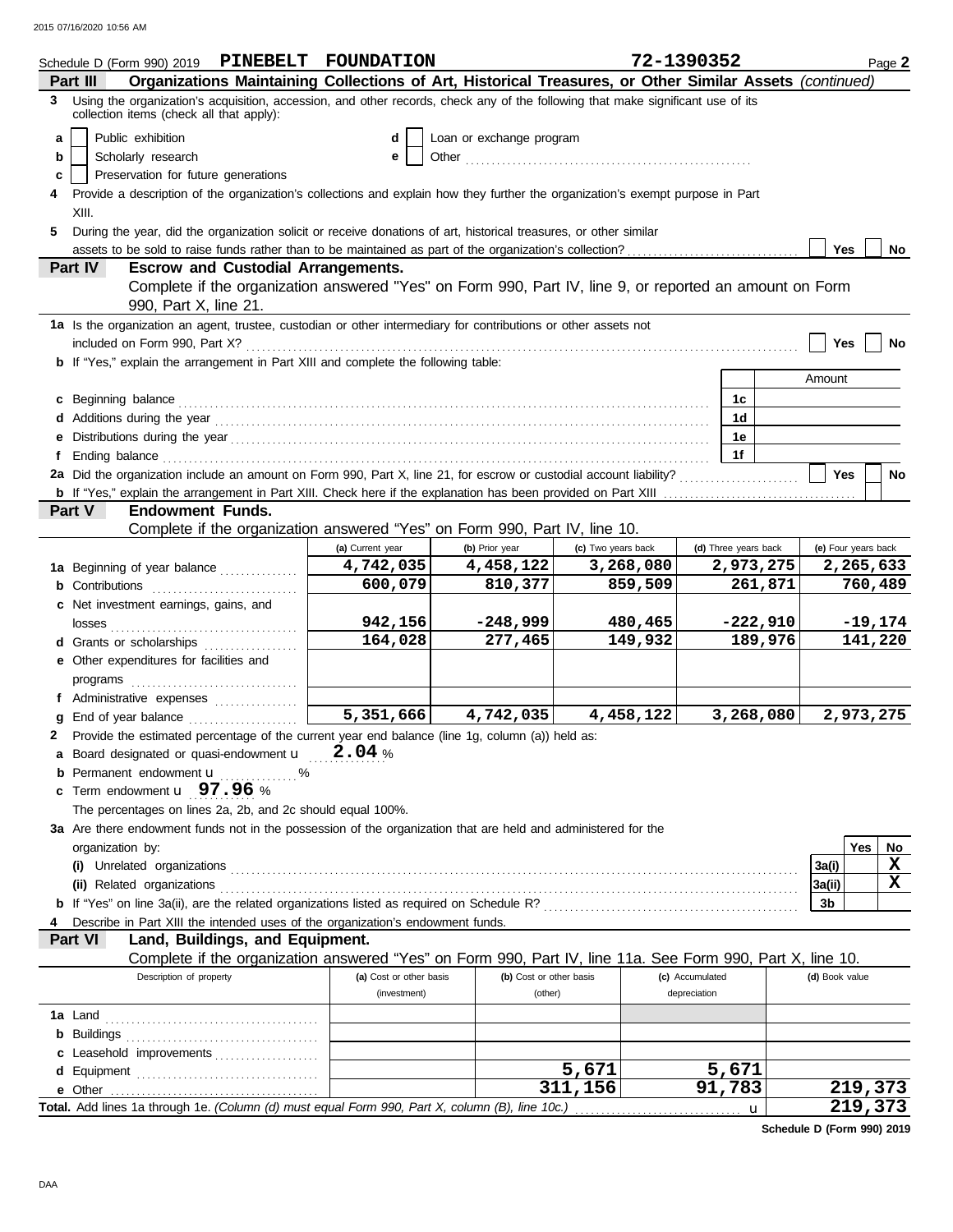|            | PINEBELT FOUNDATION<br>Schedule D (Form 990) 2019                                                          |                | 72-1390352                       | Page 3               |
|------------|------------------------------------------------------------------------------------------------------------|----------------|----------------------------------|----------------------|
| Part VII   | <b>Investments - Other Securities.</b>                                                                     |                |                                  |                      |
|            | Complete if the organization answered "Yes" on Form 990, Part IV, line 11b. See Form 990, Part X, line 12. |                |                                  |                      |
|            | (a) Description of security or category                                                                    | (b) Book value | (c) Method of valuation:         |                      |
|            | (including name of security)                                                                               |                | Cost or end-of-year market value |                      |
|            |                                                                                                            |                |                                  |                      |
|            |                                                                                                            |                |                                  |                      |
|            | (3) Other $\ldots$ and $\ldots$ and $\ldots$ and $\ldots$                                                  |                |                                  |                      |
|            |                                                                                                            |                |                                  |                      |
| (B)        |                                                                                                            |                |                                  |                      |
| (C)        |                                                                                                            |                |                                  |                      |
| (D)        |                                                                                                            |                |                                  |                      |
| (E)        |                                                                                                            |                |                                  |                      |
| (F)        |                                                                                                            |                |                                  |                      |
| (G)        |                                                                                                            |                |                                  |                      |
| (H)        |                                                                                                            |                |                                  |                      |
|            | Total. (Column (b) must equal Form 990, Part X, col. (B) line 12.)<br>u                                    |                |                                  |                      |
| Part VIII  | Investments - Program Related.                                                                             |                |                                  |                      |
|            | Complete if the organization answered "Yes" on Form 990, Part IV, line 11c. See Form 990, Part X, line 13. |                |                                  |                      |
|            | (a) Description of investment                                                                              | (b) Book value | (c) Method of valuation:         |                      |
|            |                                                                                                            |                | Cost or end-of-year market value |                      |
|            |                                                                                                            |                |                                  |                      |
| (1)        |                                                                                                            |                |                                  |                      |
| (2)        |                                                                                                            |                |                                  |                      |
| (3)        |                                                                                                            |                |                                  |                      |
| (4)        |                                                                                                            |                |                                  |                      |
| (5)        |                                                                                                            |                |                                  |                      |
| (6)        |                                                                                                            |                |                                  |                      |
| (7)        |                                                                                                            |                |                                  |                      |
| (8)        |                                                                                                            |                |                                  |                      |
| (9)        |                                                                                                            |                |                                  |                      |
| Part IX    | Total. (Column (b) must equal Form 990, Part X, col. (B) line 13.)<br>u<br>Other Assets.                   |                |                                  |                      |
|            | Complete if the organization answered "Yes" on Form 990, Part IV, line 11d. See Form 990, Part X, line 15. |                |                                  |                      |
|            |                                                                                                            |                |                                  |                      |
|            | (a) Description                                                                                            |                |                                  | (b) Book value       |
| (1)        |                                                                                                            |                |                                  |                      |
| (2)        |                                                                                                            |                |                                  |                      |
| (3)        |                                                                                                            |                |                                  |                      |
| <u>(4)</u> |                                                                                                            |                |                                  |                      |
| (5)        |                                                                                                            |                |                                  |                      |
| (6)        |                                                                                                            |                |                                  |                      |
| <u>(7)</u> |                                                                                                            |                |                                  |                      |
| (8)        |                                                                                                            |                |                                  |                      |
| (9)        |                                                                                                            |                |                                  |                      |
| Part X     | Total. (Column (b) must equal Form 990, Part X, col. (B) line 15.)<br>Other Liabilities.                   |                | u                                |                      |
|            | Complete if the organization answered "Yes" on Form 990, Part IV, line 11e or 11f. See Form 990, Part X,   |                |                                  |                      |
|            | line 25.                                                                                                   |                |                                  |                      |
|            | (a) Description of liability                                                                               |                |                                  | (b) Book value       |
| 1.         |                                                                                                            |                |                                  |                      |
| (1)        | Federal income taxes<br>FUNDS HELD IN AGENCY ENDOWMENT                                                     |                |                                  | $\overline{7}39,435$ |
| (2)        |                                                                                                            |                |                                  |                      |
| (3)        |                                                                                                            |                |                                  |                      |
| (4)        |                                                                                                            |                |                                  |                      |
| (5)        |                                                                                                            |                |                                  |                      |
| (6)        |                                                                                                            |                |                                  |                      |
| (7)        |                                                                                                            |                |                                  |                      |
| (8)        |                                                                                                            |                |                                  |                      |
| (9)        |                                                                                                            |                |                                  |                      |

**Total.** *(Column (b) must equal Form 990, Part X, col. (B) line 25.)* 

Liability for uncertain tax positions. In Part XIII, provide the text of the footnote to the organization's financial statements that reports the **2.** organization's liability for uncertain tax positions under FASB ASC 740. Check here if the text of the footnote has been provided in Part XIII

**739,435**

u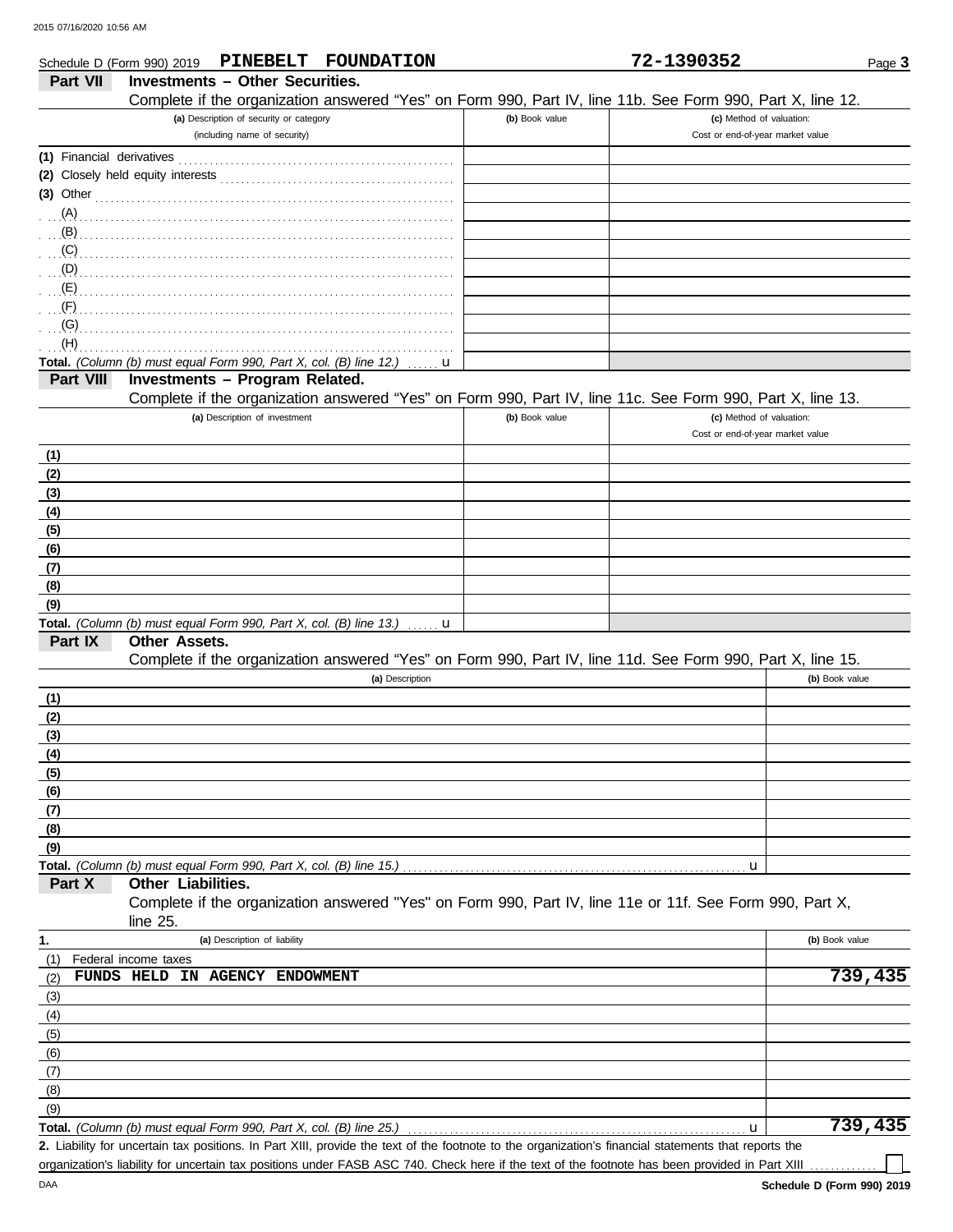|   | Schedule D (Form 990) 2019 PINEBELT FOUNDATION                                                                                                                                                                                 |                | 72-1390352   | Page 4    |
|---|--------------------------------------------------------------------------------------------------------------------------------------------------------------------------------------------------------------------------------|----------------|--------------|-----------|
|   | Reconciliation of Revenue per Audited Financial Statements With Revenue per Return.<br><b>Part XI</b>                                                                                                                          |                |              |           |
|   | Complete if the organization answered "Yes" on Form 990, Part IV, line 12a.                                                                                                                                                    |                |              |           |
| 1 |                                                                                                                                                                                                                                |                | $\mathbf{1}$ | 5,494,057 |
| 2 | Amounts included on line 1 but not on Form 990, Part VIII, line 12:                                                                                                                                                            |                |              |           |
| а |                                                                                                                                                                                                                                | 2a             |              |           |
| b |                                                                                                                                                                                                                                | 2 <sub>b</sub> |              |           |
| с |                                                                                                                                                                                                                                | 2c             |              |           |
| d |                                                                                                                                                                                                                                | 2d             |              |           |
| е | Add lines 2a through 2d [11] Additional Property and Property and Property and Property and Property and Property and Property and Property and Property and Property and Property and Property and Property and Property and  |                | 2e           |           |
| 3 |                                                                                                                                                                                                                                |                | $\mathbf{3}$ | 5,494,057 |
| 4 | Amounts included on Form 990, Part VIII, line 12, but not on line 1:                                                                                                                                                           |                |              |           |
| a | Investment expenses not included on Form 990, Part VIII, line 7b [                                                                                                                                                             | 4а             |              |           |
| b |                                                                                                                                                                                                                                | 4b             |              |           |
|   | c Add lines 4a and 4b                                                                                                                                                                                                          |                | 4с           |           |
|   |                                                                                                                                                                                                                                |                | 5            | 5,494,057 |
|   | Reconciliation of Expenses per Audited Financial Statements With Expenses per Return.<br>Part XII                                                                                                                              |                |              |           |
|   | Complete if the organization answered "Yes" on Form 990, Part IV, line 12a.                                                                                                                                                    |                |              |           |
| 1 | Total expenses and losses per audited financial statements                                                                                                                                                                     |                | $\mathbf{1}$ | 3,389,583 |
| 2 | Amounts included on line 1 but not on Form 990, Part IX, line 25:                                                                                                                                                              |                |              |           |
| а |                                                                                                                                                                                                                                | 2a             |              |           |
| b | Prior year adjustments communications and contain a state of the contact of the state of the state of the state of the state of the state of the state of the state of the state of the state of the state of the state of the | 2 <sub>b</sub> |              |           |
| c |                                                                                                                                                                                                                                | 2c             |              |           |
| d |                                                                                                                                                                                                                                | 2d             |              |           |
| е |                                                                                                                                                                                                                                |                | 2e           |           |
| 3 |                                                                                                                                                                                                                                |                | 3            | 3,389,583 |
| 4 | Amounts included on Form 990, Part IX, line 25, but not on line 1:                                                                                                                                                             |                |              |           |
| a | Investment expenses not included on Form 990, Part VIII, line 7b [                                                                                                                                                             | 4a             |              |           |
| b |                                                                                                                                                                                                                                | 4 <sub>b</sub> |              |           |
|   | c Add lines 4a and 4b                                                                                                                                                                                                          |                | 4c           |           |
|   |                                                                                                                                                                                                                                |                | 5            | 3,389,583 |
|   | Part XIII Supplemental Information.                                                                                                                                                                                            |                |              |           |
|   | Provide the descriptions required for Part II, lines 3, 5, and 9; Part III, lines 1a and 4; Part IV, lines 1b and 2b; Part V, line 4; Part X, line                                                                             |                |              |           |
|   | 2; Part XI, lines 2d and 4b; and Part XII, lines 2d and 4b. Also complete this part to provide any additional information.                                                                                                     |                |              |           |
|   |                                                                                                                                                                                                                                |                |              |           |
|   |                                                                                                                                                                                                                                |                |              |           |
|   |                                                                                                                                                                                                                                |                |              |           |
|   |                                                                                                                                                                                                                                |                |              |           |
|   |                                                                                                                                                                                                                                |                |              |           |
|   |                                                                                                                                                                                                                                |                |              |           |
|   |                                                                                                                                                                                                                                |                |              |           |
|   |                                                                                                                                                                                                                                |                |              |           |
|   |                                                                                                                                                                                                                                |                |              |           |
|   |                                                                                                                                                                                                                                |                |              |           |
|   |                                                                                                                                                                                                                                |                |              |           |
|   |                                                                                                                                                                                                                                |                |              |           |
|   |                                                                                                                                                                                                                                |                |              |           |
|   |                                                                                                                                                                                                                                |                |              |           |
|   |                                                                                                                                                                                                                                |                |              |           |
|   |                                                                                                                                                                                                                                |                |              |           |
|   |                                                                                                                                                                                                                                |                |              |           |
|   |                                                                                                                                                                                                                                |                |              |           |
|   |                                                                                                                                                                                                                                |                |              |           |
|   |                                                                                                                                                                                                                                |                |              |           |
|   |                                                                                                                                                                                                                                |                |              |           |
|   |                                                                                                                                                                                                                                |                |              |           |
|   |                                                                                                                                                                                                                                |                |              |           |
|   |                                                                                                                                                                                                                                |                |              |           |
|   |                                                                                                                                                                                                                                |                |              |           |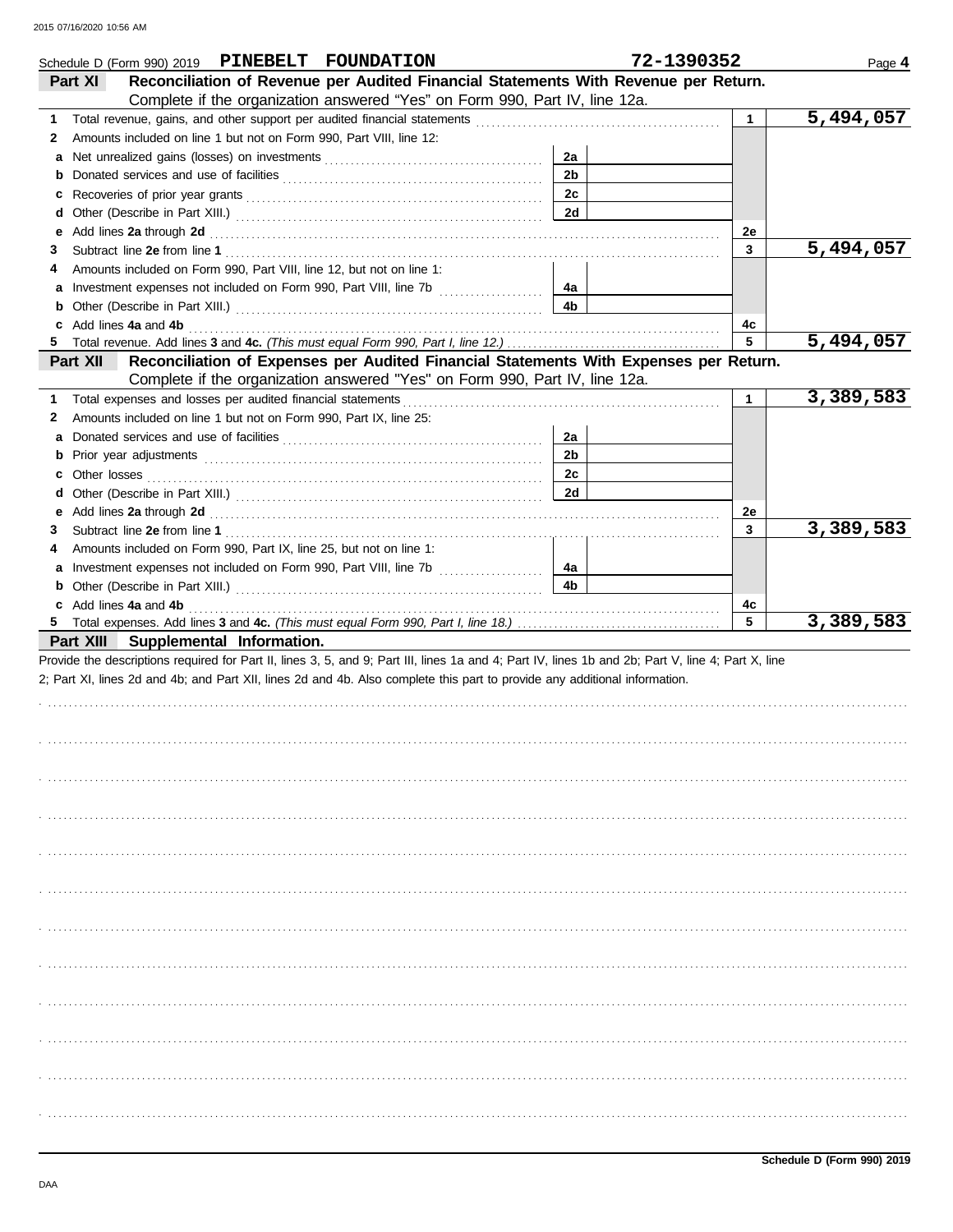|           |                                      | Schedule D (Form 990) 2019 PINEBELT FOUNDATION |  | 72-1390352 | Page 5 |
|-----------|--------------------------------------|------------------------------------------------|--|------------|--------|
| Part XIII | Supplemental Information (continued) |                                                |  |            |        |
|           |                                      |                                                |  |            |        |
|           |                                      |                                                |  |            |        |
|           |                                      |                                                |  |            |        |
|           |                                      |                                                |  |            |        |
|           |                                      |                                                |  |            |        |
|           |                                      |                                                |  |            |        |
|           |                                      |                                                |  |            |        |
|           |                                      |                                                |  |            |        |
|           |                                      |                                                |  |            |        |
|           |                                      |                                                |  |            |        |
|           |                                      |                                                |  |            |        |
|           |                                      |                                                |  |            |        |
|           |                                      |                                                |  |            |        |
|           |                                      |                                                |  |            |        |
|           |                                      |                                                |  |            |        |
|           |                                      |                                                |  |            |        |
|           |                                      |                                                |  |            |        |
|           |                                      |                                                |  |            |        |
|           |                                      |                                                |  |            |        |
|           |                                      |                                                |  |            |        |
|           |                                      |                                                |  |            |        |
|           |                                      |                                                |  |            |        |
|           |                                      |                                                |  |            |        |
|           |                                      |                                                |  |            |        |
|           |                                      |                                                |  |            |        |
|           |                                      |                                                |  |            |        |
|           |                                      |                                                |  |            |        |
|           |                                      |                                                |  |            |        |
|           |                                      |                                                |  |            |        |
|           |                                      |                                                |  |            |        |
|           |                                      |                                                |  |            |        |
|           |                                      |                                                |  |            |        |
|           |                                      |                                                |  |            |        |
|           |                                      |                                                |  |            |        |
|           |                                      |                                                |  |            |        |
|           |                                      |                                                |  |            |        |
|           |                                      |                                                |  |            |        |
|           |                                      |                                                |  |            |        |
|           |                                      |                                                |  |            |        |
|           |                                      |                                                |  |            |        |
|           |                                      |                                                |  |            |        |
|           |                                      |                                                |  |            |        |
|           |                                      |                                                |  |            |        |
|           |                                      |                                                |  |            |        |
|           |                                      |                                                |  |            |        |
|           |                                      |                                                |  |            |        |
|           |                                      |                                                |  |            |        |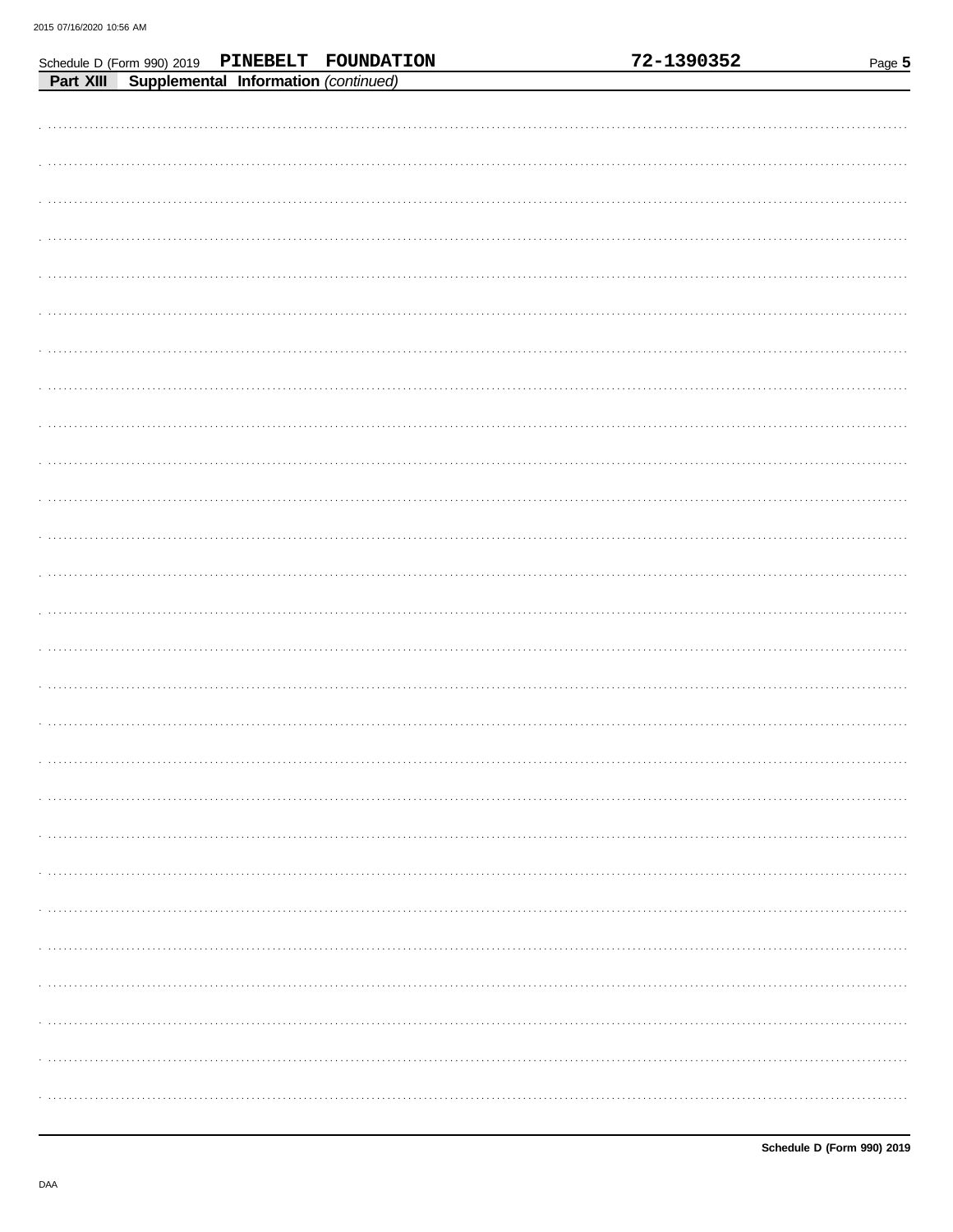| <b>SCHEDULE I</b>                                    |                                                                                                                                                                                                                                                                               |            |                                                                                  | Grants and Other Assistance to Organizations,                                     |                                       |                                                             |                                          |                                | OMB No. 1545-0047                          |  |
|------------------------------------------------------|-------------------------------------------------------------------------------------------------------------------------------------------------------------------------------------------------------------------------------------------------------------------------------|------------|----------------------------------------------------------------------------------|-----------------------------------------------------------------------------------|---------------------------------------|-------------------------------------------------------------|------------------------------------------|--------------------------------|--------------------------------------------|--|
| (Form 990)                                           |                                                                                                                                                                                                                                                                               |            |                                                                                  | Governments, and Individuals in the United States                                 |                                       |                                                             |                                          |                                | 19                                         |  |
|                                                      |                                                                                                                                                                                                                                                                               |            | Complete if the organization answered "Yes" on Form 990, Part IV, line 21 or 22. |                                                                                   |                                       |                                                             |                                          |                                |                                            |  |
| Department of the Treasury                           |                                                                                                                                                                                                                                                                               |            |                                                                                  | La Attach to Form 990.<br>u Go to www.irs.gov/Form990 for the latest information. |                                       |                                                             |                                          |                                | <b>Open to Public</b><br><b>Inspection</b> |  |
| Internal Revenue Service<br>Name of the organization |                                                                                                                                                                                                                                                                               |            |                                                                                  |                                                                                   |                                       |                                                             |                                          | Employer identification number |                                            |  |
|                                                      | <b>PINEBELT</b><br><b>FOUNDATION</b>                                                                                                                                                                                                                                          |            |                                                                                  |                                                                                   |                                       |                                                             |                                          | 72-1390352                     |                                            |  |
| Part I                                               | <b>General Information on Grants and Assistance</b>                                                                                                                                                                                                                           |            |                                                                                  |                                                                                   |                                       |                                                             |                                          |                                |                                            |  |
| $\mathbf 1$                                          | Does the organization maintain records to substantiate the amount of the grants or assistance, the grantees' eligibility for the grants or assistance, and<br>2 Describe in Part IV the organization's procedures for monitoring the use of grant funds in the United States. |            |                                                                                  |                                                                                   |                                       |                                                             |                                          |                                | $ \overline{\mathbf{X}} $ Yes<br><b>No</b> |  |
| Part II                                              | Grants and Other Assistance to Domestic Organizations and Domestic Governments. Complete if the organization answered "Yes" on Form 990,                                                                                                                                      |            |                                                                                  |                                                                                   |                                       |                                                             |                                          |                                |                                            |  |
|                                                      | Part IV, line 21, for any recipient that received more than \$5,000. Part II can be duplicated if additional space is needed.                                                                                                                                                 |            |                                                                                  |                                                                                   |                                       |                                                             |                                          |                                |                                            |  |
| -1                                                   | (a) Name and address of organization<br>or government                                                                                                                                                                                                                         | $(b)$ EIN  | $(c)$ IRC<br>section<br>(if applicable)                                          | (d) Amount of cash<br>grant                                                       | (e) Amount of non-<br>cash assistance | (f) Method of valuation<br>(book, FMV, appraisal,<br>other) | (q) Description of<br>noncash assistance |                                | (h) Purpose of grant<br>or assistance      |  |
| (1) AMERICA READS MISSISSIPPI                        |                                                                                                                                                                                                                                                                               |            |                                                                                  |                                                                                   |                                       |                                                             |                                          |                                |                                            |  |
|                                                      | 3825 RIDGEWOOD ROAD, SUITE 334                                                                                                                                                                                                                                                |            |                                                                                  |                                                                                   |                                       |                                                             |                                          |                                |                                            |  |
| <b>JACKSON</b>                                       | MS 39211                                                                                                                                                                                                                                                                      | 64-6000783 |                                                                                  | 59,400                                                                            |                                       |                                                             |                                          |                                |                                            |  |
| (2) ARC- FORREST COUNTY                              |                                                                                                                                                                                                                                                                               |            |                                                                                  |                                                                                   |                                       |                                                             |                                          |                                |                                            |  |
| PO BOX 18800                                         |                                                                                                                                                                                                                                                                               |            |                                                                                  |                                                                                   |                                       |                                                             |                                          |                                |                                            |  |
| <b>HATTIESBURG</b>                                   | MS 39404                                                                                                                                                                                                                                                                      | 64-0685174 |                                                                                  | 20,500                                                                            |                                       |                                                             |                                          |                                |                                            |  |
| (3) ARC- PINEBELT REGION, INC.                       |                                                                                                                                                                                                                                                                               |            |                                                                                  |                                                                                   |                                       |                                                             |                                          |                                |                                            |  |
| 2263 MILLCREEK ROAD                                  |                                                                                                                                                                                                                                                                               |            |                                                                                  |                                                                                   |                                       |                                                             |                                          | SUPPORT                        |                                            |  |
| LAUREL                                               | MS 39443                                                                                                                                                                                                                                                                      | 64-0408701 |                                                                                  | 12,750                                                                            |                                       |                                                             |                                          |                                |                                            |  |
| (4) COMMON GROUND BAPTIST CHURCH                     |                                                                                                                                                                                                                                                                               |            |                                                                                  |                                                                                   |                                       |                                                             |                                          |                                |                                            |  |
| PO BOX 384                                           |                                                                                                                                                                                                                                                                               |            |                                                                                  |                                                                                   |                                       |                                                             |                                          | SUPPORT                        |                                            |  |
| <b>HAMPTON</b>                                       | AR 71744                                                                                                                                                                                                                                                                      | 62-1698124 |                                                                                  | 90,000                                                                            |                                       |                                                             |                                          |                                |                                            |  |
|                                                      | (5) FIRST BAPTIST CHURCH OF HATTIESBURG                                                                                                                                                                                                                                       |            |                                                                                  |                                                                                   |                                       |                                                             |                                          |                                |                                            |  |
| 4142 LINCOLN RD EXT                                  |                                                                                                                                                                                                                                                                               |            |                                                                                  |                                                                                   |                                       |                                                             |                                          | SUPPORT                        |                                            |  |
| <b>HATTIESBURG</b>                                   | MS 39402                                                                                                                                                                                                                                                                      | 64-0320085 |                                                                                  | 150,000                                                                           |                                       |                                                             |                                          |                                |                                            |  |
|                                                      | (6) FORREST GENERAL HEALTHCARE FOUND                                                                                                                                                                                                                                          |            |                                                                                  |                                                                                   |                                       |                                                             |                                          |                                |                                            |  |
| PO BOX 19010                                         |                                                                                                                                                                                                                                                                               |            |                                                                                  |                                                                                   |                                       |                                                             |                                          |                                |                                            |  |
| <b>HATTIESBURG</b>                                   | MS 39404<br>(7) HEALTH INSURANCE PREMIUM ASSISTANCE                                                                                                                                                                                                                           | 20-4960499 |                                                                                  | 25,500                                                                            |                                       |                                                             |                                          |                                |                                            |  |
| 1507 HARDY STREET SUITE 208                          |                                                                                                                                                                                                                                                                               |            |                                                                                  |                                                                                   |                                       |                                                             |                                          |                                |                                            |  |
| <b>HATTIESBURG</b>                                   | MS 39401                                                                                                                                                                                                                                                                      | 72-1390352 |                                                                                  | 239,258                                                                           |                                       |                                                             |                                          |                                |                                            |  |
| (8) HOMES OF HOPE                                    |                                                                                                                                                                                                                                                                               |            |                                                                                  |                                                                                   |                                       |                                                             |                                          |                                |                                            |  |
| PO BOX 18496                                         |                                                                                                                                                                                                                                                                               |            |                                                                                  |                                                                                   |                                       |                                                             |                                          | SUPPORT                        |                                            |  |
| <b>HATTIESBURG</b>                                   | MS 39404                                                                                                                                                                                                                                                                      | 74-3067795 |                                                                                  | 296,000                                                                           |                                       |                                                             |                                          |                                |                                            |  |
| (9) HUB AWARD                                        |                                                                                                                                                                                                                                                                               |            |                                                                                  |                                                                                   |                                       |                                                             |                                          |                                |                                            |  |
| 1507 HARDY STREET                                    |                                                                                                                                                                                                                                                                               |            |                                                                                  |                                                                                   |                                       |                                                             |                                          |                                |                                            |  |
| <b>HATTIESBURG</b>                                   | MS 39401                                                                                                                                                                                                                                                                      | 72-1390352 |                                                                                  | 19,086                                                                            |                                       |                                                             |                                          |                                |                                            |  |
|                                                      | 2 Enter total number of section 501(c)(3) and government organizations listed in the line 1 table                                                                                                                                                                             |            |                                                                                  |                                                                                   |                                       |                                                             |                                          | u                              |                                            |  |
|                                                      | Enter total number of other organizations listed in the line 1 table                                                                                                                                                                                                          |            |                                                                                  |                                                                                   |                                       |                                                             |                                          | u                              |                                            |  |
|                                                      |                                                                                                                                                                                                                                                                               |            |                                                                                  |                                                                                   |                                       |                                                             |                                          |                                |                                            |  |

**For Paperwork Reduction Act Notice, see the Instructions for Form 990. Schedule I (Form 990) (2019)**

DAA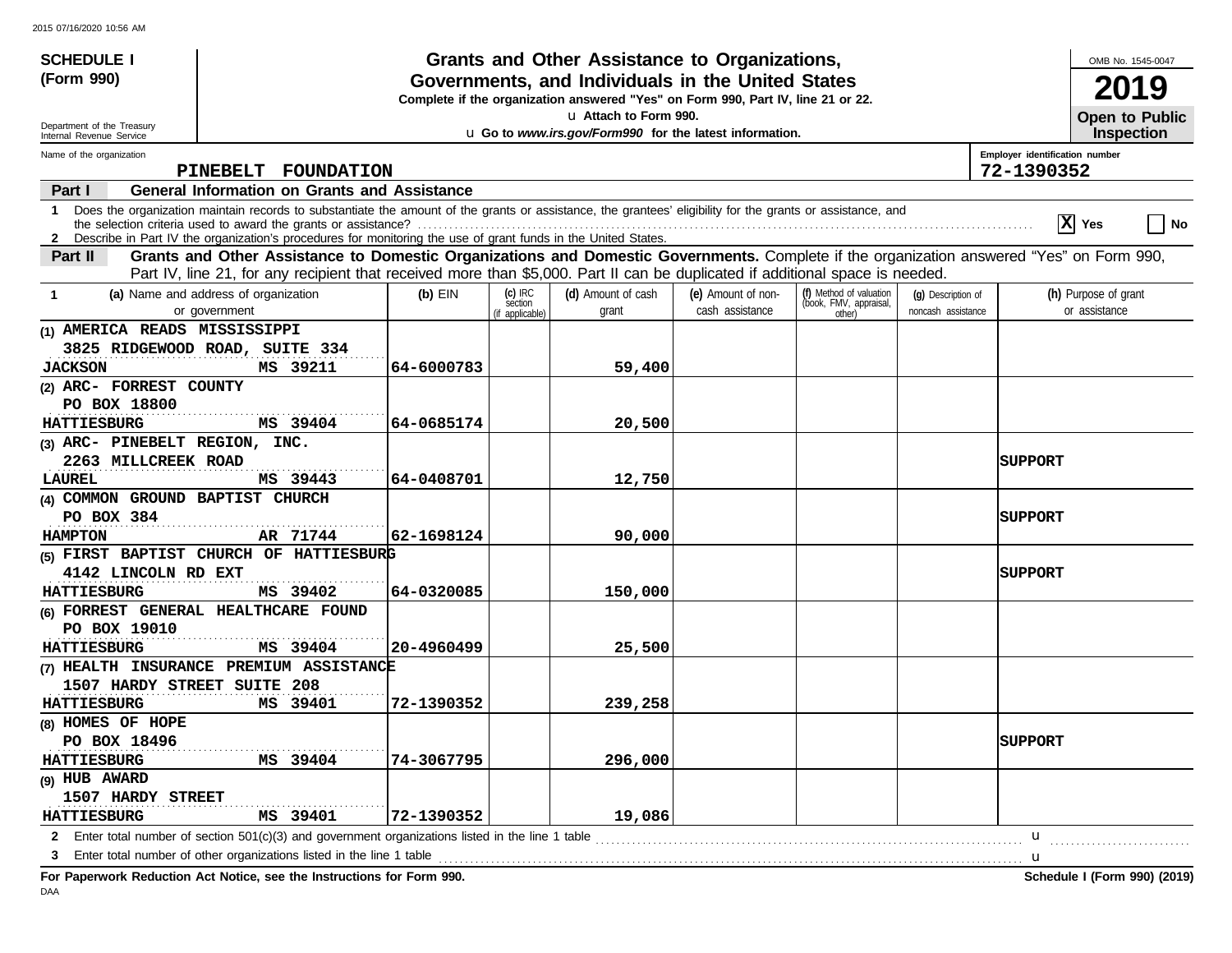| <b>SCHEDULE I</b>                                      |                                                                                                                                                                                                                                                                               |            |                                         | Grants and Other Assistance to Organizations,           |                                       |                                                             |                                          |                                              | OMB No. 1545-0047                     |
|--------------------------------------------------------|-------------------------------------------------------------------------------------------------------------------------------------------------------------------------------------------------------------------------------------------------------------------------------|------------|-----------------------------------------|---------------------------------------------------------|---------------------------------------|-------------------------------------------------------------|------------------------------------------|----------------------------------------------|---------------------------------------|
| (Form 990)                                             | Governments, and Individuals in the United States<br>Complete if the organization answered "Yes" on Form 990, Part IV, line 21 or 22.                                                                                                                                         |            |                                         |                                                         |                                       |                                                             |                                          |                                              | 2019                                  |
|                                                        |                                                                                                                                                                                                                                                                               |            |                                         | u Attach to Form 990.                                   |                                       |                                                             |                                          |                                              | <b>Open to Public</b>                 |
| Department of the Treasury<br>Internal Revenue Service |                                                                                                                                                                                                                                                                               |            |                                         | u Go to www.irs.gov/Form990 for the latest information. |                                       |                                                             |                                          |                                              | <b>Inspection</b>                     |
| Name of the organization                               | PINEBELT FOUNDATION                                                                                                                                                                                                                                                           |            |                                         |                                                         |                                       |                                                             |                                          | Employer identification number<br>72-1390352 |                                       |
| Part I                                                 | <b>General Information on Grants and Assistance</b>                                                                                                                                                                                                                           |            |                                         |                                                         |                                       |                                                             |                                          |                                              |                                       |
| $\mathbf 1$                                            | Does the organization maintain records to substantiate the amount of the grants or assistance, the grantees' eligibility for the grants or assistance, and<br>2 Describe in Part IV the organization's procedures for monitoring the use of grant funds in the United States. |            |                                         |                                                         |                                       |                                                             |                                          |                                              | Yes<br>  No                           |
| Part II                                                | Grants and Other Assistance to Domestic Organizations and Domestic Governments. Complete if the organization answered "Yes" on Form 990,<br>Part IV, line 21, for any recipient that received more than \$5,000. Part II can be duplicated if additional space is needed.     |            |                                         |                                                         |                                       |                                                             |                                          |                                              |                                       |
| $\mathbf{1}$                                           | (a) Name and address of organization<br>or government                                                                                                                                                                                                                         | $(b)$ EIN  | $(c)$ IRC<br>section<br>(if applicable) | (d) Amount of cash<br>grant                             | (e) Amount of non-<br>cash assistance | (f) Method of valuation<br>(book, FMV, appraisal,<br>other) | (q) Description of<br>noncash assistance |                                              | (h) Purpose of grant<br>or assistance |
| 12650 RIVERSIDE DR #206                                | INTERNATIONAL MYELOMA FOUNDATION<br>CA 91607                                                                                                                                                                                                                                  | 95-4296919 |                                         |                                                         |                                       |                                                             |                                          |                                              |                                       |
| NORTH HOLLYWOOD<br>(2) LAUGHS 4 LIFE                   |                                                                                                                                                                                                                                                                               |            |                                         | 54,400                                                  |                                       |                                                             |                                          |                                              |                                       |
| 1507 HARDY ST., SUITE 208                              |                                                                                                                                                                                                                                                                               |            |                                         |                                                         |                                       |                                                             |                                          |                                              |                                       |
| <b>HATTIESBURG</b>                                     | MS 39401                                                                                                                                                                                                                                                                      | 72-1390352 |                                         | 92,054                                                  |                                       |                                                             |                                          |                                              |                                       |
| $(3)$ R3SM, INC                                        |                                                                                                                                                                                                                                                                               |            |                                         |                                                         |                                       |                                                             |                                          |                                              |                                       |
| 301 BUSCHMAN STREET                                    |                                                                                                                                                                                                                                                                               |            |                                         |                                                         |                                       |                                                             |                                          |                                              |                                       |
| <b>HATTIESBURG</b>                                     | MS 39403                                                                                                                                                                                                                                                                      | 26-1666534 |                                         | 111,252                                                 |                                       |                                                             |                                          |                                              |                                       |
| (4) THE EXTRA TABLE                                    |                                                                                                                                                                                                                                                                               |            |                                         |                                                         |                                       |                                                             |                                          |                                              |                                       |
| PO BOX 17318                                           |                                                                                                                                                                                                                                                                               |            |                                         |                                                         |                                       |                                                             |                                          | <b>SUPPORT</b>                               |                                       |
| <b>HATTIESBURG</b>                                     | MS 39404                                                                                                                                                                                                                                                                      | 27-3779135 |                                         | 16,750                                                  |                                       |                                                             |                                          |                                              |                                       |
| (5) THE FAMILY YMCA                                    |                                                                                                                                                                                                                                                                               |            |                                         |                                                         |                                       |                                                             |                                          |                                              |                                       |
| 3179 VETERANS MEMORIAL DRIVE                           |                                                                                                                                                                                                                                                                               |            |                                         |                                                         |                                       |                                                             |                                          | <b>SUPPORT</b>                               |                                       |
| <b>HATTIESBURG</b>                                     | MS 39401                                                                                                                                                                                                                                                                      | 64-0340760 |                                         | 37,195                                                  |                                       |                                                             |                                          |                                              |                                       |
|                                                        | (6) THE UNIVERSITY OF SOUTHERN MISSISSI                                                                                                                                                                                                                                       |            |                                         |                                                         |                                       |                                                             |                                          |                                              |                                       |
| 118 COLLEGE DRIVE                                      |                                                                                                                                                                                                                                                                               |            |                                         |                                                         |                                       |                                                             |                                          |                                              |                                       |
| <b>HATTIESBURG</b>                                     | MS 39406                                                                                                                                                                                                                                                                      | 64-6000818 |                                         | 17,250                                                  |                                       |                                                             |                                          |                                              |                                       |
|                                                        | (7) BAPTIST MEDICAL AND DENTAL MISSION                                                                                                                                                                                                                                        |            |                                         |                                                         |                                       |                                                             |                                          |                                              |                                       |
| 11 PLAZA DRIVE                                         |                                                                                                                                                                                                                                                                               |            |                                         |                                                         |                                       |                                                             |                                          |                                              |                                       |
| <b>HATTIESBURG</b>                                     | MS 39402                                                                                                                                                                                                                                                                      | 64-0811705 |                                         | 46,100                                                  |                                       |                                                             |                                          |                                              |                                       |
| (8) CITY OF RULEVILLE                                  |                                                                                                                                                                                                                                                                               |            |                                         |                                                         |                                       |                                                             |                                          |                                              |                                       |
| PO BOX 428                                             |                                                                                                                                                                                                                                                                               |            |                                         |                                                         |                                       |                                                             |                                          |                                              |                                       |
| <b>RULEVILLE</b>                                       | MS 38771                                                                                                                                                                                                                                                                      | 64-6001039 |                                         | 44,735                                                  |                                       |                                                             |                                          |                                              |                                       |
| $(9)$ CRU                                              |                                                                                                                                                                                                                                                                               |            |                                         |                                                         |                                       |                                                             |                                          |                                              |                                       |
| 100 LAKE HART DR #2400                                 |                                                                                                                                                                                                                                                                               |            |                                         |                                                         |                                       |                                                             |                                          |                                              |                                       |
| ORLANDO                                                | FL 32832                                                                                                                                                                                                                                                                      | 45-3697029 |                                         | 9,800                                                   |                                       |                                                             |                                          |                                              |                                       |
| $\mathbf{2}$                                           | Enter total number of section $501(c)(3)$ and government organizations listed in the line 1 table                                                                                                                                                                             |            |                                         |                                                         |                                       |                                                             |                                          | u                                            |                                       |
| 3                                                      | Enter total number of other organizations listed in the line 1 table                                                                                                                                                                                                          |            | .                                       |                                                         |                                       |                                                             |                                          | <b>u</b>                                     |                                       |

**For Paperwork Reduction Act Notice, see the Instructions for Form 990. Schedule I (Form 990) (2019)** DAA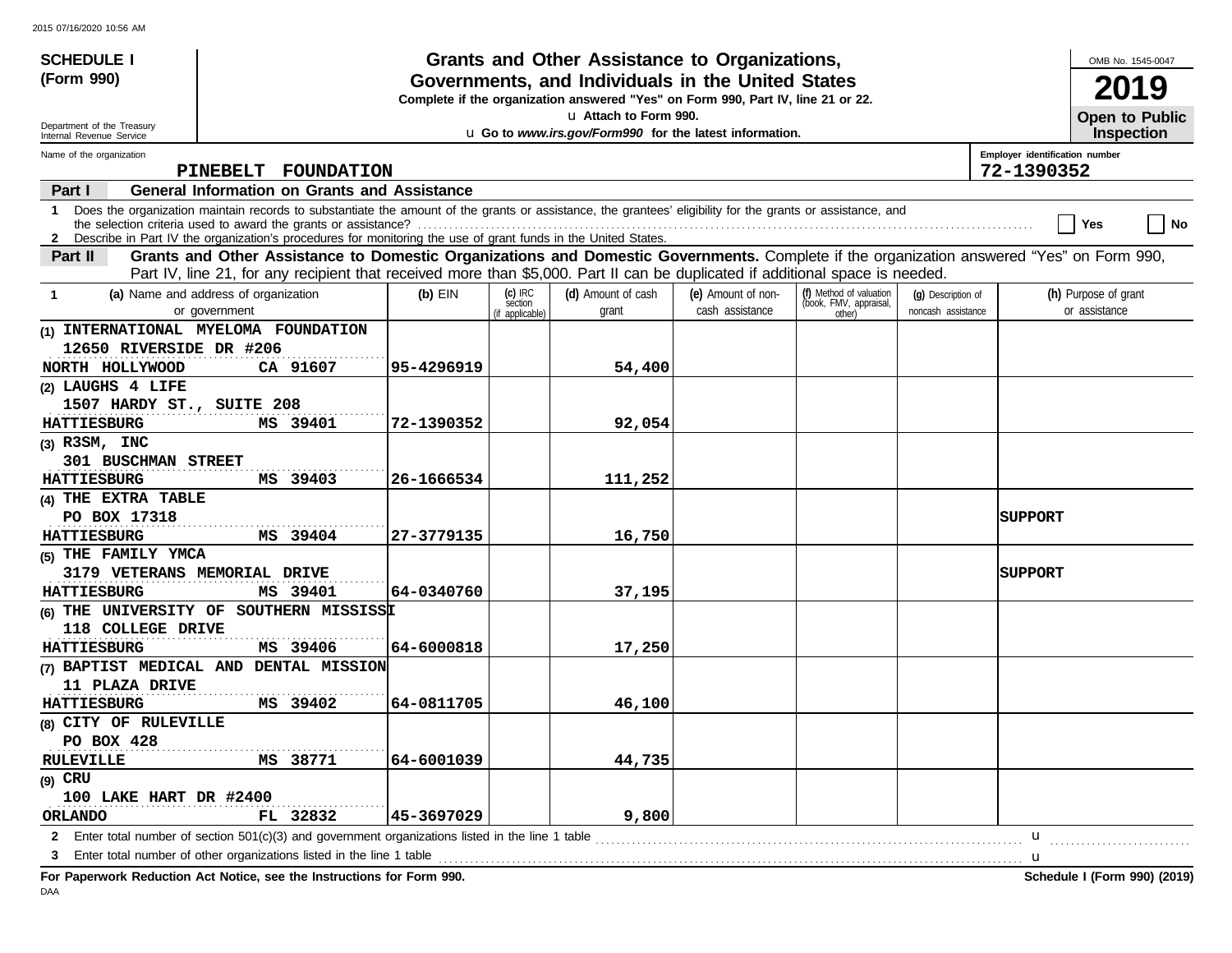| <b>SCHEDULE I</b>                                                                                                                                                                                                                                                                                                                                                                                       |                                                                                                                                                            |            |                                         | Grants and Other Assistance to Organizations,                                                                                         |                                       |                                                             |                                          |                                              |                                       | OMB No. 1545-0047     |
|---------------------------------------------------------------------------------------------------------------------------------------------------------------------------------------------------------------------------------------------------------------------------------------------------------------------------------------------------------------------------------------------------------|------------------------------------------------------------------------------------------------------------------------------------------------------------|------------|-----------------------------------------|---------------------------------------------------------------------------------------------------------------------------------------|---------------------------------------|-------------------------------------------------------------|------------------------------------------|----------------------------------------------|---------------------------------------|-----------------------|
| (Form 990)                                                                                                                                                                                                                                                                                                                                                                                              |                                                                                                                                                            |            |                                         | Governments, and Individuals in the United States<br>Complete if the organization answered "Yes" on Form 990, Part IV, line 21 or 22. |                                       |                                                             |                                          |                                              |                                       | 19                    |
| Department of the Treasury                                                                                                                                                                                                                                                                                                                                                                              |                                                                                                                                                            |            |                                         | La Attach to Form 990.                                                                                                                |                                       |                                                             |                                          |                                              |                                       | <b>Open to Public</b> |
| Internal Revenue Service                                                                                                                                                                                                                                                                                                                                                                                |                                                                                                                                                            |            |                                         | u Go to www.irs.gov/Form990 for the latest information.                                                                               |                                       |                                                             |                                          |                                              |                                       | <b>Inspection</b>     |
| Name of the organization                                                                                                                                                                                                                                                                                                                                                                                | PINEBELT<br><b>FOUNDATION</b>                                                                                                                              |            |                                         |                                                                                                                                       |                                       |                                                             |                                          | Employer identification number<br>72-1390352 |                                       |                       |
| Part I                                                                                                                                                                                                                                                                                                                                                                                                  | <b>General Information on Grants and Assistance</b>                                                                                                        |            |                                         |                                                                                                                                       |                                       |                                                             |                                          |                                              |                                       |                       |
| 1                                                                                                                                                                                                                                                                                                                                                                                                       | Does the organization maintain records to substantiate the amount of the grants or assistance, the grantees' eligibility for the grants or assistance, and |            |                                         |                                                                                                                                       |                                       |                                                             |                                          |                                              | Yes                                   | No                    |
| 2 Describe in Part IV the organization's procedures for monitoring the use of grant funds in the United States.<br>Grants and Other Assistance to Domestic Organizations and Domestic Governments. Complete if the organization answered "Yes" on Form 990,<br>Part II<br>Part IV, line 21, for any recipient that received more than \$5,000. Part II can be duplicated if additional space is needed. |                                                                                                                                                            |            |                                         |                                                                                                                                       |                                       |                                                             |                                          |                                              |                                       |                       |
| $\mathbf 1$                                                                                                                                                                                                                                                                                                                                                                                             | (a) Name and address of organization<br>or government                                                                                                      | $(b)$ EIN  | $(c)$ IRC<br>section<br>(if applicable) | (d) Amount of cash<br>grant                                                                                                           | (e) Amount of non-<br>cash assistance | (f) Method of valuation<br>(book, FMV, appraisal,<br>other) | (g) Description of<br>noncash assistance |                                              | (h) Purpose of grant<br>or assistance |                       |
| (1) DISENTANGLE<br>1507 HARDY STREET<br><b>HATTIESBURG</b>                                                                                                                                                                                                                                                                                                                                              | MS 39401                                                                                                                                                   | 72-1390352 |                                         | 11,320                                                                                                                                |                                       |                                                             |                                          |                                              |                                       |                       |
| (2) EDWARDS STREET                                                                                                                                                                                                                                                                                                                                                                                      |                                                                                                                                                            |            |                                         |                                                                                                                                       |                                       |                                                             |                                          |                                              |                                       |                       |
| PO BOX 17532                                                                                                                                                                                                                                                                                                                                                                                            |                                                                                                                                                            |            |                                         |                                                                                                                                       |                                       |                                                             |                                          |                                              |                                       |                       |
| <b>HATTIESBURG</b>                                                                                                                                                                                                                                                                                                                                                                                      | MS 39404                                                                                                                                                   | 64-0698304 |                                         | 7,000                                                                                                                                 |                                       |                                                             |                                          |                                              |                                       |                       |
| (3) FAITH FOR A CURE                                                                                                                                                                                                                                                                                                                                                                                    |                                                                                                                                                            |            |                                         |                                                                                                                                       |                                       |                                                             |                                          |                                              |                                       |                       |
| 1507 HARDY STREET                                                                                                                                                                                                                                                                                                                                                                                       |                                                                                                                                                            |            |                                         |                                                                                                                                       |                                       |                                                             |                                          |                                              |                                       |                       |
| <b>HATTIESBURG</b>                                                                                                                                                                                                                                                                                                                                                                                      | MS 39401                                                                                                                                                   | 72-1390352 |                                         | 5,305                                                                                                                                 |                                       |                                                             |                                          |                                              |                                       |                       |
| (4) HATTIESBURG HUNDRED                                                                                                                                                                                                                                                                                                                                                                                 |                                                                                                                                                            |            |                                         |                                                                                                                                       |                                       |                                                             |                                          |                                              |                                       |                       |
| 1507 HARDY STREET SUITE 208                                                                                                                                                                                                                                                                                                                                                                             |                                                                                                                                                            |            |                                         |                                                                                                                                       |                                       |                                                             |                                          |                                              |                                       |                       |
| <b>HATTIESBURG</b>                                                                                                                                                                                                                                                                                                                                                                                      | MS 39401                                                                                                                                                   | 72-1390352 |                                         | 8,683                                                                                                                                 |                                       |                                                             |                                          |                                              |                                       |                       |
| (5) HUB CITY NYE<br>1501 ADELINE STREET                                                                                                                                                                                                                                                                                                                                                                 |                                                                                                                                                            |            |                                         |                                                                                                                                       |                                       |                                                             |                                          |                                              |                                       |                       |
| <b>HATTIESBURG</b>                                                                                                                                                                                                                                                                                                                                                                                      | MS 39401                                                                                                                                                   | 72-1390352 |                                         | 29,408                                                                                                                                |                                       |                                                             |                                          |                                              |                                       |                       |
| (6) JEFFERSON DAVIS COUNTY SCHOOLS                                                                                                                                                                                                                                                                                                                                                                      |                                                                                                                                                            |            |                                         |                                                                                                                                       |                                       |                                                             |                                          |                                              |                                       |                       |
| PO BOX 1197                                                                                                                                                                                                                                                                                                                                                                                             |                                                                                                                                                            |            |                                         |                                                                                                                                       |                                       |                                                             |                                          |                                              |                                       |                       |
| <b>PRENTISS</b>                                                                                                                                                                                                                                                                                                                                                                                         | MS 39474                                                                                                                                                   | 64-6009027 |                                         | 20,000                                                                                                                                |                                       |                                                             |                                          |                                              |                                       |                       |
| (7) JEFFREY'S FUND                                                                                                                                                                                                                                                                                                                                                                                      |                                                                                                                                                            |            |                                         |                                                                                                                                       |                                       |                                                             |                                          |                                              |                                       |                       |
| 1501 ADELINE STREET                                                                                                                                                                                                                                                                                                                                                                                     |                                                                                                                                                            |            |                                         |                                                                                                                                       |                                       |                                                             |                                          |                                              |                                       |                       |
| <b>HATTIESBURG</b>                                                                                                                                                                                                                                                                                                                                                                                      | MS 39401                                                                                                                                                   | 72-1390352 |                                         | 6,579                                                                                                                                 |                                       |                                                             |                                          |                                              |                                       |                       |
| (8) MAIN STREET METHODIST                                                                                                                                                                                                                                                                                                                                                                               |                                                                                                                                                            |            |                                         |                                                                                                                                       |                                       |                                                             |                                          |                                              |                                       |                       |
| PO BOX 1009                                                                                                                                                                                                                                                                                                                                                                                             |                                                                                                                                                            |            |                                         |                                                                                                                                       |                                       |                                                             |                                          |                                              |                                       |                       |
| <b>HATTIESBURG</b>                                                                                                                                                                                                                                                                                                                                                                                      | MS 39403                                                                                                                                                   | 64-0366879 |                                         | 10,000                                                                                                                                |                                       |                                                             |                                          |                                              |                                       |                       |
| (9) MIDTOWN MERCHANTS                                                                                                                                                                                                                                                                                                                                                                                   |                                                                                                                                                            |            |                                         |                                                                                                                                       |                                       |                                                             |                                          |                                              |                                       |                       |
| 1501 ADELINE STREET                                                                                                                                                                                                                                                                                                                                                                                     |                                                                                                                                                            |            |                                         |                                                                                                                                       |                                       |                                                             |                                          |                                              |                                       |                       |
| <b>HATTIESBURG</b>                                                                                                                                                                                                                                                                                                                                                                                      | MS 39401                                                                                                                                                   | 72-1390352 |                                         | 28,642                                                                                                                                |                                       |                                                             |                                          |                                              |                                       |                       |
|                                                                                                                                                                                                                                                                                                                                                                                                         | 2 Enter total number of section 501(c)(3) and government organizations listed in the line 1 table                                                          |            |                                         |                                                                                                                                       |                                       |                                                             |                                          | u                                            |                                       |                       |
| З                                                                                                                                                                                                                                                                                                                                                                                                       | Enter total number of other organizations listed in the line 1 table                                                                                       |            |                                         |                                                                                                                                       |                                       |                                                             | <u></u> <b>u</b>                         |                                              |                                       |                       |

**For Paperwork Reduction Act Notice, see the Instructions for Form 990. Schedule I (Form 990) (2019)** DAA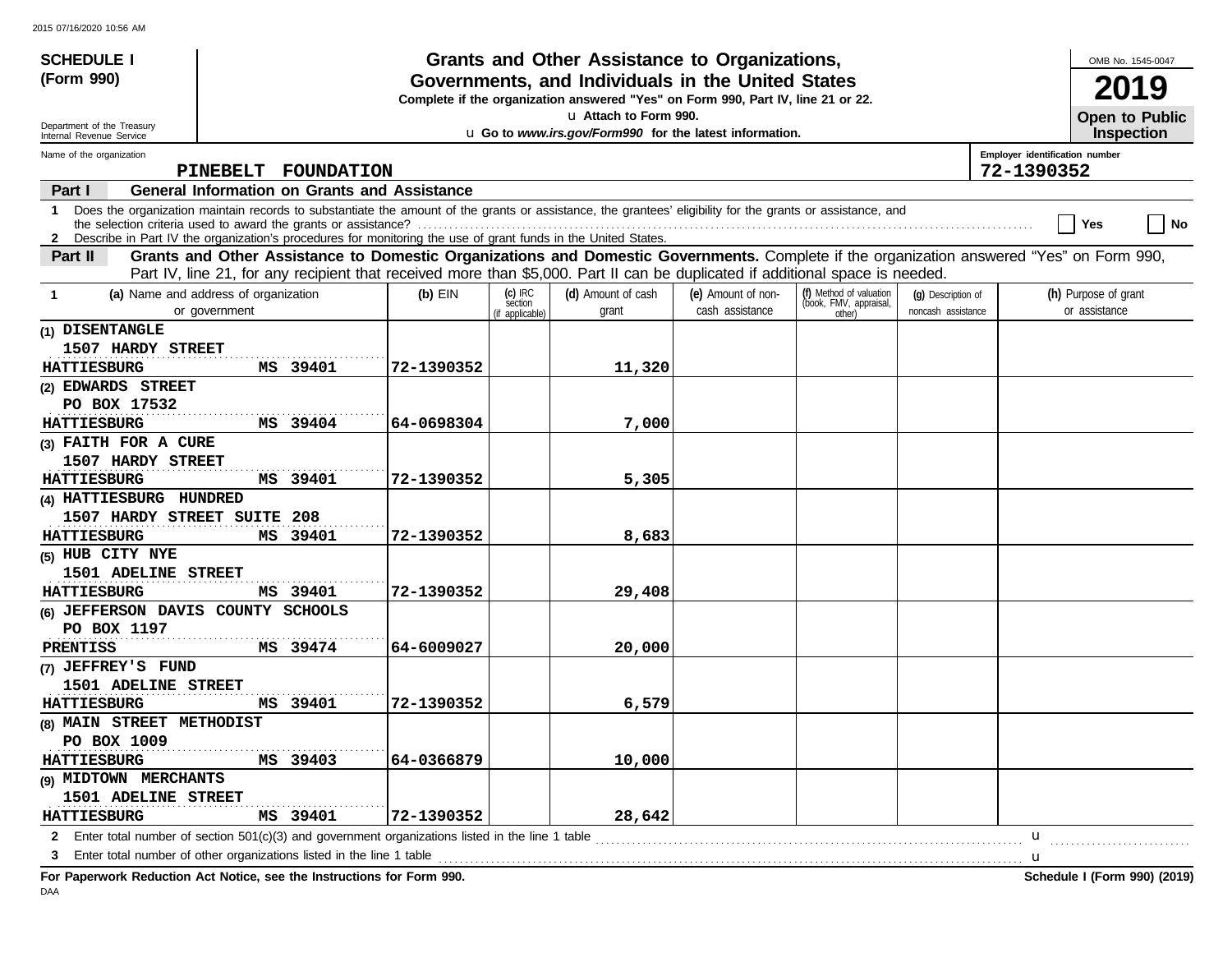| <b>SCHEDULE I</b>                                                                                                                                                                                                                                                                    |                                                                                                                                                                                                                                                                                 |            |                                         | Grants and Other Assistance to Organizations,                                                                                         |                                       |                                                             |                                          |                                              |                                       | OMB No. 1545-0047 |
|--------------------------------------------------------------------------------------------------------------------------------------------------------------------------------------------------------------------------------------------------------------------------------------|---------------------------------------------------------------------------------------------------------------------------------------------------------------------------------------------------------------------------------------------------------------------------------|------------|-----------------------------------------|---------------------------------------------------------------------------------------------------------------------------------------|---------------------------------------|-------------------------------------------------------------|------------------------------------------|----------------------------------------------|---------------------------------------|-------------------|
| (Form 990)                                                                                                                                                                                                                                                                           |                                                                                                                                                                                                                                                                                 |            |                                         | Governments, and Individuals in the United States<br>Complete if the organization answered "Yes" on Form 990, Part IV, line 21 or 22. |                                       |                                                             |                                          |                                              |                                       | Lg                |
| Department of the Treasury                                                                                                                                                                                                                                                           |                                                                                                                                                                                                                                                                                 |            |                                         | La Attach to Form 990.                                                                                                                |                                       |                                                             |                                          |                                              |                                       | Open to Public    |
| Internal Revenue Service                                                                                                                                                                                                                                                             |                                                                                                                                                                                                                                                                                 |            |                                         | u Go to www.irs.gov/Form990 for the latest information.                                                                               |                                       |                                                             |                                          |                                              |                                       | <b>Inspection</b> |
| Name of the organization                                                                                                                                                                                                                                                             | PINEBELT<br><b>FOUNDATION</b>                                                                                                                                                                                                                                                   |            |                                         |                                                                                                                                       |                                       |                                                             |                                          | Employer identification number<br>72-1390352 |                                       |                   |
| Part I                                                                                                                                                                                                                                                                               | <b>General Information on Grants and Assistance</b>                                                                                                                                                                                                                             |            |                                         |                                                                                                                                       |                                       |                                                             |                                          |                                              |                                       |                   |
|                                                                                                                                                                                                                                                                                      | 1 Does the organization maintain records to substantiate the amount of the grants or assistance, the grantees' eligibility for the grants or assistance, and<br>2 Describe in Part IV the organization's procedures for monitoring the use of grant funds in the United States. |            |                                         |                                                                                                                                       |                                       |                                                             |                                          |                                              | Yes                                   | No                |
| Grants and Other Assistance to Domestic Organizations and Domestic Governments. Complete if the organization answered "Yes" on Form 990,<br>Part II<br>Part IV, line 21, for any recipient that received more than \$5,000. Part II can be duplicated if additional space is needed. |                                                                                                                                                                                                                                                                                 |            |                                         |                                                                                                                                       |                                       |                                                             |                                          |                                              |                                       |                   |
| $\mathbf 1$                                                                                                                                                                                                                                                                          | (a) Name and address of organization<br>or government                                                                                                                                                                                                                           | $(b)$ EIN  | $(c)$ IRC<br>section<br>(if applicable) | (d) Amount of cash<br>grant                                                                                                           | (e) Amount of non-<br>cash assistance | (f) Method of valuation<br>(book, FMV, appraisal,<br>other) | (g) Description of<br>noncash assistance |                                              | (h) Purpose of grant<br>or assistance |                   |
| (1) PINEBELT FCA<br>5891 HWY 49 STE 60 PMB #118<br><b>HATTIESBURG</b>                                                                                                                                                                                                                | MS 39402                                                                                                                                                                                                                                                                        | 44-0610626 |                                         | 10,000                                                                                                                                |                                       |                                                             |                                          |                                              |                                       |                   |
| (2) PINE BURR AREA COUNCIL<br>1318 HARDY STREET                                                                                                                                                                                                                                      |                                                                                                                                                                                                                                                                                 |            |                                         |                                                                                                                                       |                                       |                                                             |                                          |                                              |                                       |                   |
| <b>HATTIESBURG</b>                                                                                                                                                                                                                                                                   | MS 39401                                                                                                                                                                                                                                                                        | 64-0303072 |                                         | 5,359                                                                                                                                 |                                       |                                                             |                                          |                                              |                                       |                   |
| (3) SACRED HEART CATHOLIC CHURCH<br><b>608 SOUTHERN AVE</b>                                                                                                                                                                                                                          |                                                                                                                                                                                                                                                                                 |            |                                         |                                                                                                                                       |                                       |                                                             |                                          |                                              |                                       |                   |
| <b>HATTIESBURG</b>                                                                                                                                                                                                                                                                   | MS 39401                                                                                                                                                                                                                                                                        | 64-0868195 |                                         | 6,000                                                                                                                                 |                                       |                                                             |                                          |                                              |                                       |                   |
| (4) SAMARITAN'S PURSE                                                                                                                                                                                                                                                                |                                                                                                                                                                                                                                                                                 |            |                                         |                                                                                                                                       |                                       |                                                             |                                          |                                              |                                       |                   |
| PO BOX 3000                                                                                                                                                                                                                                                                          |                                                                                                                                                                                                                                                                                 |            |                                         |                                                                                                                                       |                                       |                                                             |                                          |                                              |                                       |                   |
| <b>BOONE</b>                                                                                                                                                                                                                                                                         | NC 28607                                                                                                                                                                                                                                                                        | 58-1437002 |                                         | 10,250                                                                                                                                |                                       |                                                             |                                          |                                              |                                       |                   |
| $(5)$ SOMA<br>8505 SARAN DR<br>PLAYA DEL REY                                                                                                                                                                                                                                         | CA 90293                                                                                                                                                                                                                                                                        | 26-0219159 |                                         | 7,200                                                                                                                                 |                                       |                                                             |                                          |                                              |                                       |                   |
| (6) THE JACKSON TIGERS AAU<br>PO BOX 2916                                                                                                                                                                                                                                            |                                                                                                                                                                                                                                                                                 |            |                                         |                                                                                                                                       |                                       |                                                             |                                          |                                              |                                       |                   |
| <b>JACKSON</b>                                                                                                                                                                                                                                                                       | MS 39207                                                                                                                                                                                                                                                                        | 64-0899239 |                                         | 50,000                                                                                                                                |                                       |                                                             |                                          |                                              |                                       |                   |
| PO BOX 1648                                                                                                                                                                                                                                                                          | (7) UNITED WAY OF SOUTHEAST MISSISSIPPI                                                                                                                                                                                                                                         |            |                                         |                                                                                                                                       |                                       |                                                             |                                          |                                              |                                       |                   |
| <b>HATTIESBURG</b>                                                                                                                                                                                                                                                                   | MS 39403                                                                                                                                                                                                                                                                        | 64-0410475 |                                         | 10,217                                                                                                                                |                                       |                                                             |                                          |                                              |                                       |                   |
| (8) WILLIAM CAREY UNIVERSITY                                                                                                                                                                                                                                                         |                                                                                                                                                                                                                                                                                 |            |                                         |                                                                                                                                       |                                       |                                                             |                                          |                                              |                                       |                   |
|                                                                                                                                                                                                                                                                                      | 710 WILLIAM CAREY PARKWAY WCU BOX                                                                                                                                                                                                                                               |            |                                         |                                                                                                                                       |                                       |                                                             |                                          |                                              |                                       |                   |
| <b>HATTIESBURG</b>                                                                                                                                                                                                                                                                   | MS 39401                                                                                                                                                                                                                                                                        | 64-0329300 |                                         | 15,614                                                                                                                                |                                       |                                                             |                                          |                                              |                                       |                   |
|                                                                                                                                                                                                                                                                                      | (9) WESTMINISTER PRESBYTERIAN CHURCH                                                                                                                                                                                                                                            |            |                                         |                                                                                                                                       |                                       |                                                             |                                          |                                              |                                       |                   |
| <b>115 N 25TH AVE</b>                                                                                                                                                                                                                                                                |                                                                                                                                                                                                                                                                                 |            |                                         |                                                                                                                                       |                                       |                                                             |                                          |                                              |                                       |                   |
| MS 39401<br>64-0476822<br>10,000<br><b>HATTIESBURG</b>                                                                                                                                                                                                                               |                                                                                                                                                                                                                                                                                 |            |                                         |                                                                                                                                       |                                       |                                                             |                                          |                                              |                                       |                   |
|                                                                                                                                                                                                                                                                                      | 2 Enter total number of section 501(c)(3) and government organizations listed in the line 1 table                                                                                                                                                                               |            |                                         |                                                                                                                                       |                                       |                                                             |                                          | u                                            |                                       |                   |
| 3                                                                                                                                                                                                                                                                                    | Enter total number of other organizations listed in the line 1 table                                                                                                                                                                                                            |            |                                         |                                                                                                                                       |                                       |                                                             | <u></u> <b>u</b>                         |                                              |                                       |                   |

**For Paperwork Reduction Act Notice, see the Instructions for Form 990. Schedule I (Form 990) (2019)** DAA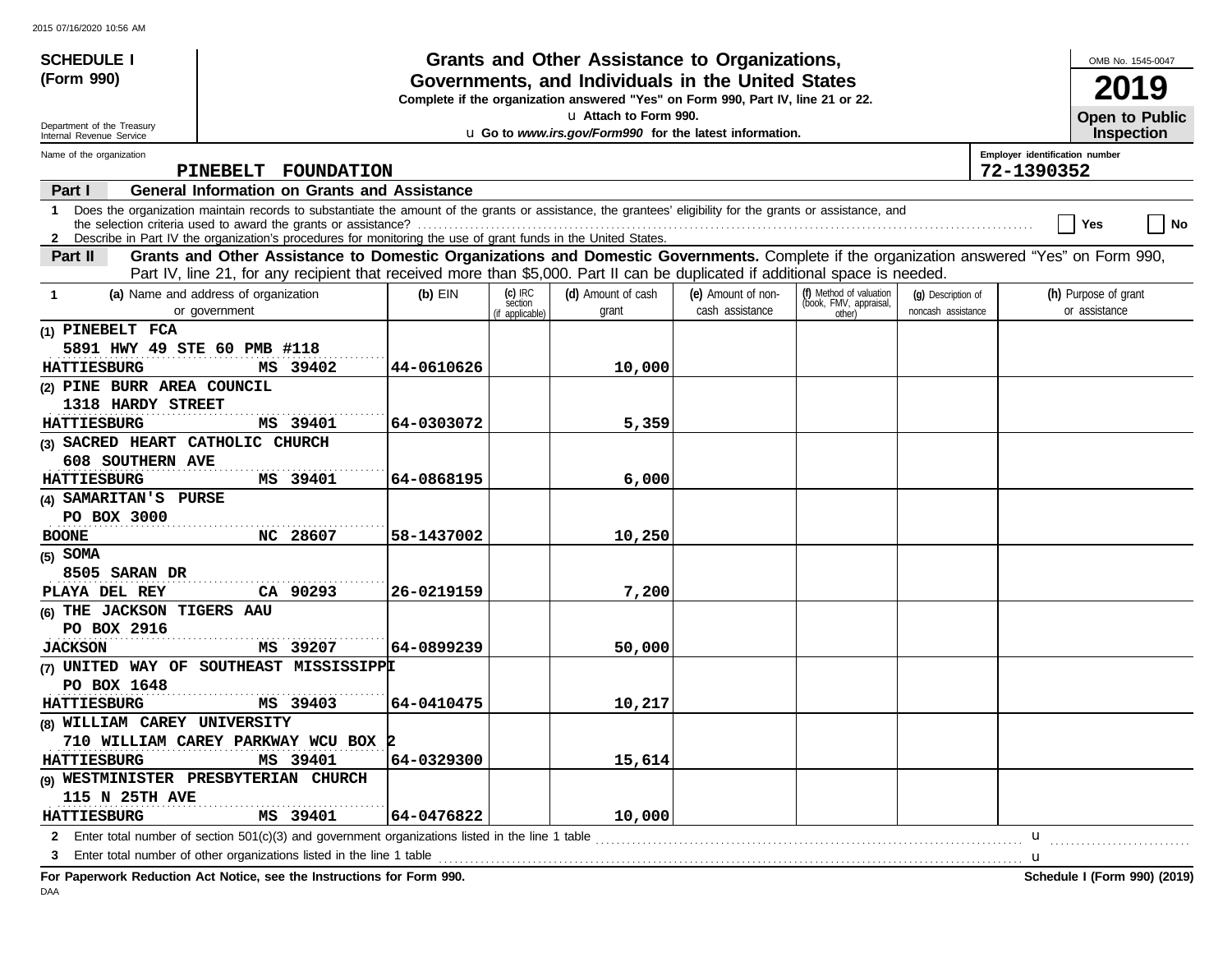| <b>SCHEDULE I</b>                                      |                                                                                                                                                                                                                                                                                                                                      |            |                                         | <b>Grants and Other Assistance to Organizations,</b>                                                                                  |                                       |                                                             |                                          |                                | OMB No. 1545-0047                     |
|--------------------------------------------------------|--------------------------------------------------------------------------------------------------------------------------------------------------------------------------------------------------------------------------------------------------------------------------------------------------------------------------------------|------------|-----------------------------------------|---------------------------------------------------------------------------------------------------------------------------------------|---------------------------------------|-------------------------------------------------------------|------------------------------------------|--------------------------------|---------------------------------------|
| (Form 990)                                             |                                                                                                                                                                                                                                                                                                                                      |            |                                         | Governments, and Individuals in the United States<br>Complete if the organization answered "Yes" on Form 990, Part IV, line 21 or 22. |                                       |                                                             |                                          |                                |                                       |
| Department of the Treasury<br>Internal Revenue Service |                                                                                                                                                                                                                                                                                                                                      |            |                                         | La Attach to Form 990.<br>u Go to www.irs.gov/Form990 for the latest information.                                                     |                                       |                                                             |                                          |                                | Open to Public<br>Inspection          |
| Name of the organization                               |                                                                                                                                                                                                                                                                                                                                      |            |                                         |                                                                                                                                       |                                       |                                                             |                                          | Employer identification number |                                       |
|                                                        | PINEBELT FOUNDATION                                                                                                                                                                                                                                                                                                                  |            |                                         |                                                                                                                                       |                                       |                                                             |                                          | 72-1390352                     |                                       |
| Part I<br>1                                            | <b>General Information on Grants and Assistance</b><br>Does the organization maintain records to substantiate the amount of the grants or assistance, the grantees' eligibility for the grants or assistance, and<br>2 Describe in Part IV the organization's procedures for monitoring the use of grant funds in the United States. |            |                                         |                                                                                                                                       |                                       |                                                             |                                          |                                | Yes<br>No                             |
| Part II                                                | Grants and Other Assistance to Domestic Organizations and Domestic Governments. Complete if the organization answered "Yes" on Form 990,<br>Part IV, line 21, for any recipient that received more than \$5,000. Part II can be duplicated if additional space is needed.                                                            |            |                                         |                                                                                                                                       |                                       |                                                             |                                          |                                |                                       |
| -1                                                     | (a) Name and address of organization<br>or government                                                                                                                                                                                                                                                                                | $(b)$ EIN  | $(c)$ IRC<br>section<br>(if applicable) | (d) Amount of cash<br>grant                                                                                                           | (e) Amount of non-<br>cash assistance | (f) Method of valuation<br>(book, FMV, appraisal,<br>other) | (q) Description of<br>noncash assistance |                                | (h) Purpose of grant<br>or assistance |
| 1452 HWY 98E                                           | (1) WOODLAWN UNITED PENTECOSTAL CHURCH                                                                                                                                                                                                                                                                                               |            |                                         |                                                                                                                                       |                                       |                                                             |                                          |                                |                                       |
| COLUMBIA                                               | MS 39429                                                                                                                                                                                                                                                                                                                             | 64-0685406 |                                         | 90,000                                                                                                                                |                                       |                                                             |                                          |                                |                                       |
| (2)                                                    |                                                                                                                                                                                                                                                                                                                                      |            |                                         |                                                                                                                                       |                                       |                                                             |                                          |                                |                                       |
| (3)                                                    |                                                                                                                                                                                                                                                                                                                                      |            |                                         |                                                                                                                                       |                                       |                                                             |                                          |                                |                                       |
|                                                        |                                                                                                                                                                                                                                                                                                                                      |            |                                         |                                                                                                                                       |                                       |                                                             |                                          |                                |                                       |
| (4)                                                    |                                                                                                                                                                                                                                                                                                                                      |            |                                         |                                                                                                                                       |                                       |                                                             |                                          |                                |                                       |
|                                                        |                                                                                                                                                                                                                                                                                                                                      |            |                                         |                                                                                                                                       |                                       |                                                             |                                          |                                |                                       |
| (5)                                                    |                                                                                                                                                                                                                                                                                                                                      |            |                                         |                                                                                                                                       |                                       |                                                             |                                          |                                |                                       |
| (6)                                                    |                                                                                                                                                                                                                                                                                                                                      |            |                                         |                                                                                                                                       |                                       |                                                             |                                          |                                |                                       |
|                                                        |                                                                                                                                                                                                                                                                                                                                      |            |                                         |                                                                                                                                       |                                       |                                                             |                                          |                                |                                       |
| (7)                                                    |                                                                                                                                                                                                                                                                                                                                      |            |                                         |                                                                                                                                       |                                       |                                                             |                                          |                                |                                       |
|                                                        |                                                                                                                                                                                                                                                                                                                                      |            |                                         |                                                                                                                                       |                                       |                                                             |                                          |                                |                                       |
| (8)                                                    |                                                                                                                                                                                                                                                                                                                                      |            |                                         |                                                                                                                                       |                                       |                                                             |                                          |                                |                                       |
|                                                        |                                                                                                                                                                                                                                                                                                                                      |            |                                         |                                                                                                                                       |                                       |                                                             |                                          |                                |                                       |
| (9)                                                    |                                                                                                                                                                                                                                                                                                                                      |            |                                         |                                                                                                                                       |                                       |                                                             |                                          |                                |                                       |
|                                                        |                                                                                                                                                                                                                                                                                                                                      |            |                                         |                                                                                                                                       |                                       |                                                             |                                          |                                |                                       |
| $\mathbf{2}$                                           | Enter total number of section $501(c)(3)$ and government organizations listed in the line 1 table                                                                                                                                                                                                                                    |            |                                         |                                                                                                                                       |                                       |                                                             |                                          | u                              |                                       |
| З                                                      | Enter total number of other organizations listed in the line 1 table<br>For Paperwork Reduction Act Notice, see the Instructions for Form 990.                                                                                                                                                                                       |            |                                         |                                                                                                                                       |                                       |                                                             |                                          | u                              | Schedule I (Form 990) (2019)          |

DAA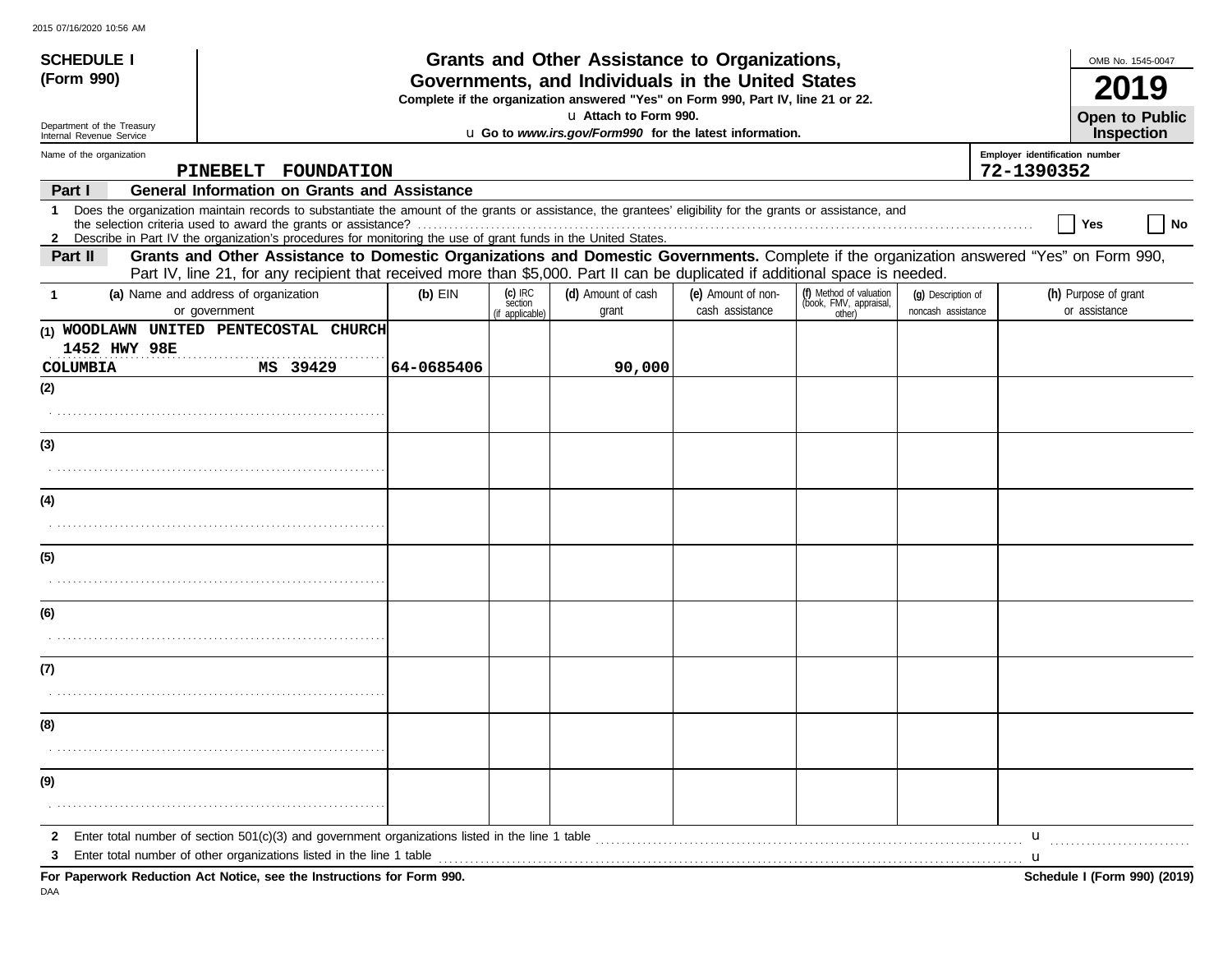|              | Schedule I (Form 990) (2019) PINEBELT FOUNDATION                                                                                          |                             |                             | 72-1390352                          |                                                          | Page 2                                |
|--------------|-------------------------------------------------------------------------------------------------------------------------------------------|-----------------------------|-----------------------------|-------------------------------------|----------------------------------------------------------|---------------------------------------|
| Part III     | Grants and Other Assistance to Domestic Individuals. Complete if the organization answered "Yes" on Form 990, Part IV, line 22.           |                             |                             |                                     |                                                          |                                       |
|              | Part III can be duplicated if additional space is needed.                                                                                 |                             |                             |                                     |                                                          |                                       |
|              | (a) Type of grant or assistance                                                                                                           | (b) Number of<br>recipients | (c) Amount of<br>cash grant | (d) Amount of<br>noncash assistance | (e) Method of valuation (book,<br>FMV, appraisal, other) | (f) Description of noncash assistance |
|              | 1 SCHOLARSHIPS                                                                                                                            |                             | 840,595                     |                                     |                                                          |                                       |
| $\mathbf{2}$ |                                                                                                                                           |                             |                             |                                     |                                                          |                                       |
| $\mathbf{3}$ |                                                                                                                                           |                             |                             |                                     |                                                          |                                       |
|              |                                                                                                                                           |                             |                             |                                     |                                                          |                                       |
| 5            |                                                                                                                                           |                             |                             |                                     |                                                          |                                       |
| 6            |                                                                                                                                           |                             |                             |                                     |                                                          |                                       |
| 7            |                                                                                                                                           |                             |                             |                                     |                                                          |                                       |
| Part IV      | Supplemental Information. Provide the information required in Part I, line 2; Part III, column (b); and any other additional information. |                             |                             |                                     |                                                          |                                       |
|              | Part IV - Additional Information<br>FUND DISBURSEMENTS ARE ADMINISTERED IN ACCORDANCE WITH FUND AGREEMENTS.                               |                             |                             |                                     |                                                          |                                       |
|              |                                                                                                                                           |                             |                             |                                     |                                                          |                                       |
|              |                                                                                                                                           |                             |                             |                                     |                                                          |                                       |
|              |                                                                                                                                           |                             |                             |                                     |                                                          |                                       |
|              |                                                                                                                                           |                             |                             |                                     |                                                          |                                       |
|              |                                                                                                                                           |                             |                             |                                     |                                                          |                                       |
|              |                                                                                                                                           |                             |                             |                                     |                                                          |                                       |
|              |                                                                                                                                           |                             |                             |                                     |                                                          |                                       |
|              |                                                                                                                                           |                             |                             |                                     |                                                          |                                       |
|              |                                                                                                                                           |                             |                             |                                     |                                                          |                                       |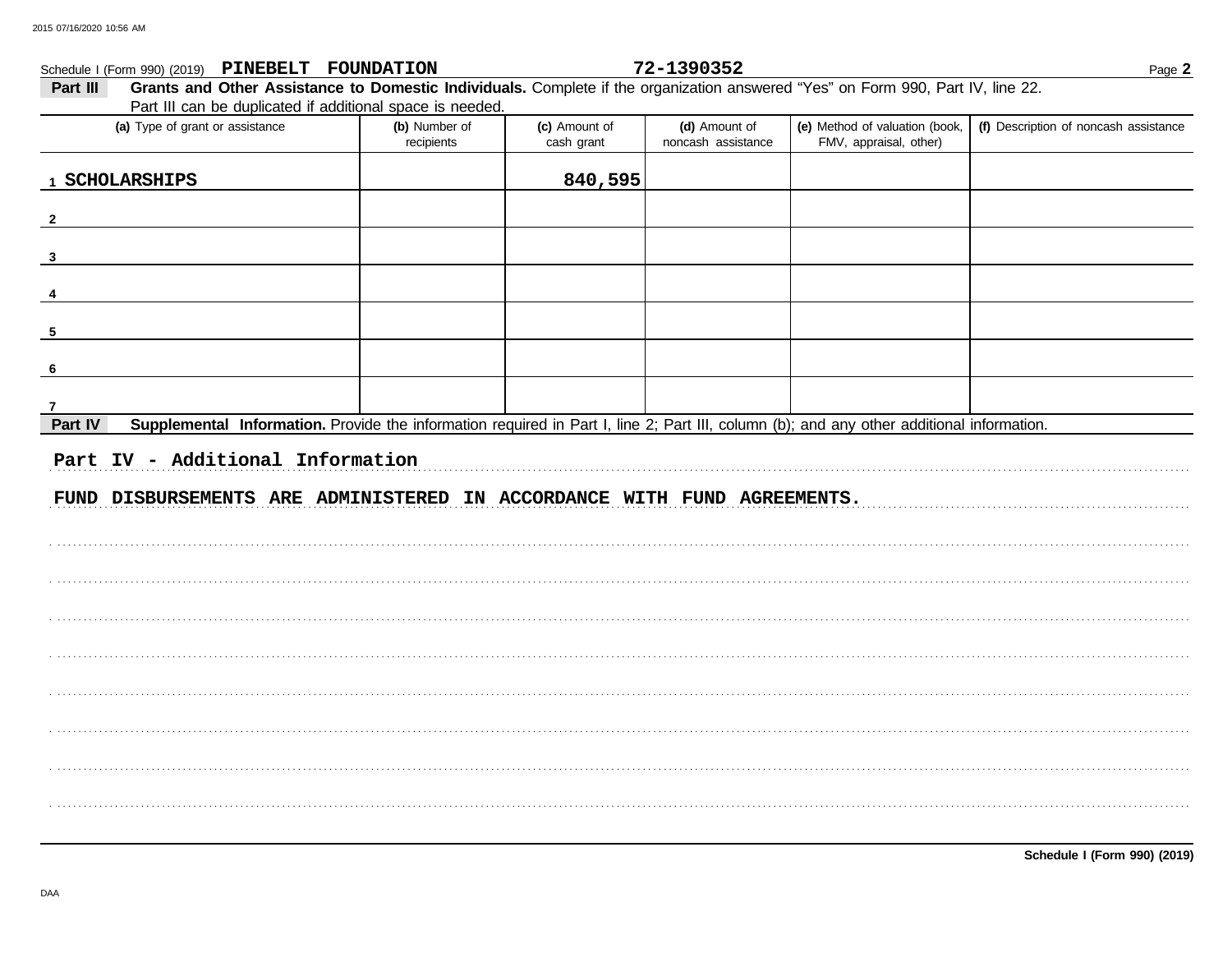# **SCHEDULE M Noncash Contributions**

OMB No. 1545-0047 **2019**

Department of the Treasury<br>Internal Revenue Service

u **Complete if the organizations answered "Yes" on Form 990, Part IV, lines 29 or 30.** u **Attach to Form 990.**

u **Go to** *www.irs.gov/Form990* **for instructions and the latest information.**

Name of the organization **Employer identification number Employer identification number Inspection Open To Public**

**PINEBELT FOUNDATION 72-1390352**

|              | <b>Types of Property</b><br>Part I                                                                                 |             |                            |                                             |                              |     |     |    |
|--------------|--------------------------------------------------------------------------------------------------------------------|-------------|----------------------------|---------------------------------------------|------------------------------|-----|-----|----|
|              |                                                                                                                    | (a)         | (b)                        | (c)                                         | (d)                          |     |     |    |
|              |                                                                                                                    | Check if    | Number of contributions or | Noncash contribution<br>amounts reported on | Method of determining        |     |     |    |
|              |                                                                                                                    | applicable  | items contributed          | Form 990, Part VIII, line 1g                | noncash contribution amounts |     |     |    |
| 1            | Art - Works of art                                                                                                 |             |                            |                                             |                              |     |     |    |
| $\mathbf{2}$ | Art - Historical treasures                                                                                         |             |                            |                                             |                              |     |     |    |
| 3            | Art - Fractional interests                                                                                         |             |                            |                                             |                              |     |     |    |
| 4            | Books and publications                                                                                             |             |                            |                                             |                              |     |     |    |
| 5            | Clothing and household                                                                                             |             |                            |                                             |                              |     |     |    |
|              |                                                                                                                    |             |                            |                                             |                              |     |     |    |
| 6            | Cars and other vehicles                                                                                            |             |                            |                                             |                              |     |     |    |
| 7            | Boats and planes                                                                                                   |             |                            |                                             |                              |     |     |    |
| 8            | Intellectual property                                                                                              |             |                            |                                             |                              |     |     |    |
| 9            | Securities - Publicly traded                                                                                       |             |                            |                                             |                              |     |     |    |
| 10           | Securities - Closely held stock                                                                                    | $\mathbf x$ | $\mathbf{1}$               | 198,810                                     |                              |     |     |    |
| 11           | Securities - Partnership, LLC,                                                                                     |             |                            |                                             |                              |     |     |    |
|              | or trust interests                                                                                                 |             |                            |                                             |                              |     |     |    |
| 12           | Securities - Miscellaneous                                                                                         |             |                            |                                             |                              |     |     |    |
| 13           | Qualified conservation                                                                                             |             |                            |                                             |                              |     |     |    |
|              | contribution - Historic                                                                                            |             |                            |                                             |                              |     |     |    |
|              | structures                                                                                                         |             |                            |                                             |                              |     |     |    |
| 14           | Qualified conservation                                                                                             |             |                            |                                             |                              |     |     |    |
|              |                                                                                                                    |             |                            |                                             |                              |     |     |    |
| 15           | Real estate - Residential                                                                                          |             |                            |                                             |                              |     |     |    |
| 16           | Real estate - Commercial                                                                                           |             |                            |                                             |                              |     |     |    |
| 17           | Real estate - Other                                                                                                |             |                            |                                             |                              |     |     |    |
| 18           |                                                                                                                    |             |                            |                                             |                              |     |     |    |
| 19           | Food inventory                                                                                                     |             |                            |                                             |                              |     |     |    |
| 20           | Drugs and medical supplies                                                                                         |             |                            |                                             |                              |     |     |    |
| 21           | Taxidermy                                                                                                          |             |                            |                                             |                              |     |     |    |
| 22           | Historical artifacts                                                                                               |             |                            |                                             |                              |     |     |    |
| 23           | Scientific specimens                                                                                               |             |                            |                                             |                              |     |     |    |
| 24           | Archeological artifacts                                                                                            |             |                            |                                             |                              |     |     |    |
| 25           |                                                                                                                    |             |                            |                                             |                              |     |     |    |
| 26           |                                                                                                                    |             |                            |                                             |                              |     |     |    |
| 27           |                                                                                                                    |             |                            |                                             |                              |     |     |    |
| 28           | Other $\mathbf{u}$ (                                                                                               |             |                            |                                             |                              |     |     |    |
| 29           | Number of Forms 8283 received by the organization during the tax year for contributions for                        |             |                            |                                             |                              |     |     |    |
|              | which the organization completed Form 8283, Part IV, Donee Acknowledgement                                         |             |                            |                                             | 29                           |     |     |    |
|              |                                                                                                                    |             |                            |                                             |                              |     | Yes | No |
| 30a          | During the year, did the organization receive by contribution any property reported in Part I, lines 1 through     |             |                            |                                             |                              |     |     |    |
|              | 28, that it must hold for at least three years from the date of the initial contribution, and which isn't required |             |                            |                                             |                              |     |     |    |
|              |                                                                                                                    |             |                            |                                             |                              | 30a |     | x  |
| b            | If "Yes," describe the arrangement in Part II.                                                                     |             |                            |                                             |                              |     |     |    |
| 31           | Does the organization have a gift acceptance policy that requires the review of any nonstandard                    |             |                            |                                             |                              |     |     |    |
|              | contributions?                                                                                                     |             |                            |                                             |                              | 31  |     | X  |
| 32a          | Does the organization hire or use third parties or related organizations to solicit, process, or sell noncash      |             |                            |                                             |                              |     |     |    |
|              | contributions?                                                                                                     |             |                            |                                             |                              | 32a |     | X  |
| b            | If "Yes," describe in Part II.                                                                                     |             |                            |                                             |                              |     |     |    |
| 33           | If the organization didn't report an amount in column (c) for a type of property for which column (a) is checked,  |             |                            |                                             |                              |     |     |    |
|              | describe in Part II.                                                                                               |             |                            |                                             |                              |     |     |    |

**For Paperwork Reduction Act Notice, see the Instructions for Form 990. Schedule M (Form 990) 2019**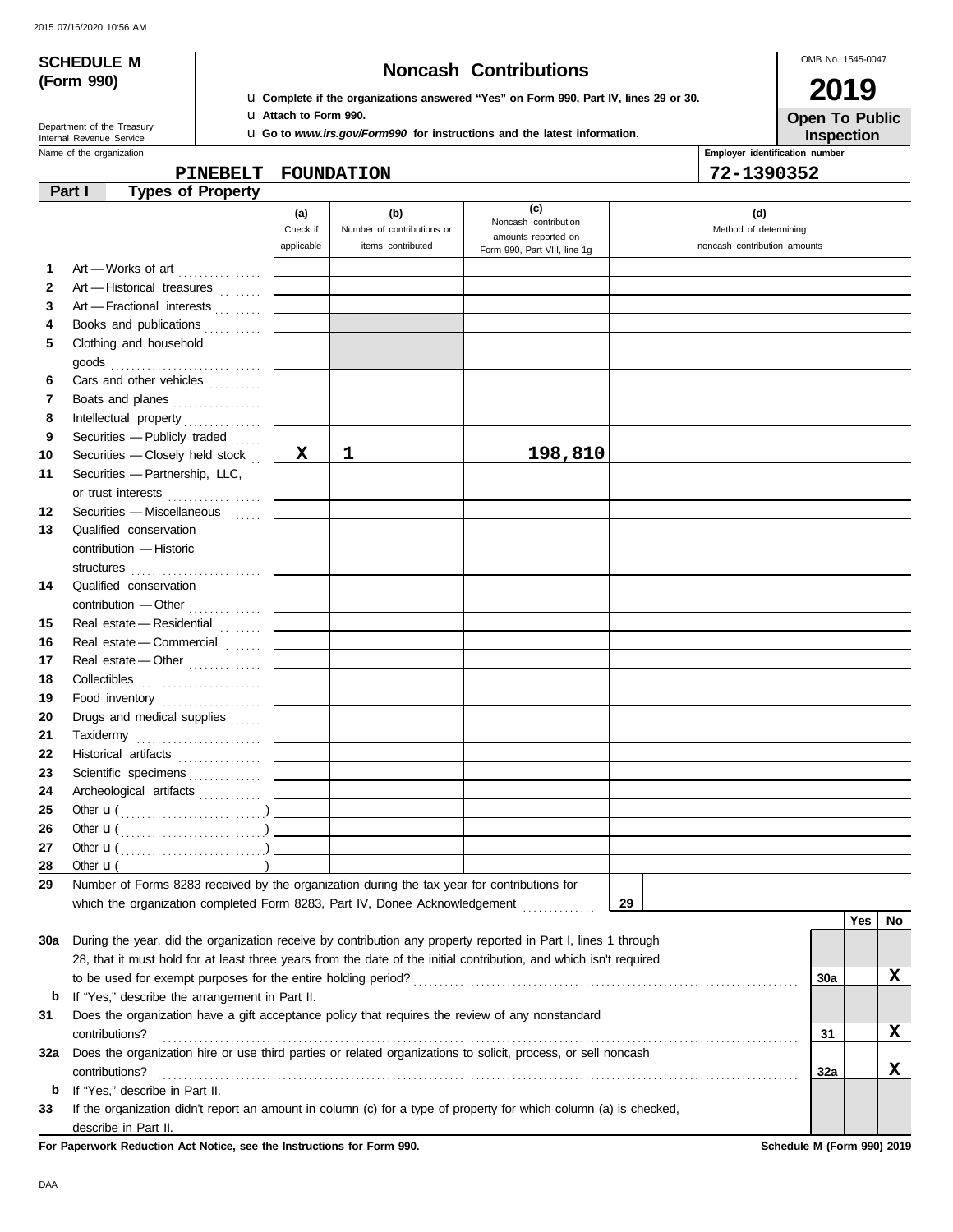|         | Schedule M (Form 990) 2019 PINEBELT FOUNDATION |                                                                                   | 72-1390352                                                                                                                                                                                                                   | Page 2 |
|---------|------------------------------------------------|-----------------------------------------------------------------------------------|------------------------------------------------------------------------------------------------------------------------------------------------------------------------------------------------------------------------------|--------|
| Part II |                                                | or a combination of both. Also complete this part for any additional information. | Supplemental Information. Provide the information required by Part I, lines 30b, 32b, and 33, and whether<br>the organization is reporting in Part I, column (b), the number of contributions, the number of items received, |        |
|         |                                                |                                                                                   |                                                                                                                                                                                                                              |        |
|         |                                                |                                                                                   |                                                                                                                                                                                                                              |        |
|         |                                                |                                                                                   |                                                                                                                                                                                                                              |        |
|         |                                                |                                                                                   |                                                                                                                                                                                                                              |        |
|         |                                                |                                                                                   |                                                                                                                                                                                                                              |        |
|         |                                                |                                                                                   |                                                                                                                                                                                                                              |        |
|         |                                                |                                                                                   |                                                                                                                                                                                                                              |        |
|         |                                                |                                                                                   |                                                                                                                                                                                                                              |        |
|         |                                                |                                                                                   |                                                                                                                                                                                                                              |        |
|         |                                                |                                                                                   |                                                                                                                                                                                                                              |        |
|         |                                                |                                                                                   |                                                                                                                                                                                                                              |        |
|         |                                                |                                                                                   |                                                                                                                                                                                                                              |        |
|         |                                                |                                                                                   |                                                                                                                                                                                                                              |        |
|         |                                                |                                                                                   |                                                                                                                                                                                                                              |        |
|         |                                                |                                                                                   |                                                                                                                                                                                                                              |        |
|         |                                                |                                                                                   |                                                                                                                                                                                                                              |        |
|         |                                                |                                                                                   |                                                                                                                                                                                                                              |        |
|         |                                                |                                                                                   |                                                                                                                                                                                                                              |        |
|         |                                                |                                                                                   |                                                                                                                                                                                                                              |        |
|         |                                                |                                                                                   |                                                                                                                                                                                                                              |        |
|         |                                                |                                                                                   |                                                                                                                                                                                                                              |        |
|         |                                                |                                                                                   |                                                                                                                                                                                                                              |        |
|         |                                                |                                                                                   |                                                                                                                                                                                                                              |        |
|         |                                                |                                                                                   |                                                                                                                                                                                                                              |        |
|         |                                                |                                                                                   |                                                                                                                                                                                                                              |        |
|         |                                                |                                                                                   |                                                                                                                                                                                                                              |        |
|         |                                                |                                                                                   |                                                                                                                                                                                                                              |        |
|         |                                                |                                                                                   |                                                                                                                                                                                                                              |        |
|         |                                                |                                                                                   |                                                                                                                                                                                                                              |        |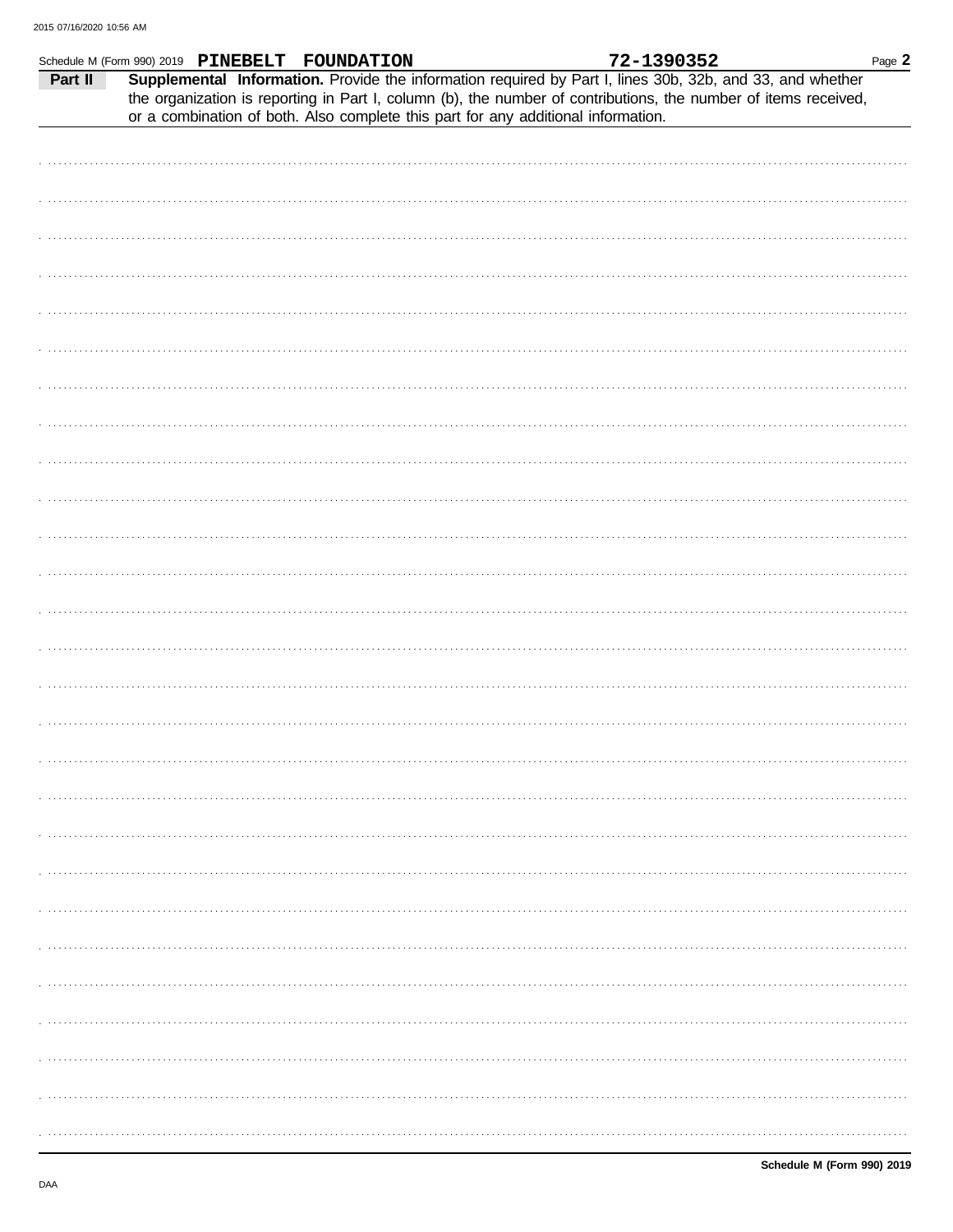**SCHEDULE O** (Form 990 or 990-EZ)

### Supplemental Information to Form 990 or 990-EZ

Complete to provide information for responses to specific questions on Form 990 or 990-EZ or to provide any additional information. u Attach to Form 990 or 990-EZ.

u Go to www.irs.gov/Form990 for the latest information.

2019

Open to Public Inspection

OMB No 1545-0047

Department of the Treasury Internal Revenue Service Name of the organization

### PINEBELT FOUNDATION

Employer identification number 72-1390352

Form 990 - Organization's Mission THE FOUNDATION IS A NOT-FOR-PROFIT ORGANIZATION DESIGNED TO SUPPORT CHARITABLE ACTIVITIES TO BENEFIT THE RESIDENTS OF THE PINE BELT AREA OF SOUTH MISSISSIPPI. THE MISSION IS TO BUILD BETTER COMMUNITIES THROUGH AS A DRIVING FORCE IN OUR REGION, OUR MISSION IS TO BUILD **PHILANTHROPY.** STRONGER COMMUNITIES THROUGH PHILANTHROPY. DONORS CAN ESTABLISH CHARITABLE LEGACIES AND PROVIDE LEADERSHIP TO ADDRESS COMMUNITY NEEDS IN A MANNER THAT IS RESPONSIBLE, RESPONSIVE, AND LASTING. Form 990, Part I, Line 6 **FUNDRAISING** Form 990, Part III, Line 4d - All Other Accomplishments CONTRIBUTIONS AND PROGRAM SERVICE DISBURSEMENTS FOR CHARITABLE PURPOSES. Form 990, Part VI, Line 11b - Organization's Process to Review Form 990 THE FOUNDATION'S FINANCE COMMITTEE (OR ITS DELEGATED MEMBER) REVIEW THE FORM 990 BEFORE IT IS SIGNED AND FILED. Form 990, Part VI, Line 12c - Enforcement of Conflicts Policy THE FOUNDATION REQUIRES ITS OFFICERS, DIRECTORS AND KEY EMPLOYEES (IF ANY) TO READ AND SIGN AS HAVING READ THE WRITTEN CONFLICT OF INTEREST POLICY. Form 990, Part VI, Line 15a - Compensation Process for Top Official

THE FOUNDATION'S EXECUTIVE COMMITTEE AND THE FINANCE COMMITTEE MEET TO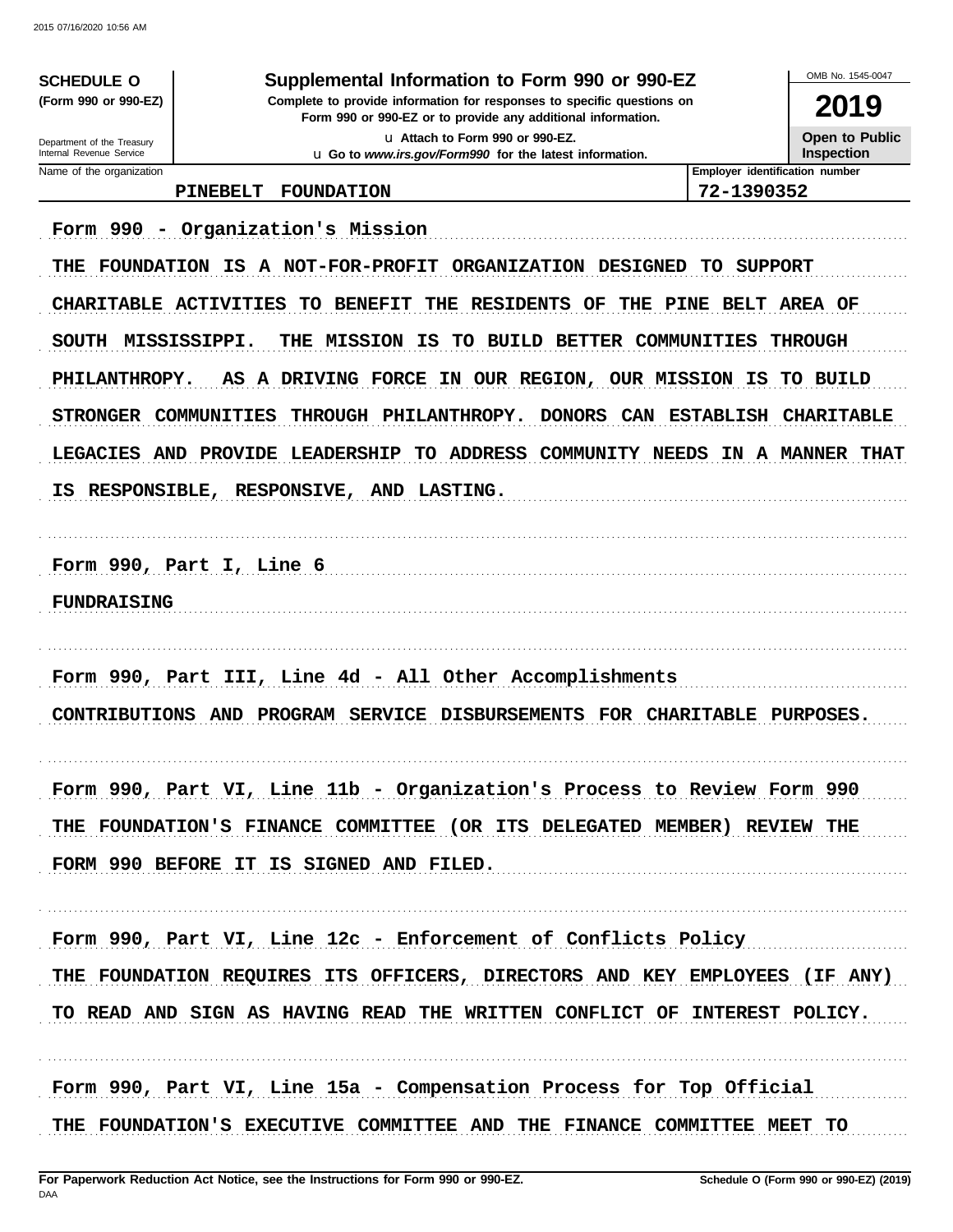| Schedule O (Form 990 or 990-EZ) (2019)                                    | Page 2                               |
|---------------------------------------------------------------------------|--------------------------------------|
| Name of the organization                                                  | Employer identification number       |
| <b>PINEBELT</b><br><b>FOUNDATION</b>                                      | 72-1390352                           |
| DISCUSS AND DETERMINE<br>THE COMPENSATION OF<br>THE<br><b>EXECUTIVE</b>   | DIRECTOR AND KEY                     |
| <b>EMPLOYEES</b><br>$(IF ANY)$ .<br>INDEPENDENT PERSONS COMPRISING THE    | <b>EXECUTIVE</b><br>COMMITTEE        |
| AND FINANCE COMMITTEE REVIEWED AND APPROVED THE COMPENSATION AND DID SO   |                                      |
| <b>DELIBERATIONS.</b><br>CONTEMPORANEOUSLY WITH                           |                                      |
| Form 990, Part VI, Line 15b - Compensation Process for Officers           |                                      |
| THE FOUNDATION'S EXECUTIVE COMMITTEE AND THE                              | <b>FINANCE COMMITTEE MEET</b><br>TO  |
| DISCUSS AND DETERMINE<br><b>THE COMPENSATION OF</b>                       | THE EXECUTIVE DIRECTOR AND KEY       |
| <b>EMPLOYEES</b><br>$(IF ANY)$ .<br>INDEPENDENT PERSONS COMPRISING THE    | <b>EXECUTIVE</b><br><b>COMMITTEE</b> |
| AND FINANCE COMMITTEE REVIEWED AND APPROVED THE COMPENSATION AND DID SO   |                                      |
| <b>DELIBERATIONS.</b><br>CONTEMPORANEOUSLY WITH                           |                                      |
| Form 990, Part VI, Line 19 - Governing Documents Disclosure Explanation   |                                      |
| THE FOUNDATION FOLLOWS PUBLIC INSPECTION REQUIREMENTS AND MAKES ITS       |                                      |
| GOVERNING DOCUMENTS AND FINANCIAL STATEMENTS AVAILABLE                    | THE PUBLIC UPON<br>TO.               |
| REQUEST. PUBLIC INSPECTION MAY BE MADE AT THE FOUNDATION'S ADMINISTRATIVE |                                      |
| OFFICE LOCATED AT 1501 ADELINE STREET, HATTIESBURG, MISSISSIPPI           |                                      |
| 39401 DURING NORMAL BUSINESS HOURS UPON SCHEDULING AN APPOINTMENT BY      |                                      |
| CALLING 601-583-6180.                                                     |                                      |
|                                                                           |                                      |
|                                                                           |                                      |
|                                                                           |                                      |
|                                                                           |                                      |
|                                                                           |                                      |
|                                                                           |                                      |
|                                                                           |                                      |
|                                                                           |                                      |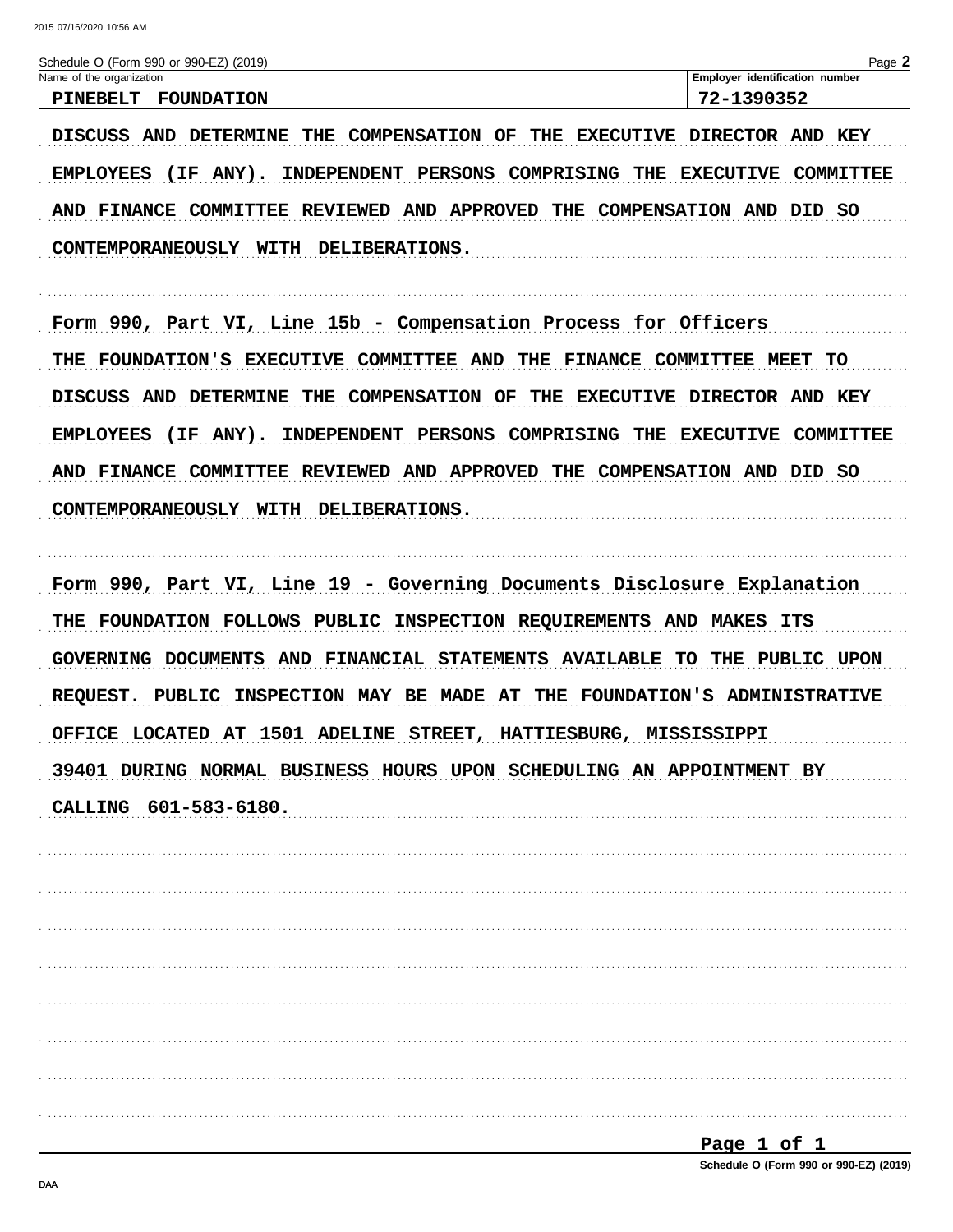|          |                                            |             |                                                                                                                                                                                                                                    |                      |                |       |                                                                                 |                 | OMB No. 1545-0047               |
|----------|--------------------------------------------|-------------|------------------------------------------------------------------------------------------------------------------------------------------------------------------------------------------------------------------------------------|----------------------|----------------|-------|---------------------------------------------------------------------------------|-----------------|---------------------------------|
|          | Form 990-T                                 |             | <b>Exempt Organization Business Income Tax Return</b>                                                                                                                                                                              |                      |                |       |                                                                                 |                 |                                 |
|          |                                            |             | (and proxy tax under section 6033(e))                                                                                                                                                                                              |                      |                |       |                                                                                 |                 | 2019                            |
|          | Department of the Treasury                 |             | For calendar year 2019 or other tax year beginning [1] [1] The calendary and ending [1] [1] The calendary year 2019 or other tax year beginning<br><b>uGo</b> to www.irs.gov/Form990T for instructions and the latest information. |                      |                |       |                                                                                 |                 | Open to Public Inspection for   |
|          | Internal Revenue Service                   |             | $\boldsymbol{\mu}$ Do not enter SSN numbers on this form as it may be made public if your organization is a 501(c)(3).                                                                                                             |                      |                |       |                                                                                 |                 | 501(c)(3) Organizations Only    |
|          | Check box if<br>address changed            |             | Name of organization<br>Check box if name changed and see instructions.)                                                                                                                                                           |                      |                |       | D Employer identification number                                                |                 |                                 |
| в        | Exempt under section                       |             |                                                                                                                                                                                                                                    |                      |                |       | (Employees' trust, see instructions.)                                           |                 |                                 |
|          | X<br>$501($ C $)($<br>3 <sub>1</sub>       | Print       | PINEBELT FOUNDATION                                                                                                                                                                                                                |                      |                |       |                                                                                 |                 |                                 |
|          | 408(e)<br>220(e)                           | or          | Number, street, and room or suite no. If a P.O. box, see instructions.                                                                                                                                                             |                      |                |       | 72-1390352                                                                      |                 |                                 |
|          | 408A<br>530(a)                             | <b>Type</b> | 1501 ADELINE STREET                                                                                                                                                                                                                |                      |                |       | E Unrelated business activity code<br>(See instructions.)                       |                 |                                 |
|          | 529(a)                                     |             | City or town, state or province, country, and ZIP or foreign postal code                                                                                                                                                           |                      |                |       |                                                                                 |                 |                                 |
| C        | Book value of all assets                   |             | <b>HATTIESBURG</b>                                                                                                                                                                                                                 |                      | MS 39401       |       | 900099                                                                          |                 |                                 |
|          | at end of year                             |             | F Group exemption number (See instructions.) $\mathbf u$                                                                                                                                                                           |                      |                |       |                                                                                 |                 |                                 |
|          | 8,978,148                                  |             | $ \mathbf{X} $ 501(c) corporation<br><b>G</b> Check organization type <b>u</b><br>Enter the number of the organization's unrelated trades or businesses. $\mathbf{u} = \mathbf{1}$                                                 |                      | $501(c)$ trust |       | $401(a)$ trust<br>Describe the only (or first) unrelated trade or business here |                 | Other trust                     |
| н.       |                                            |             | u S-CORPORATION SHAREHOLDER OF DCC HOLDINGS, LLC                                                                                                                                                                                   |                      |                |       | . If only one, complete                                                         |                 |                                 |
|          |                                            |             | Parts I-V. If more than one, describe the first in the blank space at the end of the previous sentence, complete Parts I and II, complete a                                                                                        |                      |                |       |                                                                                 |                 |                                 |
|          |                                            |             | Schedule M for each additional trade or business, then complete Parts III-V.                                                                                                                                                       |                      |                |       |                                                                                 |                 |                                 |
|          |                                            |             |                                                                                                                                                                                                                                    |                      |                |       |                                                                                 |                 | Yes $ \mathbf{X} $ No           |
|          |                                            |             | If "Yes," enter the name and identifying number of the parent corporation.                                                                                                                                                         |                      |                |       |                                                                                 |                 |                                 |
|          | u                                          |             |                                                                                                                                                                                                                                    |                      |                |       |                                                                                 |                 |                                 |
|          | The books are in care of <b>u</b>          |             | GREATER PINEBELT COMMUNIT                                                                                                                                                                                                          |                      |                |       |                                                                                 |                 | Telephone number u 601-583-6180 |
|          | Part I                                     |             | <b>Unrelated Trade or Business Income</b>                                                                                                                                                                                          |                      | (A) Income     |       | (B) Expenses                                                                    |                 | (C) Net                         |
| 1a       | Gross receipts or sales                    |             |                                                                                                                                                                                                                                    |                      |                |       |                                                                                 |                 |                                 |
| b        | Less returns and allowances                |             | c Balance <b>but a</b>                                                                                                                                                                                                             | 1c                   |                |       |                                                                                 |                 |                                 |
| 2        |                                            |             |                                                                                                                                                                                                                                    | $\mathbf{2}$         |                |       |                                                                                 |                 |                                 |
| 3        | Gross profit. Subtract line 2 from line 1c |             |                                                                                                                                                                                                                                    | 3                    |                |       |                                                                                 |                 |                                 |
| 4a       |                                            |             |                                                                                                                                                                                                                                    | 4a<br>4 <sub>b</sub> |                |       |                                                                                 |                 |                                 |
| b        |                                            |             |                                                                                                                                                                                                                                    |                      |                |       |                                                                                 |                 |                                 |
| c        | Capital loss deduction for trusts          |             |                                                                                                                                                                                                                                    | 4c                   |                |       |                                                                                 |                 |                                 |
| 5        | statement)                                 |             | Income (loss) from partnership and S corporation (attach                                                                                                                                                                           | 5                    |                | 8,963 |                                                                                 |                 | 8,963                           |
| 6        |                                            |             | See Stmt 1                                                                                                                                                                                                                         | 6                    |                |       |                                                                                 |                 |                                 |
| 7        |                                            |             |                                                                                                                                                                                                                                    | $\overline{7}$       |                |       |                                                                                 |                 |                                 |
| 8        |                                            |             | Interest, annuities, royalties, and rents from controlled organization (Schedule F)                                                                                                                                                | 8                    |                |       |                                                                                 |                 |                                 |
| 9        |                                            |             | Investment income of a section 501(c)(7), (9), or (17) organization (Schedule G)                                                                                                                                                   | 9                    |                |       |                                                                                 |                 |                                 |
| 10       |                                            |             | Exploited exempt activity income (Schedule I)                                                                                                                                                                                      | 10                   |                |       |                                                                                 |                 |                                 |
| 11       |                                            |             |                                                                                                                                                                                                                                    | 11                   |                |       |                                                                                 |                 |                                 |
| 12       |                                            |             | Other income (See instructions; attach schedule) See Stmt 2                                                                                                                                                                        | 12 <sup>1</sup>      | 1,092,915      |       |                                                                                 |                 | 1,092,915                       |
| 13       |                                            |             |                                                                                                                                                                                                                                    | 13 <sup>1</sup>      | 1,101,878      |       |                                                                                 |                 | 1,101,878                       |
|          | Part II                                    |             | Deductions Not Taken Elsewhere (See instructions for limitations on deductions.) (Deductions must be directly                                                                                                                      |                      |                |       |                                                                                 |                 |                                 |
|          |                                            |             | connected with the unrelated business income.)                                                                                                                                                                                     |                      |                |       |                                                                                 | 14              |                                 |
| 14<br>15 |                                            |             |                                                                                                                                                                                                                                    |                      |                |       |                                                                                 | 15              |                                 |
| 16       |                                            |             |                                                                                                                                                                                                                                    |                      |                |       |                                                                                 | 16              |                                 |
| 17       |                                            |             | Repairs and maintenance <i>communically contained and maintenance</i> and maintenance and maintenance<br>Bad debts <b>construction of the construction of the construction of the construction of the construction</b>             |                      |                |       |                                                                                 | 17              |                                 |
| 18       |                                            |             |                                                                                                                                                                                                                                    |                      |                |       |                                                                                 | 18              |                                 |
| 19       |                                            |             |                                                                                                                                                                                                                                    |                      |                |       |                                                                                 | 19              |                                 |
| 20       |                                            |             |                                                                                                                                                                                                                                    |                      | - 20           |       |                                                                                 |                 |                                 |
| 21       |                                            |             | Less depreciation claimed on Schedule A and elsewhere on return <b>Constanting Lawren</b> 21a                                                                                                                                      |                      |                |       |                                                                                 | 21 <sub>b</sub> | 0                               |
| 22       |                                            |             |                                                                                                                                                                                                                                    |                      |                |       |                                                                                 | 22              |                                 |
| 23       |                                            |             |                                                                                                                                                                                                                                    |                      |                |       |                                                                                 | 23              |                                 |
| 24       |                                            |             |                                                                                                                                                                                                                                    |                      |                |       |                                                                                 | 24              |                                 |
| 25       |                                            |             |                                                                                                                                                                                                                                    |                      |                |       |                                                                                 | 25              |                                 |
| 26       |                                            |             |                                                                                                                                                                                                                                    |                      |                |       |                                                                                 | 26              |                                 |
| 27       |                                            |             |                                                                                                                                                                                                                                    |                      |                |       |                                                                                 | 27              |                                 |
| 28       |                                            |             |                                                                                                                                                                                                                                    |                      |                |       |                                                                                 | 28              |                                 |
| 29       |                                            |             | Unrelated business taxable income before net operating loss deduction. Subtract line 28 from line 13                                                                                                                               |                      |                |       |                                                                                 | 29              | 1,101,878                       |
| 30       |                                            |             | Deduction for net operating loss arising in tax years beginning on or after January 1, 2018 (see                                                                                                                                   |                      |                |       |                                                                                 |                 |                                 |
|          |                                            |             |                                                                                                                                                                                                                                    |                      |                |       |                                                                                 | 30              |                                 |
| 31       |                                            |             |                                                                                                                                                                                                                                    |                      |                |       |                                                                                 | 31              | 1,101,878                       |

DAA For Paperwork Reduction Act Notice, see instructions. **Form 990-T** (2019) **Form 990-T** (2019)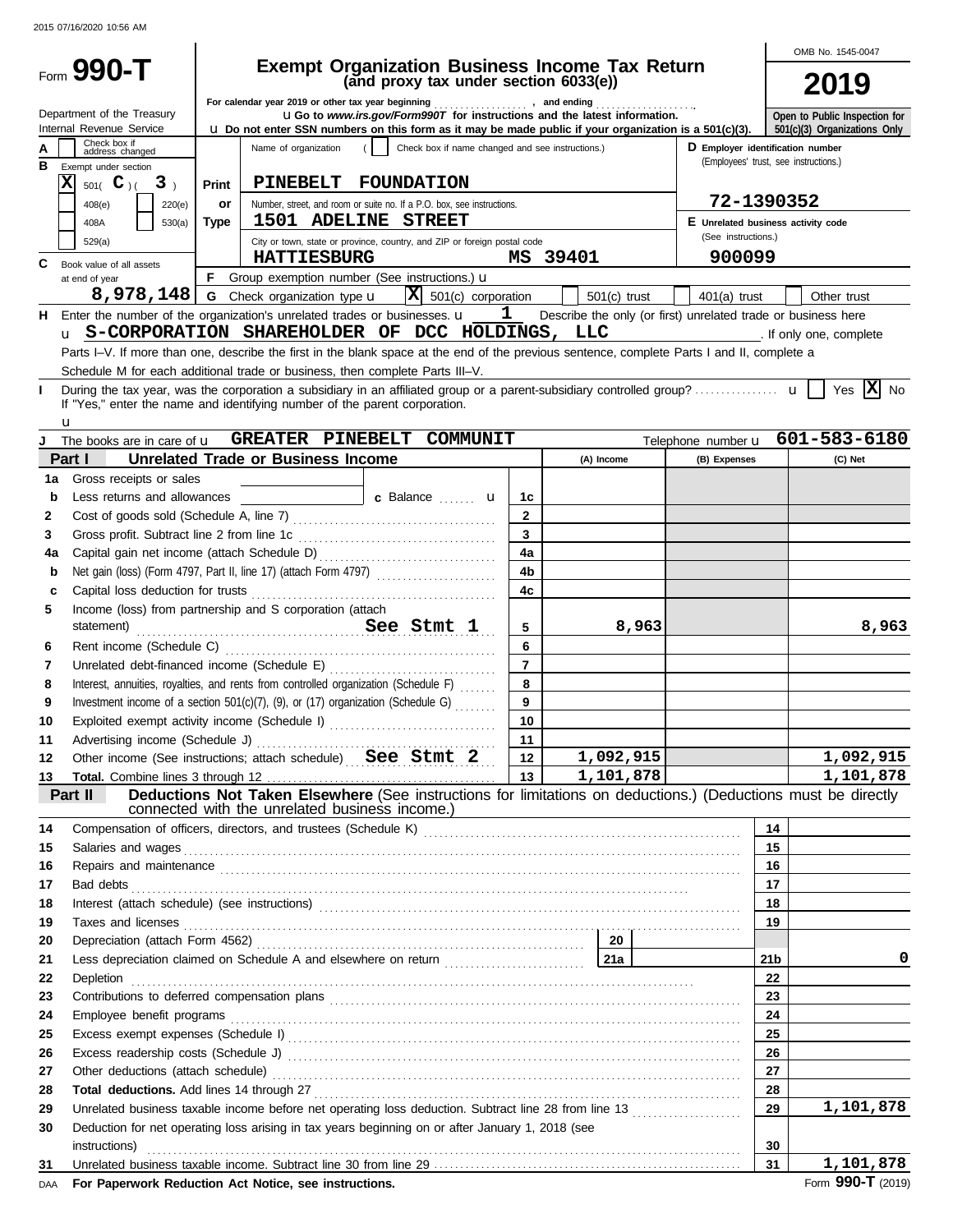| 2015 07/16/2020 10:56 AM |  |  |
|--------------------------|--|--|
|                          |  |  |

|             | Form 990-T (2019) PINEBELT FOUNDATION                                                                                                                                                                                                                                                                                                                               | 72-1390352      |                |               | Page 2                                               |
|-------------|---------------------------------------------------------------------------------------------------------------------------------------------------------------------------------------------------------------------------------------------------------------------------------------------------------------------------------------------------------------------|-----------------|----------------|---------------|------------------------------------------------------|
|             | <b>Total Unrelated Business Taxable income</b><br>Part III                                                                                                                                                                                                                                                                                                          |                 |                |               |                                                      |
| 32          | Total of unrelated business taxable income computed from all unrelated trades or businesses (see                                                                                                                                                                                                                                                                    |                 |                |               |                                                      |
|             | instructions)                                                                                                                                                                                                                                                                                                                                                       |                 |                | 32            | 1,101,878                                            |
| 33          | Amounts paid for disallowed fringes                                                                                                                                                                                                                                                                                                                                 |                 |                | 33            |                                                      |
| 34          |                                                                                                                                                                                                                                                                                                                                                                     |                 |                | 34            |                                                      |
| 35          | Total unrelated business taxable income before pre-2018 NOLs and specific deductions. Subtract line                                                                                                                                                                                                                                                                 |                 |                |               |                                                      |
|             |                                                                                                                                                                                                                                                                                                                                                                     |                 |                | 35            | 1,101,878                                            |
|             | 34 from the sum of lines 32 and 33 <i>manual</i> content of the summary of the summary state state state state state state state state state state state state state state state state state state state state state state state st<br>Deductions for net operating loss arising in tax years beginning before January 1, 2018 (see                                 |                 |                |               |                                                      |
| 36          |                                                                                                                                                                                                                                                                                                                                                                     |                 |                |               |                                                      |
|             | instructions)                                                                                                                                                                                                                                                                                                                                                       |                 |                | 36            |                                                      |
| 37          | Total of unrelated business taxable income before specific deduction. Subtract line 36 from line 35                                                                                                                                                                                                                                                                 |                 |                | 37            | 1,101,878                                            |
| 38          |                                                                                                                                                                                                                                                                                                                                                                     |                 |                | 38            | 1,000                                                |
| 39          | Unrelated business taxable income. Subtract line 38 from line 37. If line 38 is greater than line 37,                                                                                                                                                                                                                                                               |                 |                |               |                                                      |
|             |                                                                                                                                                                                                                                                                                                                                                                     |                 |                | 39            | 1,100,878                                            |
|             | Part IV<br><b>Tax Computation</b>                                                                                                                                                                                                                                                                                                                                   |                 |                |               |                                                      |
| 40          | Organizations Taxable as Corporations. Multiply line 39 by 21% (0.21)                                                                                                                                                                                                                                                                                               |                 |                | 40            | 231,184                                              |
| 41          | Trusts Taxable at Trust Rates. See instructions for tax computation. Income tax on                                                                                                                                                                                                                                                                                  |                 |                |               |                                                      |
|             | Tax rate schedule or     Schedule D (Form 1041) [ [ [ [ [ ] ]<br>the amount on line 39 from:                                                                                                                                                                                                                                                                        |                 |                | 41            |                                                      |
| 42          |                                                                                                                                                                                                                                                                                                                                                                     |                 |                | 42            |                                                      |
| 43          |                                                                                                                                                                                                                                                                                                                                                                     |                 |                | 43            |                                                      |
| 44          |                                                                                                                                                                                                                                                                                                                                                                     |                 |                | 44            |                                                      |
| 45          |                                                                                                                                                                                                                                                                                                                                                                     |                 |                | 45            | 231,184                                              |
|             | <b>Tax and Payments</b><br>Part V                                                                                                                                                                                                                                                                                                                                   |                 |                |               |                                                      |
| 46a         | 46a<br>Foreign tax credit (corporations attach Form 1118; trusts attach Form 1116)                                                                                                                                                                                                                                                                                  |                 |                |               |                                                      |
| b           | 46 <sub>b</sub><br>Other credits (see instructions)                                                                                                                                                                                                                                                                                                                 |                 |                |               |                                                      |
| c           | 46c<br>General business credit. Attach Form 3800 (see instructions) [[[[[[[[[[[[[[[[[[[[[[[[[]]]]]]]]]]                                                                                                                                                                                                                                                             |                 |                |               |                                                      |
| d           | 46d<br>Credit for prior year minimum tax (attach Form 8801 or 8827)                                                                                                                                                                                                                                                                                                 |                 |                |               |                                                      |
| е           |                                                                                                                                                                                                                                                                                                                                                                     |                 |                | 46e           |                                                      |
| 47          |                                                                                                                                                                                                                                                                                                                                                                     |                 |                | 47            | 231,184                                              |
| 48          | Other taxes.<br>Check if from:                                                                                                                                                                                                                                                                                                                                      |                 |                | 48            |                                                      |
| 49          |                                                                                                                                                                                                                                                                                                                                                                     |                 |                | 49            | 231,184                                              |
| 50          |                                                                                                                                                                                                                                                                                                                                                                     |                 |                | 50            |                                                      |
| 51a         |                                                                                                                                                                                                                                                                                                                                                                     | 51a             |                |               |                                                      |
| b           |                                                                                                                                                                                                                                                                                                                                                                     | 51 <sub>b</sub> |                |               |                                                      |
| c           | Tax deposited with Form 8868                                                                                                                                                                                                                                                                                                                                        | 235,998<br>51c  |                |               |                                                      |
| d           | 51d<br>Foreign organizations: Tax paid or withheld at source (see instructions)                                                                                                                                                                                                                                                                                     |                 |                |               |                                                      |
|             |                                                                                                                                                                                                                                                                                                                                                                     | 51e             |                |               |                                                      |
| е           | f Credit for small employer health insurance premiums (attach Form 8941)                                                                                                                                                                                                                                                                                            | 51f             |                |               |                                                      |
|             |                                                                                                                                                                                                                                                                                                                                                                     |                 |                |               |                                                      |
| g           |                                                                                                                                                                                                                                                                                                                                                                     |                 |                |               |                                                      |
|             |                                                                                                                                                                                                                                                                                                                                                                     |                 |                |               |                                                      |
| 52          | Total payments. Add lines 51a through 51g                                                                                                                                                                                                                                                                                                                           |                 |                | 52            | 235,998                                              |
| 53          |                                                                                                                                                                                                                                                                                                                                                                     |                 |                | 53            | 4,814                                                |
| 54          | Tax due. If line 52 is less than the total of lines 49, 50, and 53, enter amount owed <i></i>                                                                                                                                                                                                                                                                       |                 | u              | 54            | 0                                                    |
| 55          | Overpayment. If line 52 is larger than the total of lines 49, 50, and 53, enter amount overpaid                                                                                                                                                                                                                                                                     |                 | u              | 55            |                                                      |
| 56          | Enter the amount of line 55 you want: Credited to 2020 estimated tax $\mathbf u$                                                                                                                                                                                                                                                                                    | Refunded u      |                | 56            |                                                      |
|             | Statements Regarding Certain Activities and Other Information (see instructions)<br><b>Part VI</b>                                                                                                                                                                                                                                                                  |                 |                |               |                                                      |
| 57          | At any time during the 2019 calendar year, did the organization have an interest in or a signature or other authority<br>over a financial account (bank, securities, or other) in a foreign country? If "YES," the organization may have to file<br>FinCEN Form 114, Report of Foreign Bank and Financial Accounts. If "YES," enter the name of the foreign country |                 |                |               | <b>Yes</b><br>No                                     |
|             | here <b>u</b>                                                                                                                                                                                                                                                                                                                                                       |                 |                |               | х                                                    |
| 58          | During the tax year, did the organization receive a distribution from, or was it the grantor of, or transferor to, a foreign trust?                                                                                                                                                                                                                                 |                 |                |               | $\mathbf x$                                          |
| 59          | If "YES," see instructions for other forms the organization may have to file.<br>Enter the amount of tax-exempt interest received or accrued during the tax year $\mathbf{u}$ \$                                                                                                                                                                                    |                 |                |               |                                                      |
|             | Under penalties of perjury, I declare that I have examined this return, including accompanying schedules and statements, and to the best of my knowledge and belief, it is                                                                                                                                                                                          |                 |                |               |                                                      |
| <b>Sign</b> | true, correct, and complete. Declaration of preparer (other than taxpayer) is based on all information of which preparer has any knowledge.                                                                                                                                                                                                                         |                 |                |               | May the IRS discuss this return                      |
| <b>Here</b> | u<br><b>U EXECUTIVE DIRECTOR</b>                                                                                                                                                                                                                                                                                                                                    |                 |                |               | with the preparer shown below<br>(see instructions)? |
|             | Signature of officer<br>Title<br>Date                                                                                                                                                                                                                                                                                                                               |                 |                |               | $X$ Yes<br>No                                        |
|             | Print/Type preparer's name<br>Preparer's signature                                                                                                                                                                                                                                                                                                                  | Date            |                | Check         | PTIN<br>if                                           |
| Paid        | <b>JULIE UHER</b>                                                                                                                                                                                                                                                                                                                                                   | 07/16/20        |                | self-employed | P00001433                                            |
| Preparer    | Holt & Associates PLLC<br>Firm's name                                                                                                                                                                                                                                                                                                                               |                 | Firm's $EIN$ } |               | 64-0886275                                           |
|             | 2815 Highway 15 N<br><b>Use Only</b>                                                                                                                                                                                                                                                                                                                                |                 |                |               |                                                      |
|             | Laurel, MS<br>39440<br>Firm's address                                                                                                                                                                                                                                                                                                                               |                 | Phone no.      |               | 601-649-3000                                         |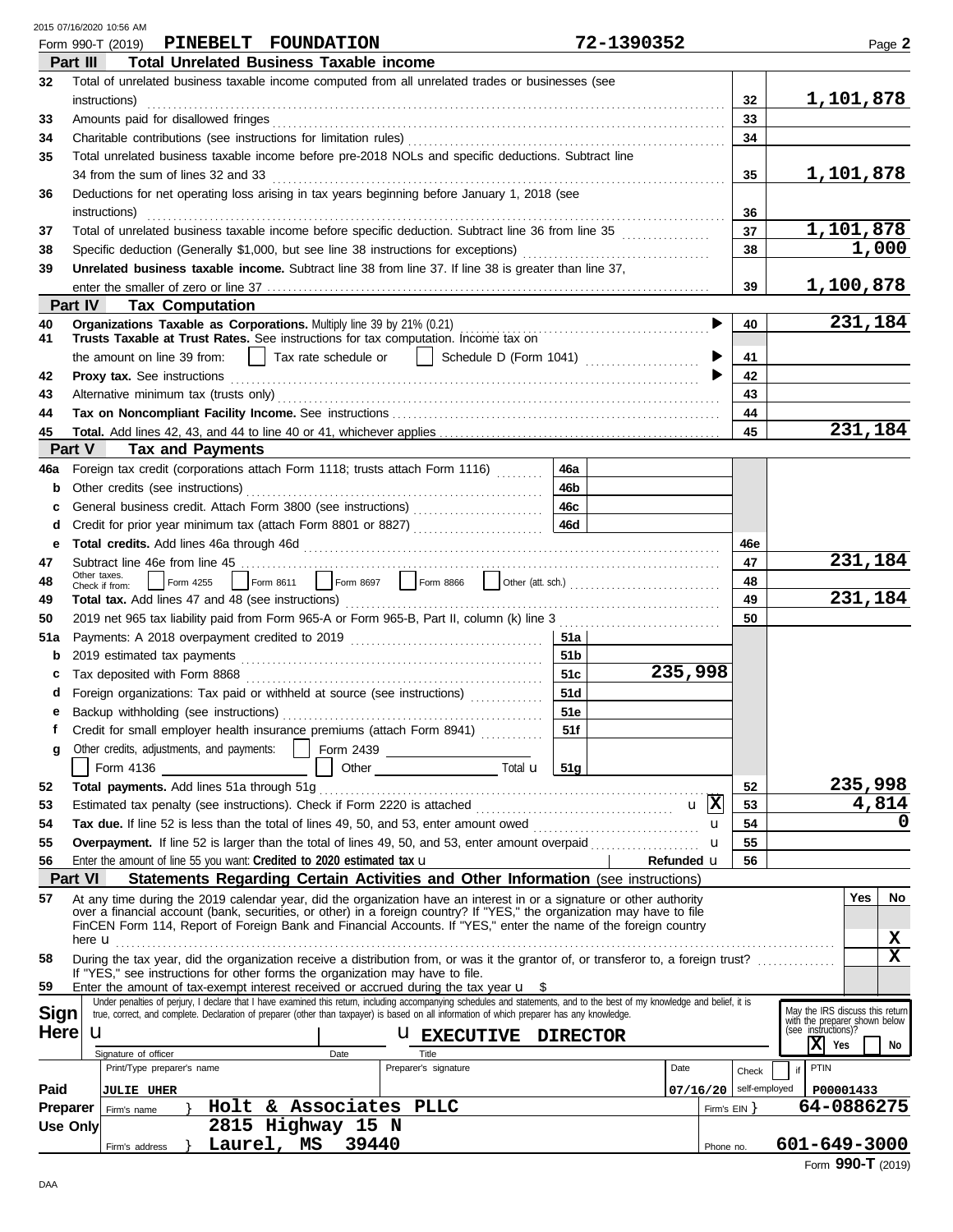|       | Form 990-T (2019) PINEBELT FOUNDATION                                                          |                                                 |       |              | 72-1390352<br>Page 3                             |  |                                                          |                                                          |                                                     |    |
|-------|------------------------------------------------------------------------------------------------|-------------------------------------------------|-------|--------------|--------------------------------------------------|--|----------------------------------------------------------|----------------------------------------------------------|-----------------------------------------------------|----|
|       | Schedule A - Cost of Goods Sold. Enter method of inventory valuation u                         |                                                 |       |              |                                                  |  |                                                          |                                                          |                                                     |    |
| 1     | Inventory at beginning of year                                                                 | $\mathbf{1}$                                    |       | 6            |                                                  |  |                                                          | 6                                                        |                                                     |    |
| 2     |                                                                                                | $\mathbf{2}$                                    |       | $\mathbf{7}$ | Cost of goods sold. Subtract                     |  |                                                          |                                                          |                                                     |    |
| 3     |                                                                                                | $\overline{\mathbf{3}}$                         |       |              | line 6 from line 5. Enter here and               |  |                                                          |                                                          |                                                     |    |
| 4a    | Additional sec. 263A costs                                                                     |                                                 |       |              | in Part I, line 2 $\ldots$                       |  |                                                          | $\overline{7}$                                           |                                                     |    |
|       | (attach schedule)                                                                              | 4a                                              |       | 8            | Do the rules of section 263A (with respect to    |  |                                                          |                                                          | <b>Yes</b>                                          | No |
| b     | Other costs<br>$\mathsf{(attack \; schedule)} \dots \dots \dots \dots \dots \dots \dots \dots$ | 4b                                              |       |              | property produced or acquired for resale) apply  |  |                                                          |                                                          |                                                     |    |
| 5     | Total. Add lines 1 through 4b                                                                  | 5                                               |       |              | to the organization?                             |  |                                                          |                                                          |                                                     |    |
|       | Schedule C - Rent Income (From Real Property and Personal Property Leased With Real Property)  |                                                 |       |              |                                                  |  |                                                          |                                                          |                                                     |    |
|       | (see instructions)                                                                             |                                                 |       |              |                                                  |  |                                                          |                                                          |                                                     |    |
|       | 1. Description of property                                                                     |                                                 |       |              |                                                  |  |                                                          |                                                          |                                                     |    |
| (1)   | N/A                                                                                            |                                                 |       |              |                                                  |  |                                                          |                                                          |                                                     |    |
| (2)   |                                                                                                |                                                 |       |              |                                                  |  |                                                          |                                                          |                                                     |    |
| (3)   |                                                                                                |                                                 |       |              |                                                  |  |                                                          |                                                          |                                                     |    |
| (4)   |                                                                                                |                                                 |       |              |                                                  |  |                                                          |                                                          |                                                     |    |
|       |                                                                                                | 2. Rent received or accrued                     |       |              |                                                  |  |                                                          |                                                          |                                                     |    |
|       | (a) From personal property (if the percentage of rent                                          |                                                 |       |              | (b) From real and personal property (if the      |  |                                                          | 3(a) Deductions directly connected with the income       |                                                     |    |
|       | for personal property is more than 10% but not                                                 |                                                 |       |              | percentage of rent for personal property exceeds |  |                                                          | in columns 2(a) and 2(b) (attach schedule)               |                                                     |    |
|       | more than 50%)                                                                                 |                                                 |       |              | 50% or if the rent is based on profit or income) |  |                                                          |                                                          |                                                     |    |
| (1)   |                                                                                                |                                                 |       |              |                                                  |  |                                                          |                                                          |                                                     |    |
| (2)   |                                                                                                |                                                 |       |              |                                                  |  |                                                          |                                                          |                                                     |    |
| (3)   |                                                                                                |                                                 |       |              |                                                  |  |                                                          |                                                          |                                                     |    |
| (4)   |                                                                                                |                                                 |       |              |                                                  |  |                                                          |                                                          |                                                     |    |
| Total |                                                                                                |                                                 | Total |              |                                                  |  | (b) Total deductions.                                    |                                                          |                                                     |    |
|       | (c) Total income. Add totals of columns 2(a) and 2(b). Enter                                   |                                                 |       |              |                                                  |  | Enter here and on page 1,                                |                                                          |                                                     |    |
|       | here and on page 1, Part I, line 6, column (A)                                                 |                                                 |       |              | u                                                |  | Part I, line 6, column $(B)$ $\mathbf u$                 |                                                          |                                                     |    |
|       | Schedule E - Unrelated Debt-Financed Income (see instructions)                                 |                                                 |       |              |                                                  |  |                                                          |                                                          |                                                     |    |
|       |                                                                                                |                                                 |       |              | 2. Gross income from or                          |  | 3. Deductions directly connected with or allocable to    |                                                          |                                                     |    |
|       | 1. Description of debt-financed property                                                       |                                                 |       |              | allocable to debt-financed                       |  |                                                          | debt-financed property                                   |                                                     |    |
|       |                                                                                                |                                                 |       |              | property                                         |  | (a) Straight line depreciation                           |                                                          | (b) Other deductions                                |    |
|       |                                                                                                |                                                 |       |              |                                                  |  | (attach schedule)                                        |                                                          | (attach schedule)                                   |    |
| (1)   | N/A                                                                                            |                                                 |       |              |                                                  |  |                                                          |                                                          |                                                     |    |
| (2)   |                                                                                                |                                                 |       |              |                                                  |  |                                                          |                                                          |                                                     |    |
| (3)   |                                                                                                |                                                 |       |              |                                                  |  |                                                          |                                                          |                                                     |    |
| (4)   |                                                                                                |                                                 |       |              |                                                  |  |                                                          |                                                          |                                                     |    |
|       | 4. Amount of average<br>acquisition debt on or                                                 | 5. Average adjusted basis<br>of or allocable to |       |              | 6. Column                                        |  | 7. Gross income reportable                               |                                                          | 8. Allocable deductions                             |    |
|       | allocable to debt-financed<br>property (attach schedule)                                       | debt-financed property<br>(attach schedule)     |       |              | 4 divided<br>by column 5                         |  | (column 2 x column 6)                                    |                                                          | (column 6 x total of columns<br>$3(a)$ and $3(b)$ ) |    |
|       |                                                                                                |                                                 |       |              |                                                  |  |                                                          |                                                          |                                                     |    |
| (1)   |                                                                                                |                                                 |       |              | %                                                |  |                                                          |                                                          |                                                     |    |
| (2)   |                                                                                                |                                                 |       |              | $\%$                                             |  |                                                          |                                                          |                                                     |    |
| (3)   |                                                                                                |                                                 |       |              | $\frac{0}{0}$                                    |  |                                                          |                                                          |                                                     |    |
| (4)   |                                                                                                |                                                 |       |              | %                                                |  |                                                          |                                                          |                                                     |    |
|       |                                                                                                |                                                 |       |              |                                                  |  | Enter here and on page 1,<br>Part I, line 7, column (A). | Enter here and on page 1,<br>Part I, line 7, column (B). |                                                     |    |
|       |                                                                                                |                                                 |       |              |                                                  |  |                                                          |                                                          |                                                     |    |
|       | <b>Totals</b>                                                                                  |                                                 |       |              | u                                                |  |                                                          |                                                          |                                                     |    |
|       |                                                                                                |                                                 |       |              |                                                  |  | u                                                        |                                                          |                                                     |    |

Form **990-T** (2019)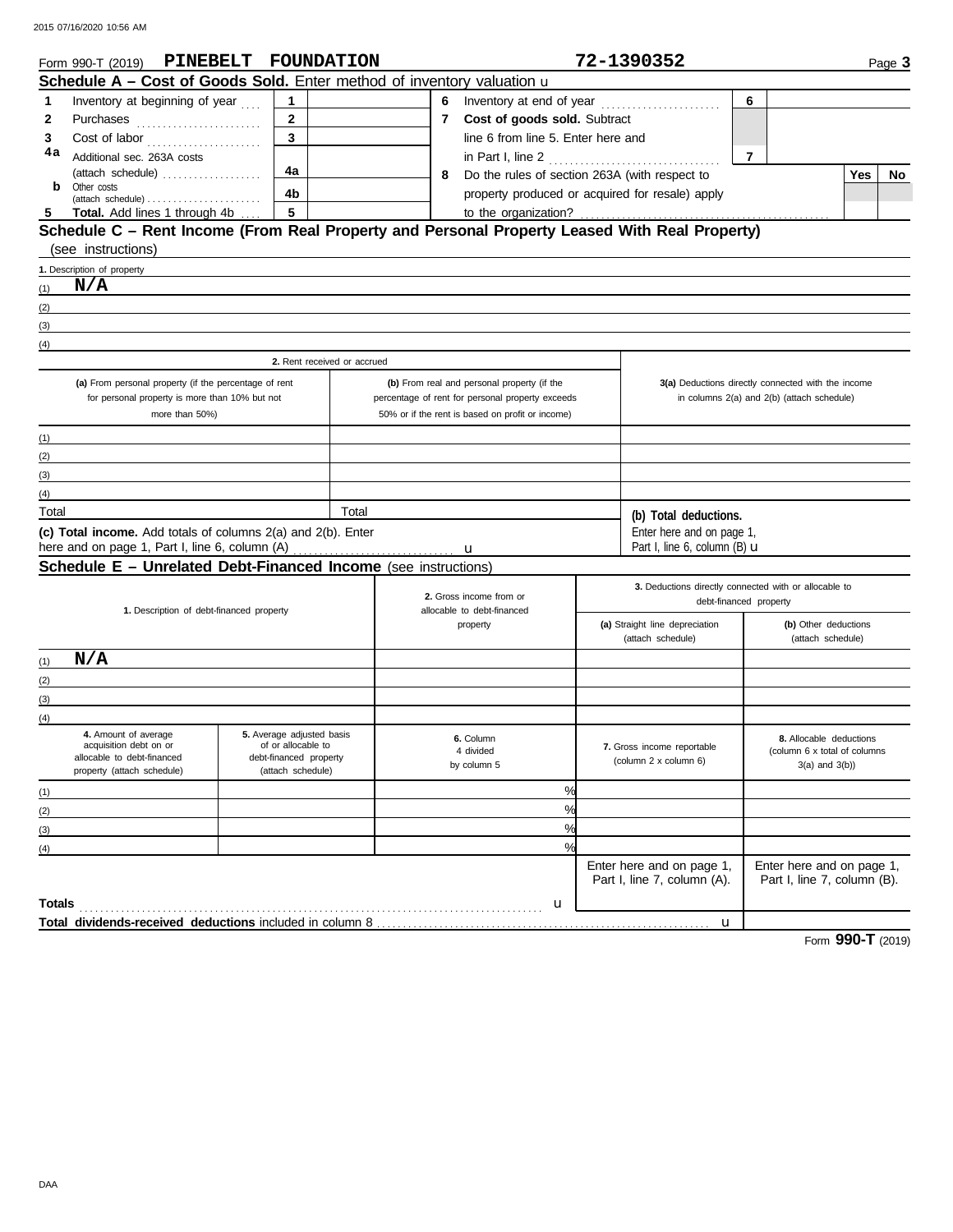| PINEBELT<br>Form 990-T (2019)                                                                           | <b>FOUNDATION</b>                     |                                       |                                       |                                          |                                                           | 72-1390352                  |                                                            |  | Page 4                                             |
|---------------------------------------------------------------------------------------------------------|---------------------------------------|---------------------------------------|---------------------------------------|------------------------------------------|-----------------------------------------------------------|-----------------------------|------------------------------------------------------------|--|----------------------------------------------------|
| Schedule F - Interest, Annuities, Royalties, and Rents From Controlled Organizations (see instructions) |                                       |                                       |                                       |                                          |                                                           |                             |                                                            |  |                                                    |
|                                                                                                         |                                       |                                       | Exempt Controlled Organizations       |                                          |                                                           |                             |                                                            |  |                                                    |
| 1. Name of controlled                                                                                   |                                       | 2. Employer                           |                                       |                                          |                                                           |                             |                                                            |  |                                                    |
| organization                                                                                            |                                       | identification number                 | 3. Net unrelated income               |                                          | 4. Total of specified                                     |                             | 5. Part of column 4 that is                                |  | 6. Deductions directly                             |
|                                                                                                         |                                       |                                       | (loss) (see instructions)             |                                          | payments made                                             |                             | included in the controlling<br>organization's gross income |  | connected with income<br>in column 5               |
|                                                                                                         |                                       |                                       |                                       |                                          |                                                           |                             |                                                            |  |                                                    |
| N/A<br>(1)                                                                                              |                                       |                                       |                                       |                                          |                                                           |                             |                                                            |  |                                                    |
| (2)                                                                                                     |                                       |                                       |                                       |                                          |                                                           |                             |                                                            |  |                                                    |
| (3)                                                                                                     |                                       |                                       |                                       |                                          |                                                           |                             |                                                            |  |                                                    |
| (4)                                                                                                     |                                       |                                       |                                       |                                          |                                                           |                             |                                                            |  |                                                    |
|                                                                                                         |                                       |                                       |                                       |                                          |                                                           |                             |                                                            |  |                                                    |
| Nonexempt Controlled Organizations                                                                      |                                       |                                       |                                       |                                          |                                                           |                             |                                                            |  |                                                    |
|                                                                                                         |                                       | 8. Net unrelated income               | 9. Total of specified                 |                                          |                                                           |                             | 10. Part of column 9 that is                               |  | 11. Deductions directly                            |
| 7. Taxable Income                                                                                       |                                       | (loss) (see instructions)             | payments made                         |                                          |                                                           |                             | included in the controlling                                |  | connected with income in                           |
|                                                                                                         |                                       |                                       |                                       |                                          |                                                           |                             | organization's gross income                                |  | column 10                                          |
| (1)<br>the control of the control of the control of the control of the control of the control of        |                                       |                                       |                                       |                                          |                                                           |                             |                                                            |  |                                                    |
| (2)                                                                                                     |                                       |                                       |                                       |                                          |                                                           |                             |                                                            |  |                                                    |
|                                                                                                         |                                       |                                       |                                       |                                          |                                                           |                             |                                                            |  |                                                    |
| (3)                                                                                                     |                                       |                                       |                                       |                                          |                                                           |                             |                                                            |  |                                                    |
| (4)                                                                                                     |                                       |                                       |                                       |                                          |                                                           |                             |                                                            |  |                                                    |
|                                                                                                         |                                       |                                       |                                       |                                          |                                                           | Add columns 5 and 10.       | Enter here and on page 1,                                  |  | Add columns 6 and 11.<br>Enter here and on page 1, |
|                                                                                                         |                                       |                                       |                                       |                                          |                                                           | Part I, line 8, column (A). |                                                            |  | Part I, line 8, column (B).                        |
|                                                                                                         |                                       |                                       |                                       | u                                        |                                                           |                             |                                                            |  |                                                    |
| Schedule G - Investment Income of a Section 501(c)(7), (9), or (17) Organization (see instructions)     |                                       |                                       |                                       |                                          |                                                           |                             |                                                            |  |                                                    |
|                                                                                                         |                                       |                                       |                                       |                                          |                                                           |                             |                                                            |  |                                                    |
|                                                                                                         |                                       |                                       |                                       | 3. Deductions                            |                                                           |                             | 4. Set-asides                                              |  | 5. Total deductions                                |
| 1. Description of income                                                                                |                                       | 2. Amount of income                   |                                       | directly connected                       |                                                           |                             |                                                            |  | and set-asides (col. 3<br>plus col.4)              |
|                                                                                                         |                                       |                                       |                                       | (attach schedule)                        |                                                           |                             | (attach schedule)                                          |  |                                                    |
| (1) $N/A$                                                                                               |                                       |                                       |                                       |                                          |                                                           |                             |                                                            |  |                                                    |
| (2)                                                                                                     |                                       |                                       |                                       |                                          |                                                           |                             |                                                            |  |                                                    |
| (3)                                                                                                     |                                       |                                       |                                       |                                          |                                                           |                             |                                                            |  |                                                    |
|                                                                                                         |                                       |                                       |                                       |                                          |                                                           |                             |                                                            |  |                                                    |
| (4)                                                                                                     |                                       |                                       |                                       |                                          |                                                           |                             |                                                            |  |                                                    |
|                                                                                                         |                                       | Enter here and on page 1,             |                                       |                                          |                                                           |                             |                                                            |  | Enter here and on page 1,                          |
|                                                                                                         |                                       | Part I, line 9, column (A).           |                                       |                                          |                                                           |                             |                                                            |  | Part I, line 9, column (B).                        |
|                                                                                                         |                                       |                                       |                                       |                                          |                                                           |                             |                                                            |  |                                                    |
| Schedule I - Exploited Exempt Activity Income, Other Than Advertising Income (see instructions)         |                                       |                                       |                                       |                                          |                                                           |                             |                                                            |  |                                                    |
|                                                                                                         |                                       |                                       |                                       |                                          |                                                           |                             |                                                            |  |                                                    |
|                                                                                                         | 2. Gross                              | 3. Expenses                           | 4. Net income (loss)                  |                                          |                                                           |                             |                                                            |  | 7. Excess exempt                                   |
|                                                                                                         | unrelated                             | directly                              | from unrelated trade                  |                                          | 5. Gross income<br>from activity that<br>is not unrelated |                             | 6. Expenses                                                |  | expenses                                           |
| 1. Description of exploited activity                                                                    | business income                       | connected with                        | or business (column                   |                                          |                                                           |                             | attributable to                                            |  | (column 6 minus                                    |
|                                                                                                         | from trade or                         | production of<br>unrelated            | 2 minus column 3).                    |                                          |                                                           |                             | column 5                                                   |  | column 5, but not                                  |
|                                                                                                         | business                              | business income                       |                                       | If a gain, compute<br>cols. 5 through 7. |                                                           | business income             |                                                            |  | more than                                          |
|                                                                                                         |                                       |                                       |                                       |                                          |                                                           |                             |                                                            |  | column 4).                                         |
| $(1)$ N/A                                                                                               |                                       |                                       |                                       |                                          |                                                           |                             |                                                            |  |                                                    |
|                                                                                                         |                                       |                                       |                                       |                                          |                                                           |                             |                                                            |  |                                                    |
| (2)                                                                                                     |                                       |                                       |                                       |                                          |                                                           |                             |                                                            |  |                                                    |
| (3)                                                                                                     |                                       |                                       |                                       |                                          |                                                           |                             |                                                            |  |                                                    |
| (4)                                                                                                     |                                       |                                       |                                       |                                          |                                                           |                             |                                                            |  |                                                    |
|                                                                                                         | Enter here and on                     | Enter here and on                     |                                       |                                          |                                                           |                             |                                                            |  | Enter here and                                     |
|                                                                                                         | page 1, Part I,<br>line 10, col. (A). | page 1, Part I,<br>line 10, col. (B). |                                       |                                          |                                                           |                             |                                                            |  | on page 1,<br>Part II, line 25.                    |
|                                                                                                         |                                       |                                       |                                       |                                          |                                                           |                             |                                                            |  |                                                    |
|                                                                                                         |                                       |                                       |                                       |                                          |                                                           |                             |                                                            |  |                                                    |
| <b>Schedule J - Advertising Income</b> (see instructions)                                               |                                       |                                       |                                       |                                          |                                                           |                             |                                                            |  |                                                    |
| Income From Periodicals Reported on a Consolidated Basis<br>Part I                                      |                                       |                                       |                                       |                                          |                                                           |                             |                                                            |  |                                                    |
|                                                                                                         |                                       |                                       | 4. Advertising                        |                                          |                                                           |                             |                                                            |  | 7. Excess readership                               |
|                                                                                                         | 2. Gross                              | 3. Direct                             | gain or (loss) (col.                  |                                          |                                                           | 5. Circulation              | 6. Readership                                              |  | costs (column 6                                    |
| 1. Name of periodical                                                                                   | advertising                           | advertising costs                     | 2 minus col. 3). If                   |                                          |                                                           | income                      | costs                                                      |  | minus column 5, but                                |
|                                                                                                         | income                                |                                       | a gain, compute<br>cols. 5 through 7. |                                          |                                                           |                             |                                                            |  | not more than<br>column 4).                        |
|                                                                                                         |                                       |                                       |                                       |                                          |                                                           |                             |                                                            |  |                                                    |
| $(1)$ N/A                                                                                               |                                       |                                       |                                       |                                          |                                                           |                             |                                                            |  |                                                    |
| (2)                                                                                                     |                                       |                                       |                                       |                                          |                                                           |                             |                                                            |  |                                                    |
| (3)                                                                                                     |                                       |                                       |                                       |                                          |                                                           |                             |                                                            |  |                                                    |
| (4)                                                                                                     |                                       |                                       |                                       |                                          |                                                           |                             |                                                            |  |                                                    |
|                                                                                                         |                                       |                                       |                                       |                                          |                                                           |                             |                                                            |  |                                                    |
| Totals (carry to Part II, line (5)).<br>$\mathbf{u}$                                                    |                                       |                                       |                                       |                                          |                                                           |                             |                                                            |  |                                                    |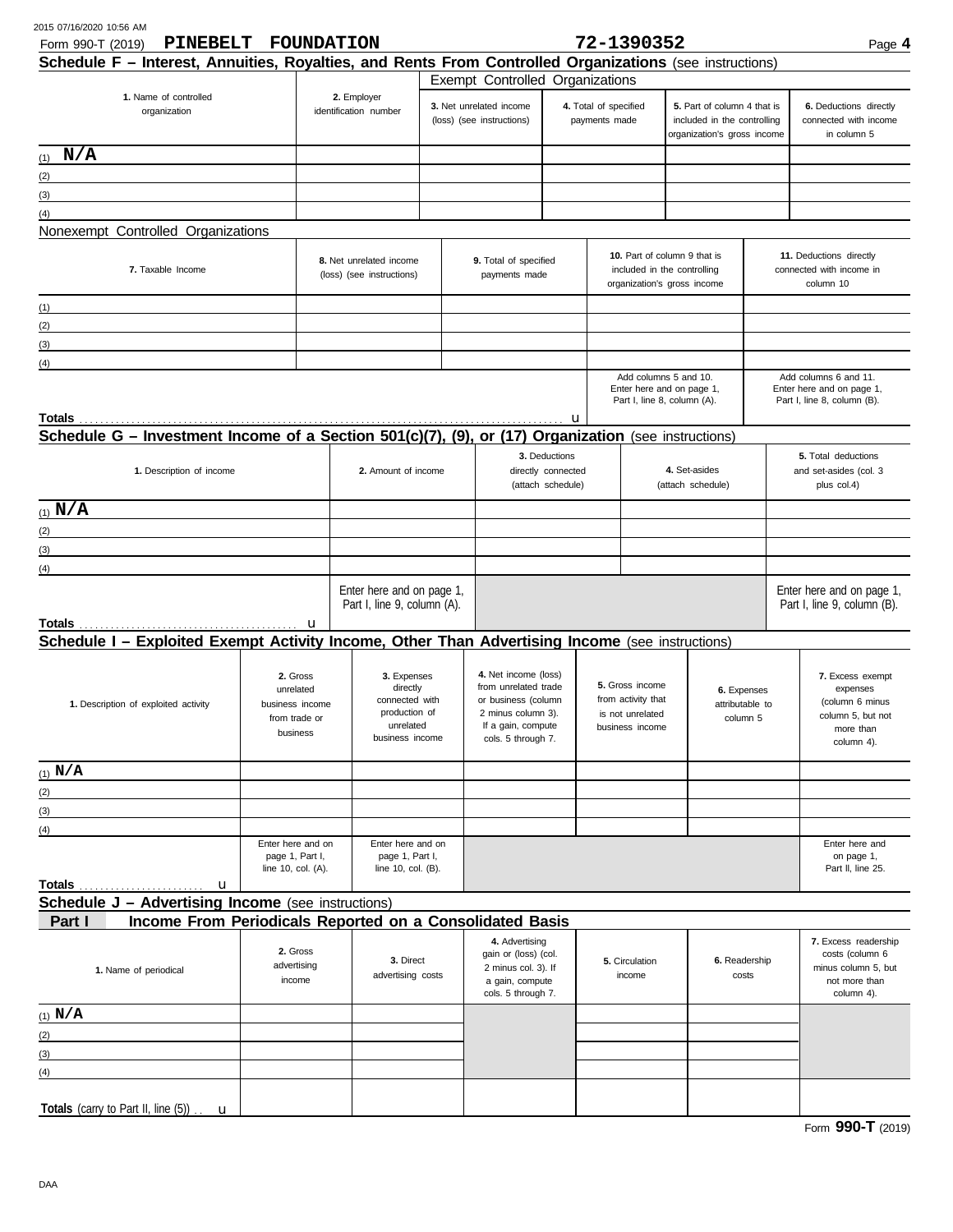(3)  $(4)$ 

| PINEBELT<br>Form 990-T (2019)                                                     | <b>FOUNDATION</b>                                                                                            |                                                            |  |                                                                                                        | Page 5                                            |                        |                                                       |                                                                                               |
|-----------------------------------------------------------------------------------|--------------------------------------------------------------------------------------------------------------|------------------------------------------------------------|--|--------------------------------------------------------------------------------------------------------|---------------------------------------------------|------------------------|-------------------------------------------------------|-----------------------------------------------------------------------------------------------|
| Part II                                                                           | Income From Periodicals Reported on a Separate Basis (For each periodical listed in Part II, fill in columns |                                                            |  |                                                                                                        |                                                   |                        |                                                       |                                                                                               |
|                                                                                   | 2 through 7 on a line-by-line basis.)                                                                        |                                                            |  |                                                                                                        |                                                   |                        |                                                       |                                                                                               |
| 1. Name of periodical                                                             | 2. Gross<br>advertising<br>income                                                                            | 3. Direct<br>advertising costs                             |  | 4. Advertising<br>gain or (loss) (col.<br>2 minus col. 3). If<br>a gain, compute<br>cols. 5 through 7. | 5. Circulation<br>income                          | 6. Readership<br>costs |                                                       | 7. Excess readership<br>costs (column 6<br>minus column 5. but<br>not more than<br>column 4). |
| (1) $N/A$                                                                         |                                                                                                              |                                                            |  |                                                                                                        |                                                   |                        |                                                       |                                                                                               |
| (2)                                                                               |                                                                                                              |                                                            |  |                                                                                                        |                                                   |                        |                                                       |                                                                                               |
| (3)                                                                               |                                                                                                              |                                                            |  |                                                                                                        |                                                   |                        |                                                       |                                                                                               |
| (4)                                                                               |                                                                                                              |                                                            |  |                                                                                                        |                                                   |                        |                                                       |                                                                                               |
| Totals from Part I<br>$\mathbf{u}$                                                |                                                                                                              |                                                            |  |                                                                                                        |                                                   |                        |                                                       |                                                                                               |
| <b>Totals, Part II (lines 1-5)</b> $\ldots$ <b>u</b>                              | Enter here and on<br>page 1, Part I,<br>line 11, col. (A).                                                   | Enter here and on<br>page 1, Part I,<br>line 11, col. (B). |  |                                                                                                        | Enter here and<br>on page 1,<br>Part II, line 26. |                        |                                                       |                                                                                               |
| Schedule K - Compensation of Officers, Directors, and Trustees (see instructions) |                                                                                                              |                                                            |  |                                                                                                        |                                                   |                        |                                                       |                                                                                               |
| 1. Name                                                                           |                                                                                                              | 2. Title                                                   |  |                                                                                                        | 3. Percent of<br>time devoted to<br>business      |                        | 4. Compensation attributable to<br>unrelated business |                                                                                               |
| N/A                                                                               |                                                                                                              |                                                            |  |                                                                                                        |                                                   | %                      |                                                       |                                                                                               |
| (2)                                                                               |                                                                                                              |                                                            |  |                                                                                                        |                                                   | %                      |                                                       |                                                                                               |

Total. Enter here and on page 1, Part II, line 14

Form **990-T** (2019)

u

% %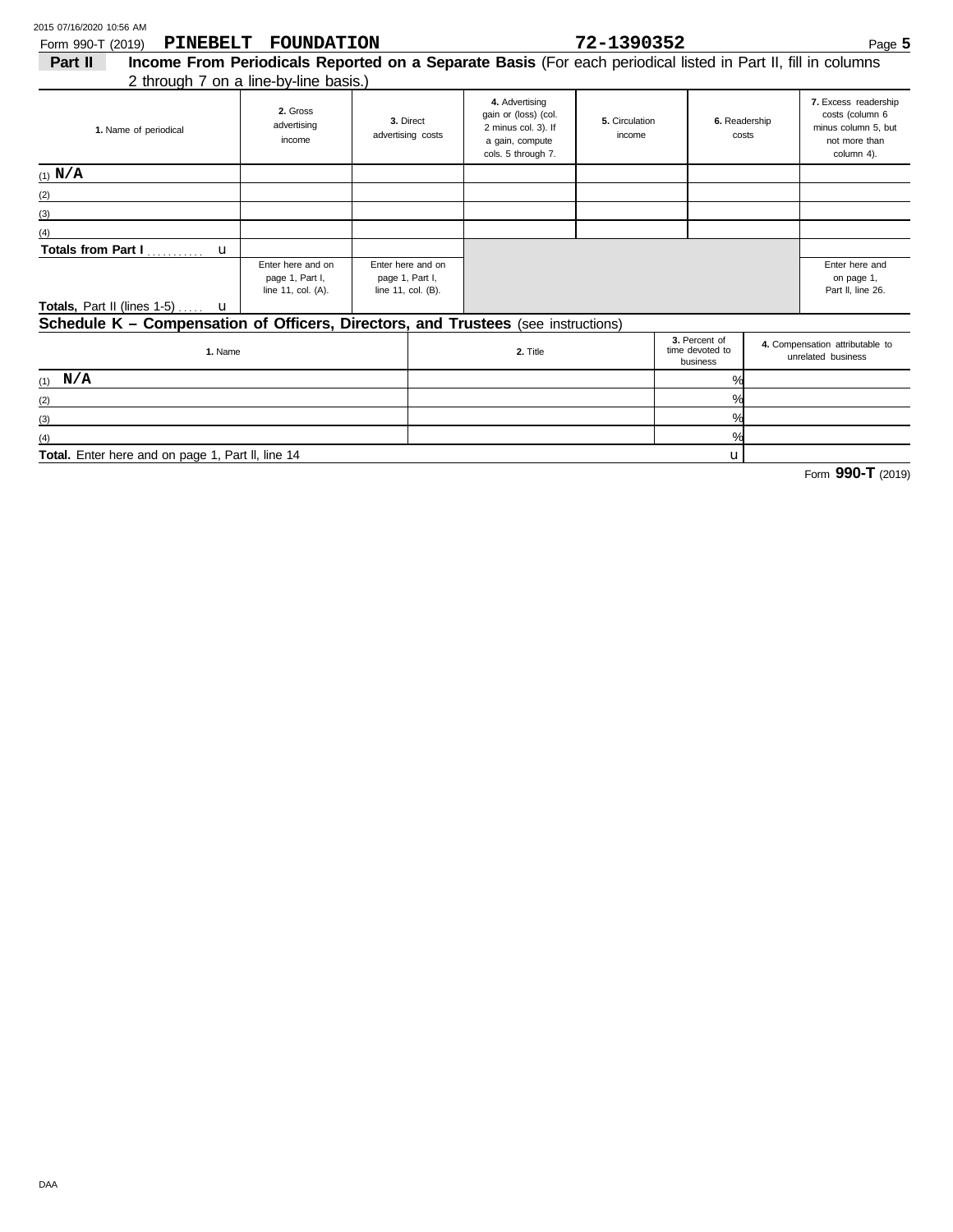FYE: 12/31/2019

# **Statement 1 - Form 990-T, Part I, Line 5 - Income (Loss) from Partnerships or S-Corps**

| Name of Partnership or S-Corp | Gross<br>Income | Direct<br>Deductions (Part. only) |  | <b>Net</b><br>Income |
|-------------------------------|-----------------|-----------------------------------|--|----------------------|
| DCC HOLDING LLC               | 8,963           |                                   |  | 8,963                |
| Total                         | 8,963           |                                   |  | 8,963                |

## **Statement 2 - Form 990-T, Part I, Line 12 - Other Income**

| <b>Description</b>            | Amount    |
|-------------------------------|-----------|
| INTEREST INCOME DCC HOLDING K | 80        |
| DCC HOLDING LLC LONG TERM     | 1,034,368 |
| DCC HOLDING LLC LONG TERM     | 58,467    |
| Total                         | 1,092,915 |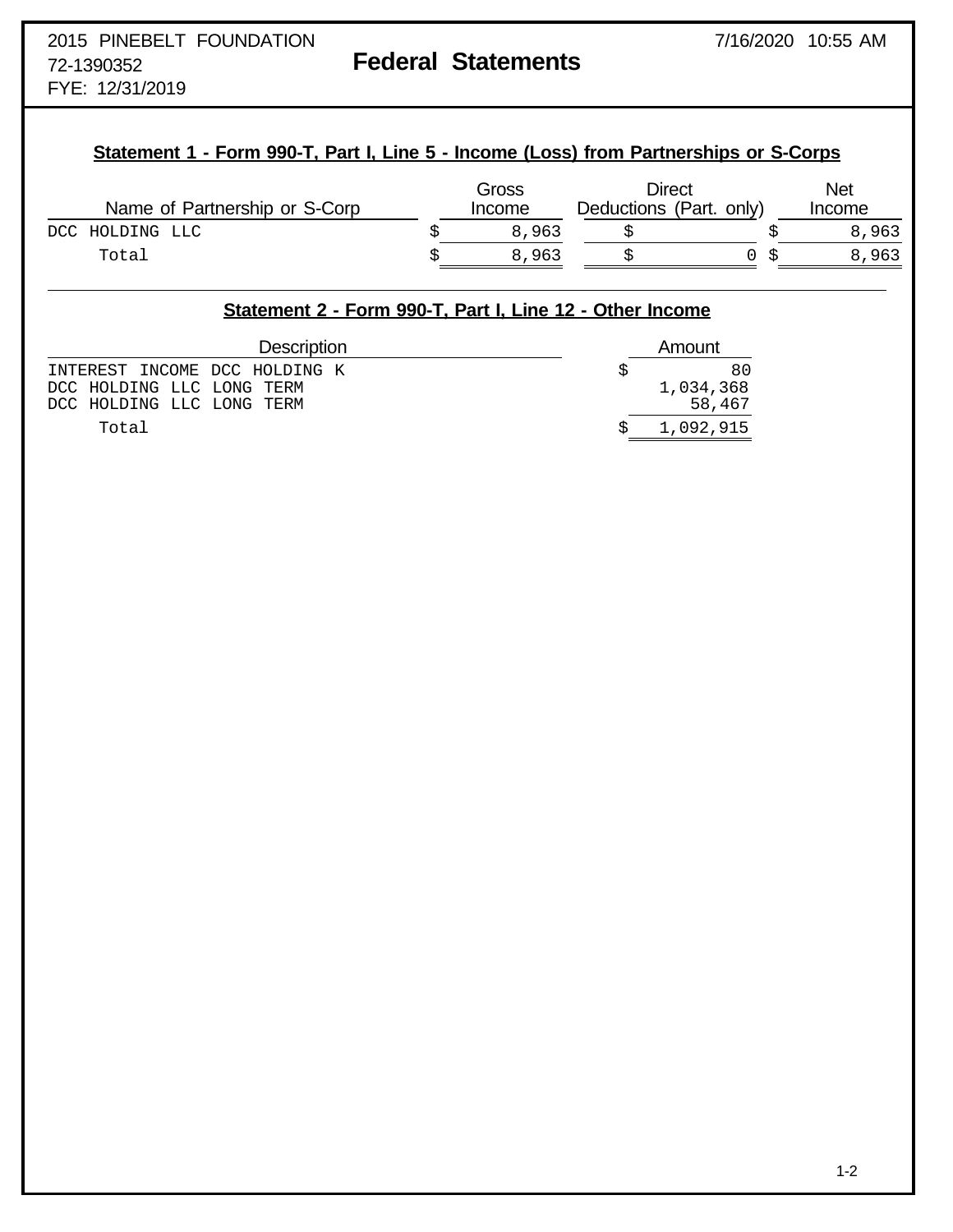2015 07/16/2020 10:56 AM

**2220** Form

# **Underpayment of Estimated Tax by Corporations**

OMB No. 1545-0123

**2019**

**231,184**

#### u **Attach to the corporation's tax return.** u**Go to** *www.irs.gov/Form2220* **for instructions and the latest information.**

Department of the Treasury Internal Revenue Service

Name

**Employer identification number**

**Form 990-T**

**5**

| PINEBELT FOUNDATION                                                                                                                                                                                                                                                                                                                                                                                             |    | 72-1390352 |         |
|-----------------------------------------------------------------------------------------------------------------------------------------------------------------------------------------------------------------------------------------------------------------------------------------------------------------------------------------------------------------------------------------------------------------|----|------------|---------|
| Note: Generally, the corporation is not required to file Form 2220 (see Part II below for exceptions) because the IRS will figure any penalty<br>owed and bill the corporation. However, the corporation may still use Form 2220 to figure the penalty. If so, enter the amount from page 2, line<br>38, on the estimated tax penalty line of the corporation's income tax return, but do not attach Form 2220. |    |            |         |
| <b>Required Annual Payment</b><br>Part I                                                                                                                                                                                                                                                                                                                                                                        |    |            |         |
|                                                                                                                                                                                                                                                                                                                                                                                                                 |    |            | 231,184 |
| 2a Personal holding company tax (Schedule PH (Form 1120), line 26) included on line 1                                                                                                                                                                                                                                                                                                                           | 2а |            |         |
| <b>b</b> Look-back interest included on line 1 under section $460(b)(2)$ for completed long-term                                                                                                                                                                                                                                                                                                                |    |            |         |
| contracts or section 167(g) for depreciation under the income forecast method                                                                                                                                                                                                                                                                                                                                   | 2b |            |         |
|                                                                                                                                                                                                                                                                                                                                                                                                                 | 2c |            |         |
| <b>Total.</b> Add lines 2a through 2c<br>d                                                                                                                                                                                                                                                                                                                                                                      |    | 2d         |         |
|                                                                                                                                                                                                                                                                                                                                                                                                                 |    |            |         |

| Subtract line 2d from line 1. If the result is less than \$500, <b>do not</b> complete or file this form. The corporation          |         |
|------------------------------------------------------------------------------------------------------------------------------------|---------|
| does not owe the penalty                                                                                                           | 231,184 |
| Enter the tax shown on the corporation's 2018 income tax return. See instructions. Caution: If the tax is zero or                  |         |
| the tax year was for less than 12 months, skip this line and enter the amount from line 3 on line 5                                |         |
| <b>Required annual payment.</b> Enter the <b>smaller</b> of line 3 or line 4. If the corporation is required to skip line 4, enter |         |

**Required annual payment.** Enter the **smaller** of line 3 or line 4. If the corporation is required to skip line 4, enter the amount from line 3

## **Part II Reasons for Filing—**Check the boxes below that apply. If any boxes are checked, the corporation **must** file Form 2220 even if it does not owe a penalty. See instructions.

|  | 6     The corporation is using the adjusted seasonal installment method. |  |  |  |  |
|--|--------------------------------------------------------------------------|--|--|--|--|
|  |                                                                          |  |  |  |  |

**7** The corporation is using the annualized income installment method. **X**

|          |  |  |  |                                  |  | 8   The corporation is a "large corporation" figuring its first required installment based on the prior year's tax. |  |  |  |  |
|----------|--|--|--|----------------------------------|--|---------------------------------------------------------------------------------------------------------------------|--|--|--|--|
| Part III |  |  |  | <b>Figuring the Underpayment</b> |  |                                                                                                                     |  |  |  |  |

#### **Overpayment.** If line 10 is less than line 15, subtract line 10 from line **18 17** Underpayment. If line 15 is less than or equal to line 10, subtract line Add amounts on lines 16 and 17 of the preceding column . . . . . . . . . . . . . . . . **14 14** Estimated tax paid or credited for each period. For column (a) only, **11** line 8 (but not 6 or 7) is checked, see instructions for the amounts to *Complete lines 12 through 18 of one column before going to the* **(a) (b) (c) (d) 9 9 10 Required installments.** If the box on line 6 and/or line 7 above is **10 11 12 12** Enter amount, if any, from line 18 of the preceding column . . . . . . . . . . . . . . **13 13** Add lines 11 and 12 . . . . . . . . . . . . . . . . . . . . . . . . . . . . . . . . . . . . . . . . . . . . **15** Subtract line 14 from line 13. If zero or less, enter -0-  $\dots\dots\dots\dots\dots\dots$  | **15** 16 If the amount on line 15 is zero, subtract line 13 from line 14. **16 17 18** of the 4th (*Form 990-PF filers:* Use 5th month), 6th, 9th, and 12th months of the corporation's tax year . . . . . . . . . . . . . . . . . . . . . . . . . . . . . . . . checked, enter the amounts from Schedule A, line 38. If the box on enter. If none of these boxes are checked, enter 25% (0.25) of line 5 above in each column . . . . . . . . . . . . . . . . . . . . . . . . . . . . . . . . . . . . . . . . . enter the amount from line 11 on line 15. See instructions . . . . . . . . . . . . . Otherwise, enter -0- . . . . . . . . . . . . . . . . . . . . . . . . . . . . . . . . . . . . . . . . . . . . 15 from line 10. Then go to line 12 of the next column. Otherwise, go to line 18 . . . . . . . . . . . . . . . . . . . . . . . . . . . . . . . . . . . . . . . . . . . . . . . . . . . 15. Then go to line 12 of the next column . . . . . . . . . . . . . . . . . . . . . . . . . . . . **Installment due dates.** Enter in columns (a) through (d) the 15th day *next column.* **04/15/19 06/15/19 09/15/19 12/15/19 0 0 0 231,184 0 0 0 0 0 0 231,184**

*Go to Part IV on page 2 to figure the penalty. Do not go to Part IV if there are no entries on line 17—no penalty is owed.*

**For Paperwork Reduction Act Notice, see separate instructions.**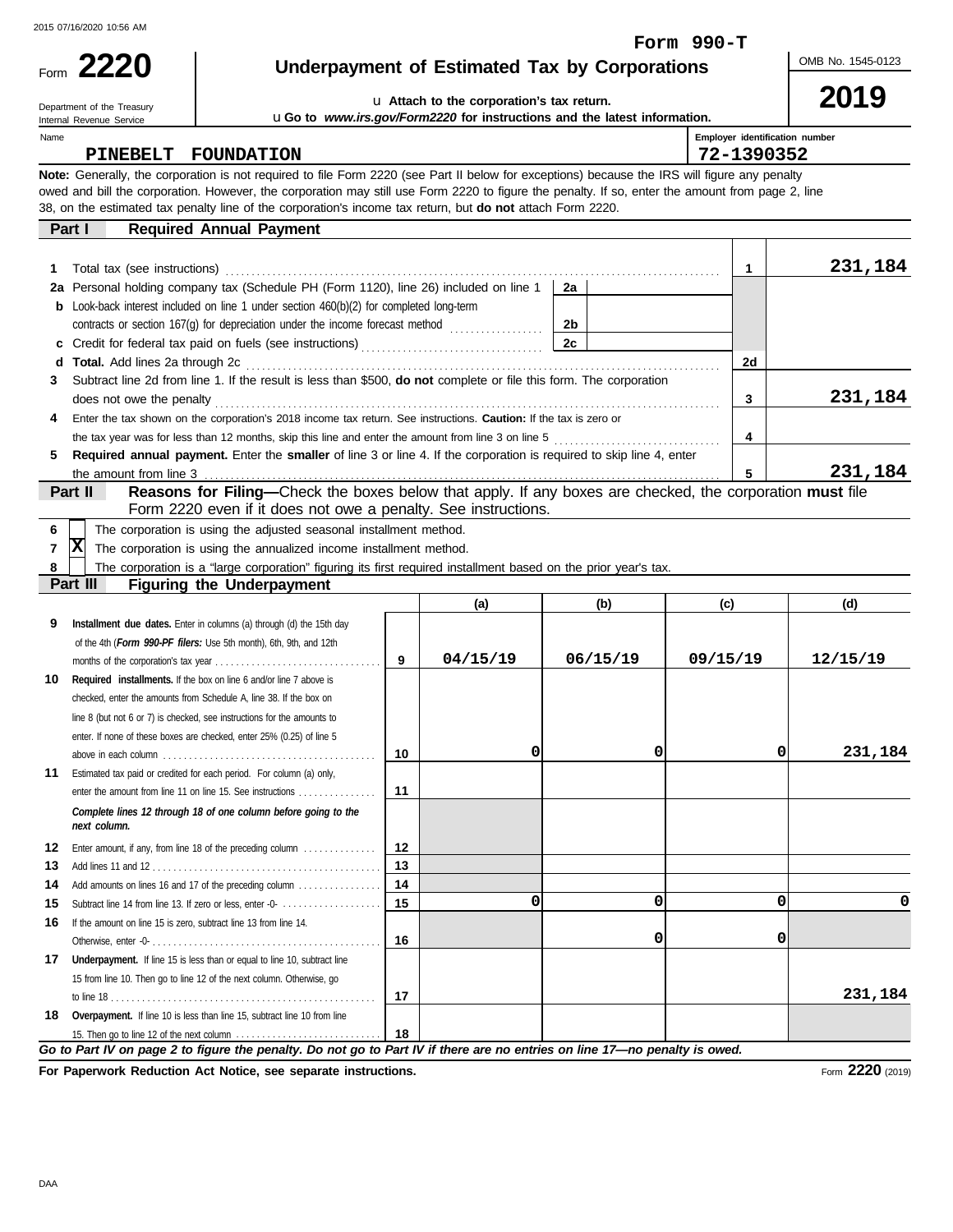### **Form 2220 (2019) PINEBELT FOUNDATION 72-1390352** Page 2

| <b>Figuring the Penalty</b><br>Part IV                                                                                                                                                                                                                                               |    |     |               |     |     |           |       |
|--------------------------------------------------------------------------------------------------------------------------------------------------------------------------------------------------------------------------------------------------------------------------------------|----|-----|---------------|-----|-----|-----------|-------|
|                                                                                                                                                                                                                                                                                      |    | (a) |               | (b) | (c) |           | (d)   |
| 19 Enter the date of payment or the 15th day of the 4th month after the<br>close of the tax year, whichever is earlier. (C corporations with tax<br>years ending June 30 and S corporations: Use 3rd month instead<br>of 4th month. Form 990-PF and Form 990-T filers: Use 5th month | 19 |     | See Worksheet |     |     |           |       |
| 20 Number of days from due date of installment on line 9 to the date                                                                                                                                                                                                                 | 20 |     |               |     |     |           |       |
| 21 Number of days on line 20 after 4/15/2019 and before 7/1/2019                                                                                                                                                                                                                     | 21 |     |               |     |     |           |       |
| x 6% (0.06)<br>22 Underpayment on line 17 x Number of days on line 21<br>365                                                                                                                                                                                                         | 22 | 1\$ |               |     | \$  |           | \$    |
| 23 Number of days on line 20 after 6/30/2019 and before 10/1/2019                                                                                                                                                                                                                    | 23 |     |               |     |     |           |       |
| x 5% (0.05)<br>24 Underpayment on line 17 x Number of days on line 23<br>365                                                                                                                                                                                                         | 24 | 1\$ |               | \$  | \$  |           | \$    |
| 25 Number of days on line 20 after 9/30/2019 and before 1/1/2020                                                                                                                                                                                                                     | 25 |     |               |     |     |           |       |
| x 5% (0.05)<br>26 Underpayment on line 17 x Number of days on line 25<br>365                                                                                                                                                                                                         | 26 | I\$ |               | \$  | \$  |           | \$    |
| 27 Number of days on line 20 after 12/31/2019 and before 4/1/2020                                                                                                                                                                                                                    | 27 |     |               |     |     |           |       |
| x 5% (0.05)<br>28 Underpayment on line 17 x Number of days on line 27<br>366                                                                                                                                                                                                         | 28 | 1\$ |               | \$  | \$  |           | \$    |
| 29 Number of days on line 20 after 3/31/2020 and before 7/1/2020                                                                                                                                                                                                                     | 29 |     |               |     |     |           |       |
| 30 Underpayment on line 17 x Number of days on line 29<br>$x \sqrt[4]{6}$<br>366                                                                                                                                                                                                     | 30 | 1\$ |               | \$  | \$  |           | \$    |
| 31 Number of days on line 20 after 6/30/2020 and before 10/1/2020                                                                                                                                                                                                                    | 31 |     |               |     |     |           |       |
| $x \sqrt[*]{6}$<br>32 Underpayment on line 17 x Number of days on line 31<br>366                                                                                                                                                                                                     | 32 | 1\$ |               | \$  | \$  |           | \$    |
| 33 Number of days on line 20 after 9/30/2020 and before 1/1/2021                                                                                                                                                                                                                     | 33 |     |               |     |     |           |       |
| 34 Underpayment on line 17 x Number of days on line 33<br>$x * \%$<br>366                                                                                                                                                                                                            | 34 | 1\$ |               |     | \$  |           | \$    |
| 35 Number of days on line 20 after 12/31/2020 and before 3/16/2021                                                                                                                                                                                                                   | 35 |     |               |     |     |           |       |
| Number of days on line 35<br>$x * \%$<br>36 Underpayment on line 17 x<br>365                                                                                                                                                                                                         | 36 | 1\$ |               | \$  | \$  |           | \$    |
| <b>37</b> Add lines 22, 24, 26, 28, 30, 32, 34, and 36                                                                                                                                                                                                                               | 37 | 1\$ |               | \$  | \$  |           | \$    |
| 38 Penalty. Add columns (a) through (d) of line 37. Enter the total here and on Form 1120, line 34; or the comparable                                                                                                                                                                |    |     |               |     |     | $38  $ \$ | 4,814 |

\*Use the penalty interest rate for each calendar quarter, which the IRS will determine during the first month in the preceding quarter. These rates are published quarterly in an IRS News Release and in a revenue ruling in the Internal Revenue Bulletin. To obtain this information on the Internet, access the IRS website at *www.irs.gov.* You can also call 1-800-829-4933 to get interest rate information.

Form **2220** (2019)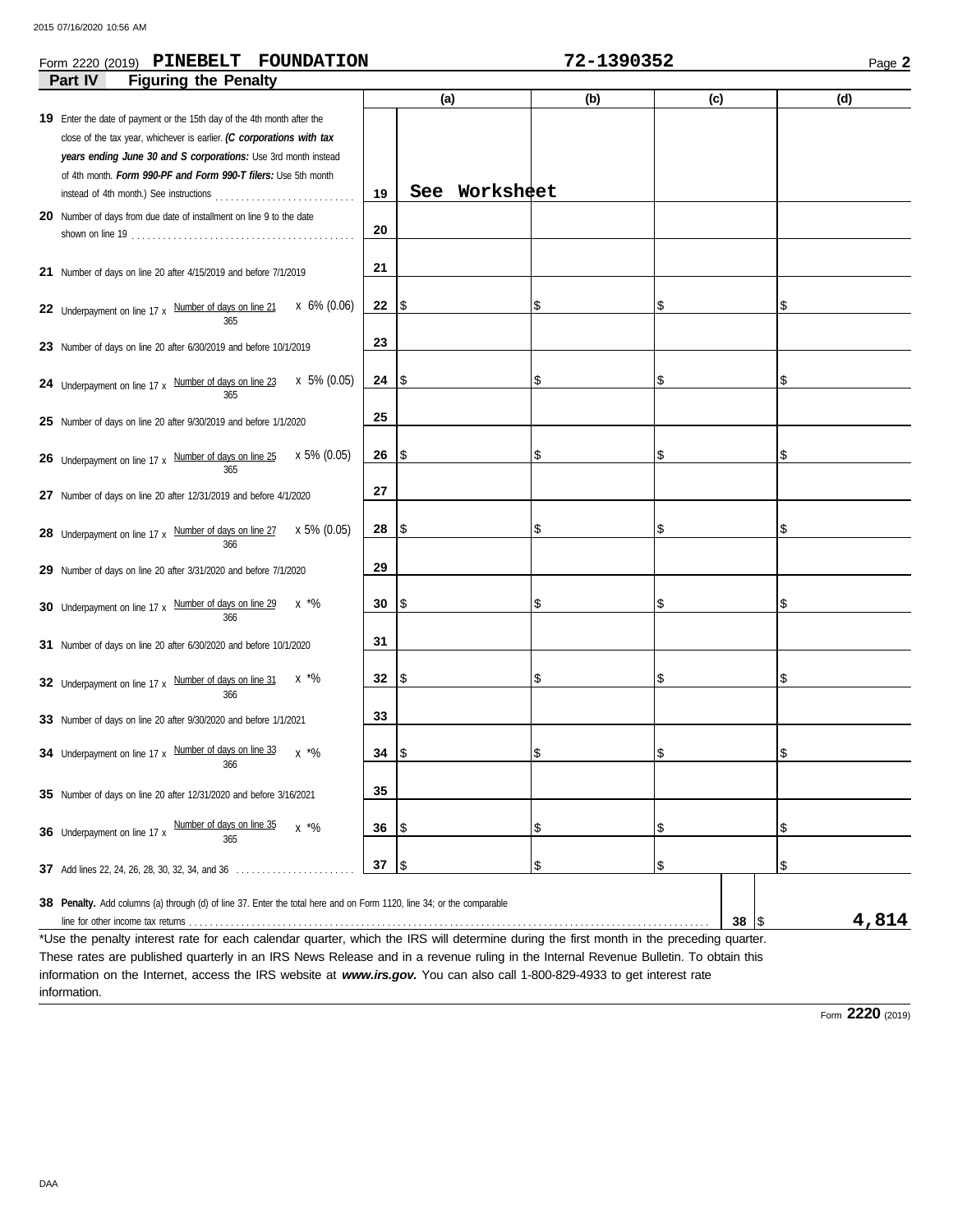### **Form 2220 (2019) PINEBELT FOUNDATION 72-1390352** Page 4

|     | <b>Annualized Income Installment Method</b><br>Part II                     |                 |                       |             |             |             |
|-----|----------------------------------------------------------------------------|-----------------|-----------------------|-------------|-------------|-------------|
|     |                                                                            |                 | (a)                   | (b)         | (c)         | (d)         |
|     |                                                                            |                 | $\mathbf{2}$<br>First | 3<br>First  | 6<br>First  | 9<br>First  |
| 20  | Annualization periods (see instructions)                                   | 20              | months                | months      | months      | months      |
| 21  | Enter taxable income for each annualization period. See                    |                 |                       |             |             |             |
|     | instructions for the treatment of extraordinary items                      | 21              | 0                     | 0           | 0           | 1,175,484   |
| 22  | Annualization amounts (see instructions)                                   | 22              | 6.00000               | 4.00000     | 2.00000     | 1.33333     |
| 23a | Annualized taxable income. Multiply line 21 by line 22                     | 23a             |                       |             |             | 1,567,308   |
| b   | Extraordinary items (see instructions)                                     | 23 <sub>b</sub> |                       |             |             |             |
| c   | Add lines 23a and 23b                                                      | 23c             |                       |             |             | 1,567,308   |
| 24  | Figure the tax on the amount on line 23c using the instructions            |                 |                       |             |             |             |
|     | for Form 1120, Schedule J, line 2, or comparable line of                   |                 |                       |             |             |             |
|     |                                                                            | 24              |                       |             |             | 329,135     |
| 25  | Enter any alternative minimum tax (trusts only) for each payment           |                 |                       |             |             |             |
|     |                                                                            | 25              |                       |             |             |             |
| 26  | Enter any other taxes for each payment period. See instructions            | 26              |                       |             |             |             |
| 27  | Total tax. Add lines 24 through 26                                         | 27              |                       |             |             | 329, 135    |
| 28  | For each period, enter the same type of credits as allowed on              |                 |                       |             |             |             |
|     | Form 2220, lines 1 and 2c. See instructions                                | 28              |                       |             |             |             |
| 29  | Total tax after credits. Subtract line 28 from line 27. If zero or         |                 |                       |             |             |             |
|     | less, enter -0-                                                            | 29              | 0                     | 0           | 0           | 329,135     |
| 30  | Applicable percentage                                                      | 30              | 25%                   | 50%         | 75%         | 100%        |
| 31  | Multiply line 29 by line $30$                                              | 31              |                       |             |             | 329, 135    |
|     | Part III<br><b>Required Installments</b>                                   |                 |                       |             |             |             |
|     | Note: Complete lines 32 through 38 of one column before                    |                 | 1st                   | 2nd         | 3rd         | 4th         |
|     | completing the next column.                                                |                 | installment           | installment | installment | installment |
|     | 32 If only Part I or Part II is completed, enter the amount in each column |                 |                       |             |             |             |
|     | from line 19 or line 31. If both parts are completed, enter the            |                 |                       |             |             |             |
|     | smaller of the amounts in each column from line 19 or line 31              | 32              | 0                     | 0           | 0           | 329,135     |
|     | 33 Add the amounts in all preceding columns of line 38. See                |                 |                       |             |             |             |
|     |                                                                            | 33              |                       |             |             |             |
|     | 34 Adjusted seasonal or annualized income installments.                    |                 |                       |             |             |             |
|     | Subtract line 33 from line 32. If zero or less, enter -0-                  | 34              | 0                     | 0           | 0           | 329,135     |
|     | 35 Enter 25% (0.25) of line 5 on page 1 of Form 2220 in each               |                 |                       |             |             |             |
|     | column. Note: "Large corporations," see the instructions for               |                 |                       |             |             |             |
|     |                                                                            | 35              | 57,796                | 57,796      | 57,796      | 57,796      |
|     | 36 Subtract line 38 of the preceding column from line 37 of the            |                 |                       |             |             |             |
|     |                                                                            | 36              |                       | 57,796      | 115,592     | 173,388     |
|     |                                                                            | 37              | 57,796                | 115,592     | 173,388     | 231,184     |
|     | 38 Required installments. Enter the smaller of line 34 or line 37          |                 |                       |             |             |             |
|     |                                                                            | 38              | 0                     | 0           | 0           | 231,184     |
|     | here and on page 1 of Form 2220, line 10. See instructions                 |                 |                       |             |             |             |

Form **2220** (2019)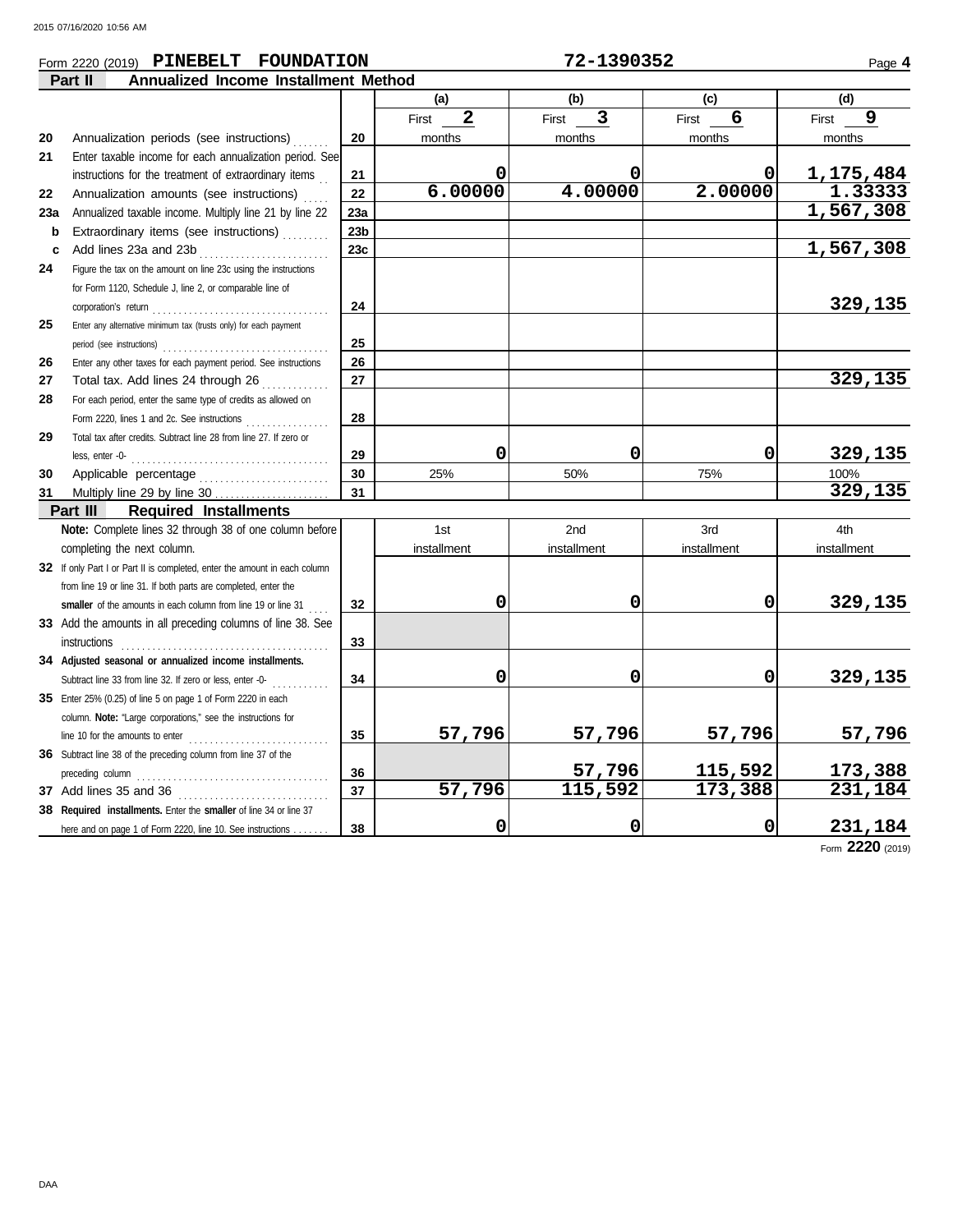2015 07/16/2020 10:56 AM

| 2220<br>Form                                                                              |                   |                                               |                         |                         |            | 2019                               |
|-------------------------------------------------------------------------------------------|-------------------|-----------------------------------------------|-------------------------|-------------------------|------------|------------------------------------|
|                                                                                           |                   | For calendar year 2019, or tax year beginning |                         | and ending              |            |                                    |
| Name                                                                                      |                   |                                               |                         |                         |            | Employer Identification Number     |
| PINEBELT                                                                                  | <b>FOUNDATION</b> |                                               |                         |                         | 72-1390352 |                                    |
| Due date of estimated payment<br>Amount of underpayment<br>Prior year overpayment applied |                   | 1st Quarter<br>04/15/19                       | 2nd Quarter<br>06/15/19 | 3rd Quarter<br>09/15/19 |            | 4th Quarter<br>12/15/19<br>231,184 |
| Date of payment<br>Amount of payment                                                      | 1st Payment       | 2nd Payment                                   | 3rd Payment             | 4th Payment             |            | 5th Payment                        |

| Qtr | From     | To            | Underpayment | #Days | Rate | Penalty |
|-----|----------|---------------|--------------|-------|------|---------|
| 4   | 12/15/19 | 5/15/20       | 231,184      | 152   | 5.00 | 4,814   |
|     |          | Total Penalty |              |       |      | 4,814   |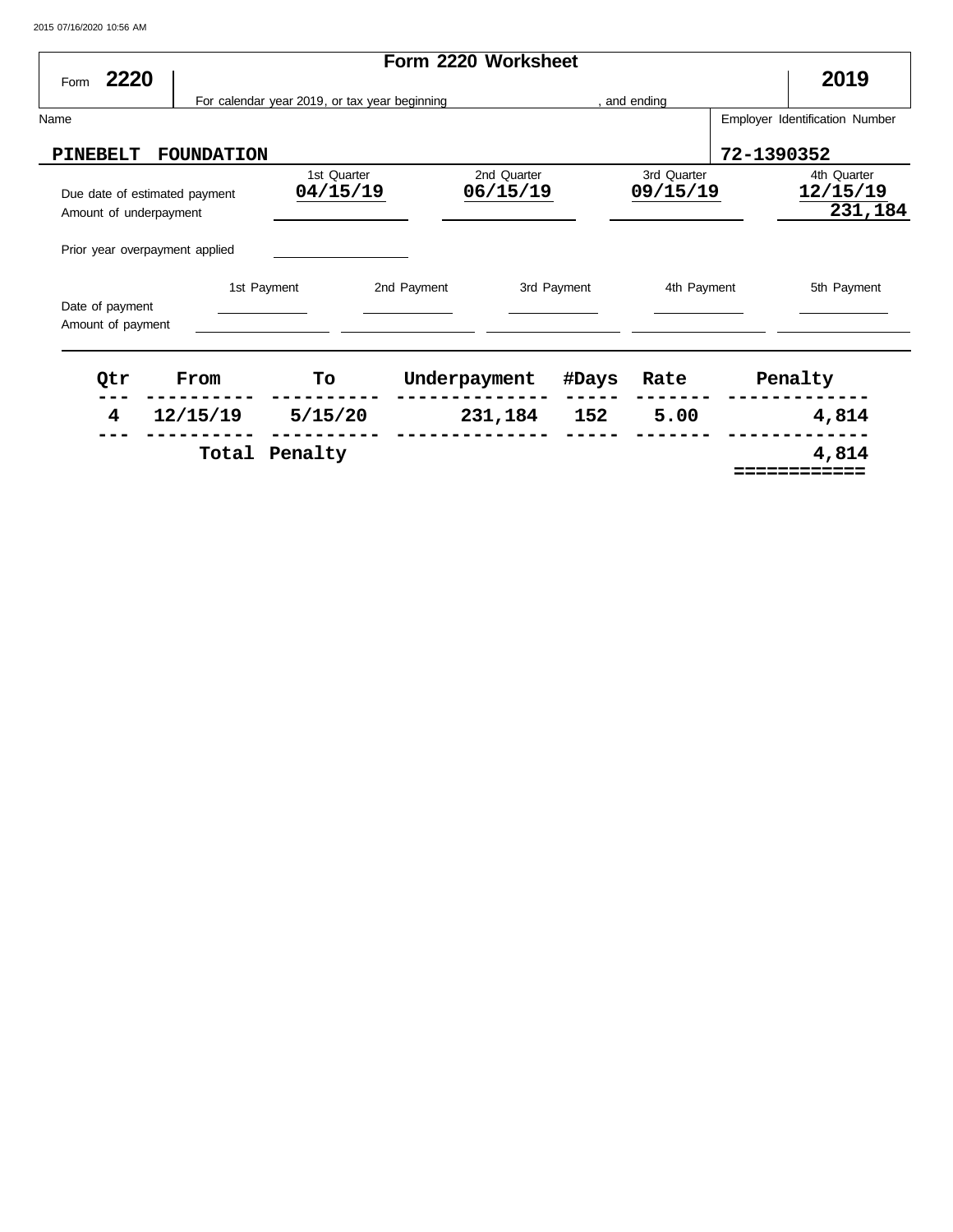|          | Form $4562$<br>Department of the Treasury<br>(99)<br>Internal Revenue Service                                                                                                                                                       | <b>Depreciation and Amortization</b><br>(Including Information on Listed Property)<br>u Attach to your tax return.<br>u Go to www.irs.gov/Form4562 for instructions and the latest information. |                                                    |                              |                |                |                  |                                  | OMB No. 1545-0172<br>19<br>Attachment<br>179<br>Sequence No. |
|----------|-------------------------------------------------------------------------------------------------------------------------------------------------------------------------------------------------------------------------------------|-------------------------------------------------------------------------------------------------------------------------------------------------------------------------------------------------|----------------------------------------------------|------------------------------|----------------|----------------|------------------|----------------------------------|--------------------------------------------------------------|
|          | Name(s) shown on return<br>PINEBELT                                                                                                                                                                                                 | <b>FOUNDATION</b>                                                                                                                                                                               |                                                    |                              |                |                |                  | Identifying number<br>72-1390352 |                                                              |
|          | Business or activity to which this form relates                                                                                                                                                                                     |                                                                                                                                                                                                 |                                                    |                              |                |                |                  |                                  |                                                              |
|          | Indirect Depreciation                                                                                                                                                                                                               |                                                                                                                                                                                                 |                                                    |                              |                |                |                  |                                  |                                                              |
|          | Part I                                                                                                                                                                                                                              | Election To Expense Certain Property Under Section 179<br>Note: If you have any listed property, complete Part V before you complete Part I.                                                    |                                                    |                              |                |                |                  |                                  |                                                              |
| 1        | Maximum amount (see instructions)                                                                                                                                                                                                   |                                                                                                                                                                                                 |                                                    |                              |                |                |                  | $\mathbf{1}$                     | $\overline{1,020,000}$                                       |
| 2        |                                                                                                                                                                                                                                     |                                                                                                                                                                                                 |                                                    |                              |                |                |                  | $\mathbf{2}$                     |                                                              |
| 3        |                                                                                                                                                                                                                                     |                                                                                                                                                                                                 |                                                    |                              |                |                |                  | $\overline{\mathbf{3}}$          | 2,550,000                                                    |
| 4        | Reduction in limitation. Subtract line 3 from line 2. If zero or less, enter -0-                                                                                                                                                    |                                                                                                                                                                                                 |                                                    |                              |                |                |                  | 4                                |                                                              |
| 5        | Dollar limitation for tax year. Subtract line 4 from line 1. If zero or less, enter -0-. If married filing separately, see instructions                                                                                             |                                                                                                                                                                                                 |                                                    |                              |                |                |                  |                                  |                                                              |
| 6        |                                                                                                                                                                                                                                     | (a) Description of property                                                                                                                                                                     |                                                    | (b) Cost (business use only) |                |                | (c) Elected cost |                                  |                                                              |
|          |                                                                                                                                                                                                                                     |                                                                                                                                                                                                 |                                                    |                              |                |                |                  |                                  |                                                              |
| 7        |                                                                                                                                                                                                                                     |                                                                                                                                                                                                 |                                                    |                              | $\overline{7}$ |                |                  |                                  |                                                              |
| 8        |                                                                                                                                                                                                                                     |                                                                                                                                                                                                 |                                                    |                              |                |                |                  | 8                                |                                                              |
| 9        | Tentative deduction. Enter the smaller of line 5 or line 8                                                                                                                                                                          |                                                                                                                                                                                                 |                                                    |                              |                |                |                  | 9                                |                                                              |
| 10       |                                                                                                                                                                                                                                     |                                                                                                                                                                                                 |                                                    |                              |                |                |                  | 10                               |                                                              |
| 11       | Business income limitation. Enter the smaller of business income (not less than zero) or line 5. See instructions                                                                                                                   |                                                                                                                                                                                                 |                                                    |                              |                |                |                  | 11<br>12                         |                                                              |
| 12<br>13 | Carryover of disallowed deduction to 2020. Add lines 9 and 10, less line 12 ▶                                                                                                                                                       |                                                                                                                                                                                                 |                                                    |                              | 13             |                |                  |                                  |                                                              |
|          | Note: Don't use Part II or Part III below for listed property. Instead, use Part V.                                                                                                                                                 |                                                                                                                                                                                                 |                                                    |                              |                |                |                  |                                  |                                                              |
|          | Part II                                                                                                                                                                                                                             | Special Depreciation Allowance and Other Depreciation (Don't include listed property. See instructions.)                                                                                        |                                                    |                              |                |                |                  |                                  |                                                              |
| 14       | Special depreciation allowance for qualified property (other than listed property) placed in service                                                                                                                                |                                                                                                                                                                                                 |                                                    |                              |                |                |                  |                                  |                                                              |
|          | during the tax year. See instructions                                                                                                                                                                                               |                                                                                                                                                                                                 |                                                    |                              |                |                |                  | 14                               |                                                              |
| 15       | Property subject to section 168(f)(1) election <i>manufacture content content</i> and the section of the section of the section of the section of the section of the section of the section of the section of the section of the se |                                                                                                                                                                                                 |                                                    |                              |                |                |                  | 15                               |                                                              |
| 16       |                                                                                                                                                                                                                                     |                                                                                                                                                                                                 |                                                    |                              |                |                |                  | 16                               | 7,111                                                        |
|          | Part III                                                                                                                                                                                                                            | MACRS Depreciation (Don't include listed property. See instructions.)                                                                                                                           |                                                    |                              |                |                |                  |                                  |                                                              |
|          |                                                                                                                                                                                                                                     |                                                                                                                                                                                                 | <b>Section A</b>                                   |                              |                |                |                  |                                  | 203                                                          |
| 17<br>18 | MACRS deductions for assets placed in service in tax years beginning before 2019<br>If you are electing to group any assets placed in service during the tax year into one or more general asset accounts, check here               |                                                                                                                                                                                                 |                                                    |                              |                |                | $\mathbf{u}$     | 17                               |                                                              |
|          |                                                                                                                                                                                                                                     | Section B-Assets Placed in Service During 2019 Tax Year Using the General Depreciation System                                                                                                   |                                                    |                              |                |                |                  |                                  |                                                              |
|          |                                                                                                                                                                                                                                     | (b) Month and year                                                                                                                                                                              | (c) Basis for depreciation                         | (d) Recovery                 |                |                |                  |                                  |                                                              |
|          | (a) Classification of property                                                                                                                                                                                                      | placed in<br>service                                                                                                                                                                            | (business/investment use<br>only-see instructions) | period                       |                | (e) Convention | (f) Method       |                                  | (g) Depreciation deduction                                   |
| 19a      | 3-year property                                                                                                                                                                                                                     |                                                                                                                                                                                                 |                                                    |                              |                |                |                  |                                  |                                                              |
| b        | 5-year property                                                                                                                                                                                                                     |                                                                                                                                                                                                 |                                                    |                              |                |                |                  |                                  |                                                              |
| c        | 7-year property                                                                                                                                                                                                                     |                                                                                                                                                                                                 |                                                    |                              |                |                |                  |                                  |                                                              |
| d        | 10-year property                                                                                                                                                                                                                    |                                                                                                                                                                                                 |                                                    |                              |                |                |                  |                                  |                                                              |
| е        | 15-year property                                                                                                                                                                                                                    |                                                                                                                                                                                                 |                                                    |                              |                |                |                  |                                  |                                                              |
|          | 20-year property                                                                                                                                                                                                                    |                                                                                                                                                                                                 |                                                    |                              |                |                |                  |                                  |                                                              |
| g        | 25-year property                                                                                                                                                                                                                    |                                                                                                                                                                                                 |                                                    | 25 yrs.                      |                |                | S/L              |                                  |                                                              |
| h.       | Residential rental<br>property                                                                                                                                                                                                      |                                                                                                                                                                                                 |                                                    | 27.5 yrs.                    |                | МM<br>МM       | S/L<br>S/L       |                                  |                                                              |
|          | Nonresidential real                                                                                                                                                                                                                 | 07/31/19                                                                                                                                                                                        | 24,243                                             | 27.5 yrs.<br>39 yrs.         |                | MM             | S/L              |                                  | 285                                                          |
|          | property                                                                                                                                                                                                                            |                                                                                                                                                                                                 |                                                    |                              |                | <b>MM</b>      | S/L              |                                  |                                                              |
|          |                                                                                                                                                                                                                                     | Section C-Assets Placed in Service During 2019 Tax Year Using the Alternative Depreciation System                                                                                               |                                                    |                              |                |                |                  |                                  |                                                              |
| 20a      | Class life                                                                                                                                                                                                                          |                                                                                                                                                                                                 |                                                    |                              |                |                | S/L              |                                  |                                                              |
| b        | 12-year                                                                                                                                                                                                                             |                                                                                                                                                                                                 |                                                    | 12 yrs.                      |                |                | S/L              |                                  |                                                              |
| C        | 30-year                                                                                                                                                                                                                             |                                                                                                                                                                                                 |                                                    | 30 yrs.                      |                | МM             | S/L              |                                  |                                                              |
| d        | 40-year                                                                                                                                                                                                                             |                                                                                                                                                                                                 |                                                    | 40 yrs.                      |                | МM             | S/L              |                                  |                                                              |
|          | Part IV<br><b>Summary</b> (See instructions.)                                                                                                                                                                                       |                                                                                                                                                                                                 |                                                    |                              |                |                |                  |                                  |                                                              |
| 21       | Listed property. Enter amount from line 28                                                                                                                                                                                          |                                                                                                                                                                                                 |                                                    |                              |                |                |                  | 21                               |                                                              |
|          |                                                                                                                                                                                                                                     |                                                                                                                                                                                                 |                                                    |                              |                |                |                  |                                  |                                                              |
|          |                                                                                                                                                                                                                                     | Total. Add amounts from line 12, lines 14 through 17, lines 19 and 20 in column (g), and line 21. Enter                                                                                         |                                                    |                              |                |                |                  |                                  |                                                              |
| 22<br>23 | here and on the appropriate lines of your return. Partnerships and S corporations—see instructions<br>For assets shown above and placed in service during the current year, enter the                                               |                                                                                                                                                                                                 |                                                    |                              |                |                |                  | 22                               | 7,599                                                        |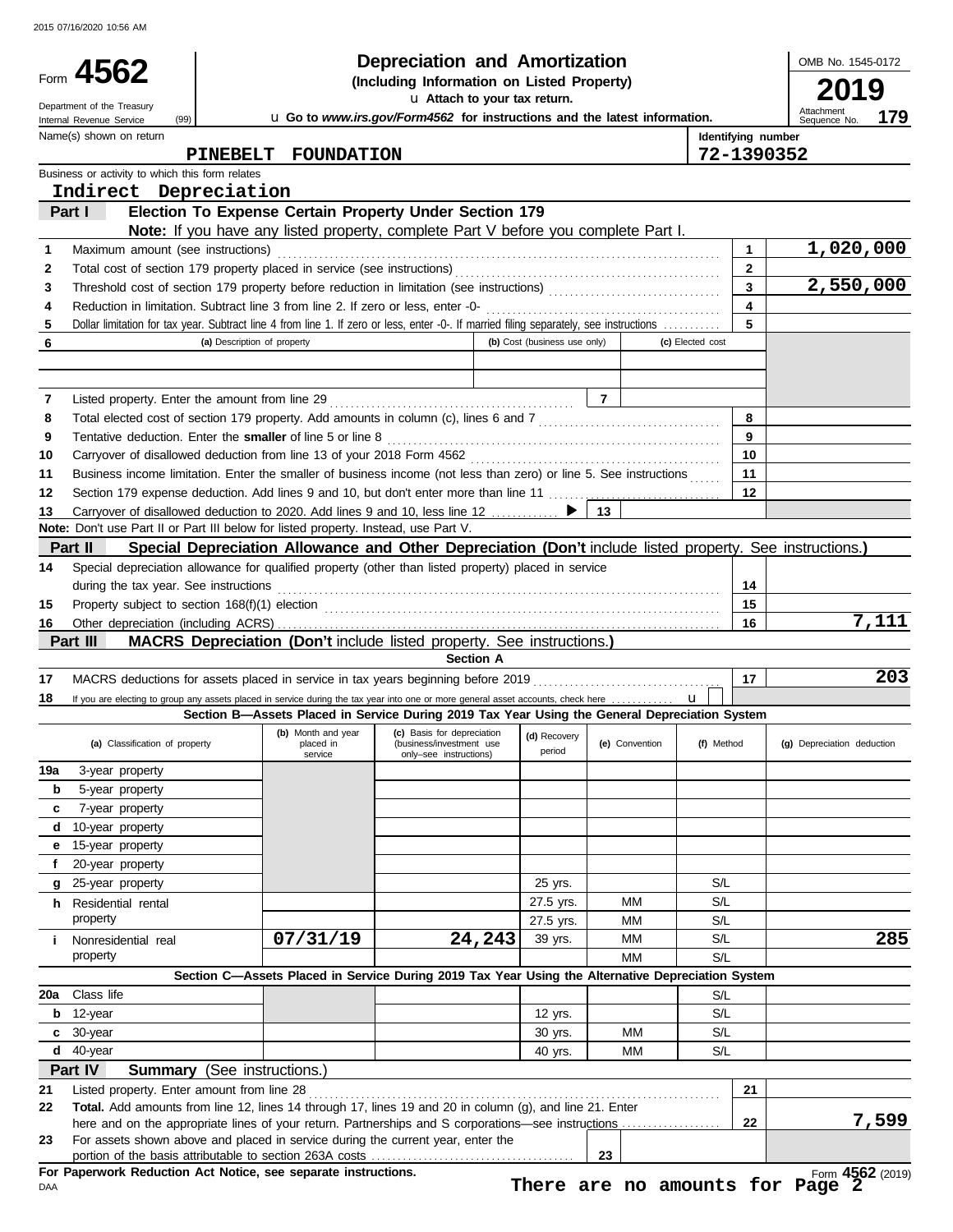# 2015 PINEBELT FOUNDATION 2015 2015 2016/2020 10:55 AM

# 72-1390352 **Federal Asset Report**

# FYE: 12/31/2019 **Form 990, Page 1**

| Asset    | Description                                                                       | Date<br>In Service  | Cost                | % | Bus Sec<br>179 Bonus | Basis<br>for Depr   | PerConv Meth               | Prior              | Current                          |
|----------|-----------------------------------------------------------------------------------|---------------------|---------------------|---|----------------------|---------------------|----------------------------|--------------------|----------------------------------|
|          |                                                                                   |                     |                     |   |                      |                     |                            |                    |                                  |
| 67       | <b>Non-Residential Real Property:</b><br><b>ROOF</b>                              | 7/31/19             | 24,243              |   |                      | 24,243              | 39 MM S/L                  | $\boldsymbol{0}$   | 285                              |
|          |                                                                                   |                     | 24,243              |   |                      | 24,243              |                            | $\theta$           | 285                              |
|          |                                                                                   |                     |                     |   |                      |                     |                            |                    |                                  |
| 42       | <b>Prior MACRS:</b><br>SOFA-GREEN-OFFICE MGR                                      | 6/30/14             | 85                  |   | X                    | 42                  | MQ200DB<br>7               | 76                 | 4                                |
| 43       | <b>HAT RACK-FOYER</b>                                                             | 6/30/14             | 10                  |   | X                    | 5                   | 7<br>MQ200DB               | 9                  | $\mathbf{0}$                     |
| 45<br>46 | FRIDGE-WHITE-KITCHEN<br>CONFERENCE TABLE W/10 CHAIRS-B1 6/30/14                   | 6/30/14             | 300<br>100          |   | X<br>X               | 150<br>50           | 7 MQ200DB<br>7<br>MQ200DB  | 268<br>89          | 14<br>5                          |
| 50       | <b>SERVER-ED</b>                                                                  | 12/28/16            | 2,632               |   | X                    | 1,316               | 5 MQ200DB                  | 2,182              | 180                              |
|          |                                                                                   |                     | 3,127               |   |                      | 1,563               |                            | 2,624              | 203                              |
|          |                                                                                   |                     |                     |   |                      |                     |                            |                    |                                  |
|          | <b>Other Depreciation:</b><br>TASK CHAIR-BLUE-INTERN                              | 2/29/08             | 93                  |   |                      | 93                  | MO S/L<br>7                | 93                 | $\mathbf 0$                      |
| 2<br>4   | <b>CHAIR-BLACK-INTERN</b><br>4 DR LETTER FILE CABINET-INTERN                      | 2/29/08<br>2/29/08  | 32<br>157           |   |                      | 32<br>157           | 7<br>MO S/L<br>7<br>MO S/L | 32<br>157          | $\theta$<br>$\boldsymbol{0}$     |
|          | WOOD DESK-INTERN                                                                  | 3/06/08             | 641                 |   |                      | 641                 | 7 MO S/L                   | 641                | $\mathbf{0}$                     |
| 8<br>9   | <b>BLUE SIDE CHAIR-RENTAL SPACE 1</b><br><b>BLUE SIDE CHAIR-RENTAL SPACE 1</b>    | 3/06/08<br>3/06/08  | 181<br>181          |   |                      | 181<br>181          | 7<br>MO S/L<br>7 MO S/L    | 181<br>181         | $\boldsymbol{0}$<br>$\mathbf{0}$ |
| 18       | <b>OFFICE MGR DESK-GREY</b>                                                       | 3/21/08             | 406                 |   |                      | 406                 | 7 MO S/L                   | 406                | $\boldsymbol{0}$                 |
| 20       | THINK CENTRE PC-INTERN                                                            | 4/08/08             | 1,048               |   |                      | 1,048               | 5 MO S/L                   | 1,048              | $\mathbf{0}$                     |
| 23<br>24 | CREDENZA- DONATED-GREY-DEV DII 6/30/08<br>2 DR FIRE PROOF CABINET-DONATEL 6/30/08 |                     | 250<br>350          |   |                      | 250<br>350          | 7<br>MO S/L<br>7 MOS/L     | 250<br>350         | $\boldsymbol{0}$<br>$\mathbf{0}$ |
| 28       | <b>BOOK SHELF-TRADE IN-INTERN</b>                                                 | 10/13/09            | 264                 |   |                      | 264                 | 7 MO S/L                   | 264                | $\boldsymbol{0}$                 |
| 30<br>33 | <b>PROJECTOR</b><br>WOODEN EXECUTIVE DESK                                         | 11/09/09<br>4/20/10 | 618<br>150          |   |                      | 618<br>150          | 7 MO S/L<br>7<br>MO S/L    | 618<br>150         | $\mathbf{0}$<br>$\boldsymbol{0}$ |
| 34       | ARMED FABRIC TASK CHAIR                                                           | 4/20/10             | 20                  |   |                      | 20                  | 7 MO S/L                   | 20                 | $\mathbf{0}$                     |
| 36       | 4 DR FILE CABINET-DONATED-INTERI 4/20/10                                          |                     | 30                  |   |                      | 30                  | 7<br>MO S/L                | 30                 | $\boldsymbol{0}$                 |
| 37<br>40 | 4 DR FILE CABINET-DONATED-INTERI<br>LENOVA THINKCENTER COMPUTER-I 5/14/10         | 4/20/10             | 30<br>1,220         |   |                      | 30<br>1,220         | 7 MO S/L<br>5 MO S/L       | 30<br>1,220        | $\mathbf{0}$<br>$\mathbf{0}$     |
| 41       | DONOR MGT SOFTWARE                                                                | 6/01/13             | 72,132              |   |                      | 72,132              | 3<br><b>MOAmort</b>        | 72,132             | $\theta$                         |
| 47<br>51 | LENOVO THINK CENTRE M73 TOWER 12/23/15<br>APPLE LAPTOP-ED                         | 12/01/17            | 1,070<br>1,636      |   |                      | 1,070<br>1,636      | 5 MO S/L<br>5 MO S/L       | 642<br>354         | 214<br>328                       |
| 52       | <b>COMPUTER-OFFICE MGR</b>                                                        | 3/01/17             | 910                 |   |                      | 910                 | 5<br>MO S/L                | 333                | 182                              |
| 53       | DESK-MOVABLE ED                                                                   | 12/01/17            | 490                 |   |                      | 490                 | 7<br>MO S/L                | 76                 | 70                               |
| 54<br>55 | <b>LAPTOP- DEV DIR</b><br>1501 ADELINE BUILDING-DONATED                           | 9/01/17<br>5/26/17  | 803<br>175,000      |   |                      | 803<br>175,000      | 5 MO S/L<br>39 MO S/L      | 214<br>7,105       | 161<br>4,487                     |
| 56       | MONITOR-OFFICE MANAGER                                                            | 1/11/18             | 250                 |   |                      | 250                 | 5 MO S/L                   | 50                 | 50                               |
| 57<br>58 | <b>32 BLACK FOLDING CHAIRS</b><br>ROYAL 18 PG CROSS CUT SHREDDER                  | 1/01/18<br>8/16/18  | 685<br>185          |   |                      | 685<br>185          | 5 MO S/L<br>5<br>MO S/L    | 137<br>12          | 137<br>37                        |
| 59       | 8 WHITE PLASTIC FOLDING TABLES                                                    | 1/01/18             | 436                 |   |                      | 436                 | MO S/L<br>5                | 87                 | 88                               |
| 60       | TV & MOUNT EQUIP                                                                  | 2/15/18             | 311                 |   |                      | 311                 | 5 MO S/L                   | 57                 | 62                               |
| 61<br>62 | SOFA-EXEC DIR<br><b>SHARK VACUUM</b>                                              | 2/01/18<br>1/01/18  | 150<br>150          |   |                      | 150<br>150          | 5 MO S/L<br>5<br>MO S/L    | 28<br>30           | 30<br>30                         |
| 63       | PANASONIC PHONE SYSTEM                                                            | 2/01/18             | 120                 |   |                      | 120                 | MO <sub>S/L</sub><br>5     | 22                 | 24                               |
| 64<br>65 | SLIVER CABINET-FOYER (DONATED)<br><b>COPIER</b>                                   | 1/01/18<br>6/01/18  | 180<br>2,100        |   |                      | 180<br>2,100        | 5<br>MO S/L<br>MO S/L<br>5 | 36<br>245          | 36<br>420                        |
| 66       | <b>AKOYA SOFTWARE</b>                                                             | 12/02/19            | 27,178              |   |                      | 27,178              | 3 MOAmort                  | $\boldsymbol{0}$   | 755                              |
|          | <b>Total Other Depreciation</b>                                                   |                     | 289,457             |   |                      | 289,457             |                            | 87,231             | 7,111                            |
|          | <b>Total ACRS and Other Depreciation</b>                                          |                     | 289,457             |   |                      | 289,457             |                            | 87,231             | 7,111                            |
|          |                                                                                   |                     |                     |   |                      |                     |                            |                    |                                  |
|          | <b>Grand Totals</b><br><b>Less: Dispositions and Transfers</b>                    |                     | 316,827<br>$\theta$ |   |                      | 315,263<br>$\theta$ |                            | 89,855<br>$\theta$ | 7,599<br>$\theta$                |
|          | Less: Start-up/Org Expense                                                        |                     | $\boldsymbol{0}$    |   |                      | $\theta$            |                            | $\mathbf{0}$       | $\boldsymbol{0}$                 |
|          | <b>Net Grand Totals</b>                                                           |                     | 316,827             |   |                      | 315,263             |                            | 89,855             | 7,599                            |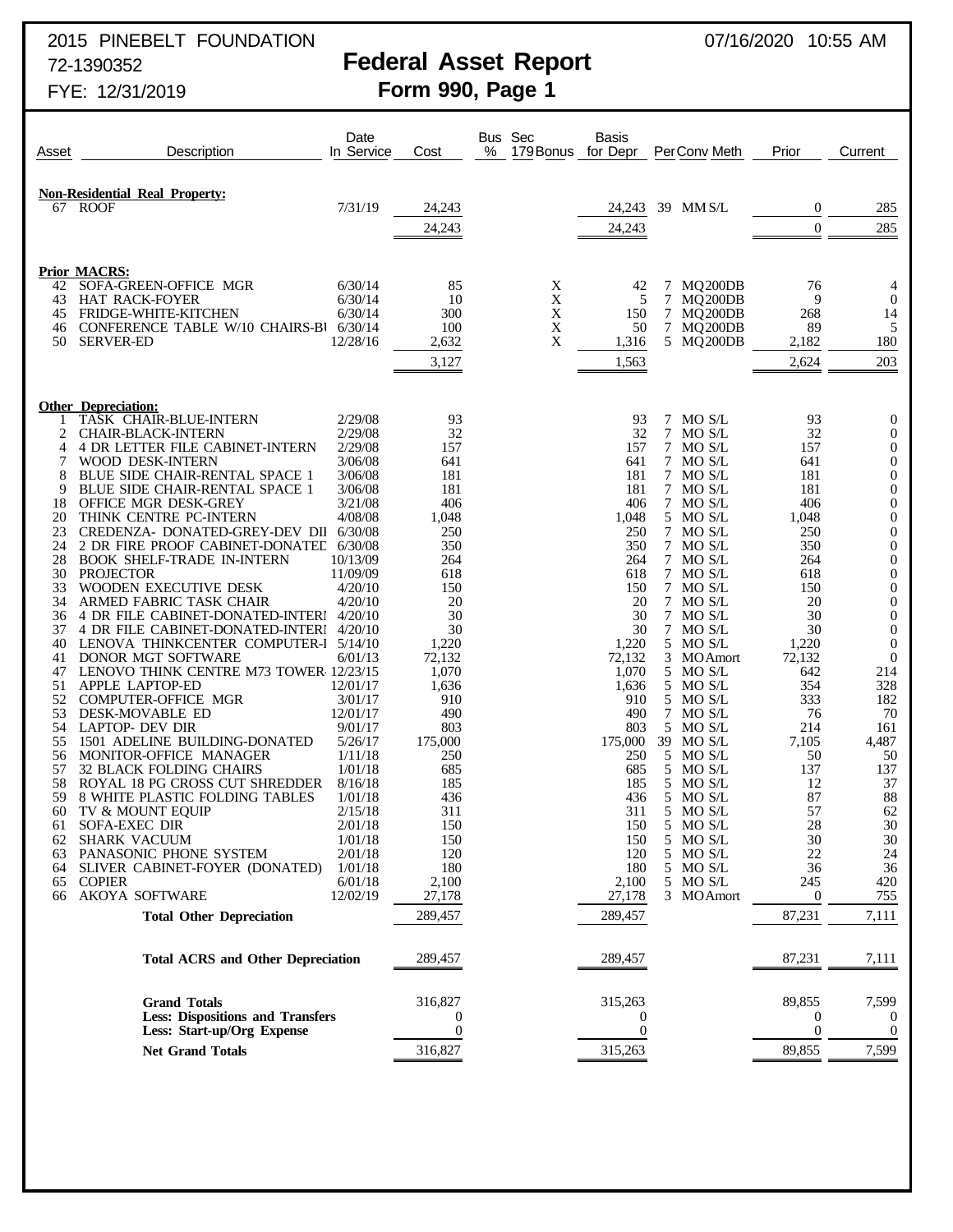# 2015 PINEBELT FOUNDATION 2015 2007/16/2020 10:55 AM

# 72-1390352 **AMT Asset Report**

FYE: 12/31/2019 **Form 990, Page 1**

| Non-Residential Real Property:<br>7/31/19<br>67 ROOF<br>24,243<br>24,243<br>39 MM S/L<br>$\mathbf{0}$<br>$\overline{0}$<br>24,243<br>24,243                              | 285<br>285                           |
|--------------------------------------------------------------------------------------------------------------------------------------------------------------------------|--------------------------------------|
|                                                                                                                                                                          |                                      |
|                                                                                                                                                                          |                                      |
|                                                                                                                                                                          |                                      |
|                                                                                                                                                                          |                                      |
| <b>Prior MACRS:</b>                                                                                                                                                      |                                      |
| 85<br>42<br>SOFA-GREEN-OFFICE MGR<br>6/30/14<br>X<br>42<br>MQ200DB<br>76<br>7                                                                                            | 4                                    |
| X<br>43<br><b>HAT RACK-FOYER</b><br>6/30/14<br>10<br>5<br>MQ200DB<br>9<br>7                                                                                              | $\theta$                             |
| X<br>6/30/14<br>300<br>268<br>45<br><b>FRIDGE-WHITE-KITCHEN</b><br>150<br>7<br>MQ200DB<br>X<br>CONFERENCE TABLE W/10 CHAIRS-B1 6/30/14<br>7<br>89<br>46                  | 14<br>5                              |
| 100<br>50<br>MQ200DB<br>X<br>50<br><b>SERVER-ED</b><br>12/28/16<br>5 MQ200DB<br>2,632<br>1,316<br>2,182                                                                  | 180                                  |
| 3,127<br>2,624<br>1,563                                                                                                                                                  | 203                                  |
|                                                                                                                                                                          |                                      |
| <b>Other Depreciation:</b>                                                                                                                                               |                                      |
| TASK CHAIR-BLUE-INTERN<br>2/29/08<br>$\boldsymbol{0}$<br>$0$ HY<br>$\overline{0}$<br>0                                                                                   | $\mathbf 0$                          |
| 2/29/08<br>2<br><b>CHAIR-BLACK-INTERN</b><br>$\mathbf{0}$<br>$0$ HY<br>$\overline{0}$<br>0                                                                               | $\boldsymbol{0}$                     |
| <b>4 DR LETTER FILE CABINET-INTERN</b><br>2/29/08<br>$\Omega$<br>$0$ HY<br>0<br>4<br>0<br>WOOD DESK-INTERN<br>3/06/08<br>0<br>$0$ HY<br>$\Omega$<br>7<br>$\theta$        | $\boldsymbol{0}$<br>$\boldsymbol{0}$ |
| <b>BLUE SIDE CHAIR-RENTAL SPACE 1</b><br>3/06/08<br>$\Omega$<br>$0$ HY<br>0<br>8<br>0                                                                                    | $\boldsymbol{0}$                     |
| 9<br><b>BLUE SIDE CHAIR-RENTAL SPACE 1</b><br>3/06/08<br>$0$ HY<br>$\overline{0}$<br>0<br>$\theta$                                                                       | $\boldsymbol{0}$                     |
| $0$ HY<br>18<br><b>OFFICE MGR DESK-GREY</b><br>3/21/08<br>$\Omega$<br>0<br>0<br>4/08/08                                                                                  | $\boldsymbol{0}$                     |
| 20<br>THINK CENTRE PC-INTERN<br>0<br>$0$ HY<br>$\overline{0}$<br>$\theta$<br>23<br>CREDENZA- DONATED-GREY-DEV DII<br>6/30/08<br>0<br>$0$ HY<br>0<br>0                    | $\boldsymbol{0}$<br>$\boldsymbol{0}$ |
| 24<br>2 DR FIRE PROOF CABINET-DONATED<br>6/30/08<br>$0$ HY<br>$\overline{0}$<br>0<br>$\theta$                                                                            | $\boldsymbol{0}$                     |
| 28<br><b>BOOK SHELF-TRADE IN-INTERN</b><br>10/13/09<br>$\theta$<br>$0$ HY<br>0<br>0                                                                                      | $\mathbf{0}$                         |
| 30<br><b>PROJECTOR</b><br>11/09/09<br>0<br>$0$ HY<br>$\overline{0}$<br>$\theta$                                                                                          | $\boldsymbol{0}$                     |
| 33<br>WOODEN EXECUTIVE DESK<br>4/20/10<br>0<br>$0$ HY<br>0<br>0<br>34<br>ARMED FABRIC TASK CHAIR<br>4/20/10<br>0<br>$0$ HY<br>$\overline{0}$<br>$\theta$                 | $\boldsymbol{0}$<br>$\boldsymbol{0}$ |
| 4 DR FILE CABINET-DONATED-INTERI 4/20/10<br>$\Omega$<br>$0$ HY<br>0<br>36<br>0                                                                                           | $\boldsymbol{0}$                     |
| 4 DR FILE CABINET-DONATED-INTERI 4/20/10<br>$\mathbf{0}$<br>$\overline{0}$<br>HY<br>$\overline{0}$<br>37<br>$\theta$                                                     | $\boldsymbol{0}$                     |
| $0$ HY<br>LENOVA THINKCENTER COMPUTER-I 5/14/10<br>$\theta$<br>$\Omega$<br>$\theta$<br>40                                                                                | $\theta$                             |
| LENOVO THINK CENTRE M73 TOWER 12/23/15<br>1,070<br>1,070<br>5<br>MO S/L<br>642<br>47<br>APPLE LAPTOP-ED<br>12/01/17<br>1,636<br>1,636<br>5 MO S/L<br>354<br>51           | 214<br>328                           |
| 52<br><b>COMPUTER-OFFICE MGR</b><br>3/01/17<br>910<br>910<br>5<br>MO S/L<br>333                                                                                          | 182                                  |
| 53<br>DESK-MOVABLE ED<br>12/01/17<br>490<br>490<br>7 MO S/L<br>76                                                                                                        | 70                                   |
| 803<br>803<br>54<br><b>LAPTOP- DEV DIR</b><br>9/01/17<br>5 MO S/L<br>214                                                                                                 | 161                                  |
| 1501 ADELINE BUILDING-DONATED<br>5/26/17<br>175,000<br>175,000<br>39 MO S/L<br>7,105<br>55<br>MONITOR-OFFICE MANAGER<br>1/11/18<br>250<br>250<br>5<br>MO S/L<br>50<br>56 | 4,487<br>50                          |
| <b>32 BLACK FOLDING CHAIRS</b><br>1/01/18<br>685<br>685<br>5 MO S/L<br>137<br>57                                                                                         | 137                                  |
| 58<br>ROYAL 18 PG CROSS CUT SHREDDER<br>8/16/18<br>185<br>185<br>5<br>MO S/L<br>12                                                                                       | 37                                   |
| 59<br>8 WHITE PLASTIC FOLDING TABLES<br>1/01/18<br>436<br>436<br>5 MO S/L<br>87                                                                                          | 88                                   |
| 2/15/18<br>311<br>311<br>MO S/L<br>57<br>60<br>TV & MOUNT EQUIP<br>5<br><b>SOFA-EXEC DIR</b><br>2/01/18<br>150<br>150<br>5 MO S/L<br>28<br>61                            | 62<br>30                             |
| 150<br>30<br>62<br>1/01/18<br>150<br>SHARK VACUUM<br>5 MO S/L                                                                                                            | $30\,$                               |
| PANASONIC PHONE SYSTEM<br>2/01/18<br>120<br>5 MO S/L<br>22<br>63<br>120                                                                                                  | 24                                   |
| 1/01/18<br>180<br>5<br>MO S/L<br>SLIVER CABINET-FOYER (DONATED)<br>180<br>36<br>64<br>6/01/18<br>5 MO S/L<br><b>COPIER</b><br>2,100<br>2,100<br>245<br>65                | 36<br>420                            |
| 184,476<br>9,428<br><b>Total Other Depreciation</b><br>184,476                                                                                                           | 6,356                                |
|                                                                                                                                                                          |                                      |
| 184,476<br>184,476<br>9,428<br><b>Total ACRS and Other Depreciation</b>                                                                                                  | 6,356                                |
| <b>Grand Totals</b><br>211,846<br>210,282<br>12,052<br><b>Less: Dispositions and Transfers</b><br>$\boldsymbol{0}$<br>$\theta$<br>$\theta$                               | 6,844<br>$\theta$                    |
| 211,846<br><b>Net Grand Totals</b><br>210,282<br>12,052                                                                                                                  | 6,844                                |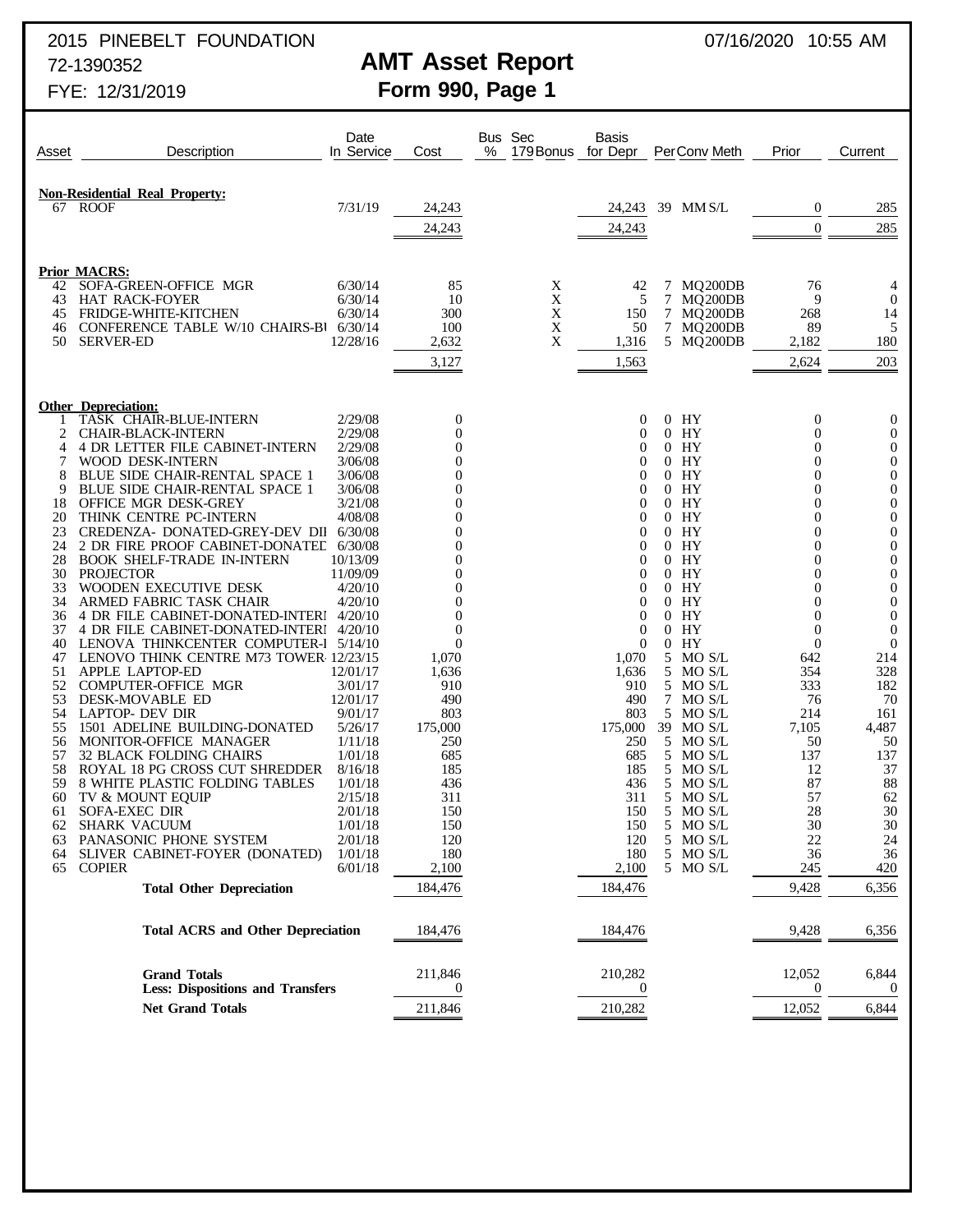# 2015 PINEBELT FOUNDATION 07/16/2020 10:55 AM 72-1390352 **Bonus Depreciation Report**

# FYE: 12/31/2019 **Form 990, Page 1**

### Date In Tax Bus Tax Sec Current Prior Tax - Basis<br>Service Cost Pct 179 Exp Bonus Bonus for Depr Asset Property Description 42 SOFA-GREEN-OFFICE MGR<br>
43 HAT RACK-FOYER 6/30/14 10 0 0 5 5 5 43 HAT RACK-FOYER 6/30/14 10 0 0 5 5 5<br>45 FRIDGE-WHITE-KITCHEN 6/30/14 300 0 0 150 150 45 FRIDGE-WHITE-KITCHEN 6/30/14 300 0 0 150 150 150<br>46 CONFERENCE TABLE W/10 CHAIRS-BUI 6/30/14 100 0 0 0 50 50 46 CONFERENCE TABLE W/10 CHAIRS-BUI 6/30/14  $\begin{array}{cccc} 100 & 0 & 0 & 50 & 50 \\ 12/28/16 & 2,632 & 0 & 0 & 1,316 \\ \end{array}$  1,316 1,316 50 SERVER-ED 12/28/16 2,632 0 0 1,316 1,316<br>
50 SERVER-ED 12/28/16 2,632 0 0 1,316 1,316<br>
7/31/19 24,243 0 0 0 24,243 67 ROOF 24,243 0 0 0 24,243 **Grand Total** 27,370 0 0 1,564 25,806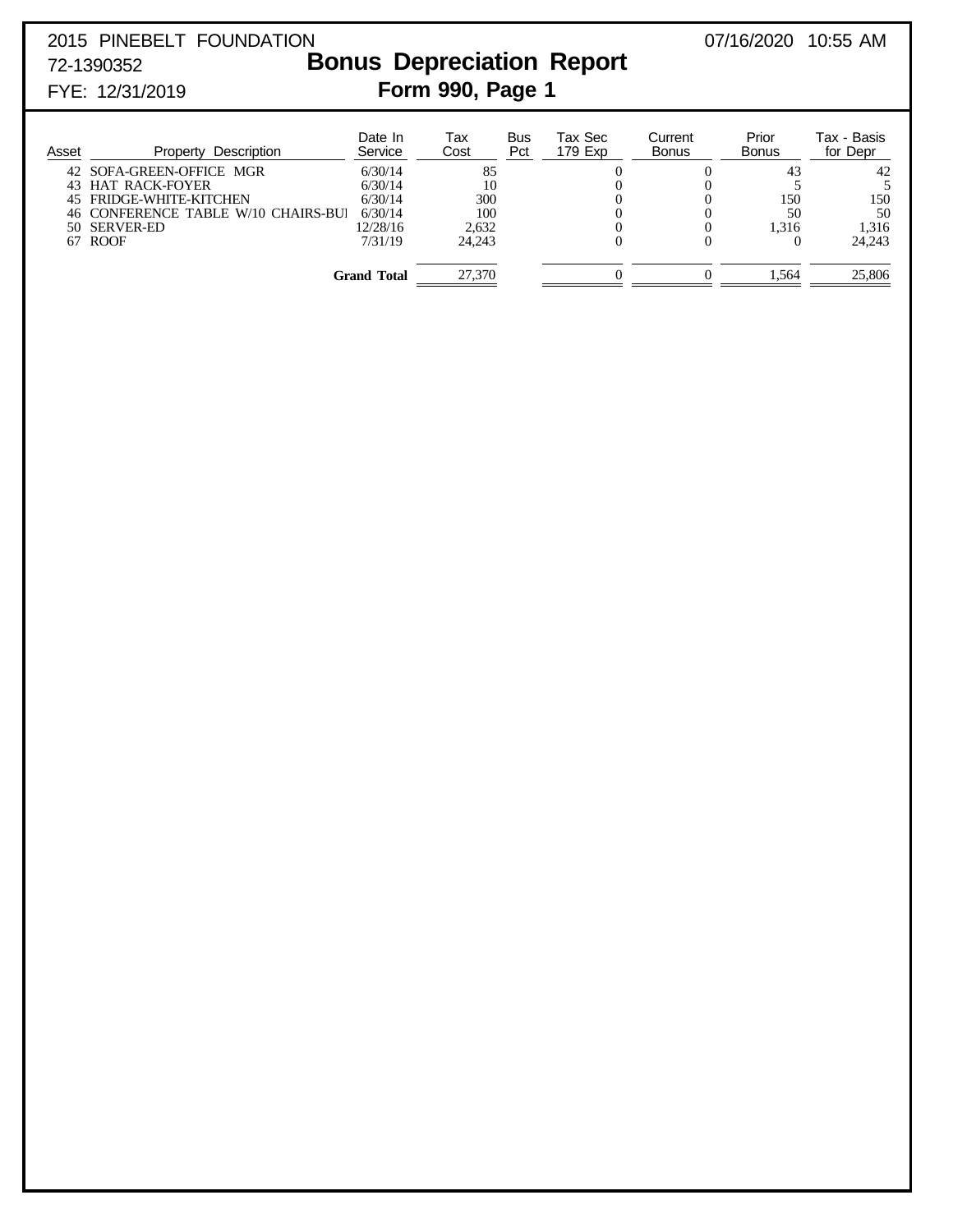| 2015 PINEBELT FOUNDATION |                                       |  |
|--------------------------|---------------------------------------|--|
| 72-1390352               | <b>Depreciation Adjustment Report</b> |  |

# FYE: 12/31/2019 **All Business Activities**

| Form   | Unit | Asset                     | Description                              | Tax | <b>AMT</b> | <b>AMT</b><br>Adjustments/<br>Preferences |
|--------|------|---------------------------|------------------------------------------|-----|------------|-------------------------------------------|
|        |      | <b>MACRS</b> Adjustments: |                                          |     |            |                                           |
| Page 1 |      | 42                        | SOFA-GREEN-OFFICE MGR                    |     |            |                                           |
| Page 1 |      | 43                        | <b>HAT RACK-FOYER</b>                    |     |            |                                           |
| Page 1 |      | 45                        | <b>FRIDGE-WHITE-KITCHEN</b>              | 14  | 14         |                                           |
| Page 1 |      | 46                        | <b>CONFERENCE TABLE W/10 CHAIRS-BURG</b> |     |            |                                           |
| Page 1 |      | 50                        | <b>SERVER-ED</b>                         | 180 | 180        |                                           |
| Page 1 |      | 67                        | <b>ROOF</b>                              | 285 | 285        |                                           |
|        |      |                           |                                          | 488 | 488        |                                           |
|        |      |                           |                                          |     |            |                                           |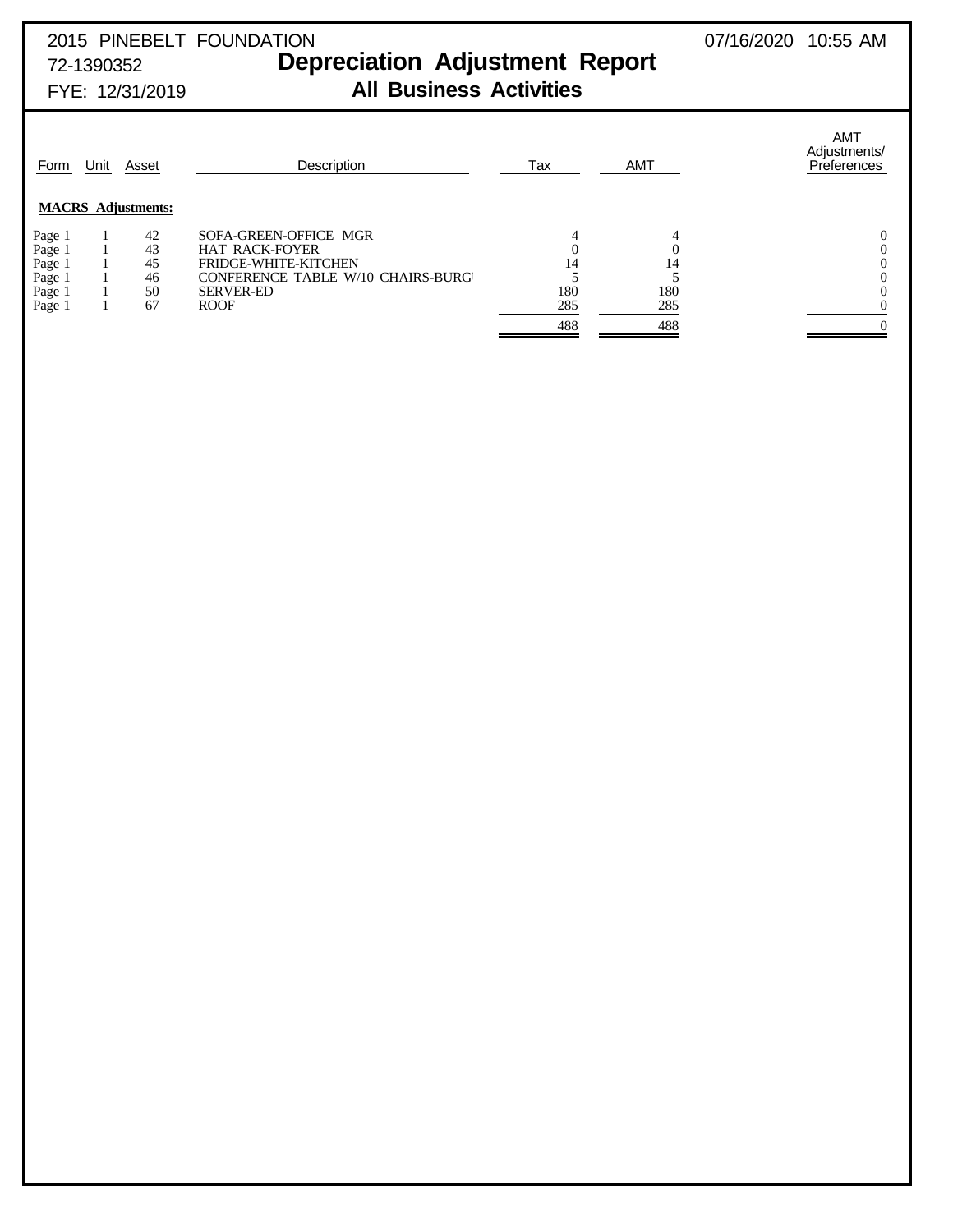# 2015 PINEBELT FOUNDATION 07/16/2020 10:55 AM 72-1390352 **Future Depreciation Report FYE: 12/31/20**

| 10:55 AM<br>07/16/2020 |
|------------------------|
|------------------------|

| FYE: 12/31/2019 | Form 990, Page 1 |
|-----------------|------------------|
|                 |                  |

| Asset                                                                                                                                                                                                                 | Description                                                                                                                                                                                                                                                                                                                                                                                                                                                                                                                                                                                                                                                                                                                                                                                                                                                                                                                                                                                                                                                                   | Date In<br>Service                                                                                                                                                                                                                                                                                                                                                                                  | Cost                                                                                                                                                                                                                                                                        | Tax                                                                                                                                                                                                                                                                                                                                                                      | AMT                                                                                                                                                                                                                                                    |
|-----------------------------------------------------------------------------------------------------------------------------------------------------------------------------------------------------------------------|-------------------------------------------------------------------------------------------------------------------------------------------------------------------------------------------------------------------------------------------------------------------------------------------------------------------------------------------------------------------------------------------------------------------------------------------------------------------------------------------------------------------------------------------------------------------------------------------------------------------------------------------------------------------------------------------------------------------------------------------------------------------------------------------------------------------------------------------------------------------------------------------------------------------------------------------------------------------------------------------------------------------------------------------------------------------------------|-----------------------------------------------------------------------------------------------------------------------------------------------------------------------------------------------------------------------------------------------------------------------------------------------------------------------------------------------------------------------------------------------------|-----------------------------------------------------------------------------------------------------------------------------------------------------------------------------------------------------------------------------------------------------------------------------|--------------------------------------------------------------------------------------------------------------------------------------------------------------------------------------------------------------------------------------------------------------------------------------------------------------------------------------------------------------------------|--------------------------------------------------------------------------------------------------------------------------------------------------------------------------------------------------------------------------------------------------------|
|                                                                                                                                                                                                                       | <b>Prior MACRS:</b>                                                                                                                                                                                                                                                                                                                                                                                                                                                                                                                                                                                                                                                                                                                                                                                                                                                                                                                                                                                                                                                           |                                                                                                                                                                                                                                                                                                                                                                                                     |                                                                                                                                                                                                                                                                             |                                                                                                                                                                                                                                                                                                                                                                          |                                                                                                                                                                                                                                                        |
| 42<br>43<br>45<br>46<br>50<br>67                                                                                                                                                                                      | SOFA-GREEN-OFFICE MGR<br><b>HAT RACK-FOYER</b><br><b>FRIDGE-WHITE-KITCHEN</b><br>CONFERENCE TABLE W/10 CHAIRS-BURG<br><b>SERVER-ED</b><br><b>ROOF</b>                                                                                                                                                                                                                                                                                                                                                                                                                                                                                                                                                                                                                                                                                                                                                                                                                                                                                                                         | 6/30/14<br>6/30/14<br>6/30/14<br>6/30/14<br>12/28/16<br>7/31/19                                                                                                                                                                                                                                                                                                                                     | 85<br>10<br>300<br>100<br>2,632<br>24,243<br>27,370                                                                                                                                                                                                                         | 4<br>1<br>13<br>4<br>144<br>622<br>788                                                                                                                                                                                                                                                                                                                                   | 4<br>1<br>13<br>4<br>144<br>622<br>788                                                                                                                                                                                                                 |
|                                                                                                                                                                                                                       | <b>Other Depreciation:</b>                                                                                                                                                                                                                                                                                                                                                                                                                                                                                                                                                                                                                                                                                                                                                                                                                                                                                                                                                                                                                                                    |                                                                                                                                                                                                                                                                                                                                                                                                     |                                                                                                                                                                                                                                                                             |                                                                                                                                                                                                                                                                                                                                                                          |                                                                                                                                                                                                                                                        |
| 1<br>$\overline{c}$<br>4<br>7<br>8<br>9<br>18<br>20<br>23<br>24<br>28<br>30<br>33<br>34<br>36<br>37<br>40<br>41<br>47<br>51<br>52<br>53<br>54<br>55<br>56<br>57<br>58<br>59<br>60<br>61<br>62<br>63<br>64<br>65<br>66 | TASK CHAIR-BLUE-INTERN<br><b>CHAIR-BLACK-INTERN</b><br>4 DR LETTER FILE CABINET-INTERN<br>WOOD DESK-INTERN<br>BLUE SIDE CHAIR-RENTAL SPACE 1<br><b>BLUE SIDE CHAIR-RENTAL SPACE 1</b><br>OFFICE MGR DESK-GREY<br>THINK CENTRE PC-INTERN<br>CREDENZA- DONATED-GREY-DEV DIR<br>2 DR FIRE PROOF CABINET-DONATED-INT<br><b>BOOK SHELF-TRADE IN-INTERN</b><br><b>PROJECTOR</b><br>WOODEN EXECUTIVE DESK<br><b>ARMED FABRIC TASK CHAIR</b><br>4 DR FILE CABINET-DONATED-INTERN<br>4 DR FILE CABINET-DONATED-INTERN<br>LENOVA THINKCENTER COMPUTER-DON<br>DONOR MGT SOFTWARE<br>LENOVO THINK CENTRE M73 TOWER-ED<br>APPLE LAPTOP-ED<br><b>COMPUTER-OFFICE MGR</b><br>DESK-MOVABLE ED<br><b>LAPTOP- DEV DIR</b><br>1501 ADELINE BUILDING-DONATED<br>MONITOR-OFFICE MANAGER<br><b>32 BLACK FOLDING CHAIRS</b><br>ROYAL 18 PG CROSS CUT SHREDDER<br>8 WHITE PLASTIC FOLDING TABLES<br>TV & MOUNT EQUIP<br>SOFA-EXEC DIR<br><b>SHARK VACUUM</b><br>PANASONIC PHONE SYSTEM<br>SLIVER CABINET-FOYER (DONATED)<br><b>COPIER</b><br><b>AKOYA SOFTWARE</b><br><b>Total Other Depreciation</b> | 2/29/08<br>2/29/08<br>2/29/08<br>3/06/08<br>3/06/08<br>3/06/08<br>3/21/08<br>4/08/08<br>6/30/08<br>6/30/08<br>10/13/09<br>11/09/09<br>4/20/10<br>4/20/10<br>4/20/10<br>4/20/10<br>5/14/10<br>6/01/13<br>12/23/15<br>12/01/17<br>3/01/17<br>12/01/17<br>9/01/17<br>5/26/17<br>1/11/18<br>1/01/18<br>8/16/18<br>1/01/18<br>2/15/18<br>2/01/18<br>1/01/18<br>2/01/18<br>1/01/18<br>6/01/18<br>12/02/19 | 93<br>32<br>157<br>641<br>181<br>181<br>406<br>1,048<br>250<br>350<br>264<br>618<br>150<br>20<br>30<br>30<br>1,220<br>72,132<br>1,070<br>1,636<br>910<br>490<br>803<br>175,000<br>250<br>685<br>185<br>436<br>311<br>150<br>150<br>120<br>180<br>2,100<br>27,178<br>289,457 | $\boldsymbol{0}$<br>0<br>0<br>0<br>$\boldsymbol{0}$<br>0<br>$\boldsymbol{0}$<br>0<br>$\boldsymbol{0}$<br>$\boldsymbol{0}$<br>$\boldsymbol{0}$<br>0<br>$\boldsymbol{0}$<br>0<br>$\boldsymbol{0}$<br>0<br>$\boldsymbol{0}$<br>$\boldsymbol{0}$<br>214<br>327<br>182<br>70<br>160<br>4,487<br>50<br>137<br>37<br>87<br>62<br>30<br>30<br>24<br>36<br>420<br>9,059<br>15,412 | $\mathbf{0}$<br>0<br>0<br>0<br>0<br>0<br>0<br>0<br>0<br>0<br>0<br>0<br>0<br>0<br>0<br>0<br>0<br>$\boldsymbol{0}$<br>214<br>327<br>182<br>70<br>160<br>4,487<br>50<br>137<br>37<br>87<br>62<br>30<br>30<br>24<br>36<br>420<br>$\boldsymbol{0}$<br>6,353 |
|                                                                                                                                                                                                                       | <b>Total ACRS and Other Depreciation</b>                                                                                                                                                                                                                                                                                                                                                                                                                                                                                                                                                                                                                                                                                                                                                                                                                                                                                                                                                                                                                                      |                                                                                                                                                                                                                                                                                                                                                                                                     | 289,457                                                                                                                                                                                                                                                                     | 15,412                                                                                                                                                                                                                                                                                                                                                                   | 6,353                                                                                                                                                                                                                                                  |
|                                                                                                                                                                                                                       | <b>Grand Totals</b>                                                                                                                                                                                                                                                                                                                                                                                                                                                                                                                                                                                                                                                                                                                                                                                                                                                                                                                                                                                                                                                           |                                                                                                                                                                                                                                                                                                                                                                                                     | 316,827                                                                                                                                                                                                                                                                     | 16,200                                                                                                                                                                                                                                                                                                                                                                   | 7,141                                                                                                                                                                                                                                                  |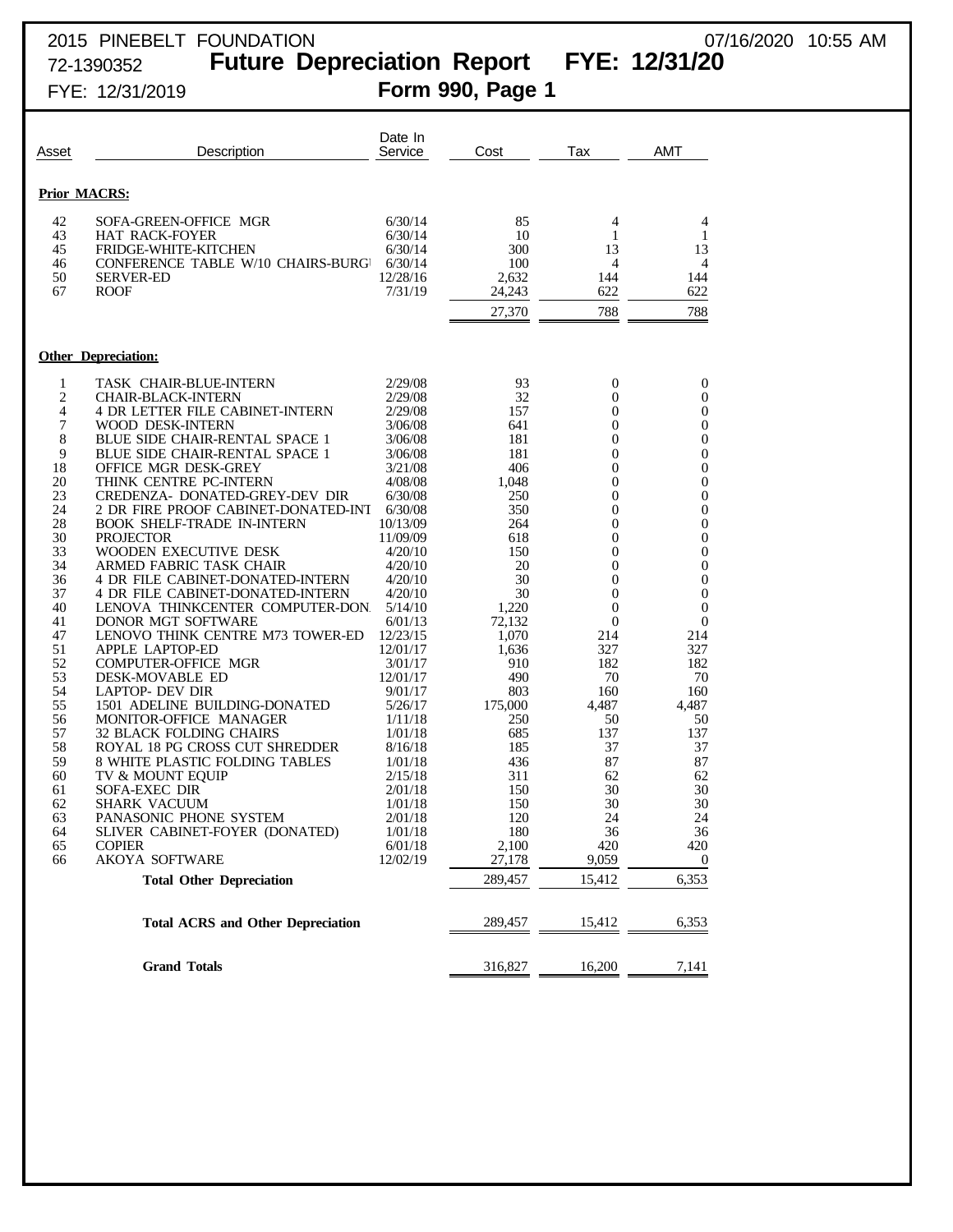# **Two Year Comparison Report 2018 & 2019**

Form **990**

### For calendar year 2019, or tax year beginning and the set of the set of the set of the set of the set of the set of the set of the set of the set of the set of the set of the set of the set of the set of the set of the set

Name Taxpayer Identification Number

#### **PINEBELT FOUNDATION 72-1390352 2018 2019 Differences 2,614,391 3,404,676 790,285 1. 1.** Contributions, gifts, grants . . . . . . . . . . . . . . . . . . . . . . . . . . . . . . . . . . . . . . . **2. 2.** Membership dues and assessments . . . . . . . . . . . . . . . . . . . . . . . . . . . . . **3. 3.** Government contributions and grants **......................... R e v e n u e 4. 4.** Program service revenue . . . . . . . . . . . . . . . . . . . . . . . . . . . . . . . . . . . . . . . . . **-246,482 2,032,572 2,279,054 5. 5.** Investment income . . . . . . . . . . . . . . . . . . . . . . . . . . . . . . . . . . . . . . . . . . . . . . . **6. 6.** Proceeds from tax exempt bonds . . . . . . . . . . . . . . . . . . . . . . . . . . . . . . . . **-242 242 7. 7.** Net gain or (loss) from sale of assets other than inventory  $\ldots$ **8. 8.** Net income or (loss) from fundraising events .................... **9.** Net income or (loss) from gaming . . . . . . . . . . . . . . . . . . . . . . . . . . . . . . . . **9. 10. 10.** Net gain or (loss) on sales of inventory ............................ **160,686 56,809 -103,877 11.** Other revenue . . . . . . . . . . . . . . . . . . . . . . . . . . . . . . . . . . . . . . . . . . . . . . . . . . . . **11. 12. 2,528,353 5,494,057 2,965,704 Total revenue.** Add lines 1 through 11 **12. 2,125,956 2,734,441 608,485 13.** Grants and similar amounts paid . . . . . . . . . . . . . . . . . . . . . . . . . . . . . . . . . **13. 14. 14.** Benefits paid to or for members . . . . . . . . . . . . . . . . . . . . . . . . . . . . . . . . . . s, **15. E x p e n s e s 15.** Compensation of officers, directors, trustees, etc. . . . . . . . . . . . . . . . pense **16. 170,014 199,256 29,242 16.** Salaries, other compensation, and employee benefits *.........*... **17. 17.** Professional fundraising fees . . . . . . . . . . . . . . . . . . . . . . . . . . . . . . . . . . . . **34,377 41,171 6,794 18. 18.** Other professional fees . . . . . . . . . . . . . . . . . . . . . . . . . . . . . . . . . . . . . . . . . .  $\tilde{E}$  X **19. 14,462 7,744 -6,718 19.** Occupancy, rent, utilities, and maintenance *...................*... **6,512 7,599 1,087 20. 20.** Depreciation and Depletion . . . . . . . . . . . . . . . . . . . . . . . . . . . . . . . . . . . . . . . **99,612 399,372 299,760 21. 21.** Other expenses . . . . . . . . . . . . . . . . . . . . . . . . . . . . . . . . . . . . . . . . . . . . . . . . . . **2,450,933 3,389,583 938,650 22. Total expenses.** Add lines 13 through 21 . . . . . . . . . . . . . . . . . . . . . . . **22. 23. 77,420 2,104,474 2,027,054 Excess or (Deficit).** Subtract line 22 from line 12 **23. 24. 2,528,353 5,494,057 2,965,704 24.** Total exempt revenue . . . . . . . . . . . . . . . . . . . . . . . . . . . . . . . . . . . . . . . . . . **1,101,878 1,101,878 25. 25.** Total unrelated revenue . . . . . . . . . . . . . . . . . . . . . . . . . . . . . . . . . . . . . . . . . . Information **-86,038 987,503 1,073,541 Other Information 26.** Total excludable revenue . . . . . . . . . . . . . . . . . . . . . . . . . . . . . . . . . . . . . . . . . **26. 27.** Total assets **6,519,935 8,978,148 2,458,213 27. 627,403 981,142 353,739** Total liabilities . . . . . . . . . . . . . . . . . . . . . . . . . . . . . . . . . . . . . . . . . . . . . . . . . . . . **28. 28. 5,892,532 7,997,006 2,104,474** Retained earnings . . . . . . . . . . . . . . . . . . . . . . . . . . . . . . . . . . . . . . . . . . . . . . . . **29. 29.** Other **30.** Number of voting members of governing body . . . . . . . . . . . . . . . . . **30. 25 25 31. 25 25 31.** Number of independent voting members of governing body  $\ldots$ **32.** Number of employees . . . . . . . . . . . . . . . . . . . . . . . . . . . . . . . . . . . . . . . . . . . . **3 3 32. 30 33.** Number of volunteers **33.**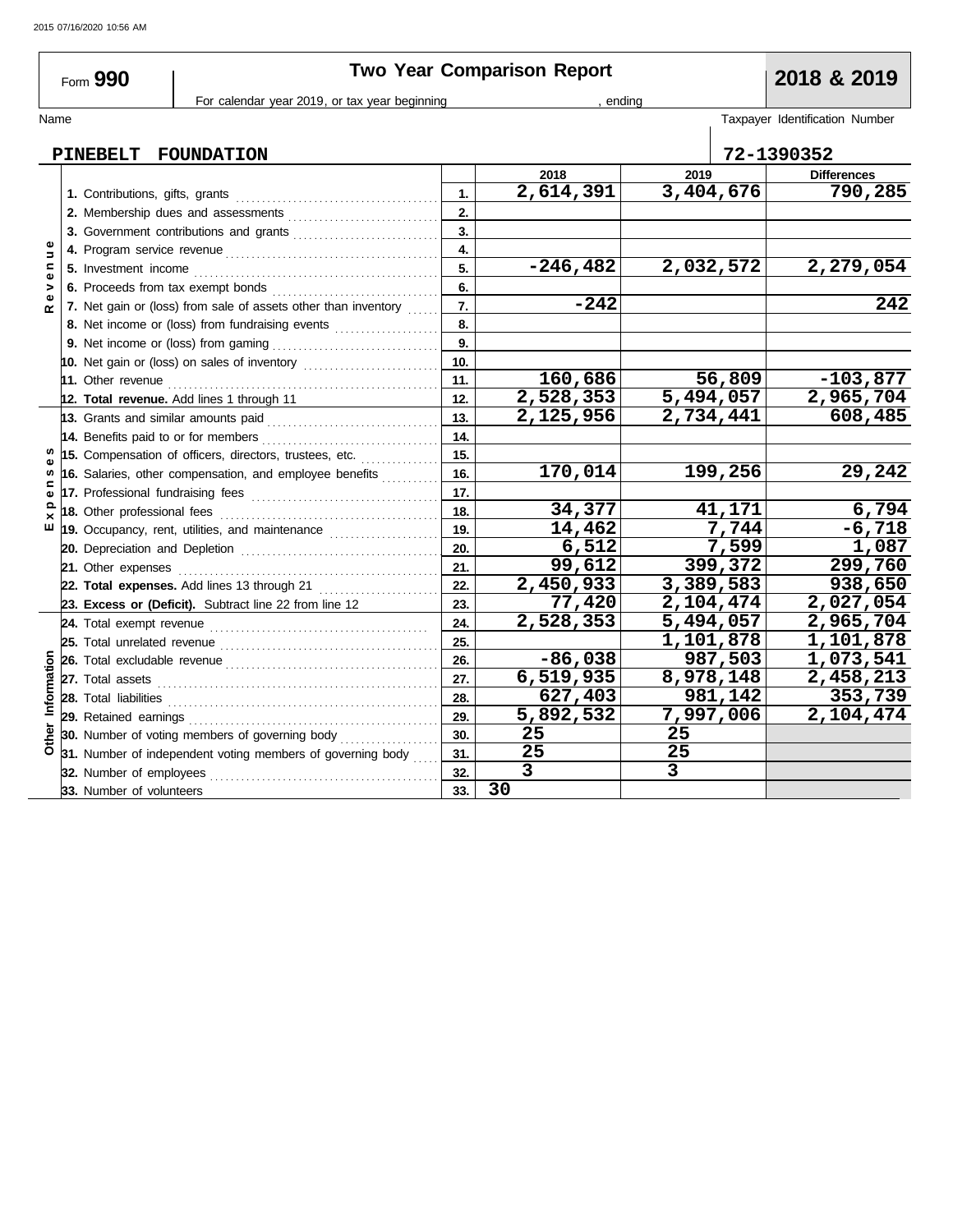# Form **990 Tax Return History 2019**

### PINEBELT FOUNDATION **72-13903**

| Name |                                      | Emplover Identification Number |  |
|------|--------------------------------------|--------------------------------|--|
|      | <b>FOINDATTON</b><br><b>DINERELT</b> | ワクー<br>390352                  |  |

|                                                               | 2015                | 2016      | 2017      | 2018       | 2019      | 2020 |
|---------------------------------------------------------------|---------------------|-----------|-----------|------------|-----------|------|
| Contributions, gifts, grants                                  | 2,496,967           | 1,890,754 | 3,471,486 | 2,614,391  | 3,404,676 |      |
| Membership dues                                               |                     |           |           |            |           |      |
| Program service revenue                                       |                     |           |           |            |           |      |
| Capital gain or loss                                          |                     |           |           | $-242$     |           |      |
|                                                               | $-8,712$            | 227,220   | 497,850   | $-246,482$ | 2,032,572 |      |
| Fundraising revenue (income/loss)                             |                     |           |           |            |           |      |
| Gaming revenue (income/loss)                                  |                     |           |           |            |           |      |
|                                                               | $\overline{20,640}$ | 32,534    | 118,900   | 160,686    | 56,809    |      |
| Total revenue                                                 | 2,508,895           | 2,150,508 | 4,088,236 | 2,528,353  | 5,494,057 |      |
| Grants and similar amounts paid                               | 1,797,933           | 1,688,461 | 2,039,978 | 2,125,956  | 2,734,441 |      |
| Benefits paid to or for members                               |                     |           |           |            |           |      |
| Compensation of officers, etc.                                |                     |           |           |            |           |      |
| Other compensation                                            | 133,657             | 129,682   | 167,854   | 170,014    | 199,256   |      |
|                                                               | 14,643              | 22,420    | 28,749    | 34,377     | 41,171    |      |
| Occupancy costs                                               | 13,932              | 14,976    | 11,448    | 14,462     | 7,744     |      |
| Depreciation and depletion [1] [1] Depreciation and depletion | 24,904              | 12,119    | 3,764     | 6,512      | 7,599     |      |
|                                                               | 40,073              | 59,278    | 72,980    | 99,612     | 399,372   |      |
| Total expenses                                                | 2,025,142           | 1,926,936 | 2,324,773 | 2,450,933  | 3,389,583 |      |
| Excess or (Deficit)                                           | 483,753             | 223,572   | 1,763,463 | 77,420     | 2,104,474 |      |
|                                                               |                     |           |           |            |           |      |
| Total exempt revenue                                          | 2,508,895           | 2,150,508 | 4,088,236 | 2,528,353  | 5,494,057 |      |
| Total unrelated revenue                                       |                     |           | 2,233     |            | 1,101,878 |      |
|                                                               | 11,928              | 259,754   | 614,517   | $-86,038$  | 987,503   |      |
|                                                               | 4,333,297           | 4,605,949 | 6,475,338 | 6,519,935  | 8,978,148 |      |
| Total Liabilities                                             | 518,973             | 568,053   | 673,979   | 627,403    | 981,142   |      |
| Net Fund Balances                                             | 3,814,324           | 4,037,896 | 5,801,359 | 5,892,532  | 7,997,006 |      |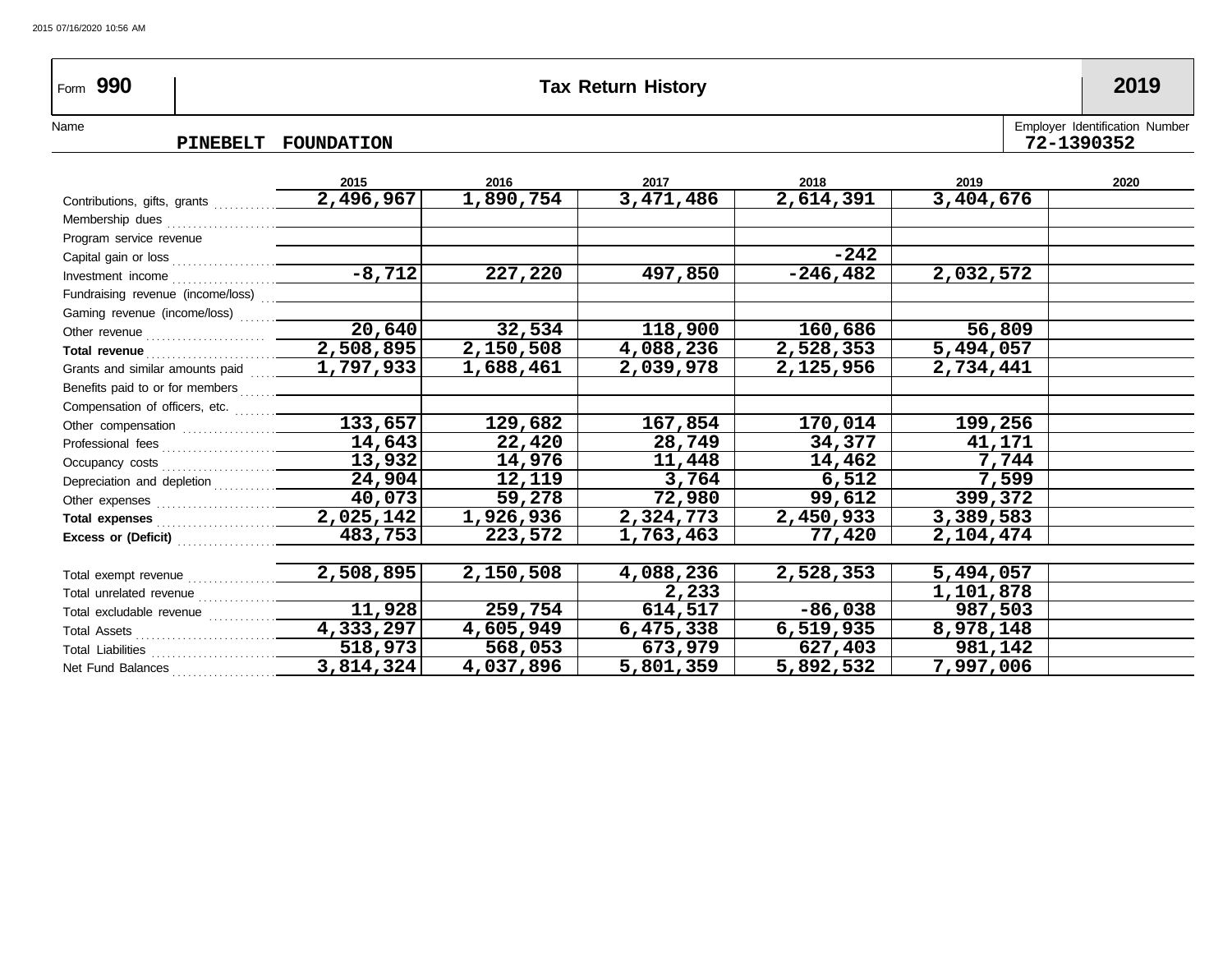| Form 990T                                          |            |      | <b>Tax Return History</b> |      |           |            | 2019                           |
|----------------------------------------------------|------------|------|---------------------------|------|-----------|------------|--------------------------------|
| Name<br><b>PINEBELT</b>                            | FOUNDATION |      |                           |      |           | 72-1390352 | Employer Identification Number |
| * Income shown net of expenses                     |            |      |                           |      |           |            |                                |
|                                                    | 2015       | 2016 | 2017                      | 2018 | 2019      |            | 2020                           |
| Business activity profit/loss  ____________        |            |      |                           |      |           |            |                                |
|                                                    |            |      |                           |      |           |            |                                |
|                                                    |            |      |                           |      |           | 8,963      |                                |
|                                                    |            |      |                           |      |           |            |                                |
|                                                    |            |      |                           |      |           |            |                                |
|                                                    |            |      |                           |      |           |            |                                |
|                                                    |            |      |                           |      |           |            |                                |
| Exploited exempt activity income*  _______________ |            |      |                           |      |           |            |                                |
| Other income                                       |            |      | 2,233                     |      | 1,092,915 |            |                                |
| Total trade or business income.                    |            |      | 2,233                     |      | 1,101,878 |            |                                |
|                                                    |            |      |                           |      |           |            |                                |
|                                                    |            |      |                           |      |           |            |                                |
|                                                    |            |      | 379                       |      |           |            |                                |
|                                                    |            |      |                           |      |           |            |                                |
| Interest<br><br><u> </u>                           |            |      |                           |      |           |            |                                |
|                                                    |            |      |                           |      |           |            |                                |
|                                                    |            |      |                           |      |           |            |                                |
|                                                    |            |      |                           |      |           |            |                                |
|                                                    |            |      |                           |      |           |            |                                |
|                                                    |            |      |                           |      |           |            |                                |

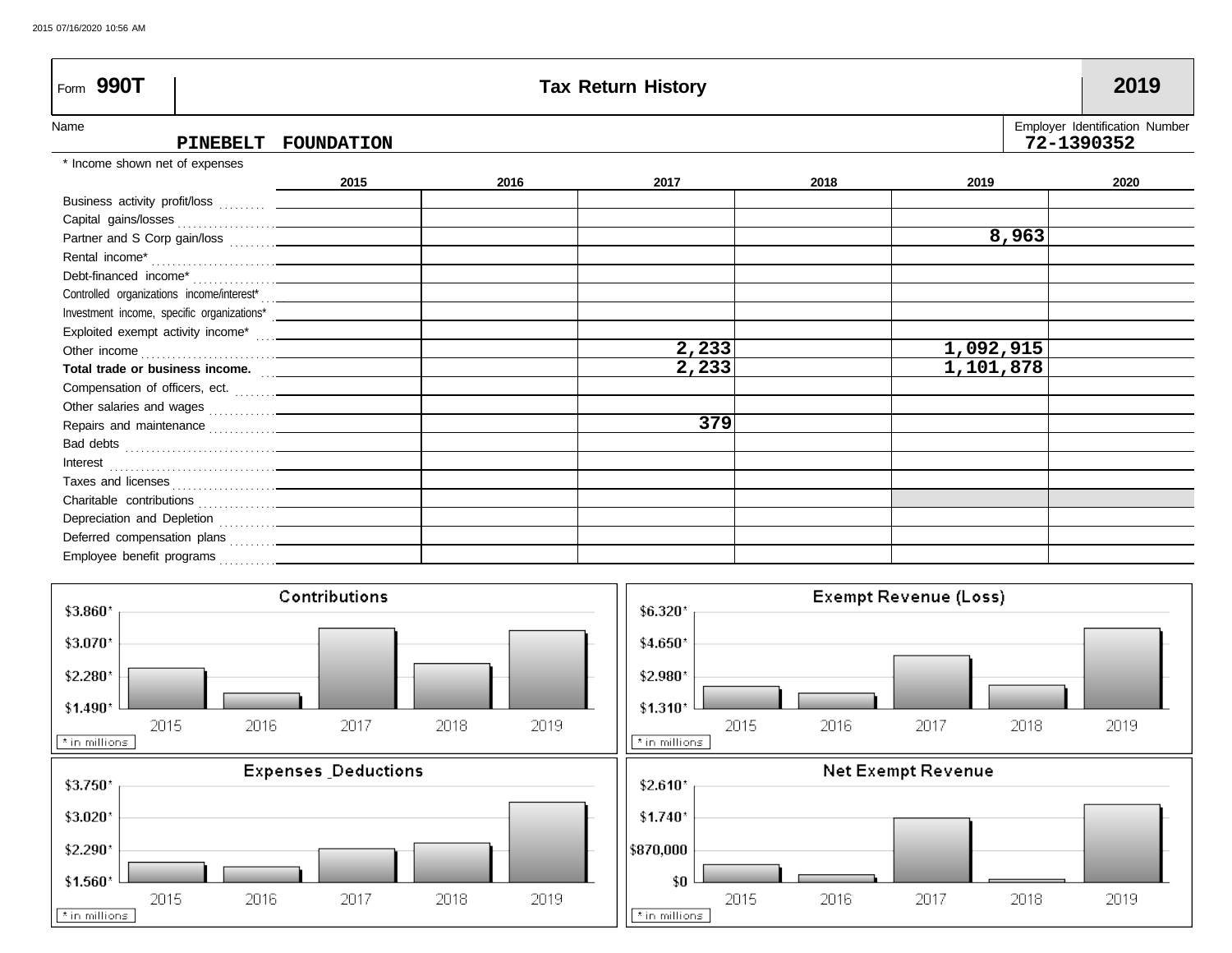| Form 990T                        | <b>Tax Return History</b> |            |      |          |      |           |                                |  |  |  |
|----------------------------------|---------------------------|------------|------|----------|------|-----------|--------------------------------|--|--|--|
| Name                             |                           |            |      |          |      |           | Employer Identification Number |  |  |  |
|                                  | PINEBELT                  | FOUNDATION |      |          |      |           | 72-1390352                     |  |  |  |
|                                  |                           |            |      |          |      |           |                                |  |  |  |
|                                  |                           | 2015       | 2016 | 2017     | 2018 | 2019      | 2020                           |  |  |  |
| Other deductions                 |                           |            |      | 3,891    |      |           |                                |  |  |  |
| Net income (990T/first activity) |                           |            |      | $-2,037$ |      | 1,101,878 |                                |  |  |  |
| UBTI from all trades             |                           |            |      |          |      | 1,101,878 |                                |  |  |  |
| Taxable employee fringe benefits |                           |            |      |          |      |           |                                |  |  |  |

**1,000 1,100,878 231,184**

**231,184**

**231,184**

**235,998 -4,814**



Balance due/Overpayment **. . . . . . . .** 

Estimated tax payments ............... **Net tax after credits** . . . . . . . . . . . . . . . . . . Other credits . . . . . . . . . . . . . . . . . . . . . . . . . . General business credit ................ **Total taxes** . . . . . . . . . . . . . . . . . . . . . . . . . . . . Other taxes . . . . . . . . . . . . . . . . . . . . . . . . . . . . Income tax (corporate or trust) ........ **Income after expense and deductions** . .

Other payments . . . . . . . . . . . . . . . . . . . . . . .

Net operating loss deduction . . . . . . . . . . Specific deduction **constants** 

Charitable contributions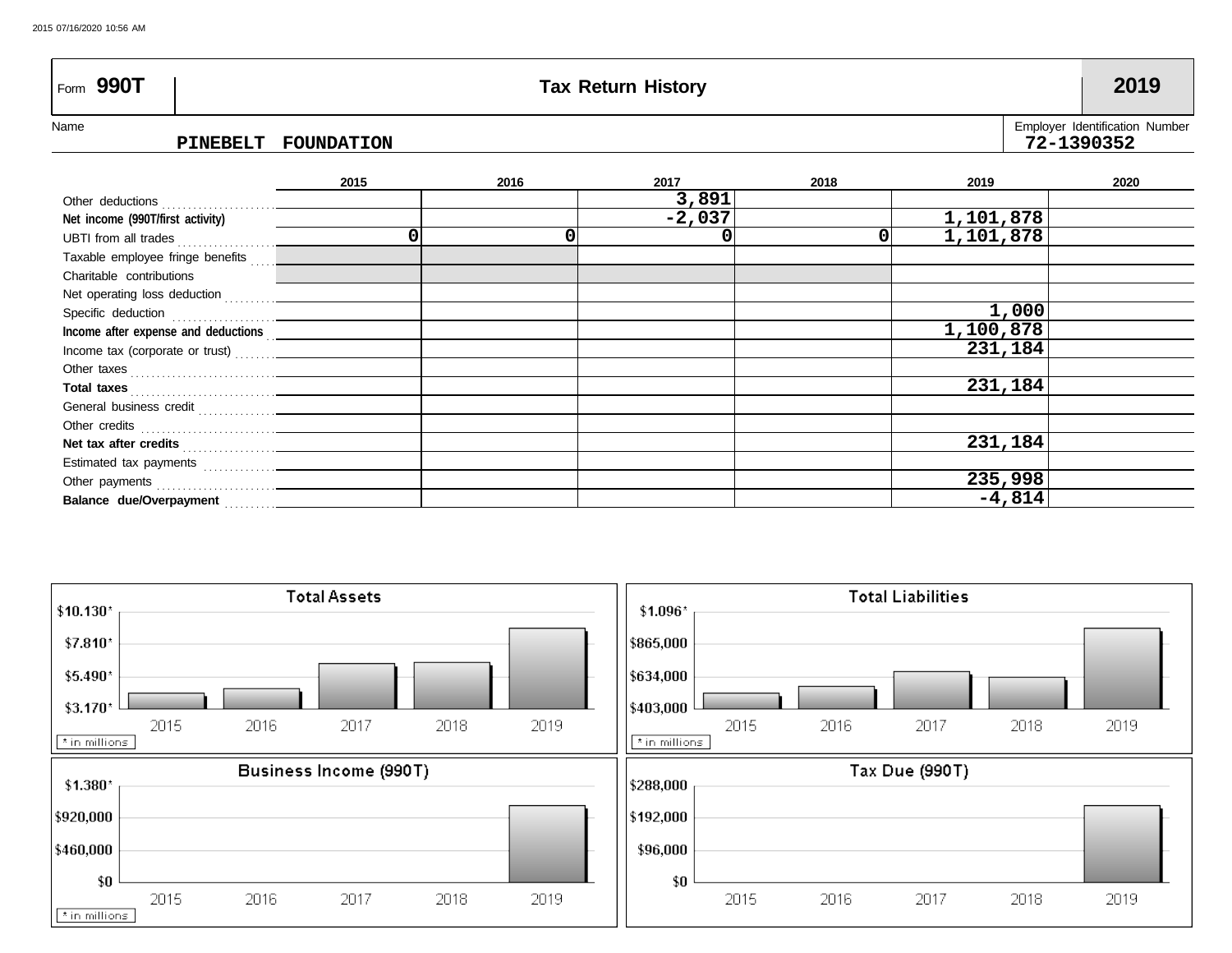FYE: 12/31/2019

# **Taxable Interest on Investments**

| <b>Description</b>               |        |           |                 |      |      |                                                      |                        |
|----------------------------------|--------|-----------|-----------------|------|------|------------------------------------------------------|------------------------|
|                                  |        | Amount    | <b>Business</b> | Code | Code | Unrelated Exclusion Postal Acquired after<br>6/30/75 | US<br>Obs $(\$$ or $%$ |
| INTEREST<br>DIVIDEND<br>$\delta$ | INCOME |           |                 |      |      |                                                      |                        |
|                                  | S      | 963,422   |                 |      |      |                                                      |                        |
| LESS INVESTMENT<br>FEES<br>LESS: |        |           |                 |      |      |                                                      |                        |
|                                  |        | $-23,765$ |                 |      |      |                                                      |                        |
| INCOME DCC HOLDING K<br>TNTEREST |        |           |                 |      |      |                                                      |                        |
|                                  |        | 80        |                 |      |      |                                                      |                        |
| Total                            |        | 939,737   |                 |      |      |                                                      |                        |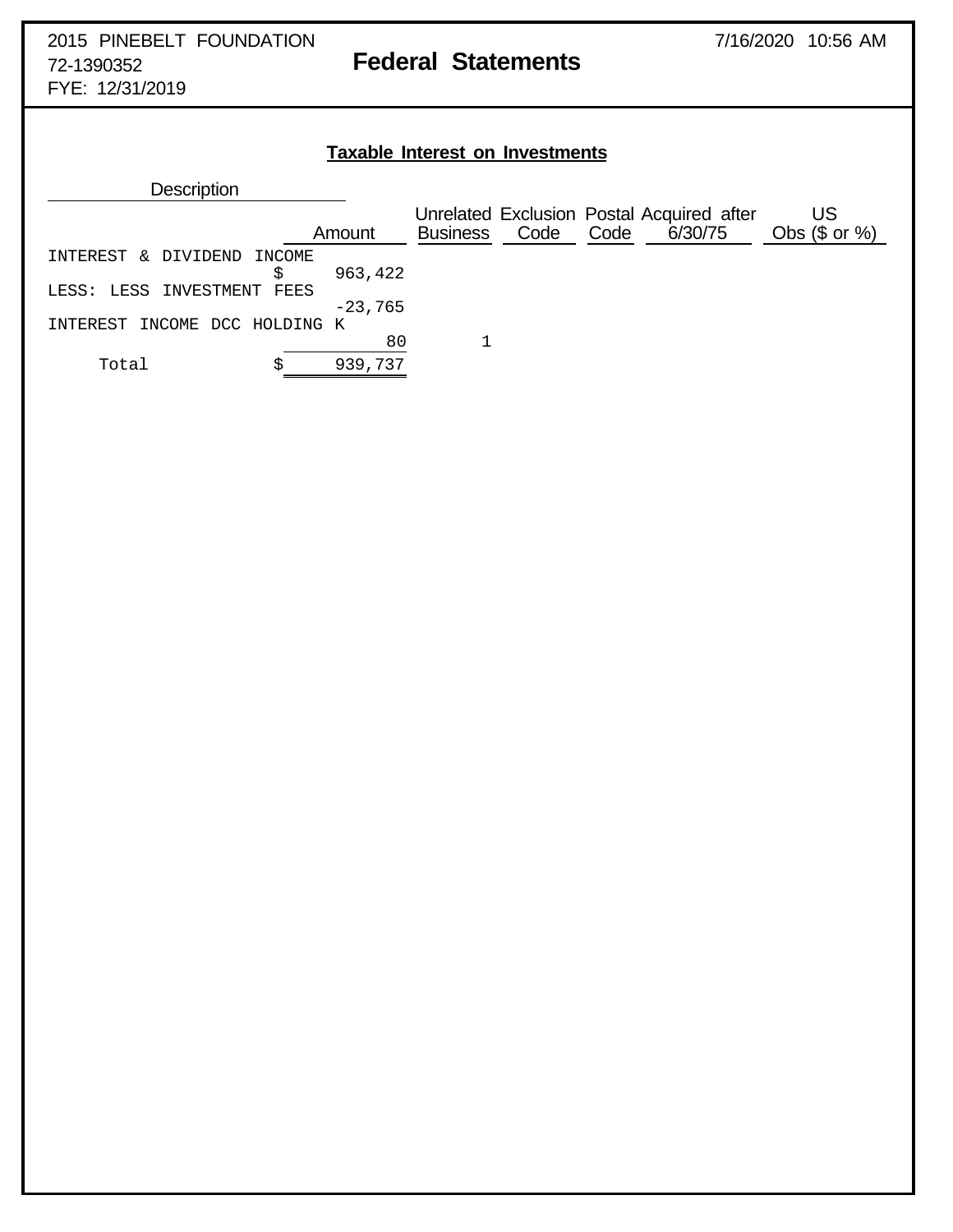| <b>Description</b>                                                                |                                                  | Total<br>Expenses                       |    | Program<br>Service |   | Management &<br>General                 |    | Fund<br>Raising |  |
|-----------------------------------------------------------------------------------|--------------------------------------------------|-----------------------------------------|----|--------------------|---|-----------------------------------------|----|-----------------|--|
| <b>SERVICES</b><br>CONTRACT                                                       |                                                  | 41,171                                  |    |                    |   | 41,171                                  |    |                 |  |
| Total                                                                             |                                                  | 41,171                                  |    |                    |   | 41,171                                  |    |                 |  |
|                                                                                   | Form 990, Part IX, Line 24e - All Other Expenses |                                         |    |                    |   |                                         |    |                 |  |
| <b>Description</b>                                                                |                                                  | Total<br><b>Expenses</b>                |    | Program<br>Service |   | Management &<br>General                 |    | Fund<br>Raising |  |
| <b>DUES</b><br>PRINTING<br><b>BANK CHARGES</b><br>EMPLOYEE<br>TRAINING<br>POSTAGE | S                                                | 2,640<br>1,875<br>1,594<br>1,352<br>767 | \$ |                    | 5 | 2,640<br>1,875<br>1,594<br>1,352<br>767 | \$ |                 |  |